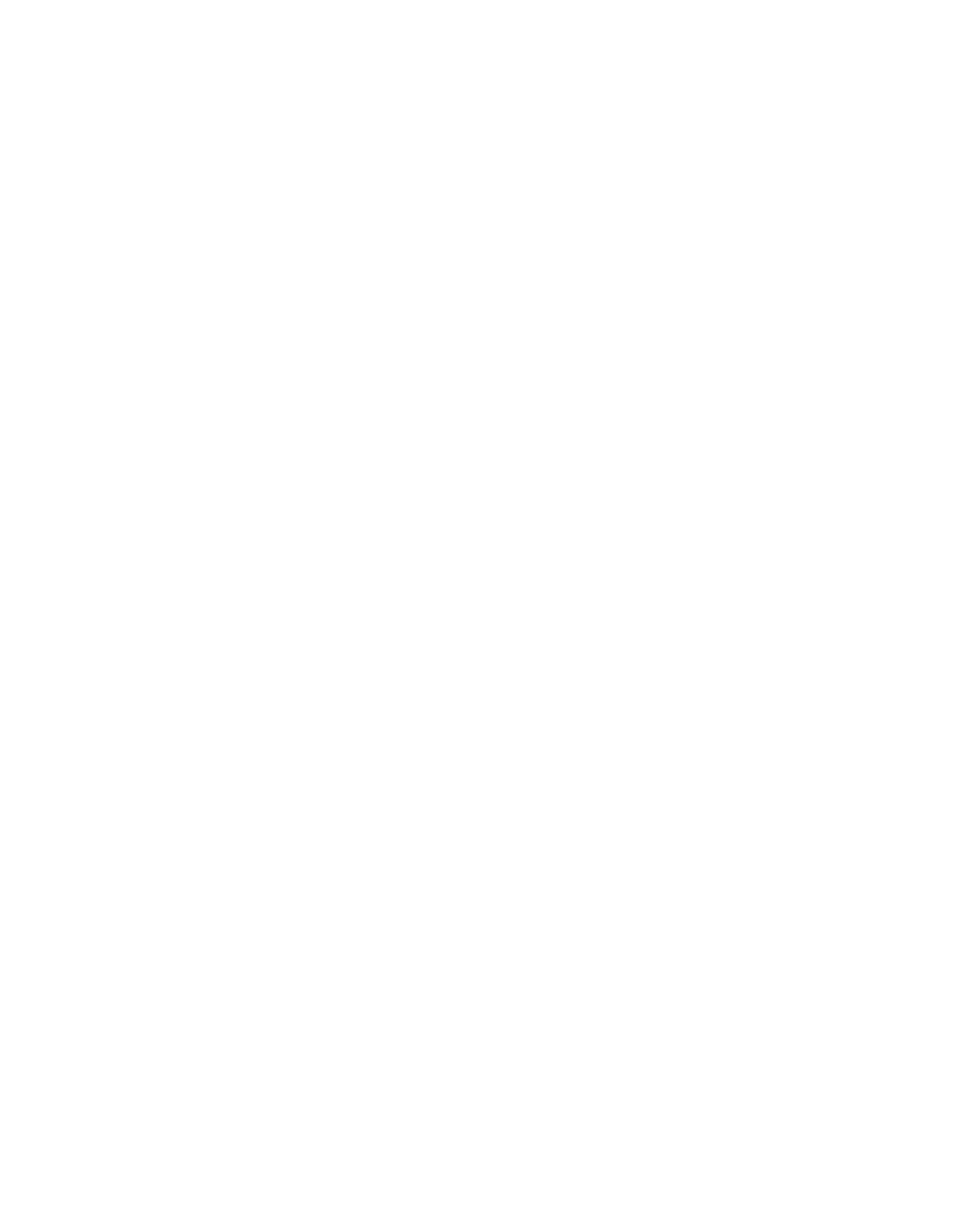# **Contents**

<span id="page-2-0"></span>

|                |                                                                               | Introduction                                                                | 3              |  |  |  |  |
|----------------|-------------------------------------------------------------------------------|-----------------------------------------------------------------------------|----------------|--|--|--|--|
|                | 0.1                                                                           |                                                                             | 3              |  |  |  |  |
|                | 0.2                                                                           |                                                                             | $\overline{4}$ |  |  |  |  |
|                | 0.3                                                                           |                                                                             | 5              |  |  |  |  |
|                | 0.4                                                                           |                                                                             | 5              |  |  |  |  |
|                | 0.5                                                                           |                                                                             | 6              |  |  |  |  |
|                | 0.6                                                                           |                                                                             | 7              |  |  |  |  |
|                | 0.7                                                                           |                                                                             | 8              |  |  |  |  |
|                | 0.8                                                                           |                                                                             | 10             |  |  |  |  |
|                |                                                                               | List of publications                                                        | 10             |  |  |  |  |
| $\mathbf{1}$   |                                                                               | <b>Background</b>                                                           |                |  |  |  |  |
|                | 1.1                                                                           |                                                                             | 17             |  |  |  |  |
|                |                                                                               | 1.1.1                                                                       | 17             |  |  |  |  |
|                | 1.2                                                                           | Non-Interactive Zero-Knowledge and Witness Indistinguishable Proofs         | 22             |  |  |  |  |
|                |                                                                               | 1.2.1                                                                       | 22             |  |  |  |  |
|                | 1.3                                                                           |                                                                             | 25             |  |  |  |  |
|                | 1.4                                                                           |                                                                             | 27             |  |  |  |  |
|                | 1.5                                                                           |                                                                             | 29             |  |  |  |  |
| $\overline{2}$ | Applications of Structure-Preserving Cryptography and NIZK Proofs to Privacy- |                                                                             |                |  |  |  |  |
|                |                                                                               | <b>Enhancing Primitives</b>                                                 | 33             |  |  |  |  |
|                | 2.1                                                                           |                                                                             | 33             |  |  |  |  |
|                |                                                                               | 2.1.1                                                                       | 35             |  |  |  |  |
|                |                                                                               | Building Blocks: Structure-Preserving Commitments and Signatures .<br>2.1.2 | 36             |  |  |  |  |
|                |                                                                               | A Group Encryption Scheme with Non-Interactive Proofs<br>2.1.3              | 40             |  |  |  |  |
|                | 2.2                                                                           | Group Signatures with Efficient Revocation in the Standard Model            | 43             |  |  |  |  |
|                |                                                                               | 2.2.1                                                                       | 43             |  |  |  |  |
|                |                                                                               | 2.2.2                                                                       | 45             |  |  |  |  |
|                |                                                                               | Definition of Group Signatures with Revocation<br>2.2.3                     | 47             |  |  |  |  |
|                |                                                                               | Our Construction with Short Private Keys<br>2.2.4                           | 49             |  |  |  |  |
|                | 2.3                                                                           |                                                                             | 56             |  |  |  |  |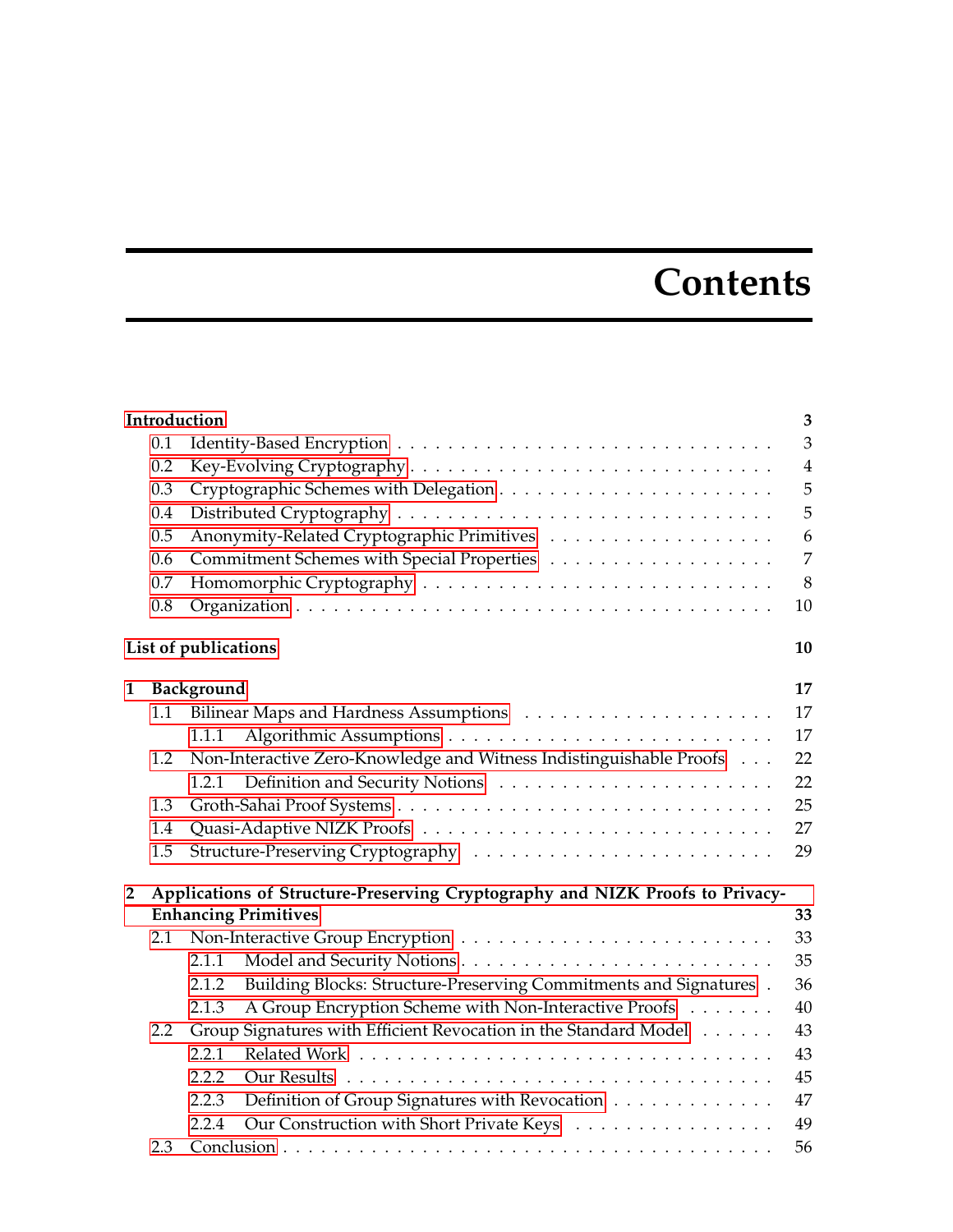| 3          | Constructions of Non-Malleable Primitives from Structure-Preserving Cryptogra- |       |                                                                         |    |  |  |  |
|------------|--------------------------------------------------------------------------------|-------|-------------------------------------------------------------------------|----|--|--|--|
|            | phy                                                                            |       |                                                                         | 57 |  |  |  |
|            |                                                                                | 3.0.1 | Linearly Homomorphic Structure-Preserving Signatures                    | 57 |  |  |  |
|            |                                                                                | 3.0.2 |                                                                         | 58 |  |  |  |
|            | 3.1                                                                            |       | Linearly Homomorphic Structure-Preserving Signatures                    | 60 |  |  |  |
|            |                                                                                | 3.1.1 | Definitions for Linearly Homomorphic Signatures                         | 60 |  |  |  |
|            | 3.2                                                                            |       | Constructions of Linearly Homomorphic Structure-Preserving Signatures   | 62 |  |  |  |
|            |                                                                                | 3.2.1 | A One-Time Linearly Homomorphic Construction                            | 62 |  |  |  |
|            |                                                                                | 3.2.2 | A Full-Fledged Linearly Homomorphic SPS Scheme                          | 63 |  |  |  |
|            |                                                                                | 3.2.3 |                                                                         | 65 |  |  |  |
|            |                                                                                | 3.2.4 | Application to Verifiable Computation on Encrypted Data                 | 67 |  |  |  |
|            | 3.3                                                                            |       | Non-Malleable Trapdoor Commitments to Group Elements from Linearly Ho-  |    |  |  |  |
|            |                                                                                |       |                                                                         | 68 |  |  |  |
|            |                                                                                | 3.3.1 | Template of Linearly Homomorphic SPS Scheme                             | 69 |  |  |  |
|            |                                                                                | 3.3.2 | Construction of Simulation-Sound Structure-Preserving Trapdoor Com-     |    |  |  |  |
|            |                                                                                |       |                                                                         | 70 |  |  |  |
|            | 3.4                                                                            |       | (Constant-Size) Simulation-Sound Quasi-Adaptive NIZK Arguments from LH- |    |  |  |  |
|            |                                                                                |       |                                                                         | 72 |  |  |  |
|            |                                                                                | 3.4.1 | Construction with Unbounded Simulation-Soundness                        | 73 |  |  |  |
|            |                                                                                | 3.4.2 | Construction with (Single-Theorem) Relative Soundness                   | 76 |  |  |  |
|            |                                                                                | 3.4.3 |                                                                         | 78 |  |  |  |
|            | 3.5                                                                            |       |                                                                         | 79 |  |  |  |
| References |                                                                                |       |                                                                         |    |  |  |  |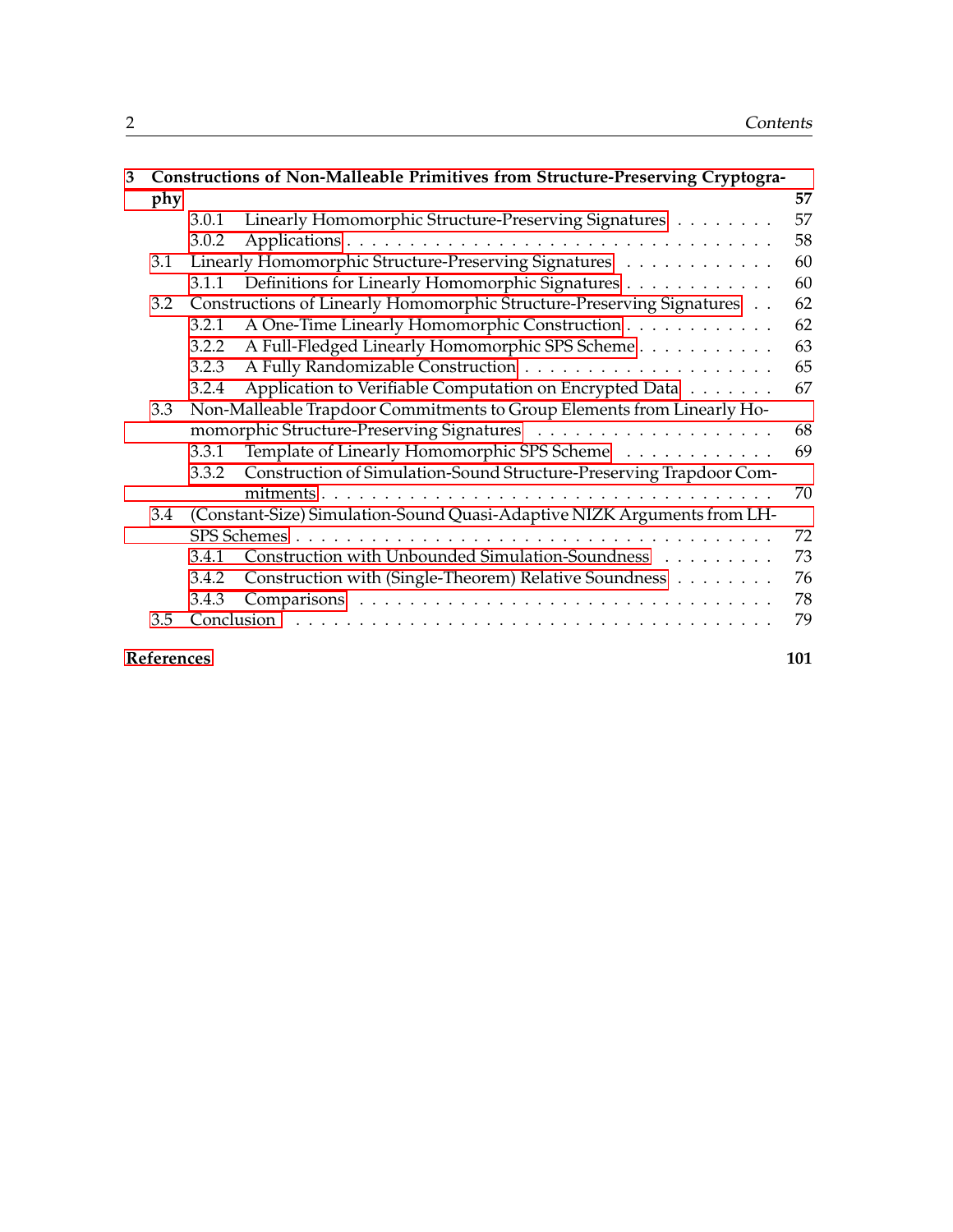# **Introduction**

This document presents some of the results I obtained in the recent years in the area of cryptography.

My current and past researches were devoted to the design of efficient and provably secure public-key cryptographic schemes. These days, when it comes to proposing a new cryptosystem, it is (fortunately) a common practice to provide strong evidence of its security by means of a rigorous security proof. To this end, one should first formally define what it means for the specific cryptographic primitive to be secure. Then, a common approach consists in giving a reduction showing that, in the sense of the considered security definition, any efficient adversary (i.e., with polynomial running time in the security parameter) breaking the system with non-negligible probability would imply a polynomial algorithm solving a hard problem (such as factoring large integers, computing discrete logarithms, etc). The conjectured intractability of the problem in polynomial time thus implies the non-existence of polynomial adversaries. In some cases, security proofs may take place in the random oracle model [\[32\]](#page-88-0), which is an idealized model of computation where hash functions are modeled as oracles controled by the reduction. This notably implies that, whenver the adversary wants to know the hash value of any input string, it has to ask an oracle for it and thus reveal to the reduction which hash values it decides to compute. The random oracle methodology has been subject to criticism as there are examples (see, e.g., [\[72\]](#page-90-0)) of cryptographic schemes that have no secure instantiation with a real hash function although they do have a security proof in the random oracle model. For this reason, a security proof in the standard model (i.e., without random oracles) may be preferrable, especially when it comes at a reasonable cost. The results presented in this habilitation thesis do not rely on random oracles and thus stand in the standard model of computation.

My contributions fit within several sub-areas of public-key cryptography. In order to describe the global context of my research, these sub-areas will briefly outlined in the following pages. In this habiliation thesis, however, I will focus on the topics of anonymity-related cryptographic protocols and homomorphic cryptography, which are discussed in sections [0.5](#page-7-0) and [0.7](#page-9-0) of this introduction.

## <span id="page-4-0"></span>**0.1 Identity-Based Encryption**

My PhD thesis presented new applications of bilinear maps over groups where the discrete logarithm problem is presumably hard. These tools found many applications such as identity-based encryption (IBE) [\[236,](#page-101-0) [45\]](#page-89-0), where any human-readable identifier (e.g., an email address) can serve as a public key so as to eliminate the need for digital certificates and simplify key management. The most important contribution [\[27\]](#page-87-0) of my PhD thesis was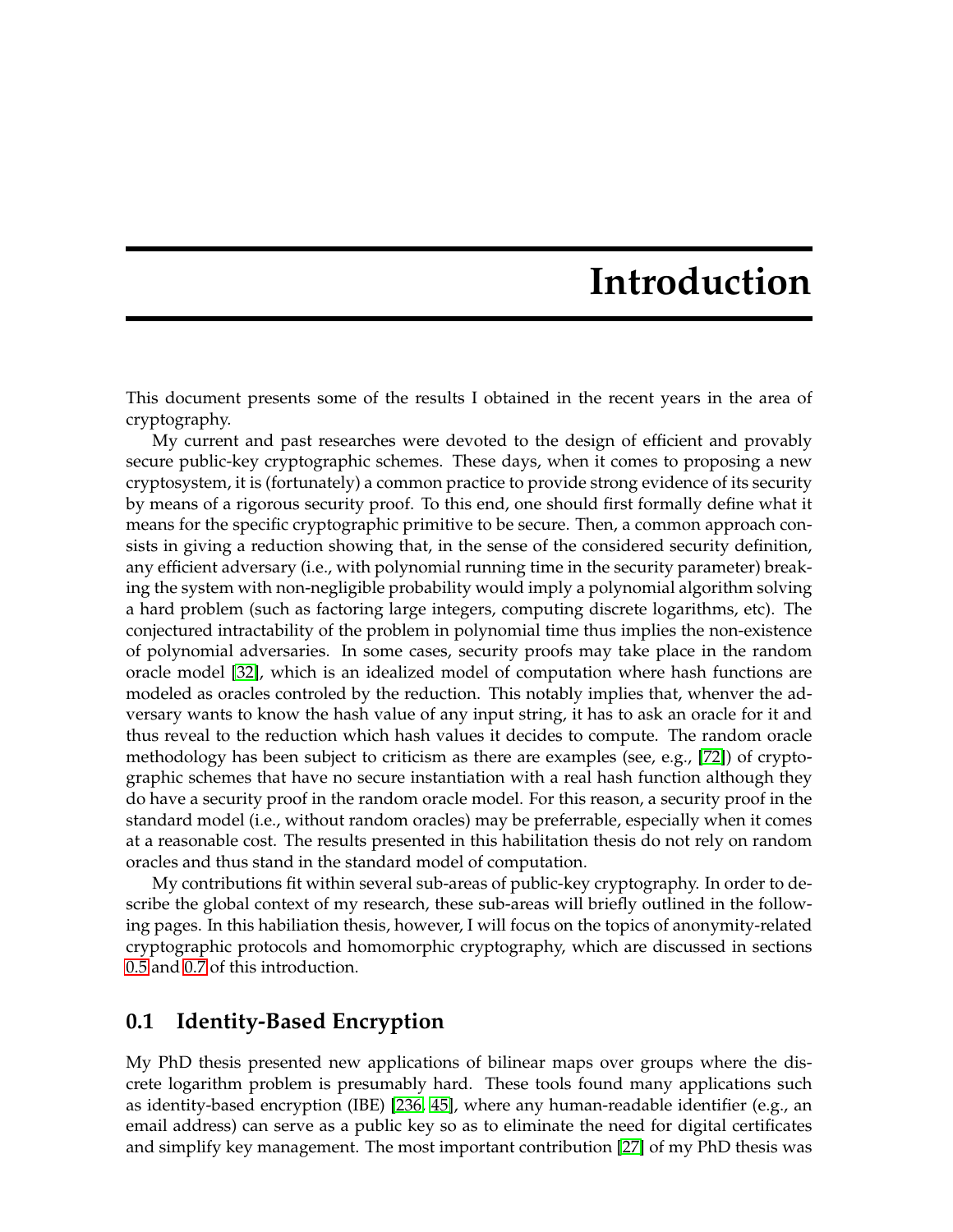to describe the most efficient identity-based cryptosystem combining the functionalities of signature and encryption. This research was carried out in collaboration with Paulo Barreto and Noel McCullagh.

Part of my post-doctoral research was also related to identity-based encryption. In collaboration with Damien Vergnaud, we described an improved technique [\[186\]](#page-98-0) allowing to decrease the required amount of trust in authorities (that have to generate users' private keys and are obviously able to decrypt all ciphertexts) in IBE schemes as initially suggested by Goyal [\[130\]](#page-94-0). We showed [\[186\]](#page-98-0) an efficient way to prevent dishonest authorities from re-distributing copies of users' private keys without being detected. Our technique allows tracing obfuscated decryption devices (based on their input-output behavior) that illegally decrypt users' communications back to their source. The advantage of our construction is to provide a much better efficiency than previous constructions [\[130,](#page-94-0) [131\]](#page-94-1) enabling blackbox traceability. In collaboration with Nuttapong Attrapadung, we also described [\[22\]](#page-87-1) the first identity-based broadcast encryption scheme — where the sender can encrypt messages for several identities -– that simultaneously provides adaptive security and constant-size ciphertexts, regardless of the number of receivers. This result was published at the Public-Key Cryptography 2010 conference. Together with Nuttapong Attrapadung and Elie de Panafieu (who was an internship student of mine during the summer 2009), we also described several constructions [\[24,](#page-87-2) [21\]](#page-87-3) of attribute-based encryption (ABE) schemes featuring short ciphertexts. In short, ABE schemes are a generalization of identity-based encryption where ciphertexts are labeled with sets of descriptive attributes whereas users' private keys encode a complex access formula specifying which ciphertexts users are entitled to decrypt. The ABE primitive is motivated by fine-grained access control over encrypted data. For example, they make it possible to selectively share one's data in cloud storage systems. Our contribution [\[24,](#page-87-2) [21\]](#page-87-3) was to describe the first truly expressive solutions where the size of the ciphertext does not depend on the number of associated attributes.

## <span id="page-5-0"></span>**0.2 Key-Evolving Cryptography**

Between 2006 and 2009, in collaboration with Moti Yung, I explored techniques allowing to confine the effect of private key exposures – caused by hackers rather than actual cryptanalysis – within a certain time interval. With the growing use of mobile devices, it has become much easier to break into users' computer than defeating cryptosystems by solving hard problems. One way to address this concern is to update private keys at discrete time periods (without changing the public key) in such a way that the security of past periods is preserved after a key exposure. This property is termed "forward security". Our main result [\[181\]](#page-98-1) was a generic technique allowing a computer to automatically handle key updates (without any human intervention) in forward-secure signatures where private keys are shielded by a second factor, such as a password. Most previous key-evolving signatures were not compatible with this kind of additional password-based key protection since, in straightforward implementations, users had to enter their password at each update operation, which was impractical in case of frequent updates. Our results [\[181,](#page-98-1) [182\]](#page-98-2) consisted of generic ways allowing an untrusted computing environment to update an encrypted version of the user's private key, in such a way that passwords only come into play to sign messages.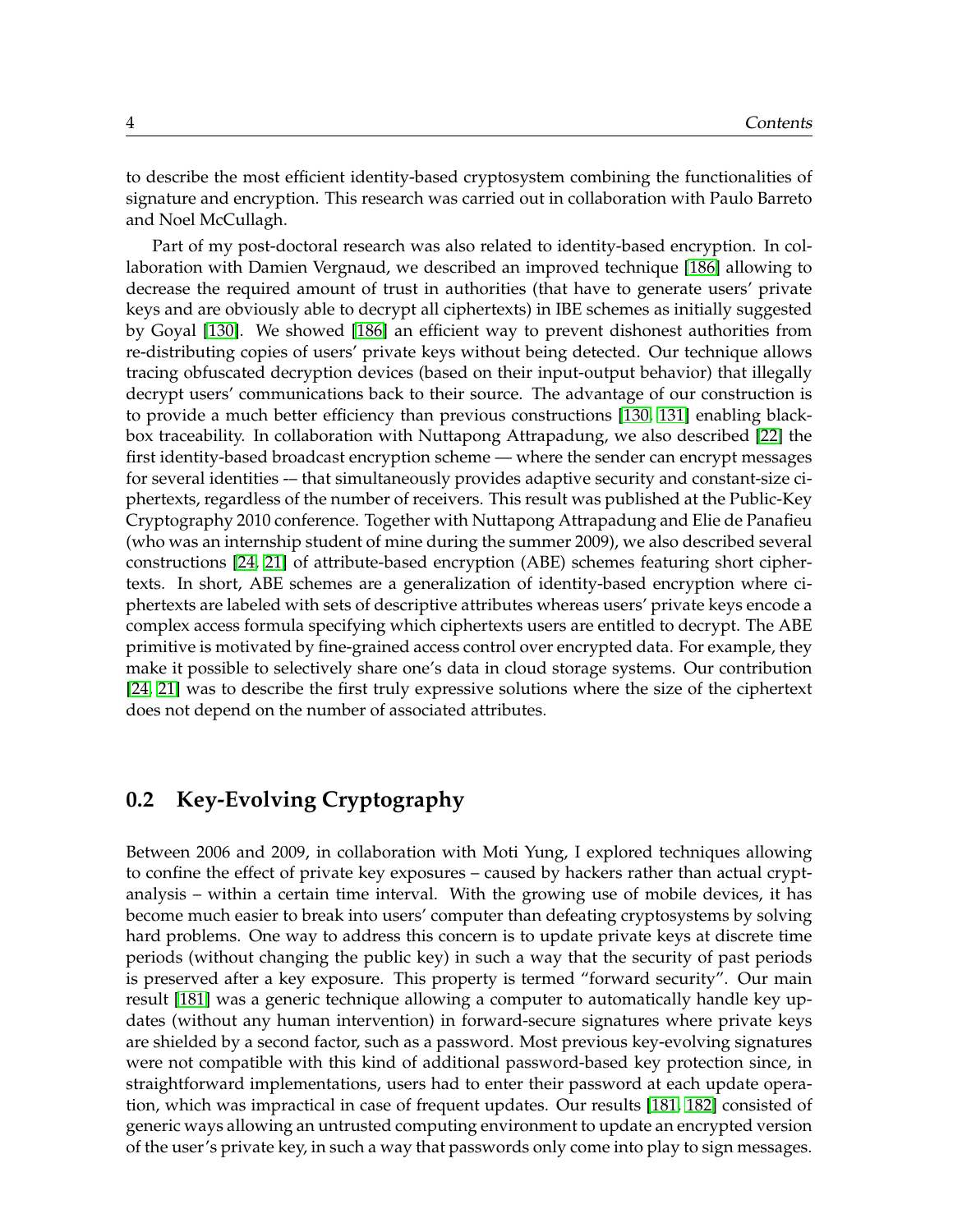### <span id="page-6-0"></span>**0.3 Cryptographic Schemes with Delegation**

In 2008, in collaboration with Damien Vergnaud, we studied [\[184\]](#page-98-3) key delegation techniques that find applications in the secure forwarding of encrypted emails or in distributed file systems. As initially suggested by Blaze, Bleumer and Strauss [\[35\]](#page-88-1), a proxy re-encryption system (PRE) is an encryption scheme where a delegator A can provide a proxy with a reencryption key allowing to translate ciphertexts initially encrypted for A into ciphertexts encrypted for a delegatee B. The proxy should be able to do so without seeing underlying plaintexts or any user's private key. Our contribution [\[184\]](#page-98-3) was to describe the first unidirectional PRE system (where the proxy can translate from A to B without being also able to translate from B to A) that can be proven secure against chosen-ciphertext attacks, where the adversary has access to a decryption oracle. Later on, we addressed similar problems in the context of signature schemes [\[183\]](#page-98-4), where a proxy should be able to translate B's signatures into signatures bearing A's name. In 2005, Ateniese and Hohenberger showed how cryptographic bilinear maps can be used to design unidirectional proxy re-signatures (PRS), which are useful for the inter-domain conversion of digital certificates. They left open the problem of constructing unidirectional PRS schemes where signatures can be translated in sequence (from A to B first, then from B to C and so on). We provided the first step [\[183\]](#page-98-4) towards efficiently solving this problem suggested for the first time by Blaze, Bleumer and Strauss in 1998 [\[35\]](#page-88-1).

#### <span id="page-6-1"></span>**0.4 Distributed Cryptography**

Threshold cryptography [\[96,](#page-92-0) [98\]](#page-92-1) aims at avoiding single points of failure by splitting private keys into *n* shares, each one of which is given to a different server, in such a way that at least *t* of these shares should be combined to recover the original private key. This implies that at least *t* servers should contribute to private key operations (namely, the decryption procedure in a public-key encryption scheme and the signing process in digital signatures). A threshold primitive is said robust if a malicious adversary who corrupts at most *t* − 1 servers cannot prevent the honest majority (which exists when  $n \geq 2t - 1$ ) from successfully completing their operations. Threshold cryptographic schemes have been mostly analyzed in the scenario of static corruptions, where the adversary has to choose which servers he wants to corrupt before the generation of the public key. Unfortunately, adaptive adversaries (who can choose whom to corrupt at any time, based on their complete view) turn out to be harder to deal with. In the context of robust threshold public-key encryption systems with chosen-ciphertext security (i.e., that resist adversaries equipped with a decryption oracle), most adaptively secure solutions have a relatively complex decryption protocol, where some interaction is required among decryption servers. In collaboration with Moti Yung, we proposed the first fully non-interactive robust threshold cryptosystems that provide chosenciphertext security against adaptive adversaries in the standard model. In 2011, we first described a scheme [\[189\]](#page-98-5) based on specific number theoretic assumptions. In 2012, we provided a more general framework [\[191\]](#page-98-6) for constructing such threshold cryptosystems and gave several instantiations with a better efficiency than our initial realization.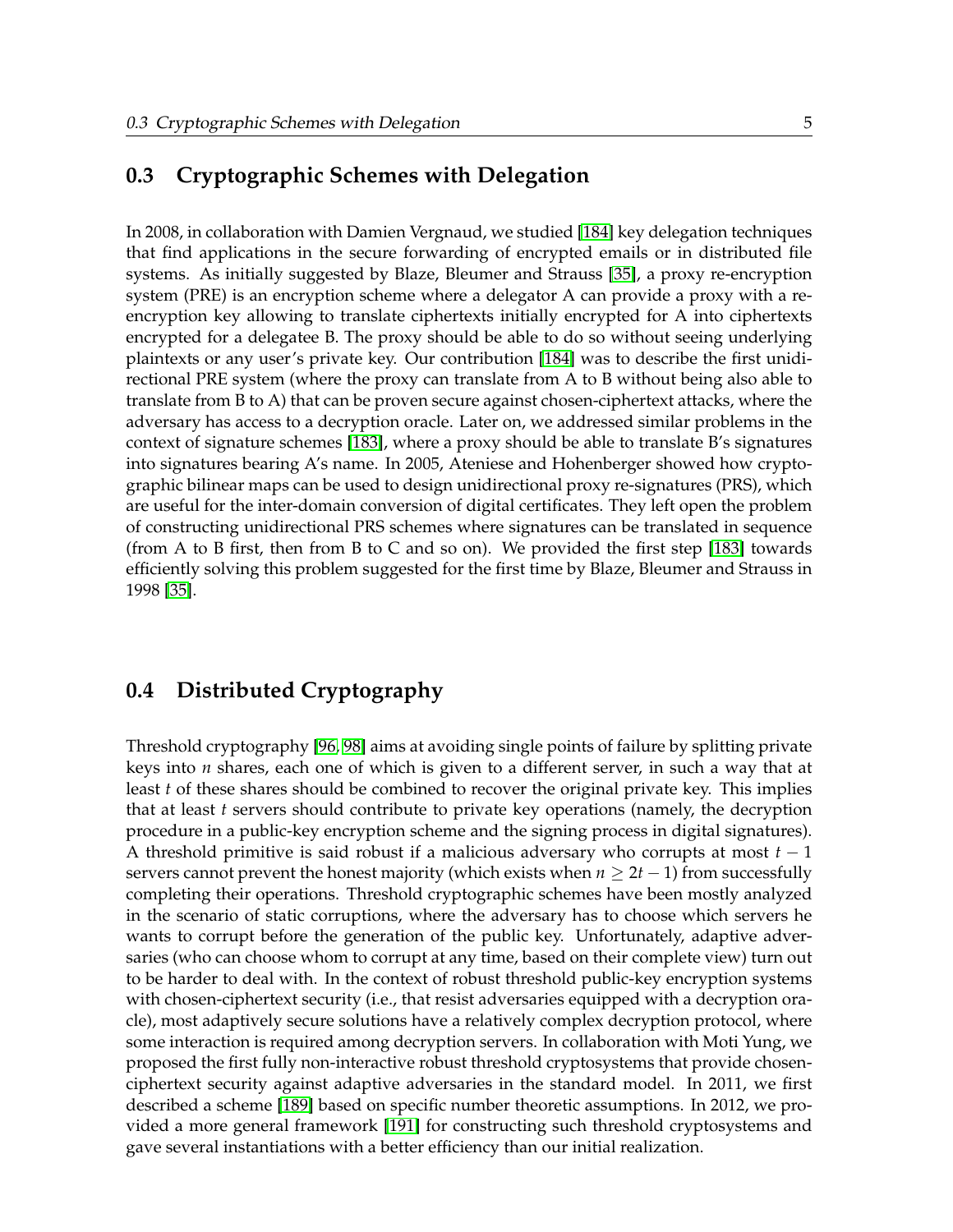#### <span id="page-7-0"></span>**0.5 Anonymity-Related Cryptographic Primitives**

Between 2009 and 2014, I also worked on privacy-enhancing cryptographic mechanisms such as those allowing users to accountably hide in a crowd. Group signatures<sup>[1](#page-7-1)</sup>, as introduced by Chaum and Van Heyst [\[85\]](#page-91-0), allow registered members of a group to anonymously sign messages in the name of the entire group. If necessary, an authority is able to identify the signer using some secret information. This primitive finds applications in trusted computing platforms or in electronic auction systems. It is well-known how to construct efficient group signatures in the random oracle model [\[15\]](#page-87-4) and in the standard model [\[55,](#page-89-1) [56,](#page-89-2) [134\]](#page-95-0). Traceable signatures [\[155\]](#page-96-0) extend group signatures in that the group manager can additionally reveal a user-specific trapdoor allowing to publicly trace all signatures issued by a given member suspected of illegal activity. Hence, misbehaving users' signatures can be traced without requiring the opening authority to open all signatures, which would harm the privacy of honest users. In a joint work with Moti Yung [\[187,](#page-98-7) [190\]](#page-98-8), we constructed the first efficient traceable signature scheme that does not appeal to the random oracle model.

In the area of group signatures, I also paid attention to the revocation problem, which consists in efficiently disabling the anonymous signing capability of expelled group members and only these members. Together with Damien Vergnaud [\[185\]](#page-98-9), we proposed a first solution in the standard model in 2009. Unfortunately, this approach has the disadvantage of incurring a verification cost linear in the number of revocations. In collaboration with Moti Yung and Thomas Peters [\[180,](#page-98-10) [179\]](#page-98-11), we subsequently showed how to avoid this limitation. Specifically, we described a new revocation mechanism which is borrowed from the literature on broadcast encryption. This approach is well-suited to group signatures in the standard model. Its main advantage over many existing solutions is that unrevoked group members do not need to update their private keys when other members are revoked. At the same time, the verification cost and the size of signatures are constant (where "constant" means that it only depends on the security parameter and not on the number of revocations or the maximal number group members). Our initial scheme improves upon a comparable mechanism (published by Nakanishi et al. [\[202\]](#page-99-0)) in that it completely avoids linear complexities in the maximal cardinality of the group: the complexity is at most poly-logarithmic in all metrics. Subsequently, we further showed how to additionally obtain constant-size private keys without degrading the efficiency in other metrics.

Group encryption [\[156\]](#page-96-1) is the encryption analogue of group signatures. Namely, a sender should be able to encrypt a message for some anonymous member of a group while appending to the ciphertext a proof that the latter is well-formed and intended for some certified group member. The primitive finds applications in the asynchronous transfer of credentials between peer devices or the verifiable encryption of keys to anonymous trusted parties. The first scheme, proposed by Kiayias, Tsiounis and Yung in 2007 [\[156\]](#page-96-1), requires interactive conversations (at least if one is willing to avoid the random oracle model) between the sender and the proof verifier. The need for interaction is a limitation since it requires senders to be online at the same time as verifiers and to remember the random numbers that were used to encrypt all ciphertexts. In collaboration with Julien Cathalo and Moti Yung [\[81\]](#page-91-1), we showed the first truly non-interactive scheme (i.e., no interaction is ever needed between the sender and the verifier) with a security proof in the standard model. In the same article on noninteractive group encryption [\[81\]](#page-91-1), we described one of the first realizations (actually, the first

<span id="page-7-1"></span><sup>&</sup>lt;sup>1</sup> Note that, here, the term "group" refers to a population for users rather than an algebraic structure.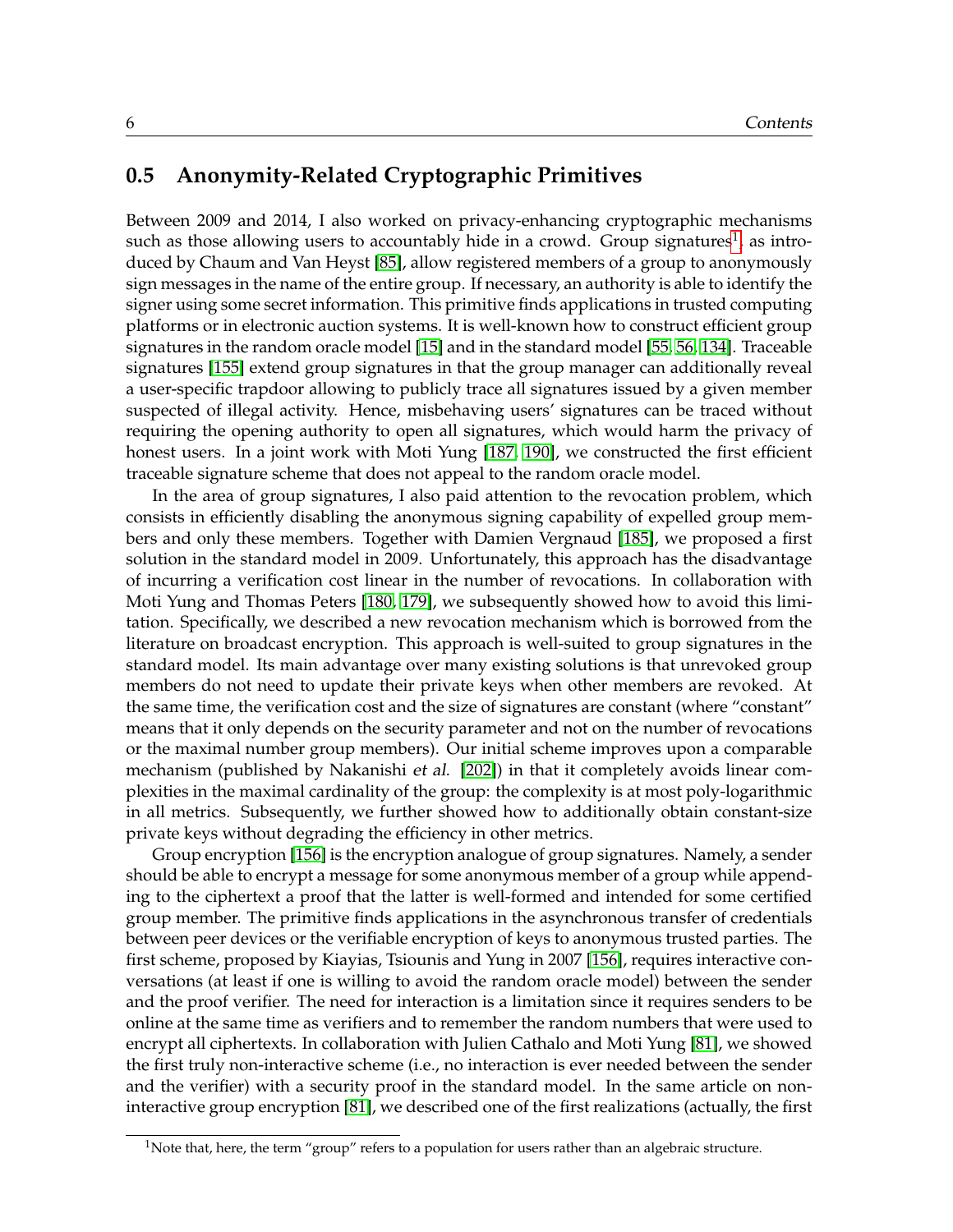practical one with a security proof under non-interactive number theoretic assumptions) of a primitive initially suggested by Groth [\[133\]](#page-94-2) and that was subsequently called "structurepreserving signature" in the literature [\[4,](#page-86-1) [6\]](#page-86-2). Structure-preserving signatures are signature schemes where messages and public keys only consist of elements of an abelian group over which a bilinear map is efficiently computable. They have many applications in privacypreserving protocols because they are fully compatible with the Groth-Sahai non-interactive proof systems [\[138\]](#page-95-1). The reason is that Groth-Sahai proofs can only serve as proofs of knowledge – in the sense that a knowledge extractor can recover the witnesses from any valid proof – when the witnesses are elements of an abelian group over which a bilinear map is efficiently computable. The useful property of structure-preserving signatures is that they precisely allow signing elements of bilinear groups without destroying their algebraic structure (in particular, without first hashing them). For example, this allows one to efficiently prove knowledge of a hidden message-signature pair, as typically done in group signature schemes. More efficient structure-preserving signatures appeared in the literature later on [\[4,](#page-86-1) [6,](#page-86-2) [2,](#page-86-3) [3\]](#page-86-4).

In the context of group signatures, I also considered alternatives to factoring and discretelogarithm-based solutions. In collaboration with Fabien Laguillaumie, Adeline Langlois and Damien Stehlé [\[166\]](#page-97-0), we proposed the first group signature based on lattice hardness assumptions with logarithmic signature size in the cardinality of the group. In earlier latticebased constructions [\[129,](#page-94-3) [69\]](#page-90-1), the signature length was linear in the maximal number of group members.

#### <span id="page-8-0"></span>**0.6 Commitment Schemes with Special Properties**

A commitment scheme is the digital analogue of a safe or a sealed envelope. Namely, whatever is in the envelope remains secret until the opening of that envelope. At the same time, the sender is bound to a unique message and cannot change his mind about the content when the envelope is sealed. Commitment schemes are a fundamental cryptographic primitive (often used in auction protocols, for example) which comes into play when it comes to force a party to choose a value without directly revealing it. Zero-knowledge sets (ZKS) [\[199\]](#page-99-1) allow a prover to commit to a set of values S so as to be able to subsequently (and non-interactively) prove statements such as « element x belongs to the set S » or « element y does not belong to S » without revealing anything else, not even the overall cardinality of the set S. In collaboration with Moti Yung, we described [\[188\]](#page-98-12) a ZKS protocol where proofs of membership and non-membership can both be short (less than 2 kB in implementations using suitable parameters). We thus improved upon previous ZKS schemes (and notably the construction of Catalano, Fiore and Messina [\[76\]](#page-91-2)), where only proofs of non-membership can be made compact. So far, our construction remains the most efficient ZKS system in terms of communication complexity. In comparison with the first proposal of Micali, Rabin and Kilian [\[199\]](#page-99-1), proofs are compressed to 13 % of their original length. In addition, we showed how to provide our scheme with certain non-malleability properties. Namely, we can prevent dishonest provers from correlating their hidden set to those of honest provers and still generating convincing proofs. In the same paper [\[188\]](#page-98-12), as an intermediate result, we also proposed the first commitment scheme that allows committing to vectors of messages in such a way that the commitment  $-$  which has constant size  $-$  can be selectively opened with respect to one coordinate of the vector without revealing the content of other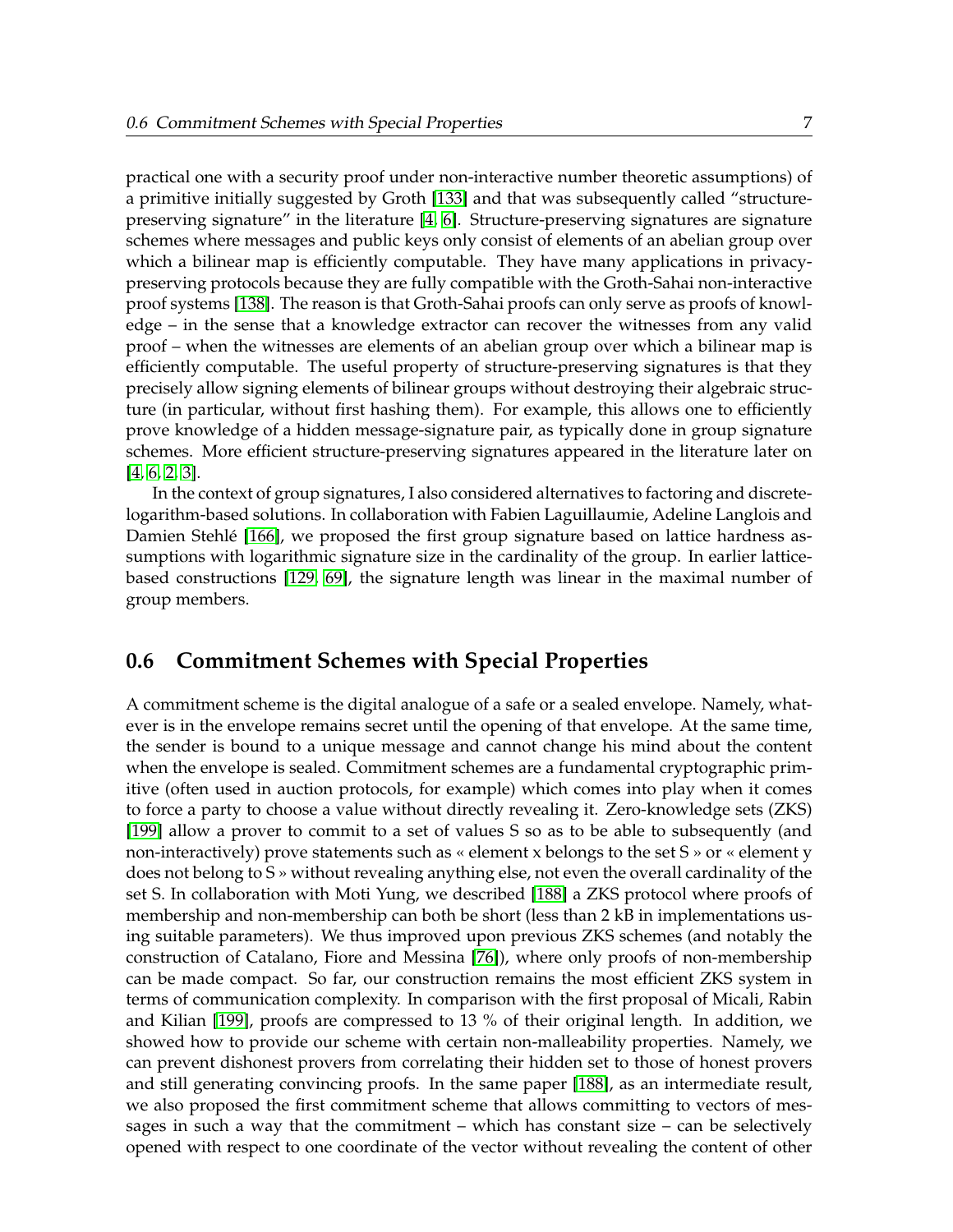coordinates and with an opening of constant size (here, "constant" means independent of the dimension of the vector). As a second contribution to the area of commitment schemes, in collaboration with Marc Fischlin and Mark Manulis, we described [\[108\]](#page-93-0) new constructions of universally composable commitments [\[71\]](#page-90-2). These are commitment schemes that, as required by Canetti's universal composition framework [\[70\]](#page-90-3), provably remain secure in arbitrary environments, when composed with any other protocol. Universally composable (UC) commitments provide very strong security guarantees, including non-malleability, but they are notoriously very hard to construct (some setup assumption, like a common reference string generated by some trusted party, is inevitable, as shown by Canetti and Fischlin [\[71\]](#page-90-2)). Yet, our new constructions feature a previously unique combination of efficiency and security properties. Namely, they are the first adaptively secure UC commitments where: (1) The sender can commit to multiple bits at once (so that *n*-bit strings can be committed to using  $O(k + n)$  bits instead of  $O(kn)$ , where k is the security parameter); (2) The common reference string can be re-used across multiple commitments (and not only once as in certain constructions); (3) The commitment and opening phases both consist of a single message from the sender to the receiver.

#### <span id="page-9-0"></span>**0.7 Homomorphic Cryptography**

Homomorphic signatures were first suggested by Desmedt [\[97\]](#page-92-2) and formally defined by Johnson et al. [\[148\]](#page-95-2). They can be seen as the signature counterpart of homomorphic publickey encryption in that they allow a signer to authenticate messages in such a way that anyone can publicly derive a signature on certain functions of previously signed messages. In linearly homomorphic signatures [\[48\]](#page-89-3), for example, the signer can authenticate vectors using his private key. Later on, anyone will be able to compute a signature on any linear combination of the signed vectors. As another example, homomorphic subset signatures [\[148,](#page-95-2) [11\]](#page-86-5) make it possible for the signer to sign a set of values so that it will be possible to publicly derive a signature on a subset of the original set. Homomorphic signatures notably find applications in proofs of storage [\[13,](#page-87-5) [16\]](#page-87-6) or proofs of correct computation [\[47,](#page-89-4) [46,](#page-89-5) [11\]](#page-86-5) in cloud computing systems: when a client wants to outsource large datasets on a remote storage server, he can ask the latter to perform computations on his data. If the original dataset is signed by the client using a homomorphic signature scheme, the server will be able to authenticate the result of his computation, by publicly deriving a signature on the result of the carried out operation. For example, a linearly homomorphic scheme allows one to authenticate sums, averages or Fourier transforms on outsourced data: by verifying the signature derived by the server, the client will be convinced that the server properly archived his dataset and correctly computed the requested statistics. Certain applications need homomorphic signatures that satisfy certain privacy properties requiring derived signatures to be perfectly indistinguishable from original signatures. In proofs of correct computation, one may want the derived signature to hide all partial information about the original dataset: only the mean or the average should become public. If homomorphic subset signatures are used by an administration to authenticate e-ID cards, the latter privacy notion guarantees that the card holder will be able to prove that he is above 18 years old (by deriving a signature on the "date of birth" field of his ID card) without revealing his exact place of birth or any other private information. In collaboration with Nuttapong Attrapadung and Thomas Peters, we suggested stronger definitions of information-theoretic privacy for homomorphic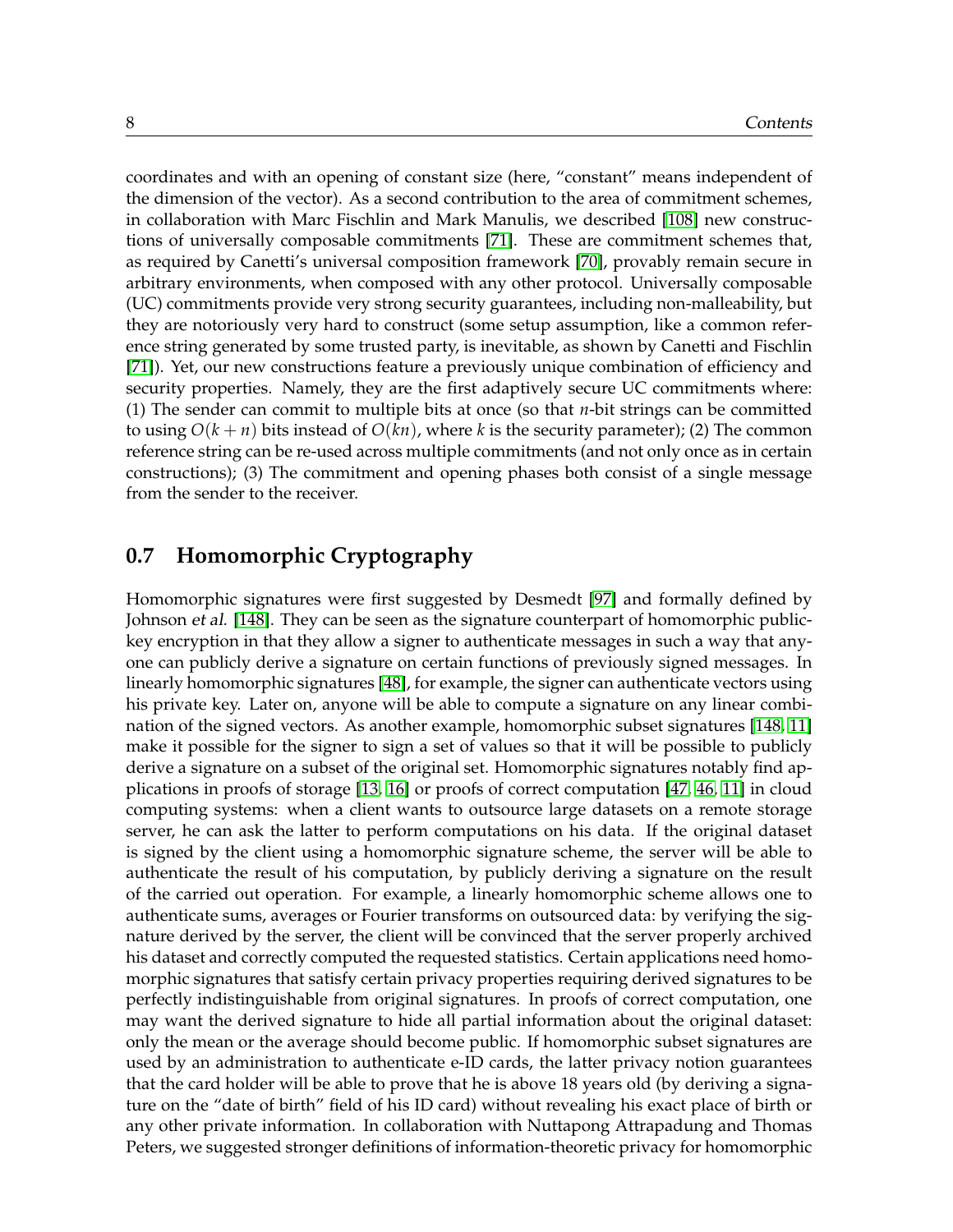signatures. In [\[25,](#page-87-7) [26\]](#page-87-8), we also described the first constructions of homomorphic subset signatures and linearly homomorphic signatures that satisfy our strongest privacy notion in the standard model. We also described the most efficient (notably in terms of signature size) linearly homomorphic signature with a security proof under standard assumptions in the standard model. At PKC 2013, we also designed a homomorphic quotable signature scheme – where a signature on a string allows publicly computing a signature on any substring of the original string – satisfying the strongest privacy property while retaining signatures of optimal size.

In 2013, in collaboration with Marc Joye, Moti Yung and Thomas Peters [\[177\]](#page-97-1), we showed a somewhat surprising application of linearly homomorphic signatures in the construction of non-interactive non-malleable commitments [\[101,](#page-92-3) [102\]](#page-92-4) in the common reference string model. The goal of non-malleable commitments is to enforce the independence among distinct parties' committed values. To our knowledge, there was previously no efficient construction of non-interactive non-malleable commitment where a short commitment string allows committing to a vector while remaining able to efficiently prove properties about committed coordinates (which precludes the trivial solution consisting in committing to hashed vectors). In [\[177\]](#page-97-1), we showed that any linearly homomorphic signature that fits a certain template – as is the case of all known constructions based on bilinear maps – can be turned into a primitive called non-interactive simulation-sound trapdoor commitment [\[116,](#page-93-1) [195\]](#page-98-13) which, in turn, implies non-interactive non-malleable commitments in the sense of a definition used by Damgård and Groth [\[94\]](#page-92-5). Our construction yields constant-size commitments to vectors which preserve the ability to prove statements about committed vectors in a zero-knowledge manner (using interaction or not). In the same paper [\[177\]](#page-97-1), we also considered linearly homomorphic signature schemes that are also structure-preserving. Namely, they make it possible to sign vectors of group elements of unknown discrete logarithms. We described efficient constructions of linearly homomorphic structure-preserving signatures (LHSPS) and used them to generically build non-malleable commitments to group elements. These were the first examples of non-malleable commitments allowing to prove knowledge of an opening using the Groth-Sahai techniques [\[138\]](#page-95-1). Later on [\[178\]](#page-97-2), we also used linearly homomorphic structure-preserving signatures to build quasi-adaptive non-interactive zeroknowledge (QA-NIZK) proof systems, as defined by Jutla and Roy [\[151\]](#page-96-2), with constant-size proofs. Specifically, our construction [\[178\]](#page-97-2) allows proving that a vector of group elements  $\mathbf{v} \in \mathbb{G}^n$  belongs to a linear subspace spanned by  $t < n$  independent vectors of group elements  $\mathbf{v}_1, \ldots, \mathbf{v}_t \in \mathbb{G}^n$ . The novelty of our proof system – which is actually an argument system since only polynomially bounded adversaries are unable to prove false statements – is to provide constant-size proofs (typically made of 2 or 3 group elements), regardless of the dimension of the subspace. In addition, we showed how our QA-NIZK proof system can be endowed with a property called simulation-soundness [\[231\]](#page-101-1), which basically prevents a probabilistic polynomial-time (PPT) adversary from proving false statements, even after having seen simulated proofs for possibly false statements. As an application, we described [\[178\]](#page-97-2) more efficient non-interactive threshold cryptosystems that are both chosen-ciphertextsecure and secure against adaptive corruptions.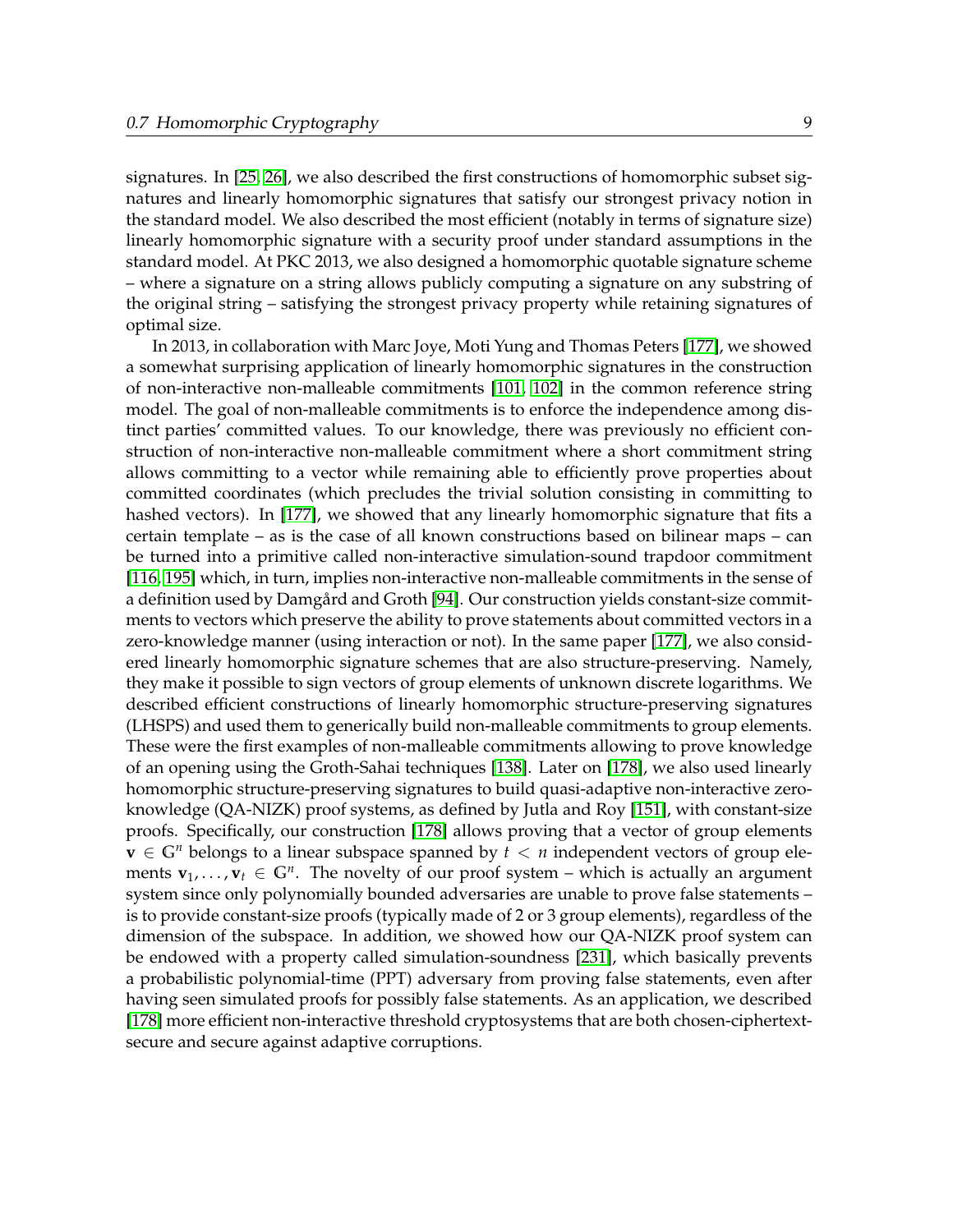### <span id="page-11-0"></span>**0.8 Organization**

In the upcoming chapters, this thesis will give an overview of my results on the applications of structure-preserving cryptography. Chapter [1](#page-18-0) will provide some background material which will ease the reading of subsequent chapters. Chapter [2](#page-34-0) will describe my results on the design of group encryption [\[81\]](#page-91-1) and revocable group signatures [\[180,](#page-98-10) [179\]](#page-98-11), which are amongst my most important results on privacy-enhancing cryptographic protocols based on structure-preserving cryptography. Chapter [3](#page-58-0) will finally present my constructions [\[178\]](#page-97-2) of structure-preserving signatures with additive homomorphic properties and explain their applications in the design of non-interactive non-malleable primitives. These include nonmalleable commitments, space-efficient simulation-sound QA-NIZK argument systems and chosen-ciphertext-secure public-key encryption.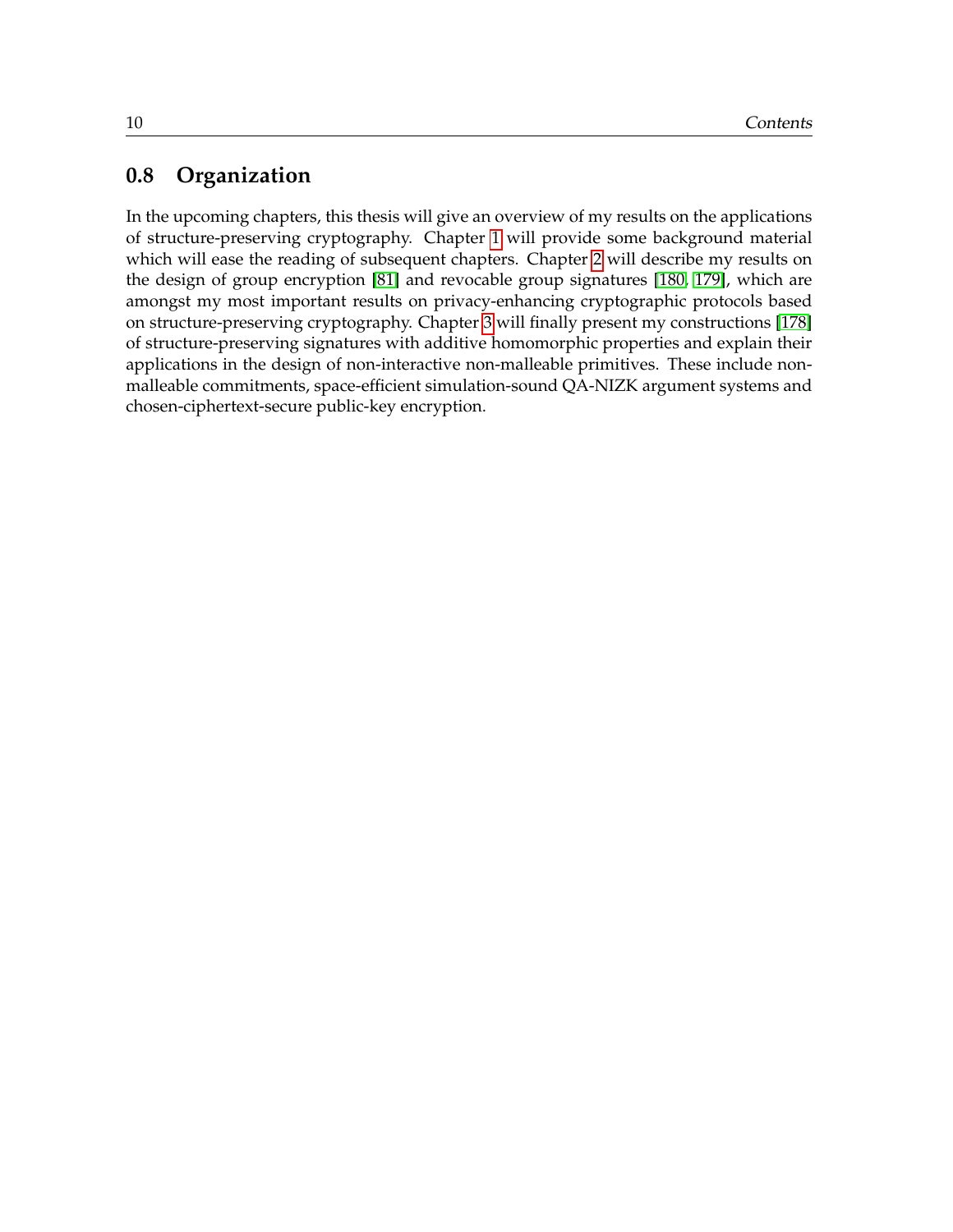# **List of Publications**

Articles marked with  $[\star]$  are the articles presented in this manuscript. The articles below can be downloaded at <http://perso.ens-lyon.fr/benoit.libert/>.

#### **Refereed Journals**

- [J1] Benoît Libert, Jean-Jacques Quisquater and Moti Yung. Key Evolution Systems in Untrusted Update Environments , extended version of [15], in ACM Transactions on Information and System Security (ACM-TISSEC), December 2010, volume 13(4), Article 37.
- [J2] Benoît Libert and Damien Vergnaud. Unidirectional Chosen-Ciphertext Secure Proxy Re-Encryption, extended version of [17], in IEEE Transactions on Information Theory, March 2011, volume 57(3), pp. 1786–1802.
- [J3] Benoît Libert and Moti Yung. Efficient Traceable Signatures in the Standard Model , extended version of [22], in Theoretical Computer Science, March 2011, volume 412(12- 14), pp. 1220–1242.
- [J4] Benoît Libert and Damien Vergnaud. Towards Practical Black-Box Accountable Authority IBE: Weak Black-Box Traceability with Short Ciphertexts and Private Keys , extended version of [20], in IEEE Transactions on Information Theory, October 2011, volume 57(10), pp. 7189-7204.
- [J5] Nuttapong Attrapadung and Benoît Libert. Functional Encryption for Public-Attribute Inner Product: Achieving Constant-Size Ciphertexts with Adaptive Security or Support for Negation, extended version of [27], in Journal of Mathematical Cryptology, October 2011, vol. 5(2), pp. 115-158.
- [J6] Nuttapong Attrapadung, Javier Herranz, Fabien Laguillaumie, Benoît Libert, Elie De Panafieu and Carla Ràfols. Attribute-Based Encryption Schemes with Constant-Size Ciphertexts. Includes an extended version of [30], in Theoretical Computer Science, March 2012, vol. 422, pp. 15-38, 2012.
- [J7] Benoît Libert and Moti Yung. Adaptively Secure Non-Interactive Threshold Cryptosystems, extended version of [32], in Theoretical Computer Science, March 2013, Vol. 478, pp. 76–100.

#### **Papers in international conferences with scientific committee and proceedings**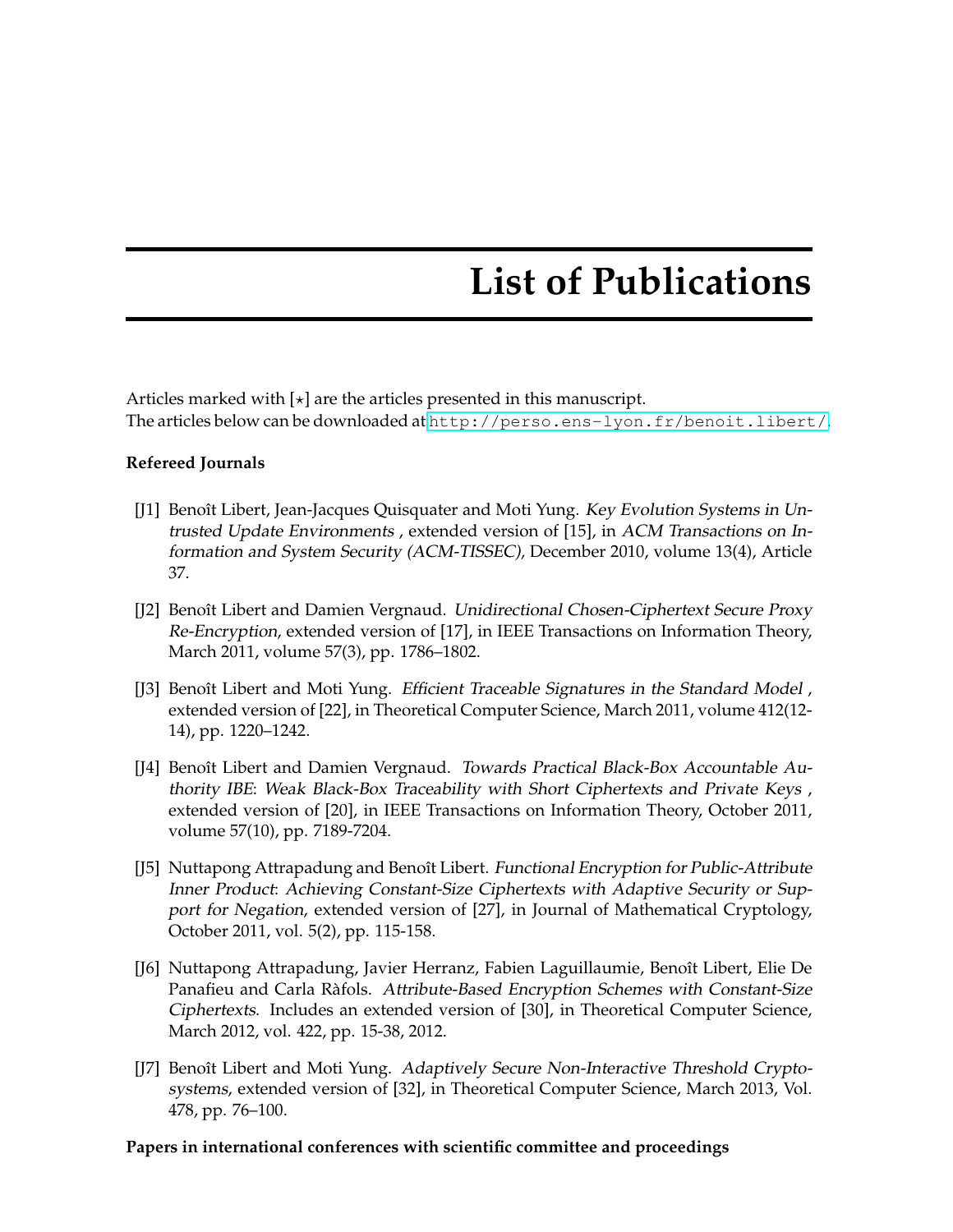- [1] Benoît Libert & Jean-Jacques Quisquater. New identity based signcryption schemes from pairings, in IEEE Information Theory Workshop (ITW) 2003, (J. Boutros ed.), IEEE, 2003, p. 155-158.
- [2] Benoît Libert & Jean-Jacques Quisquater. Efficient Revocation and Threshold Pairing Based Cryptosystems, in 22nd Symposium on Principles of Distributed Computing (PODC 2003), (S. Rajsbaum ed.), ACM Press, 2003, p. 163-171.
- [3] Benoît Libert & Jean-Jacques Quisquater. Identity Based Undeniable Signatures, in Topics in Cryptology - CT-RSA 2004 (T. Okamoto, ed.), Lect. Notes Comput. Sci., vol. 2964, Springer, 2004, p. 112-125.
- [4] Benoît Libert & Jean-Jacques Quisquater. Efficient Signcryption with Key Privacy from Gap Diffie-Hellman Groups, in Public Key Cryptography (PKC) 2004 (F. Bao, ed.), Lect. Notes Comput. Sci., vol. 2947, Springer, 2004, p. 187-200.
- [5] Julien Cathalo, Benoît Libert & Jean-Jacques Quisquater. Cryptanalysis of a Verifiably Committed Signature Scheme based on GPS and RSA, in Information Security Conference (ISC) 2004 (K. Zhang & Y. Zheng, ed.), Lect. Notes Comput. Sci., vol. 3225, Springer, 2004, p. 52–60.
- [6] Benoît Libert & Jean-Jacques Quisquater. Improved Signcryption from q-Diffie-Hellman Problems, in Fourth Conference on Security in Communication Networks, SCN 2004 (C. Blundo & S. Cimato, eds.), Lect. Notes Comput. Sci., vol. 3352, Springer, 2005, p. 220–234.
- [7] Benoît Libert & Jean-Jacques Quisquater. Identity Based Encryption without Redundancy, in Applied Cryptography and Network Security (ACNS) 2005 (J. Ioannidis, A. Keromytis & M. Yung eds.), Lect. Notes Comput. Sci., vol. 3531, Springer, 2005, p. 285-300.
- [8] Paulo Barreto, Benoît Libert, Noel McCullagh & Jean-Jacques Quisquater. Efficient and Provably-Secure Identity-Based Signatures and Signcryption from Bilinear Maps, in Advances in Cryptology - ASIACRYPT 2005, (B. Roy ed.), Lect. Notes Comput. Sci., vol. 3788, Springer, 2005, p. 515-532.
- [9] Julien Cathalo, Benoît Libert & Jean-Jacques Quisquater. Efficient and Non-interactive Timed-Release Encryption, in Information and Communications Security, 7th International Conference, ICICS 2005 (J. Lopez, W. Mao, S. Qing & G. Wang eds.), Lect. Notes Comput. Sci., vol. 3783, Springer, 2004, p. 291-303.
- [10] Benoît Libert & Jean-Jacques Quisquater. On Constructing Certificateless Cryptosystems from Identity Based Encryption, in Public Key Cryptography (PKC) 2006 (M. Yung ed.), Lect. Notes Comput. Sci., vol. 3958, Springer, 2007, p. 474-490.
- [11] Fabien Laguillaumie, Benoît Libert & Jean-Jacques Quisquater. Universal Designated Verifier Signatures Without Random Oracles or Non-Black Box Assumptions, in Security and Cryptography for Networks (SCN) 2006, (R. De Prisco & M. Yung eds.), Lect. Notes Comput. Sci., vol. 4116, Springer, 2007, p. 63–77.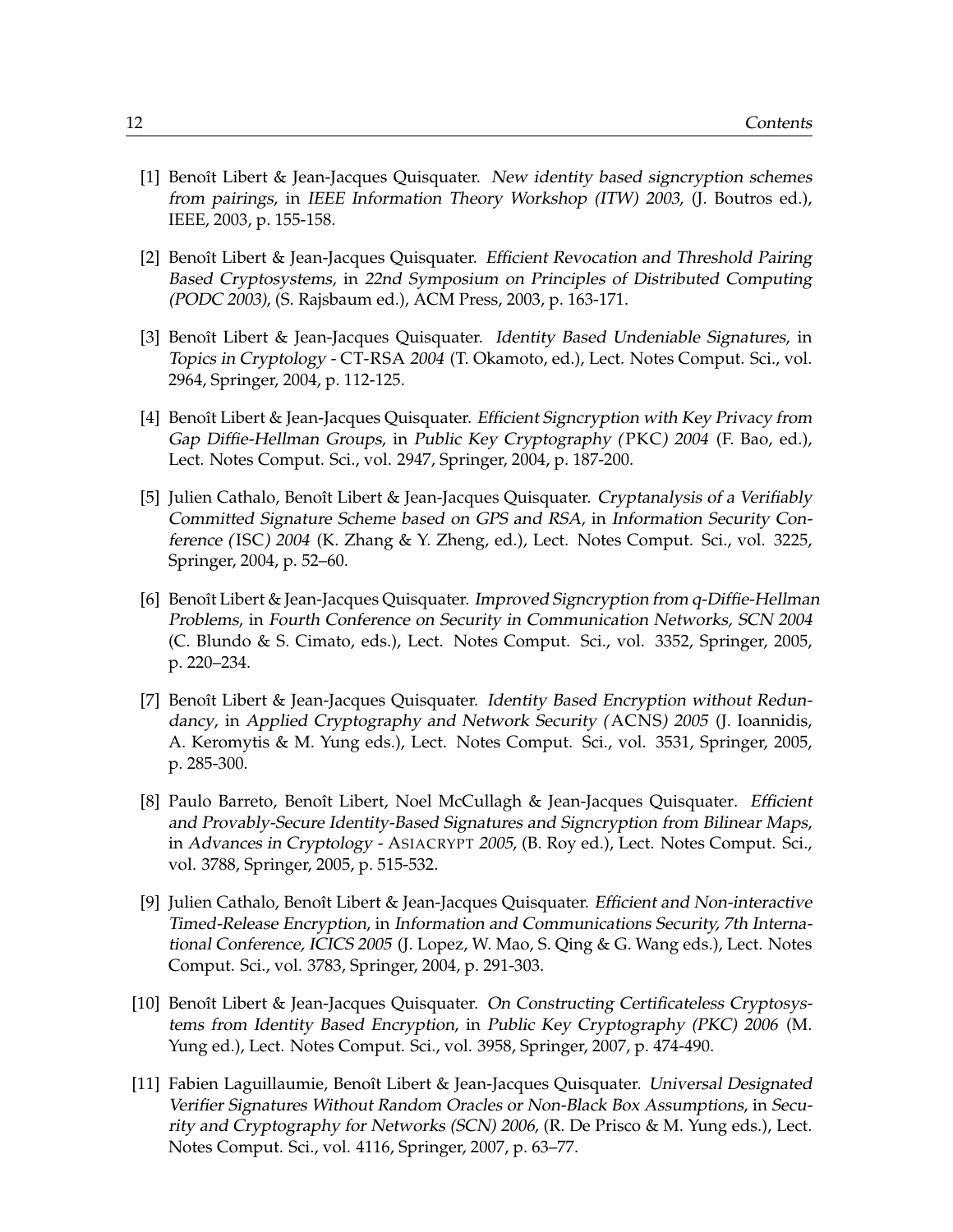- [12] Benoît Libert, Jean-Jacques Quisquater & Moti Yung. Efficient Intrusion-Resilient Signatures Without Random Oracles, in 2nd International Conference on Information Security and Cryptology (Inscrypt 2006), Lect. Notes Comput. Sci., vol. 4318, Springer, 2006, p. 27–41.
- [13] Benoît Libert, Jean-Jacques Quisquater & Moti Yung. Parallel Key-Insulated Public Key Encryption Without Random Oracles, in Public Key Cryptography (PKC) 2007 (T. Okamoto & X. Wang eds.), Lect. Notes Comput. Sci., vol. 4450, Springer, 2007, p. 298–314.
- [14] Benoît Libert & Jean-Jacques Quisquater. Practical Time Capsule Signatures in the Standard Model from Bilinear Maps, in 1st International Conference on Pairing-based Cryptography – PAIRING 2007, (T. Takagi & T. Okamoto eds.), Lect. Notes Comput. Sci., vol. 4575, Springer, 2007, p. 23-38.
- [15] Benoît Libert, Jean-Jacques Quisquater & Moti Yung. Forward-secure signatures in untrusted update environments: efficient and generic constructions, in 14th ACM Conference on Computer and Communications Security (ACM-CCS) 2007 (S. De Capitani di Vimercati & P. Syverson eds.), ACM Press, 2007, p. 266–275.
- [16] Alexander W. Dent, Benoît Libert & Kenneth G. Paterson. Certificateless Encryption Schemes Strongly Secure in the Standard Model, in Public Key Cryptography (PKC) 2008 (R. Cramer ed.), Lect. Notes Comput. Sci., vol. 4939, Springer, 2008, p. 344-359.
- [17] Benoît Libert & Damien Vergnaud. Unidirectional Chosen-Ciphertext Secure Proxy Re-Encryption, in Public Key Cryptography (PKC) 2008 (R. Cramer ed.), Lect. Notes Comput. Sci., vol. 4939, Springer, 2008, p. 360-379.
- [18] Benoît Libert & Damien Vergnaud. Tracing Malicious Proxies in Proxy Re-Encryption, in 2nd International Conference on Pairing-Based Cryptography (Pairing 2008), (S. Galbraith & K. Paterson eds.), Lect. Notes Comput. Sci., vol. 5209, Springer, 2008, p. 332- 353.
- [19] Benoît Libert & Damien Vergnaud. Multi-Use Unidirectional Proxy Re-Signatures, in 15th ACM Conference on Computer and Communications Security (ACM-CCS) 2008 (P. Syverson & S. Jha eds.), ACM Press, 2008, p. 511-520.
- [20] Benoît Libert & Damien Vergnaud. Towards Black-Box Accountable Authority IBE with Short Ciphertexts and Private Keys, in Public Key Cryptography (PKC) 2009, (G. Tsudik & S. Jarecki eds.), Lect. Notes Comput. Sci., vol. 5443, Springer, 2009, p. 235-255.
- [21] Benoît Libert & Damien Vergnaud. Adaptive-ID Secure Revocable Identity-Based Encryption, in Topics in Cryptology - CT-RSA 2009, (M. Fischlin ed.), Lect. Notes Comput. Sci., vol. 5473, Springer, 2008, p. 1–15.
- [22] Benoît Libert & Moti Yung. Efficient Traceable Signatures in the Standard Model, in 3rd International Conference on Pairing-Based Cryptography - PAIRING 2009 (H. Shacham & B. Waters eds.), Lect. Notes Comput. Sci., vol. 5671, Springer, 2009, p. 187–205.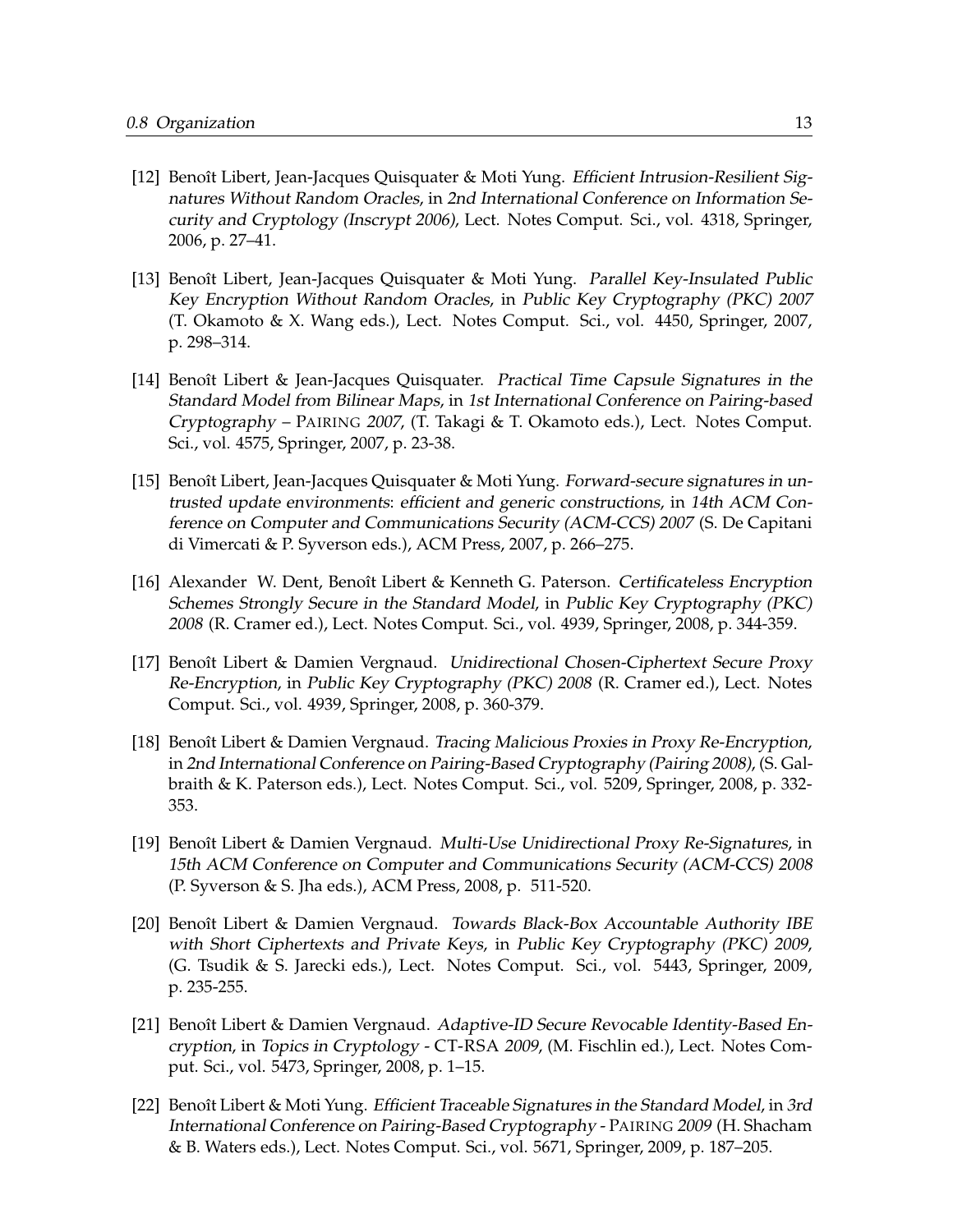- \*[23] Julien Cathalo, Benoît Libert & Moti Yung. Group Encryption: Non-Interactive Realization in the Standard Model, in Advances in Cryptology - ASIACRYPT 2009 (M. Matsui ed.), Lect. Notes Comput. Sci., vol. 5912, Springer, 2009, p. 179–196.
- [24] Benoît Libert & Damien Vergnaud. Group Signatures with Verifier-Local Revocation and Backward Unlinkability in the Standard Model, in 8th International Conference on Cryptology and Network Security (CANS 2009), (J. Garay & A . Miyaji eds.), Lect. Notes Comput. Sci., vol. 5888, Springer, 2009, p. 498–517.
- [25] Benoît Libert & Moti Yung. Concise Mercurial Vector Commitments and Independent Zero-Knowledge Sets with Short Proofs, in 7th Theory of Cryptography Conference - TCC 2010 (D. Micciancio ed.), Lect. Notes Comput. Sci., vol. 5978, Springer, 2010, p. 499–517.
- [26] Benoît Libert & Moti Yung. Dynamic Fully Forward-Secure Group Signatures, in 5th ACM Symposium on Information, Computer and Communications Security (AsiaCCS) 2010 (D. Basin ed.), ACM Press, 2010, p. 70–81.
- [27] Nuttapong Attrapadung & Benoît Libert. Functional Encryption for Inner Product: Achieving Constant-Size Ciphertexts with Adaptive Security or Support for Negation, in Public Key Cryptography (PKC) 2010 (P. Nguyen & D. Pointcheval eds.), Lect. Notes Comput. Sci., vol. 6056, Springer, 2010, p. 384–402.
- [28] David Galindo, Benoît Libert, Marc Fischlin, Georg Fuchsbauer, Anja Lehmann, Mark Manulis & Dominique Schröder. Public-Key Encryption with Non-Interactive Opening: New Constructions and Stronger Definitions, in Africacrypt 2010 (D. Bernstein & T. Lange eds.), Lect. Notes Comput. Sci., vol. 6055, Springer, 2010, p. 333–350.
- [29] Benoît Libert & Moti Yung. Efficient Completely Non-Malleable Public Key Encryption, in 37th International Colloquium on Automata, Languages and Programming (ICALP) 2010 - Track A (Algorithms, Complexity and Games) (P. Spirakis ed.), Lect. Notes Comput. Sci., vol. 6198 , Springer, 2010, p. 127–139.
- [30] Nuttapong Attrapadung & Benoît Libert. Homomorphic Network Coding Signatures in the Standard Model, in Public Key Cryptography (PKC) 2011 (D. Catalano, N. Fazio, R. Gennaro & A. Nicolosi eds.), Lect. Notes Comput. Sci., vol. 6571, Springer, 2011, p. 17–34.
- [31] Nuttapong Attrapadung, Benoît Libert & Elie de Panafieu. Expressive Key-Policy Attribute-Based Encryption with Constant-Size Ciphertexts, in Public Key Cryptography (PKC) 2011, (D. Catalano, N. Fazio, R. Gennaro & A. Nicolosi eds.), Lect. Notes Comput. Sci., vol. 6571, Springer, 2011, p. 90–108.
- [32] Benoît Libert & Moti Yung. Adaptively Secure Non-Interactive Threshold Cryptosystems, in 38th International Colloquium on Automata, Languages and Programming (ICALP) 2011 - Track C (Models, Algorithms and Information Management) (M. Henzinger, L. Aceto & J. Sgall eds.), Lect. Notes Comput. Sci., vol. 6756, Springer, p. 588– 600, 2011.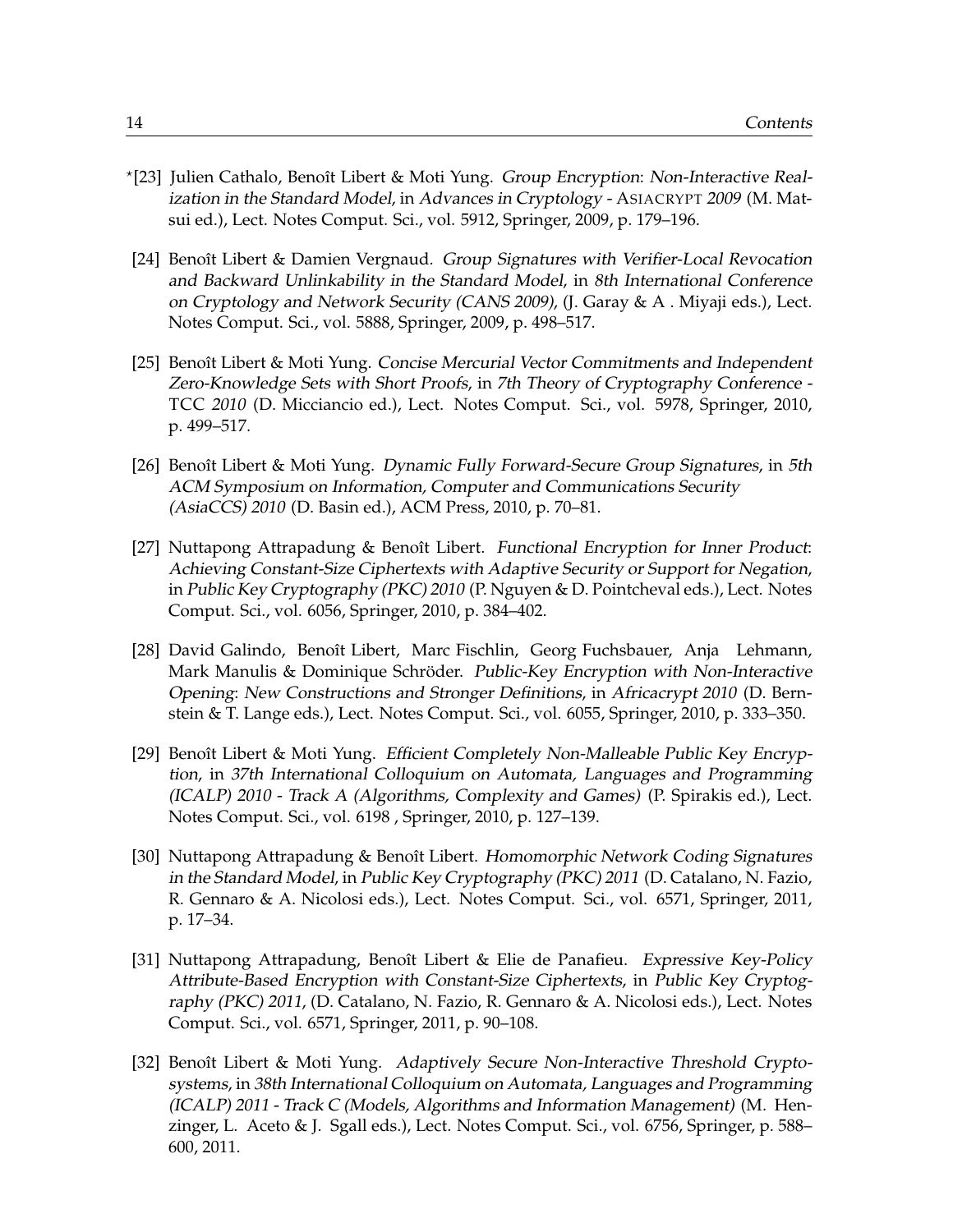- [33] Brett Hemenway, Benoît Libert, Rafail Ostrovsky & Damien Vergnaud. Lossy Encryption: Constructions from General Assumptions and Efficient Selective Opening Chosen Ciphertext Security, in Advances in Cryptology - ASIACRYPT 2011 (D.-H. Lee & X. Wang eds.), Lect. Notes Comput. Sci., vol. 7073, Springer, p. 70–88, 2011.
- [34] Marc Fischlin, Benoît Libert & Mark Manulis. Non-Interactive and Re-Usable Universally Composable String Commitments with Adaptive Security, in Advances in Cryptology - ASIACRYPT 2011 (D.-H. Lee & X. Wang eds.), Lect. Notes Comput. Sci., vol. 7073, p. 468–485, Springer, 2011.
- [35] Malika Izabachène, Benoît Libert & Damien Vergnaud. Block-Wise P-Signatures and Non-Interactive Anonymous Credentials with Efficient Attributes, in IMA International Conference on Cryptography and Coding (IMACC) 2011 (L. Chen ed.), Lect. Notes Comput. Sci., vol. 7089, p. 431–450, Springer, 2011.
- [36] Javier Herranz, Fabien Laguillaumie, Benoît Libert & Carla Ràfols. Short Attribute-Based Signatures for Threshold Predicates, in Topics in Cryptology - CT-RSA 2012 (O. Dunkelman ed.), Lect. Notes Comput. Sci., vol. 7178, p. 51–67, Springer, 2012.
- [37] Benoît Libert & Moti Yung. Non-Interactive CCA-Secure Threshold Cryptosystems with Adaptive Security: New Framework and Constructions, in 9th Theory of Cryptography Conference (TCC 2012) (R. Cramer ed.), Lect. Notes Comput. Sci., vol. 7194, p. 75–93, Springer, 2012.
- \*[38] Benoît Libert, Thomas Peters & Moti Yung. Scalable Group Signatures with Revocation, in Advances in Cryptology - EUROCRYPT 2012 (D. Pointcheval & T. Johansson eds.), Lect. Notes Comput. Sci., vol. 7237, p. 609–627, Springer, 2012.
- [39] Benoît Libert, Kenneth G. Paterson & Elizabeth A. Quaglia. Anonymous Broadcast Encryption: Adaptive Security and Efficient Constructions in the Standard Model, in Public Key Cryptography (PKC) 2012 (M. Fischlin, J. Buchmann & M. Manulis eds.), Lect. Notes Comput. Sci., vol. 7293, p. 206–224, Springer, 2012.
- [40] Malika Izabachène & Benoît Libert. Divisible E-Cash in the Standard Model, in 5th International Conference on Pairing-Based Cryptography - PAIRING 2012 (M. Abdalla & T. Lange eds.), Lect. Notes Comput. Sci. vol. 7708, p. 314–332, Springer, 2012.
- \*[41] Benoît Libert, Thomas Peters & Moti Yung. Group Signatures with Almost-for-free Revocation, in Advances in Cryptology - CRYPTO 2012 (R. Safavi-Naini & R. Canetti eds.), Lect. Notes Comput. Sci. vol. 7417, p. 571-589, Springer, 2012.
- [42] Nuttapong Attrapadung, Benoît Libert & Thomas Peters. Computing on Authenticated Data: New Privacy Definitions and Constructions, in Advances in Cryptology - ASIACRYPT 2012 (X. Wang & K. Sako eds.), Lect. Notes Comput. Sci. vol. 7658, p. 367-385, Springer, 2012.
- [43] Pooya Farshim, Benoît Libert, Kenneth G. Paterson & Elizabeth Quaglia. Robust Encryption, Revisited, in PUBLIC KEY CRYPTOGRAPHY (PKC) 2013 (K. Kurosawa ed.), Lect. Notes Comput. Sci. vol. 7778, p. 352-368, Springer, 2013.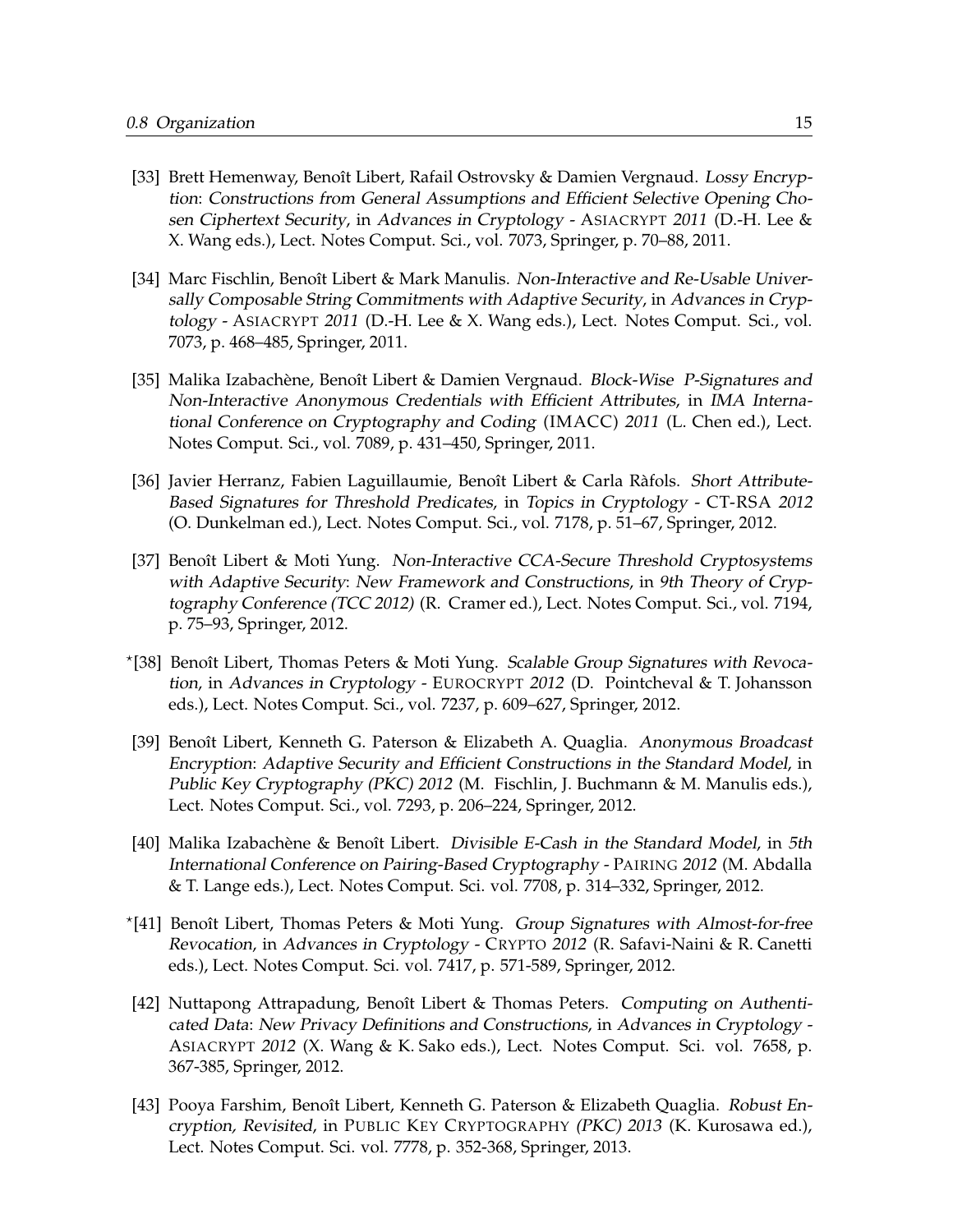- [44] Nuttapong Attrapadung, Benoît Libert & Thomas Peters. Efficient Completely Context Hiding Quotable and Linearly Homomorphic Signatures, in PUBLIC KEY CRYPTOGRA-PHY (PKC) 2013, (K. Kurosawa ed.), Lect. Notes Comput. Sci. vol. 7778, p. 386-404, Springer, 2013.
- [45] Marc Joye & Benoît Libert. A Scalable Scheme for Privacy-Preserving Aggregation of Time-Series Data, in FINANCIAL CRYPTOGRAPHY AND DATA SECURITY (FC) 2013 (A. Sadeghi ed.), Lect. Notes Comput. Sci. vol. 7859, p. 111-125, Springer, 2013.
- [46] Marc Joye & Benoît Libert. Efficient Cryptosystems from 2<sup>k</sup>-th Power Residue Symbols, in Advances in Cryptology - EUROCRYPT 2013 (T. Johansson & P. Nguyen eds.), Lect. Notes Comput. Sci. vol. 7881, p. 76-92, Springer, 2013.
- \*[47] Benoît Libert, Thomas Peters, Marc Joye & Moti Yung. Linearly Homomorphic Structure-Preserving Signatures and their Applications, in Advances in Cryptology - CRYPTO 2013 (R. Canetti & J. Garay eds.), Lect. Notes Comput. Sci. vol. 8043, p. 289-307, Springer, 2013.
- [48] Fabien Laguillaumie, Adeline Langlois, Benoît Libert & Damien Stehlé. Lattice-Based Group Signatures with Logarithmic Signature Size, in Advances in Cryptology - ASI-ACRYPT 2013 (K. Sako & P. Sarkar eds.), Lect. Notes Comput. Sci. vol. 8270, p. 41-61, Springer, 2013.
- [49] Benoît Libert & Marc Joye. Group Signatures with Message-Dependent Opening in the Standard Model, in Topics in Cryptology - CT-RSA 2014 (J. Benaloh ed.), Lect. Notes Comput. Sci. vol. 8366, p. 286-306, Springer, 2014.
- [50] Alex Escala, Javier Herranz, Benoît Libert & Carla Ràfols. Identity-Based Lossy Trapdoor Functions: New Definition, Hierarchical Extensions, and Implications, in Public Key Cryptography (PKC) 2014 (H. Krawczyk ed.), Lect. Notes Comput. Sci. vol. 8383, p. 239-256, Springer, 2014.
- [51] Benoît Libert, Moti Yung, Marc Joye & Thomas Peters. Traceable Group Encryption, in Public Key Cryptography (PKC) 2014 (H. Krawczyk ed.), Lect. Notes Comput. Sci. vol. 8383, p. 592-610, Springer, 2014.
- \*[52] Benoît Libert, Thomas Peters, Marc Joye & Moti Yung. Non-Malleability from Malleability: Simulation-Sound Quasi-Adaptive NIZK Proofs and CCA2-Secure Encryption from Homomorphic Signatures, in Advances in Cryptology - EUROCRYPT 2014 (P. Nguyen & E. Oswald eds.), Lect. Notes Comput. Sci. vol. 8441, p. 514-532, Springer, 2014.
- [53] Benoît Libert, Marc Joye & Moti Yung. Born and Raised Distributively: Fully Distributed Non-Interactive Adaptively-Secure Threshold Signatures with Short Shares, in 33rd Symposium on Principles of Distributed Computing (PODC 2014), (S. Dolev ed.), p. 303-312, ACM Press, 2014.
- [54] Benoît Libert, Marc Joye, Moti Yung and Thomas Peters. Concise Multi-Challenge CCA-Secure Encryption and Signatures with Almost Tight Security. In Advances in Cryptology - ASIACRYPT 2014 (P. Sarkar & T. Iwata eds.), Lect. Notes Comput. Sci. series, Springer, 2014.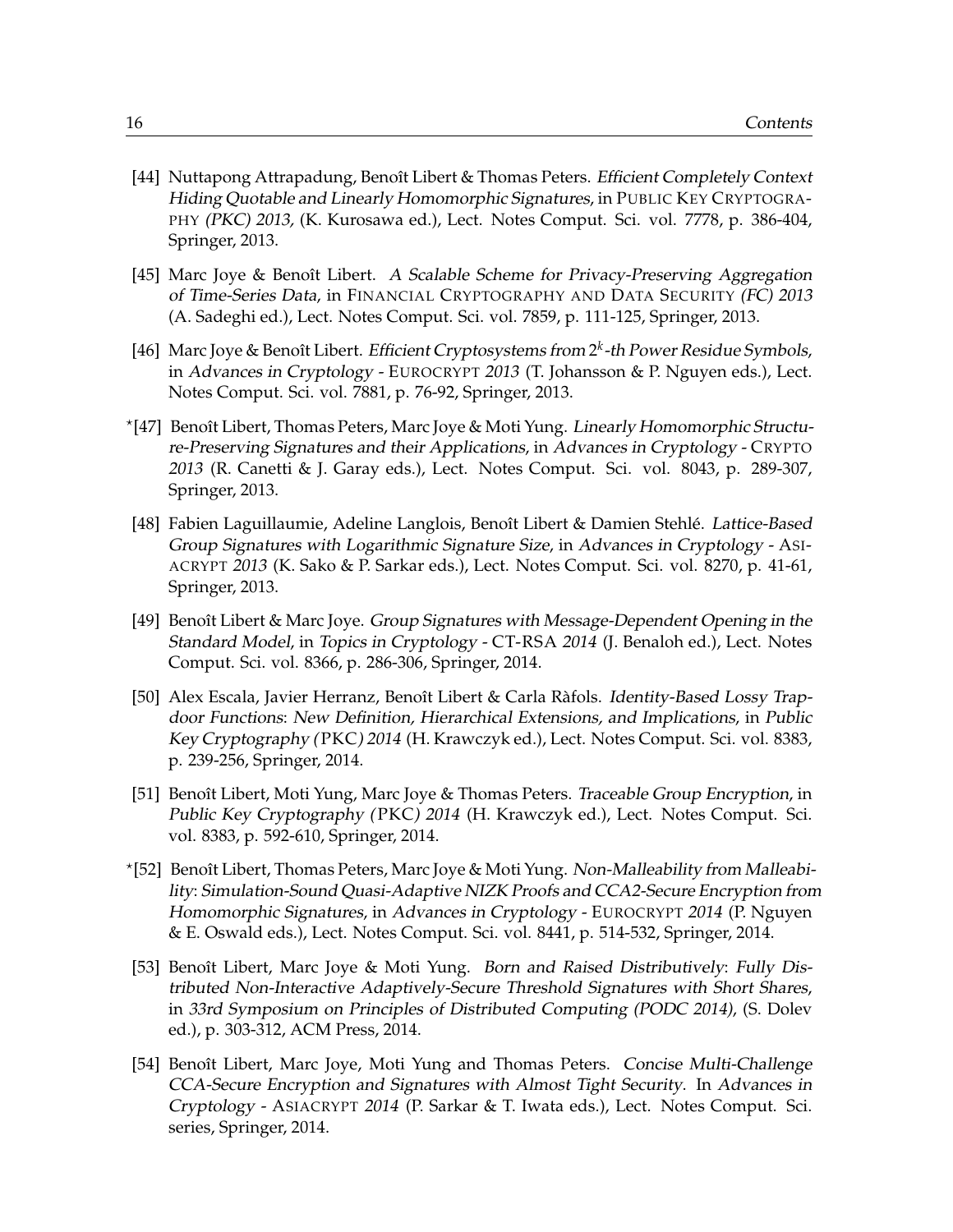<span id="page-18-0"></span>**CHAPTER** 

# **Background**

This chapter briefly recalls several notions and definitions that are related to non-interactive zero-knowledge proofs and structure-preserving cryptography. These reminders will make it easier to explain the results of subsequent chapters.

## <span id="page-18-1"></span>**1.1 Bilinear Maps and Hardness Assumptions**

**Definition 1** (Bilinear Groups). A bilinear group system is a tuple  $(p, G_1, G_2, G_T, e, g_1, g_2)$ where  $G_1$ ,  $G_2$  and  $G_T$  are cyclic abelian groups of prime order  $p > 2^{\lambda}$ , where  $\lambda \in \mathbb{N}$  is a security parameter, generated respectively by  $g_1 \in G_1$ ,  $g_2 \in G_2$  and  $e(g_1, g_2) \in G_T$ . If  $e: G_1 \times G_2 \to G_T$  is a non-degenerated bilinear form, for all  $X \in G_1$ , for all  $Y \in G_2$ , for all  $a, b \in \mathbb{Z}_p$ ,

$$
e(X^a, Y^b) = e(X, Y)^{ab}.
$$
\n
$$
(1.1)
$$

For a security parameter *λ*, it is assumed that bilinear groups are efficiently samplable so that  $p > 2^{\lambda}$ . Mainly, there are three types of elliptic-curve instantiations [\[115\]](#page-93-2):

- **Type I:** where  $G_1 = G_2$  and  $g_1 = g_2$ . We usually refer to Type-I instances as symmetric pairings. We denote by  $(p, G, G_T, e, g) \leftarrow \Lambda(\lambda)$  the generation of this setting.
- **Type II:** where  $G_1 \neq G_2$  and an efficient isomorphism  $\psi : G_2 \to G_1$  is available but none is efficiently computable from  $G_1$  to  $G_2$ .
- **Type III:** where  $G_1 \neq G_2$  but no efficient isomorphism between  $G_1$  and  $G_2$  is efficiently computable in either direction.

Type III elliptic curves have the most efficient instantiations and admit a smaller representation of **G**1-elements than those of **G**2-elements. At a same bit-security level, **G**-elements of Type I elliptic curves have an intermediate size relatively to Type III curves. In the following chapters we will often use Type I groups in order to keep the description of systems as simple as possible. We will, however, mention extensions to Type II or Type III pairings whenever they are possible.

#### <span id="page-18-2"></span>**1.1.1 Algorithmic Assumptions**

All the schemes proposed in the thesis have their security based on one or several of the following assumptions. To simplify their descriptions we will say "a problem is hard in a group **G**" for "a problem is hard relatively to the generation of **G**", which means that the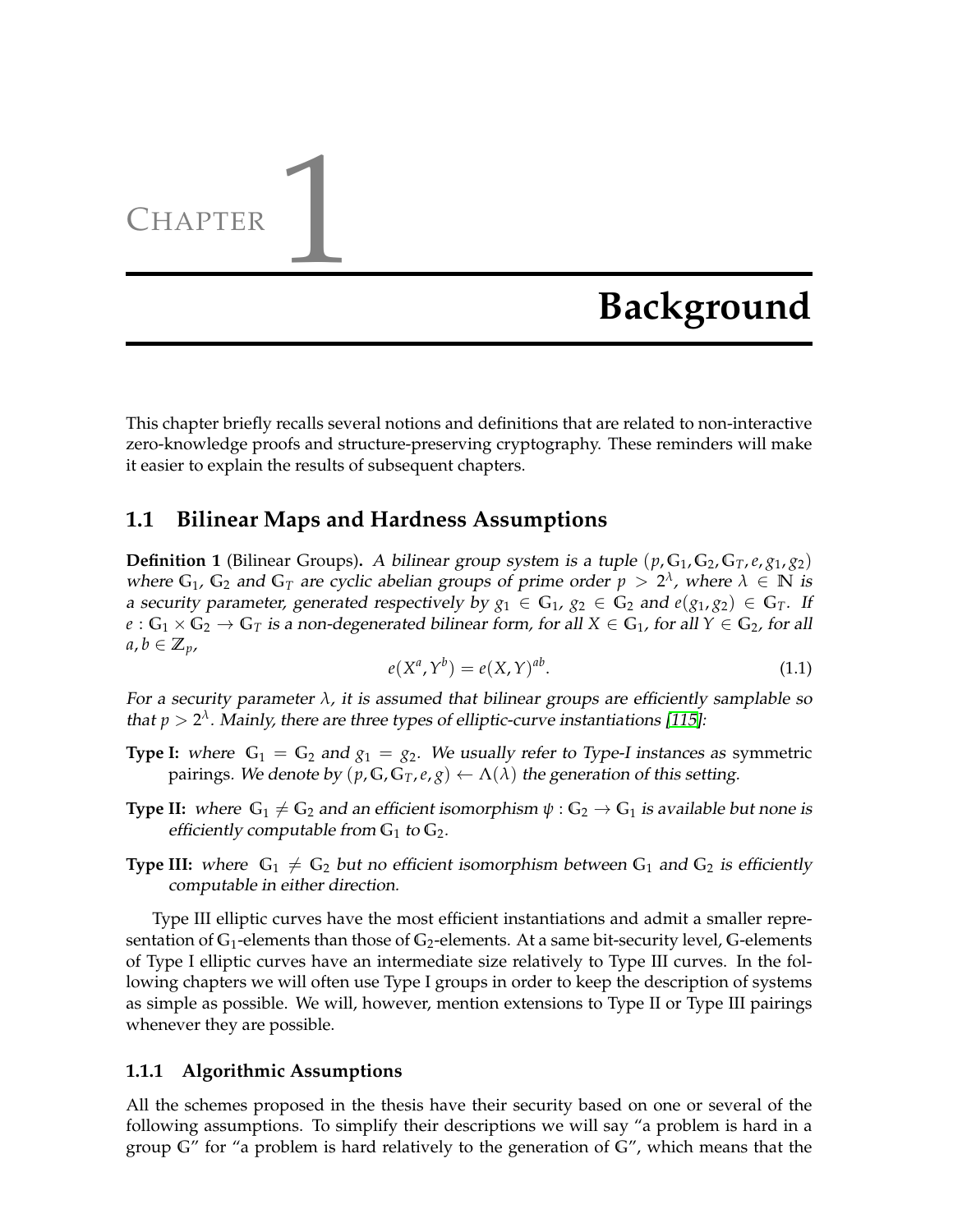probability to efficiently solve the problem is negligible in the security parameter  $\lambda$  where the random coins are taken over the distribution of the  $\lambda$ -bit length instance of the problem and the distribution that generates the group **G** whose cardinality is at least 2*<sup>λ</sup>* . In symmetric bilinear groups, the latter distribution is that of  $\Lambda(\lambda)$  such that  $(p, \mathbb{G}, \mathbb{G}_T, e, g) \leftarrow \Lambda(\lambda)$ .

As a warm-up, we start with the weakest assumption of the thesis. Breaking this assumption means breaking all the other ones since the underlying problem is the hardest to solve. For a set *S*, *s*  $\xleftarrow{\$}$  *S* means that *s* is equally-likely sampled from *S*.

**Assumption 1** (DLOG)**.** The **Discrete Logarithm** (DLOG) problem in a cyclic group (*p*, **G**, *g*), is to compute  $a \in \mathbb{Z}_p$  such that  $h = g^a$  for some  $h \stackrel{\$}{\leftarrow} \mathbb{G}$ . The **Discrete Logarithm Assumption** asserts that the DLOG problem is hard in **G**.

**Assumption 2** (CDH). In a cyclic group  $G = \langle g \rangle$  of order *p*, the **Computational Diffie-** $H$ ellman *(CDH)* problem is, given  $(g, g^a, g^b) \in \mathbb{G}^3$ , for some  $a, b \stackrel{\$}{\leftarrow} \mathbb{Z}_{p'}^*$  to compute  $g^{ab} \in \mathbb{Z}_{p'}^*$ **G**. The **Computational Diffie-Hellman Assumption** posits the intractability of the CDH problem in the group **G**.

In some cases, reductions from the hardness of CDH may be difficult to obtain. In such situations, the following assumption is sometimes convenient to use.

**Assumption 3** (Flex-CDH [\[163\]](#page-96-3))**.** The **Flexible Diffie-Hellman Assumption** (Flex-CDH) in G asserts the hardness of finding a non-trivial triple  $(g^\mu, g^{a\cdot\mu}, g^{ab\cdot\mu})\in\bar(G\backslash\{1_G\})^3$ , for some  $p$  non-zero  $\mu \in \mathbb{Z}_p^*$ , given  $(g, g^a, g^b) \stackrel{\$}{\leftarrow} \mathbb{G}.$ 

When it comes to proving indistinguishability-based security, the hardness of decisional problems often come in handy. A well-known decisional assumption is the difficulty of the Decision Diffie-Hellman DDH problem which amounts to recognizing the solution of a CDH instance.

**Assumption 4** (DDH). In a cyclic group  $G = \langle g \rangle$  of order *p*, the **Decision Diffie-Hellman** (DDH) problem, is to distinguish the distributions  $(g, g^a, g^b, g^{ab})$  and  $(g, g^a, g^b, g^c)$ , with a, b  $\stackrel{\$}{\leftarrow}$ **Z***p*, *c* \$← **<sup>Z</sup>***p*. The **Decision Diffie-Hellman Assumption** posits that DDH is hard in **<sup>G</sup>**. The DDH assumption holds in **G** if, for any PPT distinguisher A, it holds that

$$
\mathbf{Adv}_{\mathcal{A}}^{\mathrm{DDH}}(\lambda) = \left| \Pr[\mathcal{A}(g, g^a, g^b, g^{ab}) = 1 \mid a, b \stackrel{R}{\leftarrow} \mathbb{Z}_p] - \Pr[\mathcal{A}(g, g^a, g^b, g^c) = 1 \mid a, b, c \stackrel{R}{\leftarrow} \mathbb{Z}_p] \right| \in \mathrm{negl}(\lambda),
$$

where the probabilities are taken over all coin tosses.

In symmetric bilinear groups  $(p, G, G_T, e, g) \leftarrow \Lambda(\lambda)$ , the DDH assumption does not hold. Indeed, given  $(g,h,f,T)\in \mathbb{G}^4$ , deciding whether  $T=f^{\log_g(h)}$  can be done efficient by checking whether  $e(g, T) = e(h, f)$ .

On the other hand, the DDH assumption is believed  $[234]$  to hold in  $G_1$  for asymmetric bilinear groups  $(p, G_1, G_2, G_T, e, g_1, g_2)$  of Type II since there is no apparent way to invert the isomorphism  $\psi$  :  $G_2 \rightarrow G_1$ . In Type III configurations  $(p, G_1, G_2, G_T, e, g_1, g_2)$  (where no isomorphism is efficiently computable in either direction between **G**<sup>1</sup> and **G**2), the DDH assumption is believed to hold in both **G**<sup>1</sup> and **G**2. The simultaneous intractability of DDH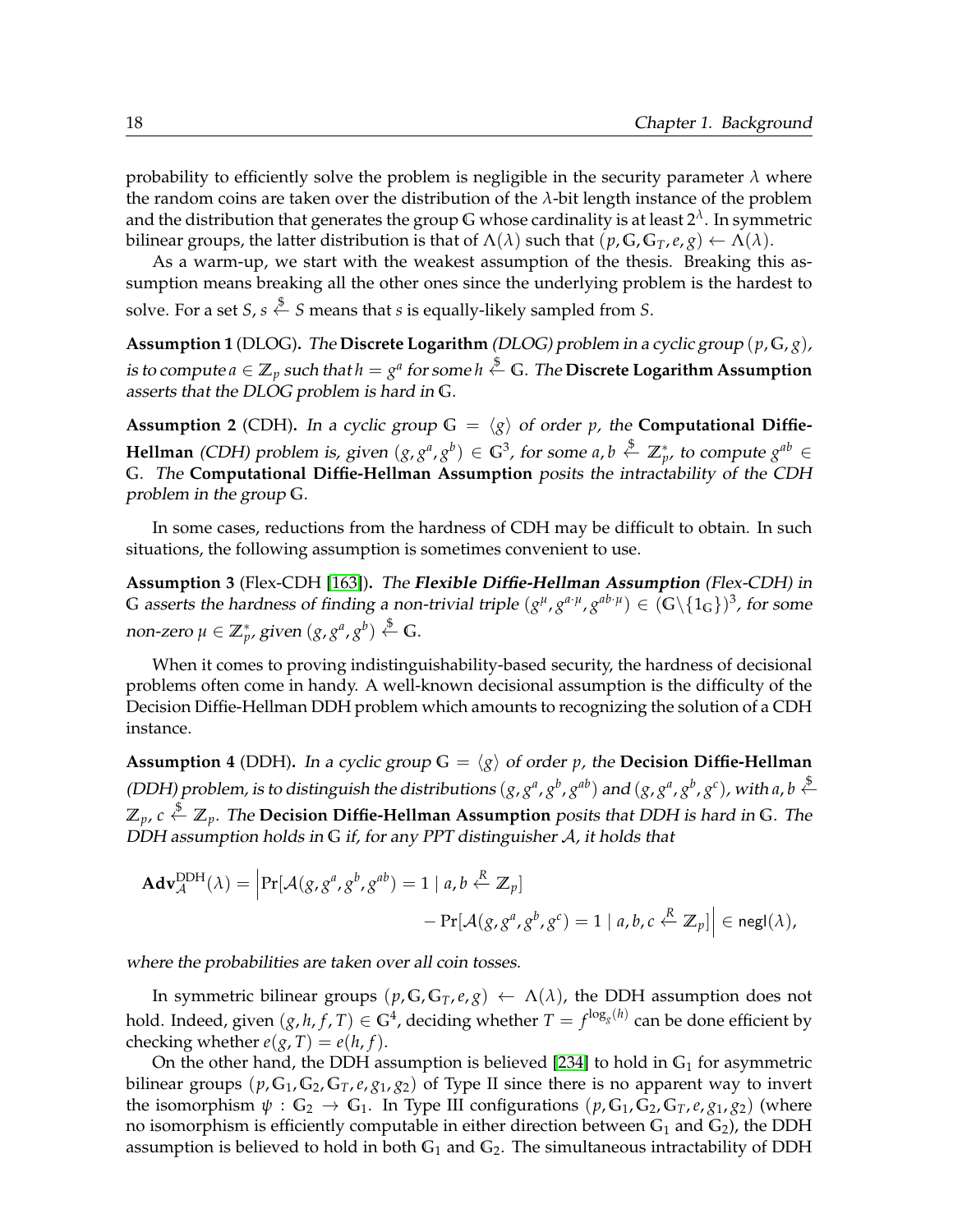in **G**<sup>1</sup> and **G**<sup>2</sup> for Type III pairings is called Symmetric eXternal Diffie-Hellman assumption (SXDH) [\[234\]](#page-101-2).

In symmetric pairings, the hardness of the DLIN problem appears as a reasonable assumption to rely on.

**Assumption 5** (DLIN [\[44\]](#page-89-6)). In a cyclic group  $G = \langle g \rangle$  of order *p*, the **Decision Linear** (DLIN) problem is to distinguish the distributions  $(g^a, g^b, g^{ac}, g^{bd}, g^{c+d})$  and  $(g^a, g^b, g^{ac}, g^{bd}, g^z)$ , with *a, b, c, d*  $\overset{\$}{\leftarrow}\mathbb{Z}_p$ ,  $z\overset{\$}{\leftarrow}\mathbb{Z}_p$ . The **Decision Linear Assumption** *is the intractability of DLIN for* any PPT distinguisher D. The advantage of a distinguisher is defined analogously to the DDH case.

Equivalently, for random group elements  $g$ ,  $h$ ,  $f \leftarrow G^3$ , the DLIN assumption is the hardness of deciding whether an given triple  $(f^c, h^d, Z) \in \mathbb{G}^3$ , for unknown  $(c, d) \in \mathbb{Z}_{p'}^2$  satisfies  $(f^c, h^d, Z) \in \text{span}\langle (f, 1, g), (1, h, g) \rangle$  (i.e.,  $Z = g^{c+d}$ ), where span stands for the linear span of two or more vectors.

**Assumption 6** (DP [\[4\]](#page-86-1))**.** In asymmetric bilinear groups (*p*, **G**1, **G**2, **G***T*,*e*, *g*1, *g*2), the **Double**  $\bm{Pairing}$  (DP) problem is, given  $g_z$ ,  $g_r \stackrel{\$}{\leftarrow} \mathbb{G}_1$ , to find a non-trivial  $(z,r) \in (\mathbb{G}_2\backslash\{1_{\mathbb{G}_2}\})^2$  satisfying  $1_{\mathbb{G}_T} = e(g_z, z) \cdot e(g_r, r)$ . The **Double Pairing Assumption** asserts that the DBP problem is hard in **G**.

It is easy to see that the DP assumption is implied by the DDH assumption in **G**1. Given a DDH instance  $(g_z, g_r, g_z^{\theta}, g_r^{\theta'})$  $f(r)$ , for any non-trivial pair  $(z, r) \in \mathbb{G}_2^2$  satisfying the equality  $e(g_z, z) \cdot e(g_r, r) = 1_{G_T}$ , we have  $\theta = \theta'$  if and only if  $e(g_z^{\theta}, z) \cdot e(g_r^{\theta'})$  $f''_r$ ,  $r) = 1_{\mathbb{G}_T}$ .

In symmetric pairings, the DP and DDH problems are both easy. However, the DP assumption has an analogue, which we introduced in [\[81\]](#page-91-1), that seems to hold in Type I pairings. This assumption is called Simultaneous Double Pairing (SDP) and, as shown in [\[81\]](#page-91-1), it is implied by DLIN.

**Assumption 7** (SDP [\[81\]](#page-91-1))**.** The **Simultaneous Double Pairing Problem** (SDP) in a symmetric bilinear group  $(p,G,G_T,e,g) \leftarrow \Lambda(\lambda)$  is, given  $g_z,g_r,h_z,h_u \stackrel{\$}{\leftarrow} \mathbb{G}^4$ , to find  $(z,r,u) \in \mathbb{G}^3$ satisfying the equalities

$$
1_{G_T} = e(g_z, z) \cdot e(g_r, r), \qquad 1_{G_T} = e(h_z, z) \cdot e(h_u, u). \qquad (1.2)
$$

The **Simultaneous Double Pairing Assumption** is the hardness of the SDP problem.

The assumption can be generalized to asymmetric pairing configurations  $(G_1, G_2, G_T)$ . If  $g_z, g_r, h_z, h_u$  are in  $G_1$  (resp.  $G_2$ ), finding a non-trivial  $(z, r, u) \in G_2^3$  (resp.  $(z, r, u) \in G_1^3$ ) such that (resp.  $e(z, g_z) \cdot e(r, g_r) = e(z, h_z) \cdot e(u, h_u) = 1_{\mathbb{G}_T}$ ) is at least as hard as breaking the DLIN assumption in  $G_1$  (resp.  $G_2$ ).

In the symmetric setting, the connection between SDP and DLIN was observed [\[81\]](#page-91-1) by noticing that, given a DLIN instance  $(g_r,h_u,g,g_r^{\theta_1},h_u^{\theta_2},T)$  where either  $T=g^{\theta_1+\theta_2}$  or  $T\in_R \mathbb G$ , for any triple  $(z,r,u)\in G$  such that  $e(g_r^{\theta_1},z)\cdot e(g_r,r)=e(h_u^{\theta_2},z)\cdot e(h_u,u)=1_{G_T}$ , we have the equivalence

$$
T = g^{\theta_1 + \theta_2} \quad \Leftrightarrow \quad e(T, z) \cdot e(g, r \cdot u) = 1_{G_T}.
$$

The DLIN assumption can be generalized as the problem of deciding whether  $K + 1$ vectors of dimension  $K + 1$  are linearly independent.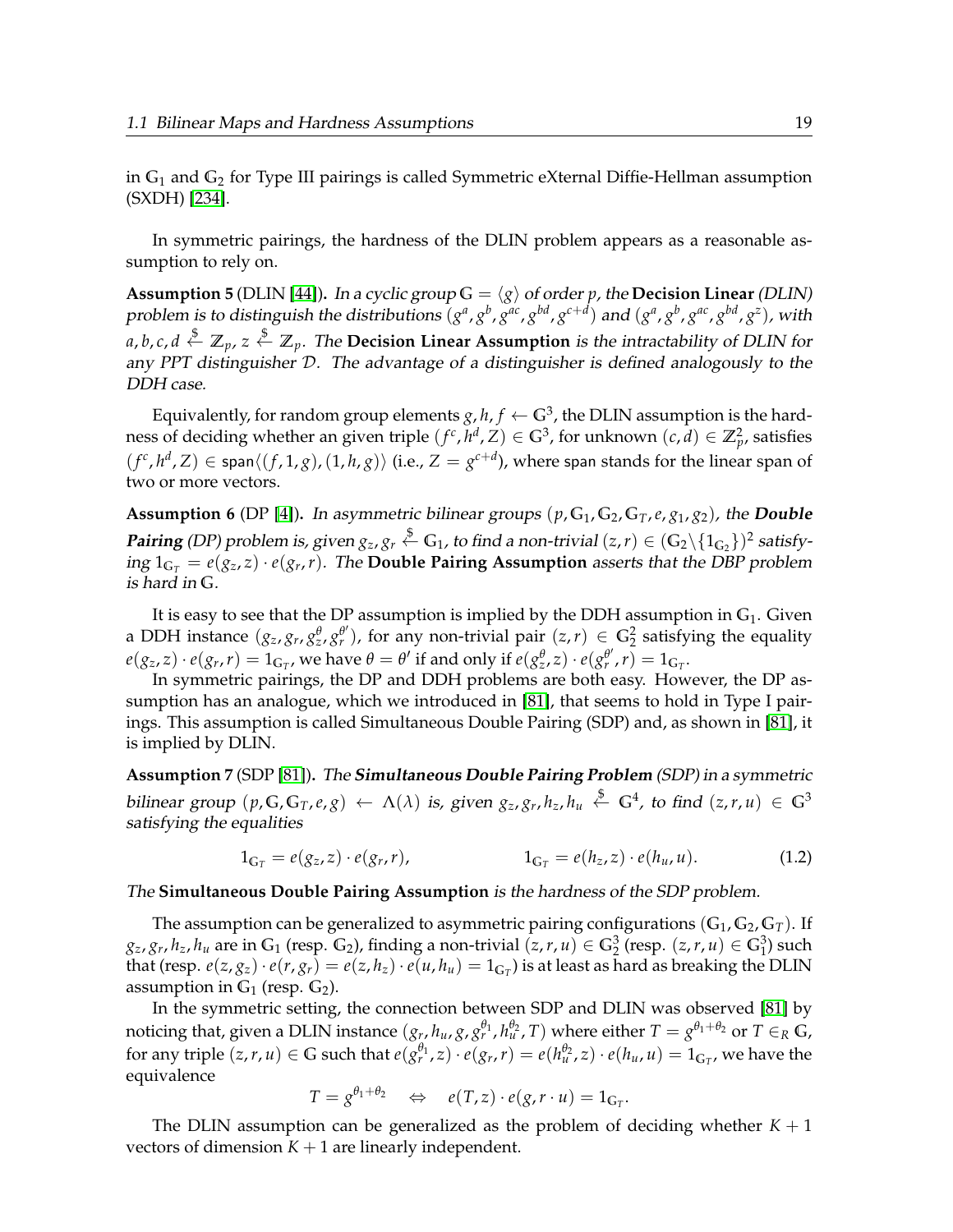**Assumption 8** (*K*-LIN [\[235,](#page-101-3) [143\]](#page-95-3)). In a cyclic group  $G = \langle g \rangle$  of order *p*, the *K***-Linear** (*K*-LIN) problem is to distinguish the distributions

$$
\{(g_1^{a_1},g_2^{a_2},\ldots,g_K^{a_K},g_{\xi}^{\sum_{i=1}^K a_i})\mid g_1,\ldots,g_K\stackrel{\$}{\leftarrow}\mathbb{G}, a_1,\ldots,a_K\stackrel{\$}{\leftarrow}\mathbb{Z}_p\}
$$

and

$$
\{(g_1^{a_1}, g_2^{a_2}, \ldots, g_K^{a_K}, g^2) \mid g_1, \ldots, g_K \stackrel{\$}{\leftarrow} G, a_1, \ldots, a_K, z \stackrel{\$}{\leftarrow} \mathbb{Z}_p\}.
$$

The *K*-linear assumption is the infeasibility of *K*-LIN for any PPT algorithm.

The DDH and DLIN assumptions can be seen as special cases of the *K*-LIN assumption for  $K = 1$  and  $K = 2$ , respectively. The difficulty of the problem is believed to increase with the dimension *K*. In the generic group model, it was shown [\[235,](#page-101-3) [143\]](#page-95-3) that, for each *K* > 1, the *K*-linear problem remains hard in the presence of an oracle solving (*K* − 1)-linear instances.

The SDP assumption as a similar generalization, which is implied by the *K*-linear assumption in the same way as SDP is implied by DLIN.

**Assumption 9.** The **Simultaneous** *K***-wise Pairing** (*K*-SDP) problem is, given a random tuple

$$
(g_{1,z},\ldots,g_{K,z},g_{1,r},\ldots,g_{K,r})\in_R\mathbb{G}^{2K},
$$

to find a non-trivial vector  $(z, r_1, \ldots, r_K) \in \mathbb{G}^{K+1}$  such that

$$
e(g_{j,z}, z) \cdot e(g_{j,r}, r_j) = 1_{\mathbb{G}_T} \qquad j \in \{1, ..., K\}
$$
 (1.3)

and  $z \neq 1_{\mathbb{G}}$ .

Given a *K*-linear instance  $(g_{1,r},\ldots,g_{k,r},g_{1,r}^{a_1},\ldots,g_{K,r}^{a_K},\eta) \in \mathbb{G}^{2K+1}$ , for any non-trivial tuple  $(z, r_1, \ldots, r_K)$  satisfying  $e(g_{j,i}^{a_j})$  $j_{j,r'}z)\cdot e(g_{j,r},r_j)=1_{\mathbb{G}_T}$  for each  $j\in\{1,\ldots,k\}$ , we have

$$
\eta = g^{\sum_{j=1}^K a_j} \qquad \Leftrightarrow \qquad e(g, \prod_{j=1}^K r_j) \cdot e(z, \eta) = 1_{G_T}.
$$

Hence, any algorithm solving *K*-SDP with non-negligible probability implies a *K*-linear distinguisher.

All the above assumptions can be classified in the category of simple assumptions [\[249\]](#page-102-0). By "simple assumption", we mean an assumption which is simultaneously falsifiable $^1$  $^1$  [\[206\]](#page-99-2) and with a description made of a constant number of group elements. In particular, the number of input elements does not depend on the number of queries made by the adversary or any feature (such as the maximal number of users in a system) of a specific cryptographic scheme. Simple assumptions are usually deemed more reliable than so-called *q*-type assumptions, which are parametrized and variable-length assumptions.

In some applications, more efficient schemes may be obtained by relying on a family of *q*-type assumptions. While these assumptions are usually falsifiable, the number of group elements in a problem instance depends on a parameter *q* determined by the cryptographic system (e.g., the maximal number of members in a group of users) or the power of adversary (via the number of queries). The strength of the assumption thus depends on the desired scalability of the considered protocol or the resources made available to the adversary. However, the assumptions described in this section all resist generic adversaries [\[237\]](#page-101-4).

<span id="page-21-0"></span> $1$ Namely, it should be possible to publicize a problem instance as a challenge and efficiently check the correctness of any candidate solution to this challenge.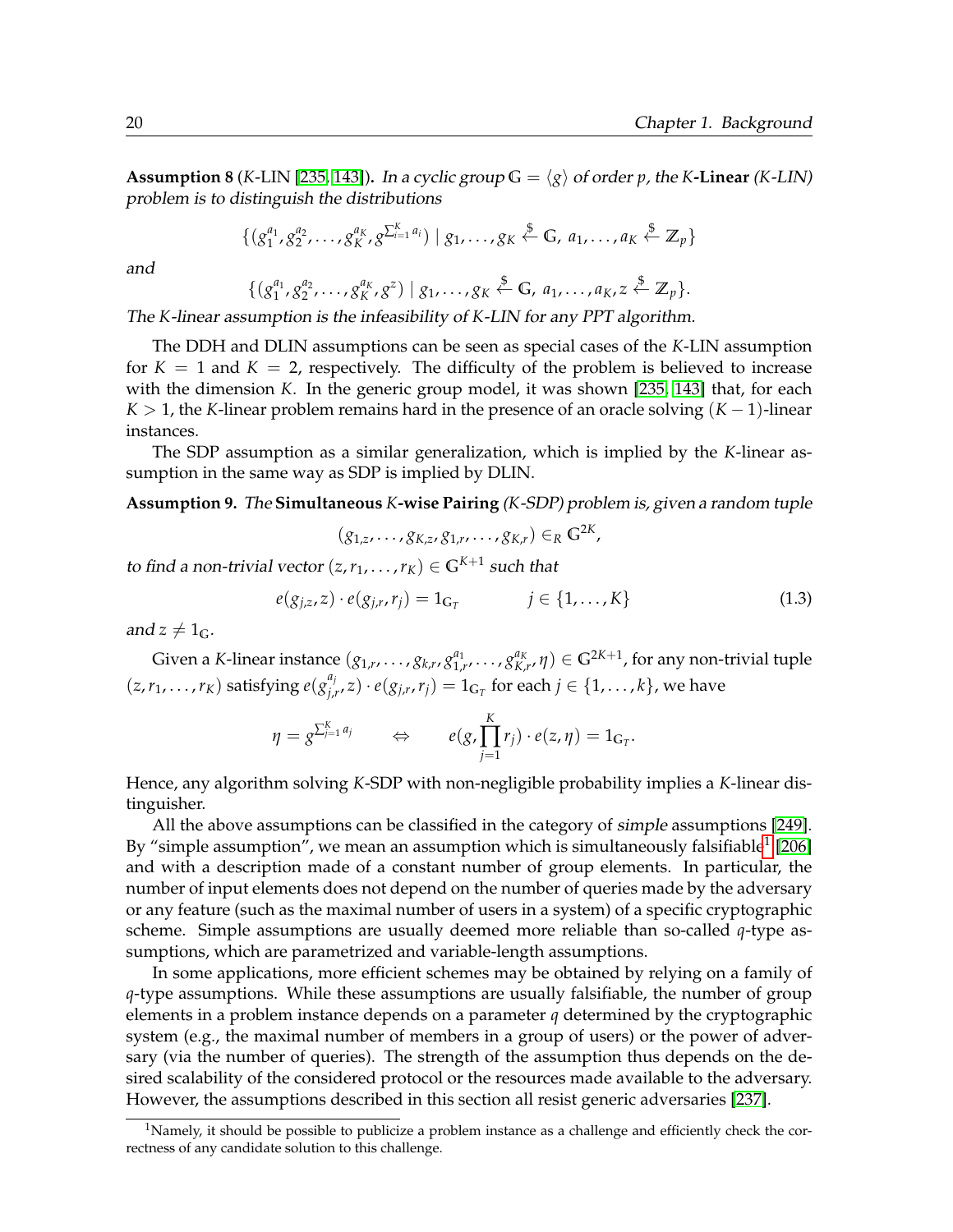*q***-type assumptions** We also rely on assumptions that can be seen as non-interactive variants of "one-more" problems, where the goal of the problem solver is to find a new solution given *q* initial solutions. However, a difference between *q*-type problems and one-more problems is that, in in the former, the solver is given *q* inputs at once at the beginning instead of dynamically interacting with an oracle. Still, the length and the strength of the assumption are determined by a parameter *q*, which usually depends on the scalability of the system or the power of the adversary. For example, in the first use of the *q*-Strong Diffie-Hellman assumption [\[41\]](#page-88-2), *q* was the number of signing queries made by the adversary.

**Assumption 10** (*q*-SDH [\[41\]](#page-88-2))**.** The *q***-Strong Diffie-Hellman problem** (*q*-SDH) in a group  $(p,\mathbb{G},g)$  is, given  $(g,g^a,\ldots,g^{(a^q)})$ , for some  $a \stackrel{\$}{\leftarrow} \mathbb{Z}_p$ , to find a pair  $(g^{1/(a+s)},s) \in \mathbb{G} \times \mathbb{Z}_p$ . The *q***-Strong Diffie-Hellman Assumption** asserts the hardness of the *q*-SDH problem.

In [\[56\]](#page-89-2), Boyen and Waters considered the following variant of the *q*-SDH assumption.

**Assumption 11** ([\[56\]](#page-89-2))**.** The *q***-Hidden Strong Diffie-Hellman problem** (*q*-HSDH) in **G** consists in, given  $(g, \Omega = g^{\omega}, u) \stackrel{\$}{\leftarrow} G^3$  and triples  $\{(g^{1/(\omega+s_i)}, g^{c_i}, u^{c_i})\}_{i=1}^q$  with  $c_1, \ldots, c_q \stackrel{\$}{\leftarrow} \mathbb{Z}_p$ , finding another triple  $(g^{1/(\omega+c)}, g^c, u^c)$  such that  $c \neq c_i$  for  $i = 1, \ldots, q$ .

While stronger than the *q*-SDH assumption, the *q*-HSDH assumption was shown [\[56\]](#page-89-2) to hold in generic bilinear groups.

The following assumption has been used to prove the security of a constant-size structurepreserving signature [\[4,](#page-86-1) [6\]](#page-86-2) scheme that allows signing vectors of group elements. It will also serve as a building block for some of our constructions in the forthcoming chapters.

**Assumption 12** (*q*-SFP [\[6\]](#page-86-2))**.** The *q***-Simultaneous Flexible Pairing Problem** (*q*-SFP) in a symmetric bilinear group  $(p,G,G_T,e,g)$  is, given  $g_z,h_z,g_r,h_r,a$  ,  $\tilde{a}$  ,  $b$  ,  $\tilde{b}\in G$  and  $q\in \mathsf{poly}(\lambda)$  tuples  $(z_j, r_j, s_j, t_j, u_j, v_j, w_j) \in \mathbb{G}^7$  such that

<span id="page-22-0"></span>
$$
e(a,\tilde{a}) = e(g_z, z_j) \cdot e(g_r, r_j) \cdot e(s_j, t_j)
$$
  
\n
$$
e(b,\tilde{b}) = e(h_z, z_j) \cdot e(h_r, u_j) \cdot e(v_j, w_j),
$$
\n(1.4)

to find a new tuple  $(z^*, r^*, s^*, t^*, u^*, v^*, w^*) \in \mathbb{G}^7$  satisfying relation [\(1.4\)](#page-22-0) and such that  $z^* \neq$  $1_G$  and  $z^* \neq z_j$  for  $j \in \{1, \ldots, q\}$ . The *q***-Simultaneous Flexible Pairing** assumption states that the *q*-SFP problem is intractable in **G**.

<span id="page-22-1"></span>**Assumption 13** (*q*-DHE [\[49\]](#page-89-7))**.** The *q***-Diffie-Hellman Exponent Problem** (*q*-DHE) in a cyclic group  $(p,\mathsf{G},g)$  is, given  $(g,g_1,\ldots,g_q,g_{q+2},\ldots,g_{2q})\in\mathsf{G}^{2q}$  such that  $g_i=g^{(\alpha^i)}$  for each  $i$  and where  $\alpha \stackrel{\$}{\leftarrow} \mathbb{Z}_p^*$ , to compute the missing element  $g_{q+1} = g^{(\alpha^{q+1})}$ . The hardness of the *q*-DHE problem is referred to as the *q***-Diffie-Hellman Exponent** assumption in **G**.

The latter assumption and the *q*-SDH assumption are somewhat incomparable. On one hand, the *q*-DHE assumption is stronger as the adversary is given more input elements for the same parameter *q*. On the other hand, unlike the *q*-SDH problem, any instance of the *q*-DHE problem has only one possible answer.

As observed in [\[66\]](#page-90-4), the *q*-DHE problem is not easier than the *q*-Bilinear Diffie-Hellman Exponent (*q*-BDHE) problem defined by Boneh, Gentry and Waters [\[49\]](#page-89-7), which is to compute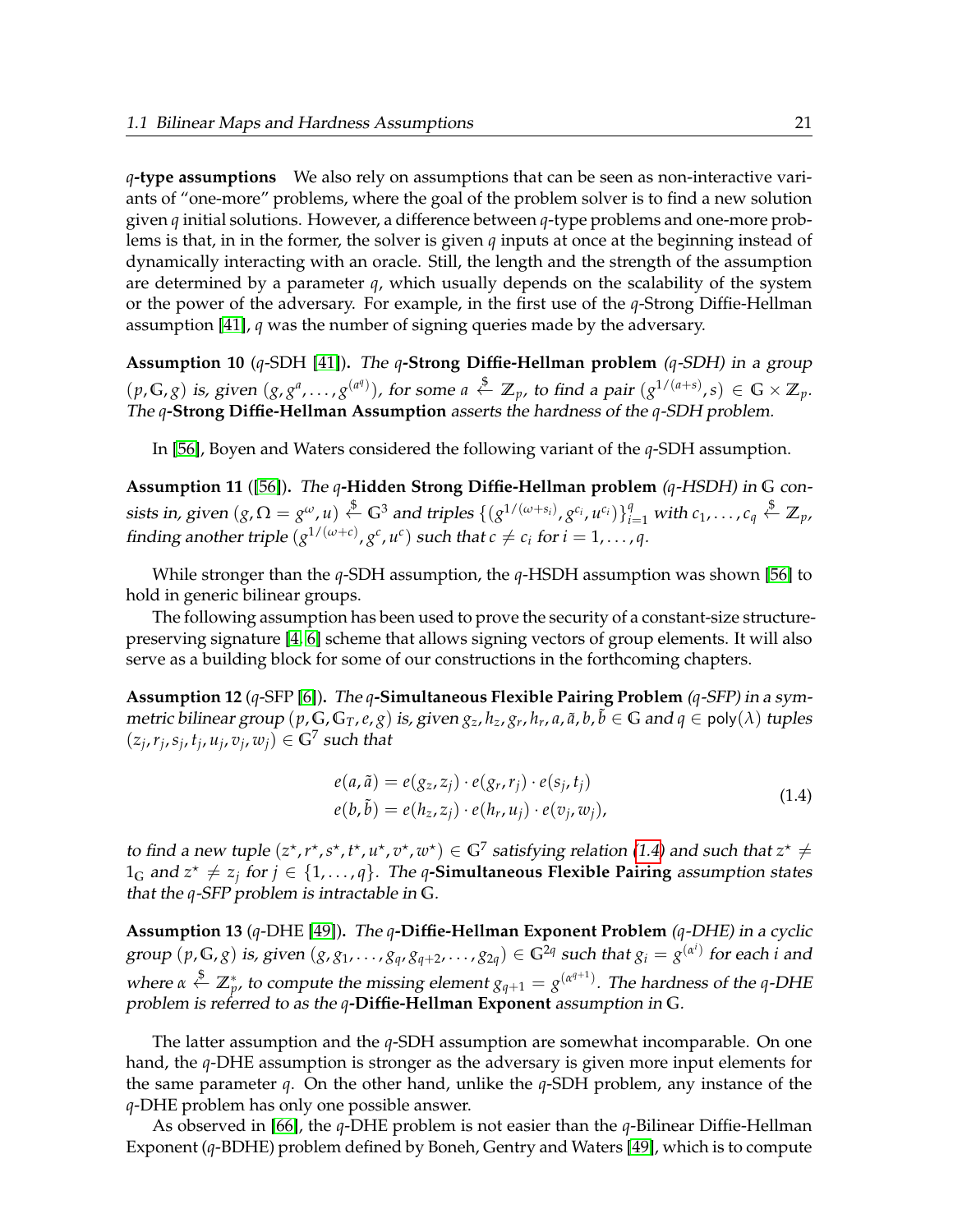$e(g,h)^{(\alpha^{q+1})}$  on input of the same values and the additional element  $h\in \mathbb{G}.$  The generic hardness of *q*-DHE thus follows from the generic security of the family of assumptions analyzed by Boneh, Boyen and Goh [\[43\]](#page-88-3).

We also appeal to a stronger variant of Assumption [13,](#page-22-1) which was defined in [\[145\]](#page-95-4), where its generic hardness was proved. While the Flex-CDH assumption relaxes the resolution of the CDH problem, the following assumption relaxes the *q*-DHE problem in a similar way.

**Assumption 14** (*q*-Flex-DHE). In a cyclic group  $G = \langle g \rangle$  of prime order *p*, the **Flexible** *q*-**Diffie-Hellman Exponent** (*q*-FlexDHE) problem is, given  $(g, g_1, \ldots, g_q, g_{q+2}, \ldots, g_{2q}) \in \mathbb{G}^{2q}$ where  $g_i = g^{(\alpha^i)}$  for each *i* and with  $\alpha \stackrel{\$}{\leftarrow} \mathbb{Z}_p^*$ , to find a triple  $(g^{\mu}, g^{\mu}_q)$  $_{q+1}^{\mu}$ ,  $g_{2}^{\mu}$  $\binom{\mu}{2q} \in (\mathbb{G}\backslash \{1_\mathbb{G}\})^3$ , for some non-zero  $\mu \in \mathbb{Z}_p^*$  and where  $g_{q+1} = g^{(\alpha^{q+1})}$ . The **Flexible** q**-Diffie-Hellman Exponent** assumption is the hardness of the *q*-FlexDHE problem for any PPT adversary.

## <span id="page-23-0"></span>**1.2 Non-Interactive Zero-Knowledge and Witness Indistinguishable Proofs**

Zero-knowledge proofs [\[127,](#page-94-4) [126\]](#page-94-5) allow a prover to convince a verifier that a given statement *x* belongs to some specific language  $\mathcal L$  without revealing anything beyond the fact that  $x \in \mathcal L$ . In a proof system for an NP language, the prover uses an additional private input *w*, called the witness, which allows efficiently generating a convincing proof. This witness is generally hard-to-compute for the verifier since, otherwise, the latter could get convinced without any help from the prover.

#### <span id="page-23-1"></span>**1.2.1 Definition and Security Notions**

Let V be a set whose elements are efficiently recognizable. A family of relations  $R$  defines a hard-to-invert NP language  $\mathcal{L} \subsetneq \mathcal{V}$  if, for a security parameter  $\lambda$ , given the description of a relation  $R \leftarrow \mathcal{R}(\lambda)$ , there exists an efficient algorithm for sampling a pair  $(x, w)$ , made of a statement *x* and a witness *w*, such that  $R(x, w) = 1$ . Moreover, given only the statement *x* ∈  $\mathcal{L}$  := {*x* ∈  $\mathcal{V}$  | ∃*w* : *R*(*x*, *w*) = 1}, it is computationally hard to compute a witness *w* such that  $R(x, w) = 1$ .

A language  $\mathcal{L} \subset \mathcal{V}$  is said hard-to-decide if no PPT algorithm can distinguish random elements of L from random elements of  $\mathcal{V}\backslash\mathcal{L}$ . When speaking of a hard language, we mean a language which is hard-to-decide. For example, for fixed generators  $(g,h) \in \mathbb{G}^2$  in a cyclic group G, the Diffie-Hellman relation  $R((g_1, g_2), w) := ((g_1, g_2) = (g^w, h^w))$  defines a hardto-decide language in  $V = G^2$  as long as the DDH assumption holds in G.

Proving a statement  $x \in \mathcal{L}$  can be done by demonstrating the existence of *w* such that that  $R(x, w) = 1$ . Also, the relation R can be defined so as to take as input a set of public parameters  $pp \leftarrow$  Setup( $\lambda$ ), so that R is generated as  $R \leftarrow \mathcal{R}(pp)$  rather than simply from the security parameter.

In non-interactive zero-knowledge proof systems, there is no online conversation between the prover and the verifier: each proof consists of a single message from the former to the latter. In addition to common public parameters pp, the prover and the verifier both take as input a common reference string crs which can be seen as another set of public parameters generated by a trusted party. In some cases, the public parameters pp can be part of the common reference string crs but it will be useful to separate them.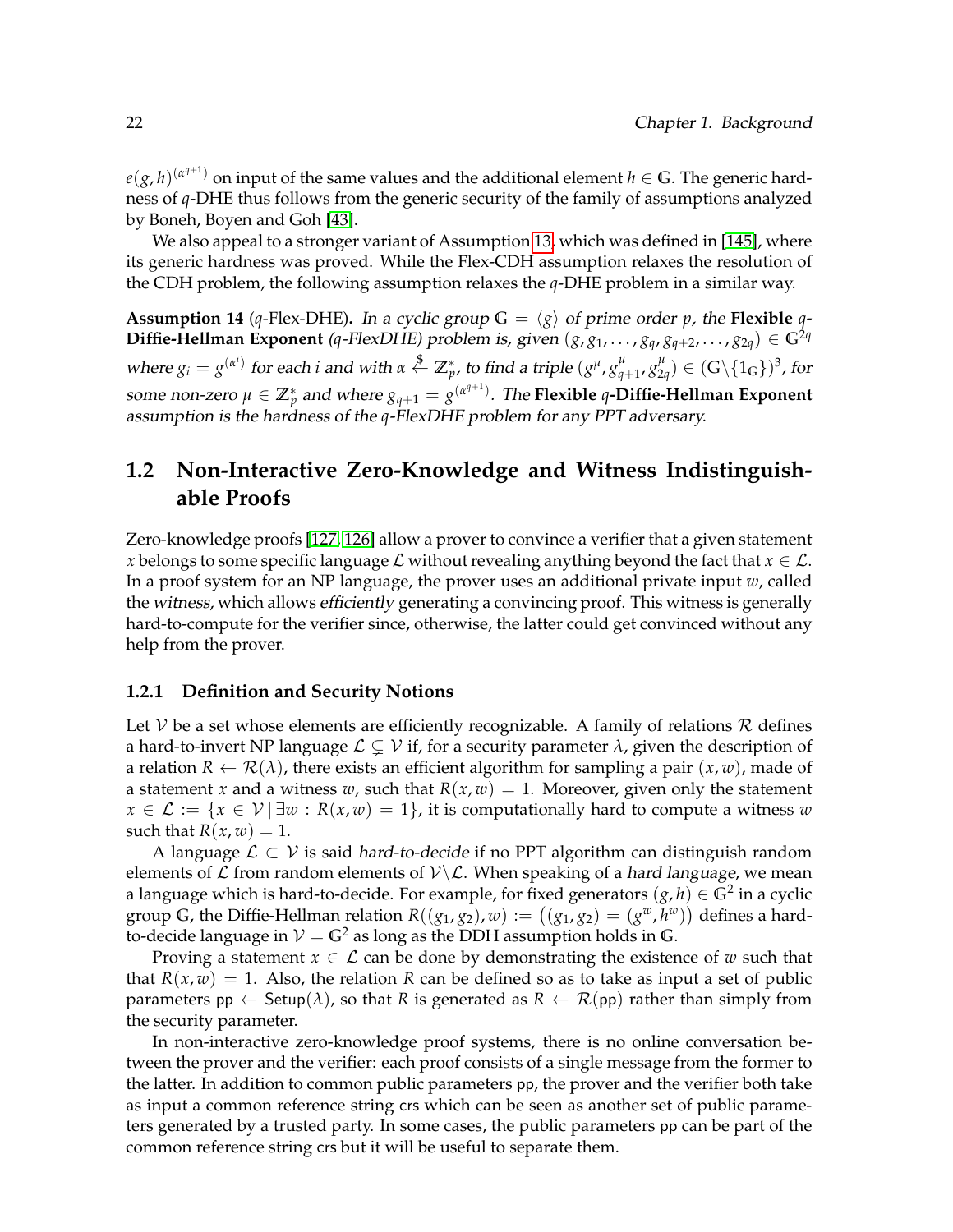**Definition 2** (NIZK Proofs [\[38,](#page-88-4) [37\]](#page-88-5))**.** A non-interactive zero-knowledge (NIZK) proof system  $\Pi_{\mathcal{P}}$  for a family of hard relations  $\mathcal R$  is a tuple of algorithms (Setup<sub>p</sub>, CRS-Gen<sub>P</sub>, Prove, Verify<sub>p</sub>).

- $\mathbf{Setup}_{\mathcal{P}}(1^{\lambda})$ : from the security parameter  $\lambda$ , generates the public parameters  ${\sf pp}$  of the proof system;
- **CRS-Gen** $p$ (pp): takes in pp and outputs the common reference string crs that are public elements helping performing a proof for  $R \leftarrow \mathcal{R}(\mathsf{pp})$

**Prove**(crs, *x*, *w*): computes a proof  $\pi$  for *x* using the public crs and the private witness *w*.

 ${\bf Verify}_{\cal P}({\sf crs}, x, \pi)$ : returns either  $1$  or  $0$  if  $\pi$  is a valid proof associated to the language  $L_R.$ 

A NIZK proof system  $\Pi_{\mathcal{P}}$  has the following properties:

**Perfect Completeness:** for any PPT adversary  $A_1$ ,

$$
\Pr[\mathsf{pp} \leftarrow \mathsf{Setup}_{\mathcal{P}}(\lambda); \ \mathsf{crs} \leftarrow \mathsf{CRS\text{-}Gen}_{\mathcal{P}}(\mathsf{pp}); \ (x,w) \leftarrow \mathcal{A}_1(\mathsf{crs}); \\ \pi \leftarrow \mathsf{Prove}(\mathsf{crs}, x, w): \mathsf{Verify}(\mathsf{crs}, x, \pi) = 0 \ \land \ R(x,w) = 1] = 0,
$$

**Computational Soundness:** for any PPT adversary  $A_2$ ,

$$
Pr[pp \leftarrow Setup_{\mathcal{P}}(\lambda); \text{crs} \leftarrow CRS\text{-Gen}_{\mathcal{P}}(pp); (x, \pi) \leftarrow \mathcal{A}_2(\text{crs)}:
$$
  

$$
Verify_{P}(\text{crs}, x, \pi) = 1 \land (\exists w : R(x, w) = 1)] \in negl(\lambda),
$$

The notion of **statistical** soundness is obtained by allowing  $A_2$  to be a computationally unbounded adversary. Non-interactive proof systems where the soundness property is only guaranteed in the computational sense are often called **arguments**.

**Zero-Knowledge:** there exists a PPT simulator  $(S_1, S_2)$  such that, for any PPT adversary  $A_3$ ,

$$
Pr[pp \leftarrow Setup_{\mathcal{P}}(\lambda); (crs, \tau) \leftarrow S_1(pp) : \mathcal{A}_3^{S_2(crs, \tau, \ldots)}(crs) = 1]
$$
  

$$
\approx Pr[pp \leftarrow Setup_{\mathcal{P}}(\lambda); crs \leftarrow CRS\text{-Gen}_{\mathcal{P}}(pp) : \mathcal{A}_3^{\mathcal{P}(crs, \ldots)}(crs) = 1],
$$

- $\mathcal{P}(crs, \ldots)$  emulates the actual prover. It takes as input a pair  $(x, w)$  and outputs a proof  $\pi$  if  $(x, w) \in R$ . Otherwise, it outputs  $\perp$ ,
- $-$  S<sub>2</sub>(crs,  $\tau$ , ., .) is an oracle that takes as input  $(x, w)$  and outputs a simulated proof  $\pi \leftarrow$  $S_2(crs, \tau, x)$  if  $(x, w) \in R$  and  $\bot$  if  $(x, w) \notin R$ . Importantly,  $\pi$  is computed without using the witness  $w$  if  $(x, w) \in R$ .

In some cases, the public parameters are generated at the same time as the CRS crs by the  $CRS-Gen_{\mathcal{P}}$  algorithm. The above definition allows them to be generated separately in order to capture Quasi-Adaptive NIZK proofs, which will be discussed later on.

The above definition of the zero-knowledge (ZK) property is computational since  $A_3$  is restricted to be efficient. By removing this restriction and allowing for an all powerful  $A_3$ , we can capture statistical or perfect ZK if the distributions are statistically close or perfectly indistinguishable, respectively.

Intuitively, the zero-knowledge property captures that, for any  $x \in \mathcal{L}$ , the only information revealed by an honestly generated proof  $\pi$  is the same as a simulated proof that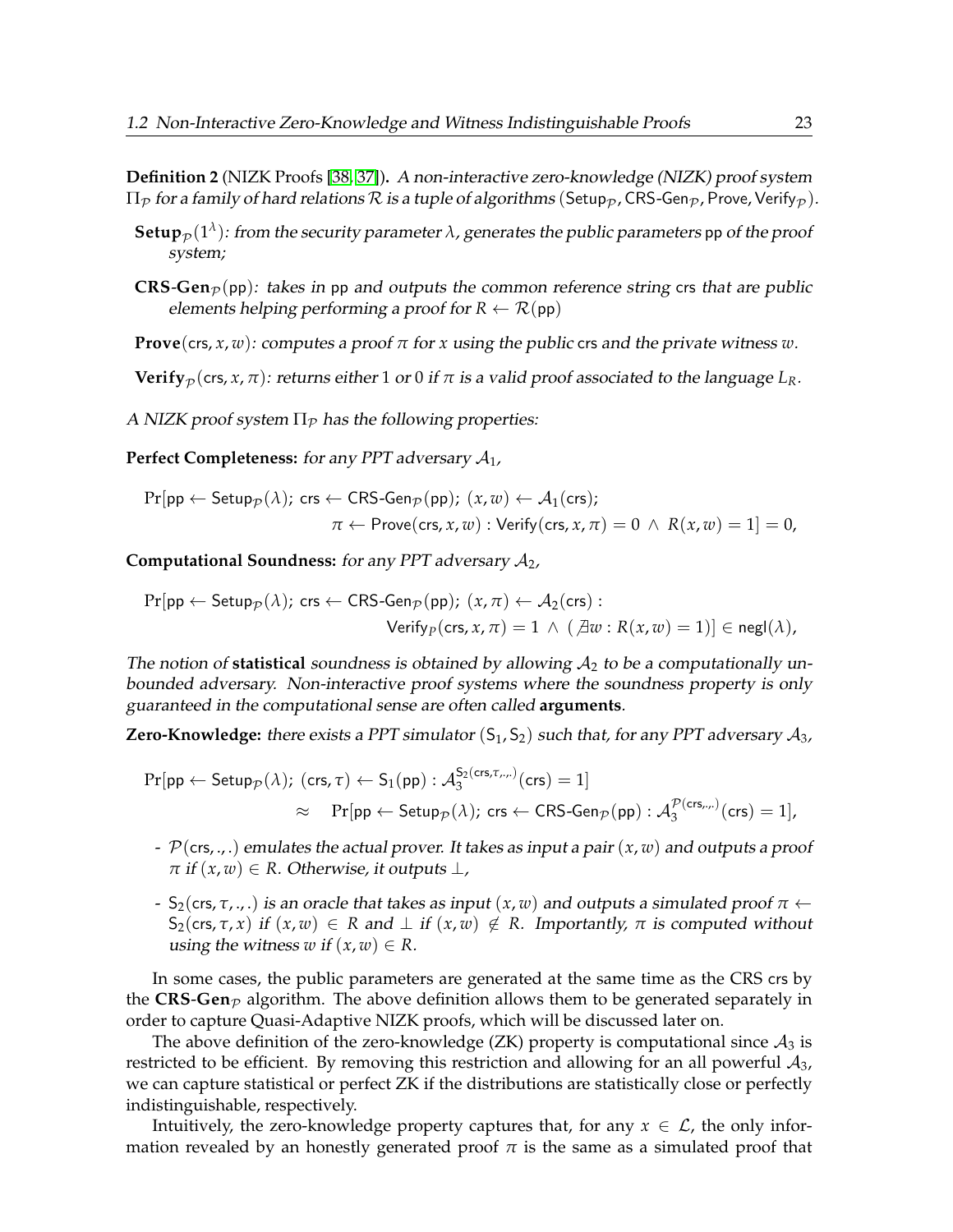is generated without using *w*. Hence, the verifier learns nothing beyond the truth of the proven statement  $x \in \mathcal{L}$ . In particular, no information about the witness *w* is revealed. In many applications, a weaker notion called witness-indistinguishability suffices. It requires that, when a given statement  $x \in \mathcal{L}$  admits at least two distinct witnesses  $w_0, w_1$  such that  $R(x, w_0) = R(x, w_1) = 1$ , the distribution of a proof  $\pi$  for x does not depend on which witness is used to compute  $\pi$ . However,  $\pi$  may not be computable by an efficient simulator  $(S_1, S_2)$  as in the zero-knowledge property.

**Definition 3** (Witness Indistinguishability). A non-interactive proof system  $\Pi_{\mathcal{P}} = (\text{Setup}_{\mathcal{P}})$ , CRS-Gen<sub>P</sub>, Prove, Verify<sub>P</sub>) for a hard language L is witness-indistinguishable (NIWI) if, for any PPT adversary  $(A_4, A_5)$ , for any  $pp \leftarrow$  Setup $_p(A)$  and crs  $\leftarrow$  CRS-Gen $_p(pp)$ ,

$$
Pr[(x, w_0, w_1, st) \leftarrow A_4(\text{crs}); \pi \leftarrow \text{Prove}(\text{crs}, x, w_0) : A_5(\pi, st) = 1] \\
\approx Pr[(x, w_0, w_1, st) \leftarrow A_4(\text{crs}); \pi \leftarrow \text{Prove}(\text{crs}, x, w_1) : A_5(\pi, st) = 1],
$$

*where*  $(x, w_0)$ ,  $(x, w_1) \in R$ .

For hard languages that admit efficient an zero-knowledge simulator, the latter can always use its simulation trapdoor to compute proof for true statements without knowing the witnesses. The trapdoor can also be used for computing proofs for false statements, *i.* e.proofs that satisfy the verification test although  $x \notin \mathcal{L}$ . This property is a very useful theoretic tool for building chosen-ciphertext-secure cryptosystems, for example based on the Naor-Yung/Sahai [\[208,](#page-99-3) [231\]](#page-101-1) paradigm. The ability to simulate proofs for false statements should be used with caution as observing such fake proofs may help the adversary prove false statements by itself. The notion of simulation-soundness, as introduced by Sahai [\[231\]](#page-101-1) captures that seeing a polynomial number of fake proofs should not break the soundness property.

**Definition 4** (Simulation-Soundness [\[231\]](#page-101-1)). A non-interactive proof system  $\Pi_{\mathcal{P}} = (\text{Setup}_{\mathcal{P}})$ , <code>CRS-Gen $_{\mathcal{P}}$ , Prove, Verify $_{\mathcal{P}})$  for a hard language L is simulation-sound if there exists a PPT</code> simulator  $(S_1, S_2)$  such that, for any PPT adversary  $\mathcal{A}_6$ ,

$$
\Pr[\mathsf{pp} \leftarrow \mathsf{Setup}_{\mathcal{P}}(\lambda); \ (\mathsf{crs}, \tau) \leftarrow S_1(\mathsf{pp}); (x, \pi) \leftarrow \mathcal{A}_6^{\mathsf{S}_2(\mathsf{crs}, \tau, \ldots)}(\mathsf{crs}) : \\ \mathsf{Verify}_P(\mathsf{crs}, x, \pi) = 1 \ \land \ \neg(\exists w : R(x, w) = 1) \ \land \ (x, \pi) \notin Q] \in \mathsf{negl}(\lambda)
$$

where the adversary is granted access to an oracle  $S_2(crs, \tau)$  that takes as input a statement *x* (where *x* may be outside  $\mathcal{L}$ ) and outputs a simulated proof  $\pi \leftarrow S_2(\text{crs}, \tau, x)$  before setting  $Q := Q \cup \{(x, \pi)\}\$ , which is initially empty.

The proof system is said unbounded simulation-sound if it provides simulation-soundness against adversaries which are allowed to invoke the oracle  $S_2(crs, \tau)$ , an a priori unbounded (but polynomial) number of times. In the strictly weaker notion of one-time simulationsoundness, the adversary is restricted to query  $S_2(crs, \tau)$  only once.

Note that, since proofs for false statements do exist in simulation-sound proof systems, the soundness property can only hold in the computational sense.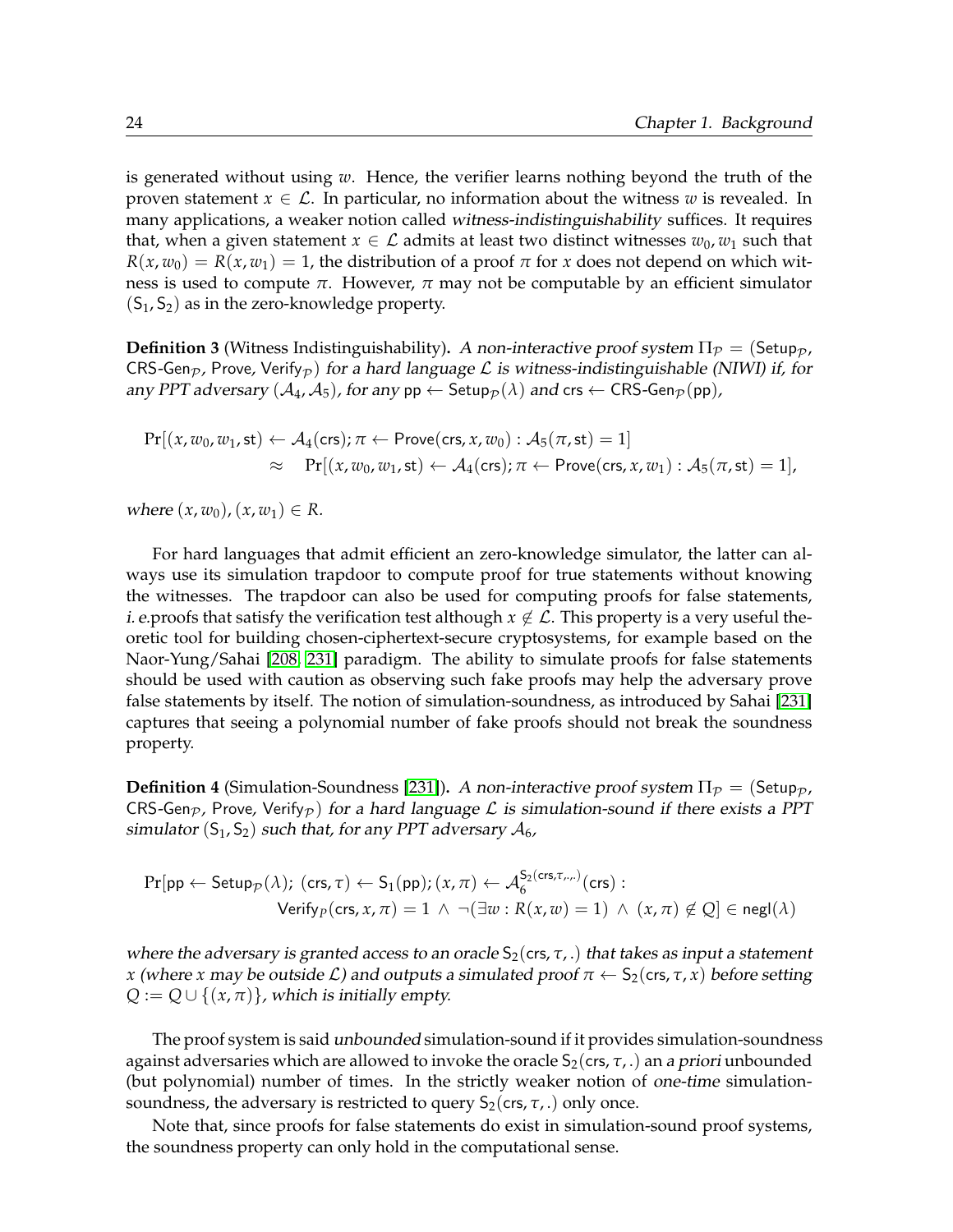#### <span id="page-26-0"></span>**1.3 Groth-Sahai Proof Systems**

In their seminal paper published in 2008, Groth and Sahai gave efficient non-interactive witness indistinguishable proof systems allowing to efficiently prove algebraic statements in groups with a bilinear map  $e : G_1 \times G_2 \rightarrow G_T$ . Their techniques build on earlier ideas suggested by Groth, Ostrovsky and Sahai [\[137,](#page-95-5) [136\]](#page-95-6) in that they rely on homomorphic commitments that can be either perfectly hiding or perfectly binding depending on how the commitment key is generated. A difference with [\[137,](#page-95-5) [136\]](#page-95-6), however, is that the Groth-Sahai methods directly demonstrate the validity of algebraic statements without proving the satisfiability of a circuit. While this restricts the range of provable languages, it allows for a much better efficiency as it avoids the need for an expensive NP reduction.

In Groth-Sahai proofs, the statements to be proved involve witnesses that can be either exponents in  $\mathbb{Z}_p$  or group elements in  $\mathbb{G}_1$  or  $\mathbb{G}_2$ . One caveat is that these NIWI proofs can only be used as proofs of knowledge when the witnesses are all group elements.

The Groth-Sahai (GS) proof systems can be instantiated using the *K*-linear assumption for any  $K > 0$ . In their instantiation based on the DLIN assumption (with  $K = 2$ ) in symmetric pairing configurations (i.e., with  $G_1 = G_2$ ), the Groth-Sahai (GS) proof systems [\[138\]](#page-95-1) use a common reference string (CRS) consisting of three vectors  $\mathbf{g}_1, \mathbf{g}_2, \mathbf{g}_3 \in \mathbb{G}^3$ , where  $\mathbf{g}_1 = (g_1, 1, g), \mathbf{g}_2 = (1, g_2, g)$  for some  $g_1, g_2 \in \mathbb{G}$ . In order to commit to a group element  $X \in \mathbb{G}$ , the prover computes  $\mathbf{C} = (1, 1, X) \cdot \mathbf{g_1}^r \cdot \mathbf{g_2}^s \cdot \mathbf{g_3}^t$  with  $r, s, t \stackrel{\$}{\leftarrow} \mathbb{Z}_p$ . When the proof system is configured to provide perfectly sound proofs,  $g_3$  is set as  $g_3 = g_1^{\zeta_1} \cdot g_2^{\zeta_2}$  with *ξ*1, *ξ*<sup>2</sup> \$← **<sup>Z</sup>***p*. In this case, commitments can be written as

$$
\mathbf{C} = (g_1^{r+\xi_1 t}, g_2^{s+\xi_2 t}, X \cdot g^{r+s+t(\xi_1+\xi_2)}),
$$

so that they can be interpreted as Boneh-Boyen-Shacham (BBS) ciphertexts. Moreover, the committed  $X \in \mathbb{G}$  can be recovered by running the BBS decryption algorithm using the private key  $(\alpha_1, \alpha_2) = (\log_g(g_1), \log_g(g_2))$ . When the CRS is set up to give perfectly witness indistinguishable (WI) proofs, **g1**, **g<sup>2</sup>** and **g<sup>3</sup>** are linearly independent vectors, so that **C** is a perfectly hiding commitment to  $X \in \mathbb{G}$ : a typical choice is  $\mathbf{g_3} = \mathbf{g_1}^{\zeta_1} \cdot \mathbf{g_2}^{\zeta_2} \cdot (1,1,g)^{-1}$ . Under the DLIN assumption, the two distributions of CRS are computationally indistinguishable.

To commit to an exponent  $x\in\mathbb{Z}_p$ , the prover computes  $\mathbf{C}=\bm{\phi}^x\cdot\mathbf{g_1}^r\cdot\mathbf{g_2}^s$ , with  $r,s\stackrel{\$}{\leftarrow}\mathbb{Z}_p$ , using a CRS containing  $\varphi$ ,  $g_1$ ,  $g_2$ . In the perfect soundness setting  $\varphi$ ,  $g_1$ ,  $g_2$  are linearly independent (typically  $\varphi = g_3 \cdot (1, 1, g)$  where  $g_3 = g_1^{\zeta_1} \cdot g_2^{\zeta_2}$ ) whereas, in the perfect WI setting, choosing  $\varphi = g_1^{\xi_1} \cdot g_2^{\xi_2}$  yields perfectly hiding commitments since  $C$  is statistically independent of *x*.

To prove that committed variables satisfy a set of relations, the GS techniques replace variables by the corresponding commitments in each relation. The entire proof consists of one commitment per variable and one proof element (made of a constant number of elements) per relation.

Efficient NIWI proofs are available for pairing-product relations, which are equations of the type

<span id="page-26-1"></span>
$$
\prod_{i=1}^n e(\mathcal{A}_i, \mathcal{X}_i) \cdot \prod_{i=1}^n \cdot \prod_{j=1}^n e(\mathcal{X}_i, \mathcal{X}_j)^{a_{ij}} = t_T,
$$
\n(1.5)

for constants  $t_T \in G_T$ ,  $A_1, \ldots, A_n \in G$ ,  $a_{ij} \in \mathbb{Z}_p$ , for  $i, j \in \{1, \ldots, n\}$ , and variables  $\mathcal{X}_1$ ,  $\ldots$ ,  $X_n \in \mathbb{G}$ . Efficient proofs also exist for multi-exponentiation equations, which are of the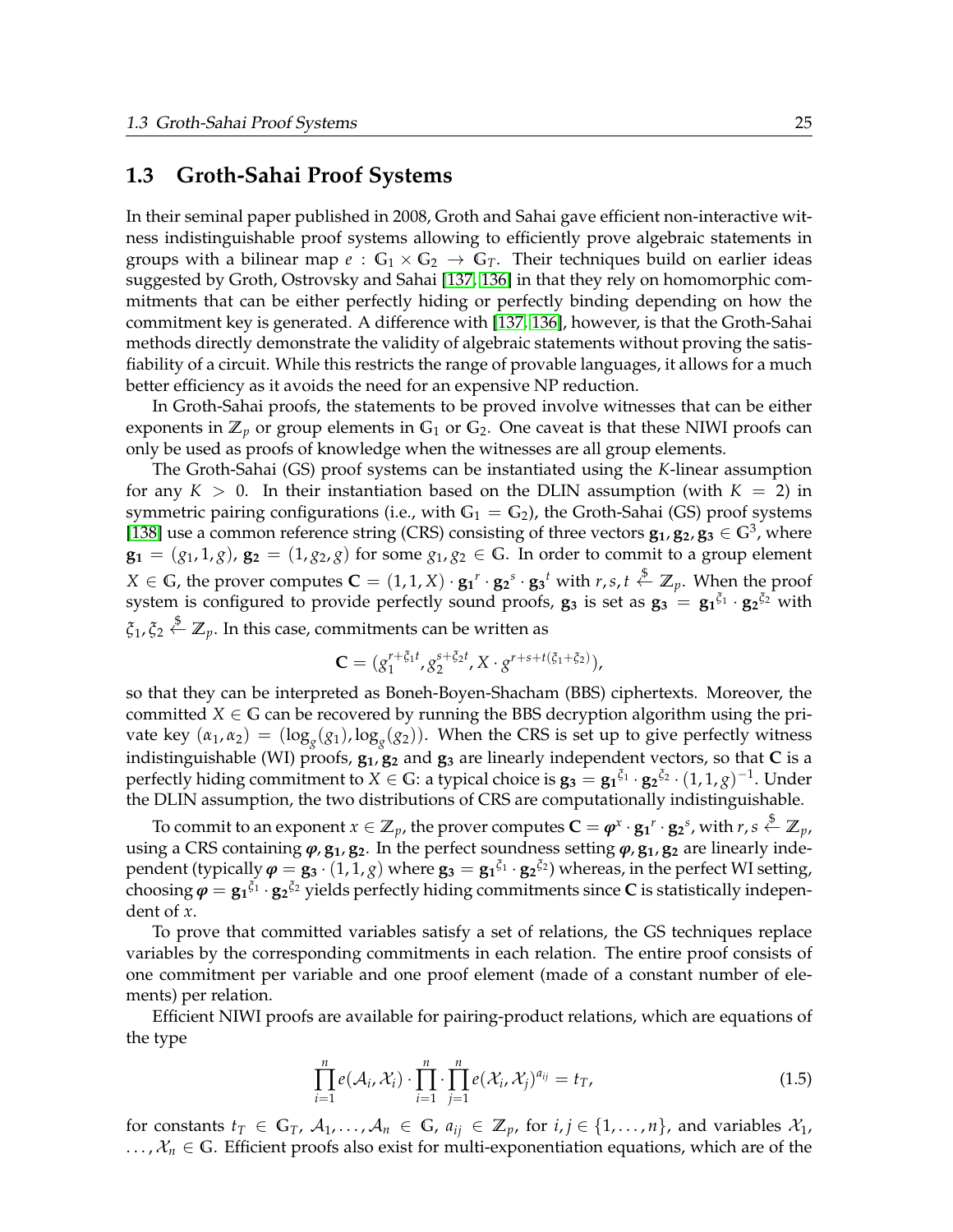form

$$
\prod_{i=1}^m \mathcal{A}_i^{y_i} \cdot \prod_{j=1}^n \mathcal{X}_j^{b_j} \cdot \prod_{i=1}^m \cdot \prod_{j=1}^n \mathcal{X}_j^{y_i \gamma_{ij}} = T,
$$

for constants *T*,  $A_1, \ldots, A_m \in \mathbb{G}$ ,  $b_1, \ldots, b_n \in \mathbb{Z}_p$  and  $\gamma_{ij} \in \mathbb{Z}_p$ , for  $i \in \{1, \ldots, m\}$ ,  $j \in \{1, \ldots, n\}$ and variables  $\mathcal{X}_1, \ldots, \mathcal{X}_n \in \mathbb{G}$ ,  $y_1, \ldots, y_m \in \mathbb{Z}_p$ .

Multi-exponentiation equations always admit non-interactive zero-knowledge (NIZK) proofs at no additional cost. On a perfectly witness indistinguishable CRS, a trapdoor (such as the hidden exponents  $(\xi_1, \xi_2) \in \mathbb{Z}_p^2$  when  $\mathbf{g_3} = \mathbf{g_1}^{\xi_1} \cdot \mathbf{g_2}^{\xi_2} \cdot (1,1,g)^{-1}$ ) makes it possible to simulate proofs without knowing witnesses and simulated proofs are perfectly indistinguishable from real proofs. As for pairing-product equations, zero-knowledge proofs are often possible – this is usually the case when the right-hand-side member  $t<sub>T</sub>$  of [\(1.5\)](#page-26-1) is a product of pairings involving known group elements – but the number of group elements per proof may not be constant anymore. Here, when using such NIZK simulators, we just introduce a constant number of extra group elements in the proofs.

In both cases, proofs for quadratic equations cost 9 group elements. Linear pairingproduct equations (when  $a_{ij} = 0$  for all  $i, j$ ) take 3 group elements each. Linear multiexponentiation equations of the type  $\prod_{j=1}^n\mathcal X_j^{b_j}=T$  (resp.  $\prod_{i=1}^m\mathcal A_i^{y_i}=T$ ) demand 3 (resp. 2) group elements.

Groth-Sahai proofs can also be instantiated under the SXDH assumption. This instantiation uses prime order groups and a common reference string containing two vectors  $f_1, f_2 \in \mathbb{G}^2$ , where  $f_1 = (g, f_1)$ ,  $f_2 = (h, f_2)$ , for some  $g, h, f_1, f_2 \in \mathbb{G}$ . To commit to a group element  $X \in \mathbb{G}$ , the prover chooses  $r, s \stackrel{\$}{\leftarrow} \mathbb{Z}_p$  and computes  $\mathbf{C} = (1, X) \cdot \mathbf{f_1}^r \cdot \mathbf{f_2}^s$ . On a perfectly sound common reference string, we have  $f_2 = {f_1}^\zeta$ , for some  $\zeta \in \mathbb{Z}_p$ . Commitments  $C = (g^{r+\xi s}, f_1^{r+\xi s})$  $I_1^{r+gs}$   $\cdot$  *X*) are extractable as their distribution coincides with that of an Elgamal ciphertexts [\[103\]](#page-92-6) and the committed *X* can be extracted using *β* = log*<sup>g</sup>* (*f*1). In the witness indistinguishability (WI) setting, the vector **f<sup>2</sup>** is chosen so that (**f1**,**f2**) are linearly independent vectors and **C** is a perfectly hiding commitment. Under the DDH assumption in **G**, the two kinds of CRS can be exchanged for one another without the adversary noticing.

To convince the verifier that committed variables satisfy a set of relations, the prover computes one commitment per variable and one proof element per equation.

In pairing-product equations, proving a linear equation of the form

$$
\prod_{i=1}^{n} e(\mathcal{X}_i, \mathcal{A}_i) = t_T,
$$
\n(1.6)

where  $X_1, \ldots, X_n \in \mathbb{G}$  and  $A_1, \ldots, A_n \in \hat{\mathbb{G}}$ , costs two elements of  $\hat{\mathbb{G}}$ . If variables are in  $\hat{\mathbb{G}}$ , proofs must live in  $\mathbb{G}^2$  instead of  $\hat{\mathbb{G}}^2$ . Quadratic equations are somewhat more expensive to prove and they main contain elements of both **G** and **G**ˆ . Multi-exponentiation equations have similar proof sizes.

In [\[28\]](#page-88-6), Belenkiy et al. showed that Groth-Sahai proofs are perfectly randomizable. Given commitments  $\{ \mathsf{C}_{\mathcal{X}_i} \}_{i=1}^n$  and a NIWI proof  $\pi_{\text{PPE}}$  that committed  $\{ \mathcal{X} \}_{i=1}^n$  satisfy [\(1.5\)](#page-26-1), anyone can publicly compute re-randomized commitments  $\{C_{\mathcal{X}'_i}\}_{i=1}^n$  and a re-randomized proof  $\pi'_{\text{PPE}}$  of the same statement. Moreover,  $\{C_{\mathcal{X}'_i}\}_{i=1}^n$  and  $\pi'_{\text{PPE}}$  are distributed as freshly generated commitments and proof.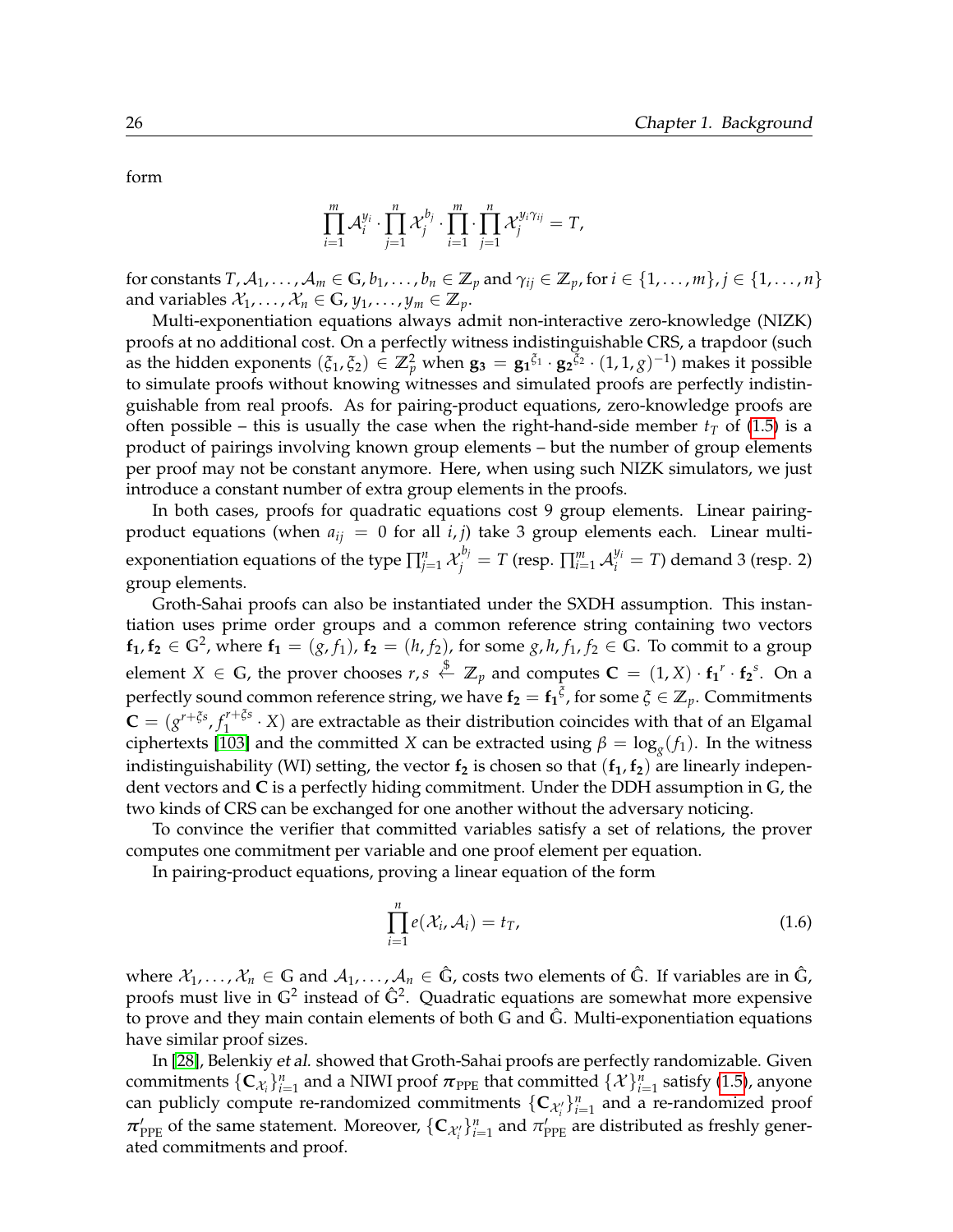Groth-Sahai proofs are also malleable [\[83\]](#page-91-3) in that it is often possible to publicly modify a proof  $\pi$  of a given statement  $x$  and turn it into a proof  $\pi'$  of another statement  $x'$  which is related to *x*. This malleability property – which appears unique to GS proofs – can be a useful property in certain situations. For example, Belenkiy et al. used it to construct delegatable anonymous credentials [\[28\]](#page-88-6). More recently, Chase et al. [\[83\]](#page-91-3) took advantage of the malleability of Groth-Sahai proofs to build homomorphic encryption schemes satisfying a relaxed form of chosen-ciphertext security [\[222\]](#page-100-0), efficient non-interactive proofs for shuffles and elections systems [\[83,](#page-91-3) [84\]](#page-91-4).

In the design of non-malleable protocols like chosen-ciphertext-secure public-key encryption, however, this malleability property is usually undesirable. Groth [\[133\]](#page-94-2) showed an elegant technique, inspired by earlier ideas due to Lindell [\[192\]](#page-98-14), for tweaking Groth-Sahai proofs and obtain unbounded simulation-soundness. The upcoming chapters will present more efficient methods for obtaining one-time and unbounded simulation-sound variants of Groth-Sahai proofs.

### <span id="page-28-0"></span>**1.4 Quasi-Adaptive NIZK Proofs**

While much more efficient than general NIZK proofs, the GS techniques remain more expensive than non-interactive proofs obtained from the Fiat-Shamir heuristic [\[107\]](#page-93-3) in the random oracle model [\[32\]](#page-88-0): for example, proving that *t* variables satisfy a system of *n* linear equations demands Θ(*t* + *n*) group elements where Σ-protocols allow for Θ(*t*)-size proofs.

For languages consisting of linear subspaces of a vector space, Jutla and Roy [\[151\]](#page-96-2) showed how to significantly improve upon the GS paradigm in the *quasi-adaptive setting*. In quasiadaptive NIZK proofs (QA-NIZK) for a class of languages {L*ρ*} parametrized by *ρ*, the common reference string (CRS) is allowed to depend on the particular language L*<sup>ρ</sup>* of which membership must be proved. At the same time, a single simulator should be effective for the whole class of languages {L*ρ*}. As pointed out in [\[151\]](#page-96-2), QA-NIZK proofs are sufficient for many applications of Groth-Sahai proofs. In this setting, Jutla and Roy [\[151\]](#page-96-2) gave very efficient QA-NIZK proofs of membership in linear subspaces. If  $A \in \mathbb{Z}_p^{i \times n}$  is a matrix or rank  $t < n$ , in order to prove membership of  $\mathcal{L} = \{ \mathbf{v} \in \mathbb{G}^n \mid \exists \mathbf{x} \in \mathbb{Z}_p^t \text{ s.t. } \mathbf{v} = g^{\mathbf{x} \cdot \mathbf{A}} \}$ , the Jutla-Roy proofs only take  $O(n - t)$  group elements – instead of  $\Theta(n + t)$  in [\[138\]](#page-95-1) – at the expense of settling for computational soundness.

Quasi-Adaptive NIZK (QA-NIZK) proofs are NIZK proofs where the CRS is allowed to depend on the specific language for which proofs have to be generated. The CRS is divided into a fixed part Γ, produced by an algorithm **K**0, and a language-dependent part *ψ*. However, there should be a single simulator for the entire class of languages.

Let  $\lambda$  be a security parameter. For public parameters  $\Gamma$  produced by  $\mathbb{K}_0$ , let  $\mathcal{D}_{\Gamma}$  be a probability distribution over a collection of relations  $\mathcal{R} = \{R_\rho\}$  parametrized by a string  $\rho$  with an associated language  $\mathcal{L}_{\rho} = \{x \mid \exists w : R_{\rho}(x, w) = 1\}.$ 

We consider proof systems where the prover and the verifier both take a label lbl as additional input. For example, this label can be the message-carrying part of an Elgamal-like encryption. Formally, a tuple of algorithms  $(K_0, K_1, P, V)$  is a QA-NIZK proof system for  $R$ if there exists a PPT simulator  $(S_1, S_2)$  such that, for any PPT adversaries  $A_1$ ,  $A_2$  and  $A_3$ , we have the following properties: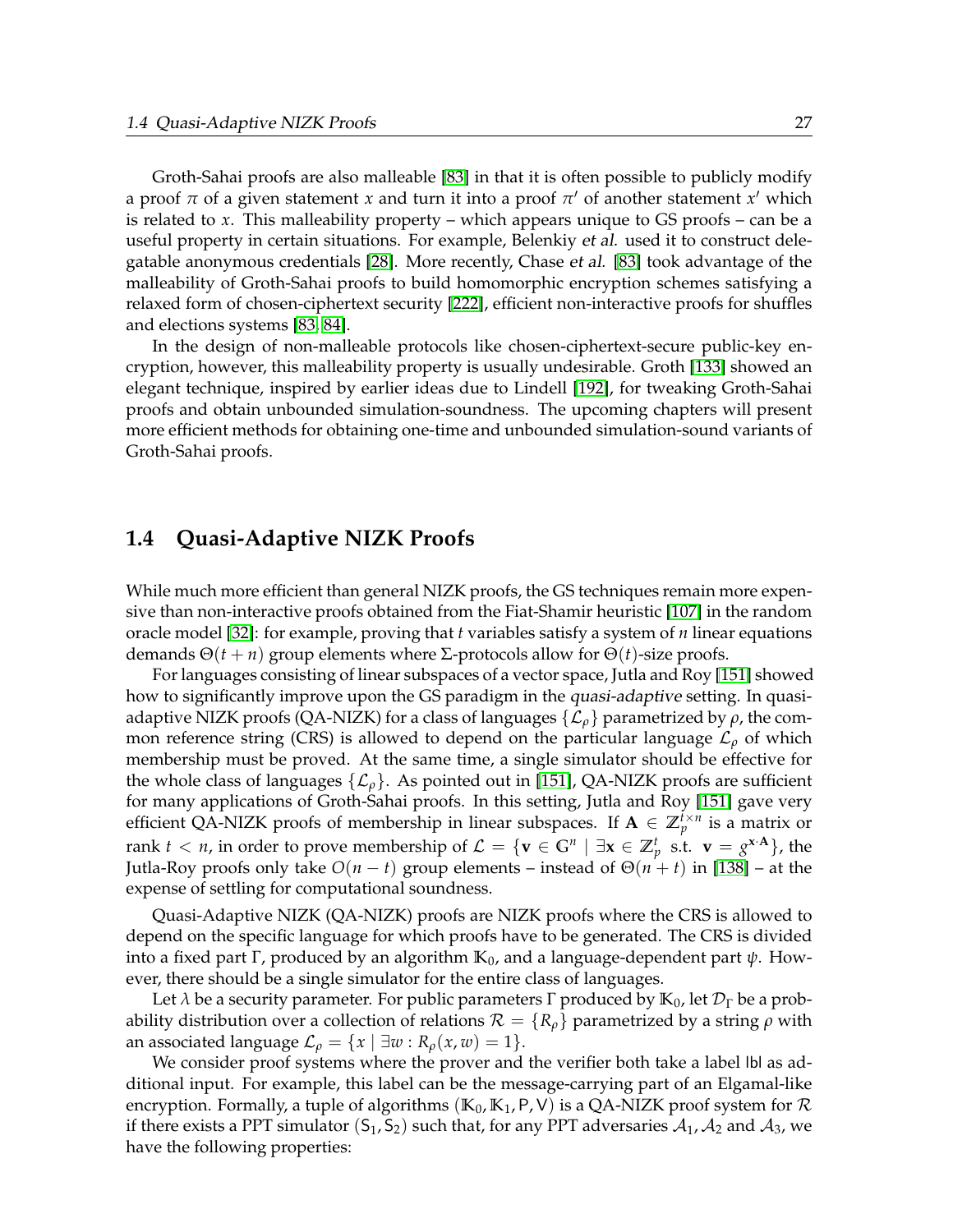#### **Quasi-Adaptive Completeness:**

$$
Pr[\Gamma \leftarrow \mathbb{K}_0(\lambda); \rho \leftarrow D_\Gamma; \psi \leftarrow \mathbb{K}_1(\Gamma, \rho);
$$
  

$$
(x, w, \text{lb}) \leftarrow \mathcal{A}_1(\Gamma, \psi, \rho); \pi \leftarrow P(\psi, x, w, \text{lb}) : V(\psi, x, \pi, \text{lb}) = 1 \text{ if } R_\rho(x, w) = 1] = 1.
$$

#### **Quasi-Adaptive Soundness:**

$$
Pr[\Gamma \leftarrow \mathbb{K}_0(\lambda); \rho \leftarrow D_\Gamma; \psi \leftarrow \mathbb{K}_1(\Gamma, \rho); (x, \pi, \text{lb}) \leftarrow A_2(\Gamma, \psi, \rho):
$$
  

$$
V(\psi, x, \pi, \text{lb}) = 1 \land \neg(\exists w : R_\rho(x, w) = 1)] \in negl(\lambda).
$$

#### **Quasi-Adaptive Zero-Knowledge:**

$$
Pr[\Gamma \leftarrow \mathbb{K}_0(\lambda); \rho \leftarrow D_\Gamma; \psi \leftarrow \mathbb{K}_1(\Gamma, \rho) : \mathcal{A}_3^{P(\psi, \ldots)}(\Gamma, \psi, \rho) = 1] \approx Pr[\Gamma \leftarrow \mathbb{K}_0(\lambda); \rho \leftarrow D_\Gamma; (\psi, \tau_{sim}) \leftarrow S_1(\Gamma, \rho) : \mathcal{A}_3^{S(\psi, \tau_{sim}, \ldots)}(\Gamma, \psi, \rho) = 1],
$$

where

- $P(\psi, \ldots)$  emulates the actual prover. It takes as input  $(x, w)$  and lbl and outputs a proof  $\pi$  if  $(x, w) \in R_\rho$ . Otherwise, it outputs  $\perp$ .
- S(*ψ*, *τsim*, ., ., .) is an oracle that takes as input (*x*, *w*) and lbl. It outputs a simulated proof  $S_2(\psi, \tau_{sim}, x, \text{lb})$  if  $(x, w) \in R_\rho$  and  $\bot$  if  $(x, w) \notin R_\rho$ .

We assume that the CRS *ψ* contains an encoding of *ρ*, which is thus available to V. The definition of Quasi-Adaptive Zero-Knowledge requires a single simulator for the entire family of relations R.

It is often useful to have a property called simulation-soundness, which requires that the adversary be unable to prove false statements even after having seen simulated proofs for possibly false statements.

**Unbounded Simulation-Soundness:** For any PPT adversary A4, it holds that

$$
\Pr[\Gamma \leftarrow \mathbb{K}_0(\lambda); \, \rho \leftarrow D_\Gamma; \, (\psi, \tau_{sim}) \leftarrow S_1(\Gamma, \rho); \, (x, \pi, \text{lb}) \leftarrow \mathcal{A}_4^{S_2(\psi, \tau_{sim}, \cdot)}(\Gamma, \psi, \rho) : \\ \mathsf{V}(\psi, x, \pi, \text{lb}) = 1 \ \land \ \neg(\exists w : R_\rho(x, w) = 1) \ \land \ (x, \pi, \text{lb}) \notin \mathcal{Q} \in \mathsf{negl}(\lambda),
$$

where the adversary is allowed unbounded access to an oracle  $S_2(\psi, \tau, \ldots)$  that takes as input statement-label pairs  $(x, \text{lb})$  (where  $x$  may be outside  $\mathcal{L}_{\rho}$ ) and outputs simulated proofs  $\pi \leftarrow S_2(\psi, \tau_{sim}, x, \text{lb})$  before updating the set  $Q = Q \cup \{(x, \pi, \text{lb})\}$ , which is initially empty.

In the weaker notion of one-time simulation-soundness, only one query to the  $S_2$  oracle is allowed.

In some applications, one may settle for a weaker notion, called relative soundness by Jutla and Roy [\[150\]](#page-96-4), which allows for more efficient proofs, especially in the single-theorem case. Informally, relatively sound proof systems involve both a public verifier and a private verification algorithm, which has access to a trapdoor. For hard languages, the two verifiers should almost always agree on any adversarially-created proof. Moreover, the private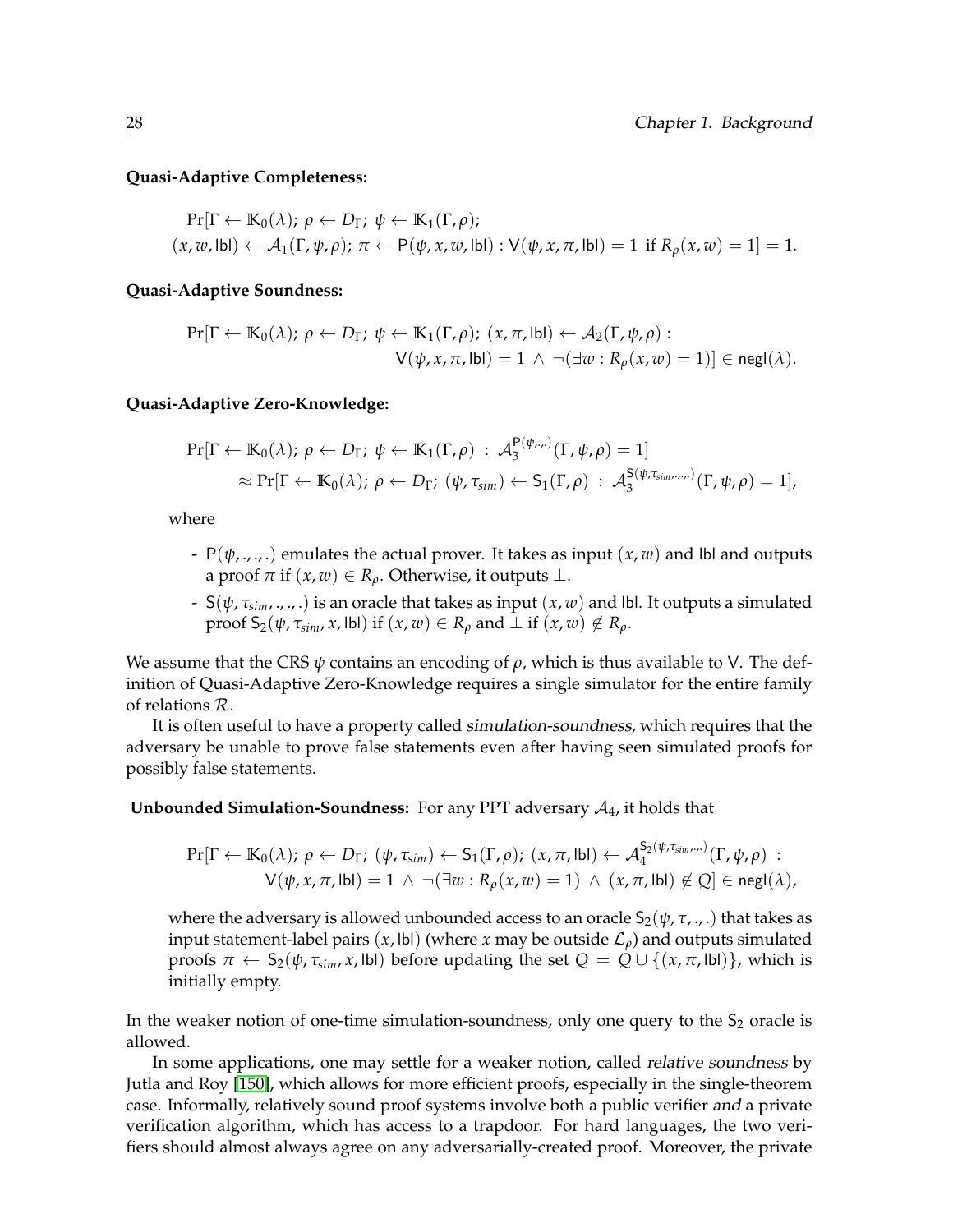verifier should not accept a non-trivial proof for a false statement, even if the adversary has already seen proofs for false statements.

A labeled single-theorem relatively sound QA-NIZK proof system is comprised of a quasi-adaptive labeled proof system (**K**0, **K**1, P, V) along with an efficient private verifier W and an efficient simulator  $(S_1, S_2)$ . Moreover, the following properties should hold for any PPT adversaries  $(A_1, A_2, A_3, A_4)$ .

#### **Quasi Adaptive Relative Single-Theorem Zero-Knowledge:**

$$
\Pr[\Gamma \leftarrow \mathbb{K}_0(\lambda); \rho \leftarrow D_\Gamma; \psi \leftarrow \mathbb{K}_1(\Gamma, \rho); (x, w, \text{lb}, s) \leftarrow \mathcal{A}_1^{\mathsf{V}(\psi, \ldots)}(\Gamma, \psi, \rho);
$$

$$
\pi \leftarrow \mathsf{P}(\psi, \rho, x, w, \text{lb}): \mathcal{A}_2^{\mathsf{V}(\psi, \ldots)}(\pi, s) = 1]
$$

$$
\approx \Pr[\Gamma \leftarrow \mathbb{K}_0(\lambda); \rho \leftarrow D_\Gamma; (\psi, \tau) \leftarrow S_1(\Gamma, \rho); (x, w, \text{lb}, s) \leftarrow \mathcal{A}_1^{\mathsf{W}(\psi, \tau, \ldots)}(\Gamma, \psi, \rho);
$$

$$
\pi \leftarrow S_2(\psi, \rho, \tau, x, \text{lb}): \mathcal{A}_2^{\mathsf{W}(\psi, \tau, \ldots)}(\pi, s) = 1],
$$

Here,  $A_1$  is restricted to choosing  $(x, w)$  such that  $R_\rho(x, w) = 1$ .

#### **Quasi Adaptive Relative Single-Theorem Simulation-Soundness:**

$$
\Pr[\Gamma \leftarrow \mathbb{K}_0(\lambda); \rho \leftarrow D_\Gamma; (\psi, \tau) \leftarrow S_1(\Gamma, \rho); (x, \text{lb}, s) \leftarrow \mathcal{A}_3^{\mathbb{W}(\psi, \tau, \ldots)}(\Gamma, \psi, \rho);
$$

$$
\pi \leftarrow S_2(\psi, \rho, \tau, x, \text{lb}): (x', \text{lb}', \pi') \leftarrow \mathcal{A}_4^{\mathbb{W}(\psi, \tau, \ldots)}(s, \pi):
$$

$$
(x, \pi, \text{lb}) \neq (x', \pi', \text{lb}') \land \exists w' \text{ s.t. } R_\rho(x', w') = 1 \land \mathbb{W}(\psi, \tau, x', \text{lb}', \pi') = 1] \in \text{negl}(\lambda)
$$

Note that the definition of relative simulation-soundness does not require the adversary to provide a witness but the definition of single-theorem zero-knowledge does.

#### <span id="page-30-0"></span>**1.5 Structure-Preserving Cryptography**

Many anonymity-related cryptographic protocols (e.g., [\[81,](#page-91-1) [6,](#page-86-2) [4,](#page-86-1) [112,](#page-93-4) [5,](#page-86-6) [2\]](#page-86-3)) build on Groth-Sahai proofs in order to prove security in the standard model of computation. In order to guarantee the extractability of witnesses for proofs generated on a perfectly sound CRS, it is convenient to have signature schemes which allow one to sign elements of bilinear groups while maintaining the feasibility of conveniently proving that a committed signature is valid for a committed message.

Signature schemes where messages only consist of group elements appeared for the first time as ingredients of Groth's construction [\[133\]](#page-94-2) of group signatures in the standard model. The scheme of [\[133\]](#page-94-2) was mostly a proof of concept, with signatures consisting of thousands of group elements. More efficient solutions were described by Fuchsbauer [\[112\]](#page-93-4) and, independently, in a paper of mine [\[81\]](#page-91-1). While the scheme of [\[112\]](#page-93-4) is somewhat more efficient, it only allows signing messages with a particular structure (typically, Diffie-Hellman tuples). The construction of Cathalo, Yung and myself [\[81\]](#page-91-1) does not have this restriction but its disadvantage resides in the linear length *O*(*n*) of signatures if **G***<sup>n</sup>* is the message space. Abe, Haralambiev and Ohkubo  $[6, 4]$  $[6, 4]$  – who introduced the "structure-preserving" terminology – subsequently showed how to sign messages of *n* group elements at once using *O*(1)-size signatures. Lower bounds on the size of structure-preserving signatures were given in [\[5\]](#page-86-6) while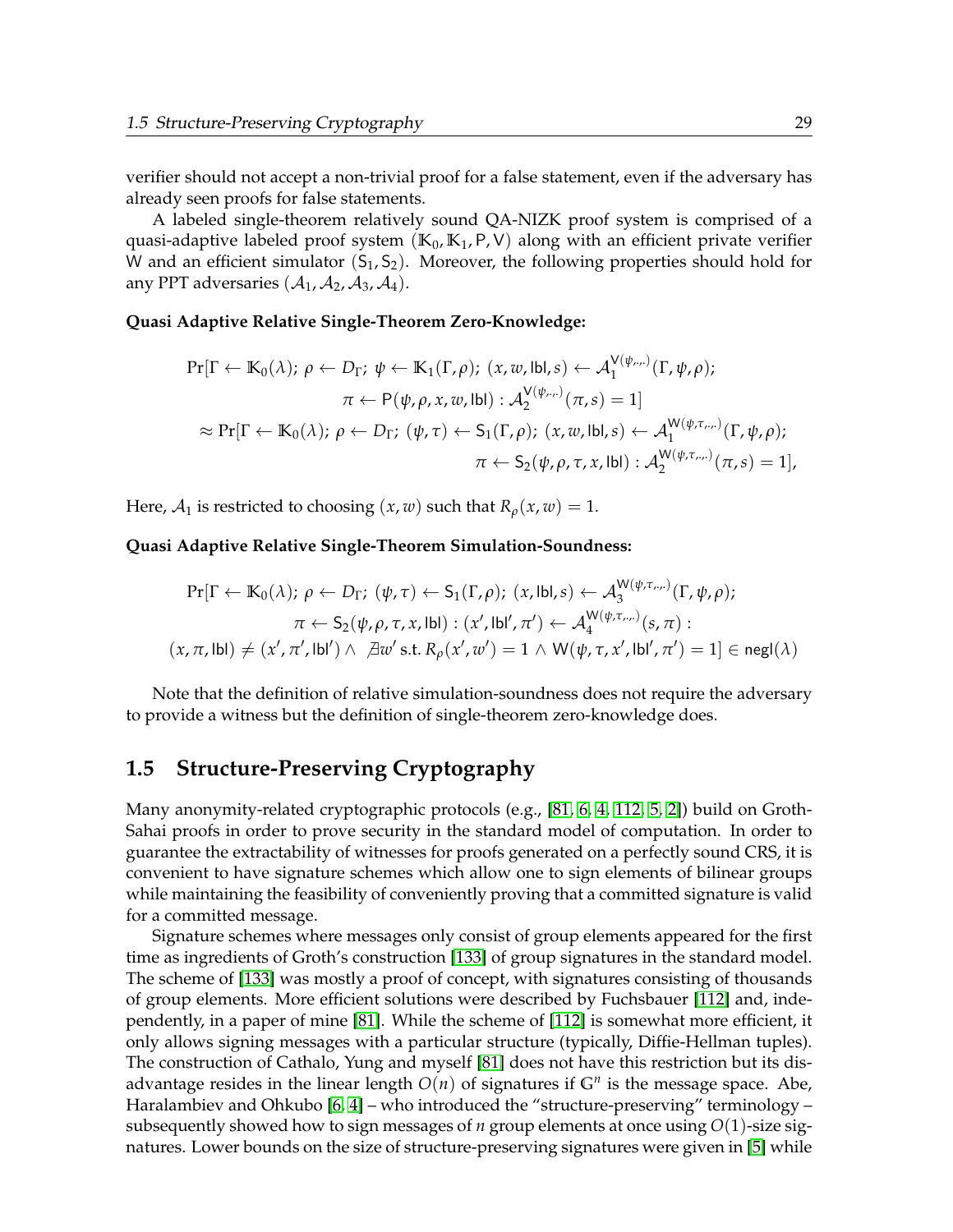Abe et al. [\[5\]](#page-86-6) provided evidence that optimally short SPS necessarily rely on interactive assumptions. As an ingredient for their tightly secure cryptosystems, Hofheinz and Jager [\[142\]](#page-95-7) gave constructions based on the Decision Linear assumption [\[44\]](#page-89-6) while similar results were independently achieved in [\[63,](#page-90-5) [82\]](#page-91-5). Quite recently, Abe et al. [\[2,](#page-86-3) [3\]](#page-86-4) obtained constant-size signatures without sacrificing the security guarantees offered by security proofs under simple assumptions.

In the context of symmetric pairings, the description below assumes public parameters  ${\sf pp} = \big(({\sf G},{\sf G}_{\sf T}),\,g\big)$  consisting of bilinear groups  $({\sf G},{\sf G}_{\sf T})$  of prime order  $p>2^\lambda$ , where  $\lambda\in\mathbb{N}$ and a generator  $g \in \mathbb{G}$ .

**Keygen**(pp, *n*): given an upper bound  $n \in \mathbb{N}$  on the number of group elements per signed  $\max_{i}$  message, choose generators  $G_r$ ,  $H_r \stackrel{\$}{\leftarrow} \mathbb{G}$ . Pick  $\gamma_z$ ,  $\delta_z \stackrel{\$}{\leftarrow} \mathbb{Z}_p$  and  $\gamma_i$ ,  $\delta_i \stackrel{\$}{\leftarrow} \mathbb{Z}_p$ , for  $i=1$  to *n*. Then, compute  $G_z = G_r^{\gamma_z}$ ,  $H_z = H_r^{\delta_z}$  and  $G_i = G_r^{\gamma_i}$ ,  $H_i = H_r^{\delta_i}$  for each  $i \in \{1, ..., n\}$ . Finally, choose  $\alpha_a$ ,  $\alpha_b \stackrel{\$}{\leftarrow} \mathbb{Z}_p$  and define  $A = e(G_r, g^{\alpha_a})$  and  $B = e(H_r, g^{\alpha_b})$ . The public key is defined to be

$$
pk = (G_r, H_r, G_z, H_z, \{G_i, H_i\}_{i=1}^n, A, B) \in \mathbb{G}^{2n+4} \times \mathbb{G}_T^2
$$

while the private key is  $sk = (\alpha_a, \alpha_b, \gamma_z, \delta_z, {\gamma_i, \delta_i}_{i=1}^n)$ .

 $Sign(sk, (M_1, ..., M_n))$ : to sign  $(M_1, ..., M_n) \in \mathbb{G}^n$  using  $sk = (\alpha_a, \alpha_b, \gamma_z, \delta_z, {\gamma_i, \delta_i}_{i=1}^n)$ , choose *ζ, ρ<sub>a</sub>, ρ<sub>b</sub>, ω<sub>a</sub>, ω<sub>b</sub>*  $\overset{\$}{\leftarrow} \mathbb{Z}_p$  and compute  $\theta_1 = g^\zeta$  as well as

$$
\theta_2 = g^{\rho_a - \gamma_z \zeta} \cdot \prod_{i=1}^n M_i^{-\gamma_i}, \qquad \theta_3 = G_r^{\omega_a}, \qquad \theta_4 = g^{(\alpha_a - \rho_a)/\omega_a},
$$
  

$$
\theta_5 = g^{\rho_b - \delta_z \zeta} \cdot \prod_{i=1}^n M_i^{-\delta_i}, \qquad \theta_6 = H_r^{\omega_b}, \qquad \theta_7 = g^{(\alpha_b - \rho_b)/\omega_b},
$$

The signature consists of  $\sigma = (\theta_1, \theta_2, \theta_3, \theta_4, \theta_5, \theta_6, \theta_7)$ .

Verify( $pk, \sigma$ ,  $(M_1, ..., M_n)$ ): parse  $\sigma$  as  $(\theta_1, \theta_2, \theta_3, \theta_4, \theta_5, \theta_6, \theta_7) \in \mathbb{G}^7$  and return 1 iff these equalities hold:

$$
A = e(G_z, \theta_1) \cdot e(G_r, \theta_2) \cdot e(\theta_3, \theta_4) \cdot \prod_{i=1}^n e(G_i, M_i),
$$
  
\n
$$
B = e(H_z, \theta_1) \cdot e(H_r, \theta_5) \cdot e(\theta_6, \theta_7) \cdot \prod_{i=1}^n e(H_i, M_i).
$$

The scheme was proved [\[6,](#page-86-2) [4\]](#page-86-1) existentially unforgeable under chosen-message attacks under the *q*-SFP assumption, where *q* is the number of signing queries.

As shown in [\[6,](#page-86-2) [4\]](#page-86-1), Signatures components  $\{\theta_i\}_{i=2}^7$  can be publicly randomized to obtain a different signature  $\{\theta_i^j\}_{i=1}^7$   $\leftarrow$  ReRand $(\mathit{pk}, \sigma)$  on  $(\overline{M}_1, \ldots, \overline{M}_n)$ . After randomization, we have  $\theta'_1 = \theta_1$  whereas other signature components  $\{\theta'_i\}_{i=2}^7$  are uniformly distributed among the values satisfying the relations

$$
\begin{array}{rcl}\ne(G_r, \theta'_2) \cdot e(\theta'_3, \theta'_4) & = & e(G_r, \theta_2) \cdot e(\theta_3, \theta_4) \\
e(H_r, \theta'_5) \cdot e(\theta'_6, \theta'_7) & = & e(H_r, \theta_5) \cdot e(\theta_6, \theta_7).\n\end{array}
$$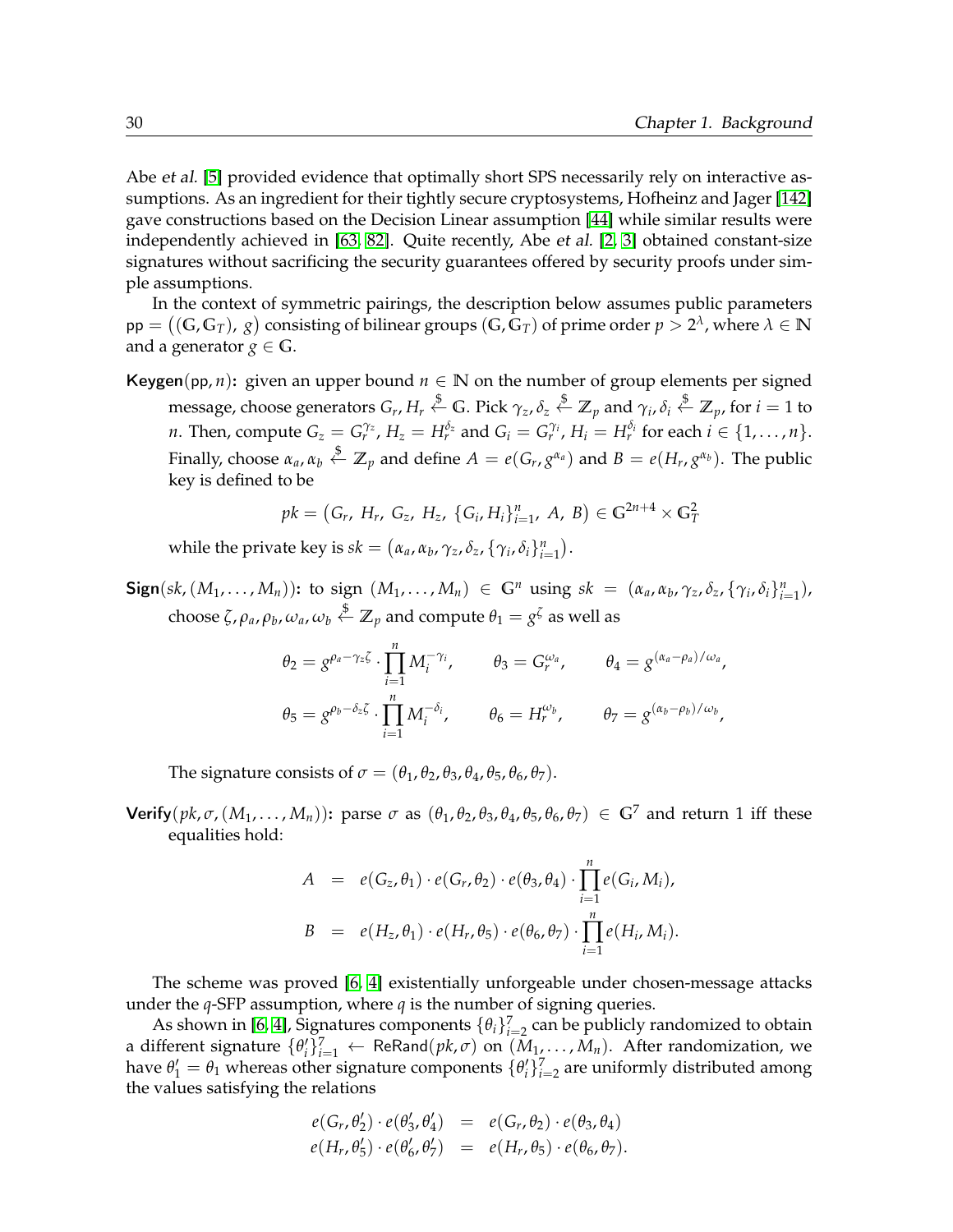Moreover,  $\{\theta'_i\}_{i\in\{3,4,6,7\}}$  are statistically independent of the message and the rest of the signature. This implies that, in privacy-preserving protocols, re-randomized  $\{\theta'_{i}\}_{i\in\{3,4,6,7\}}$  can safely appear in clear as long as  $(M_1, \ldots, M_n)$  and  $\{\theta_i'\}_{i \in \{1,2,5\}}$  are given in committed form.

In [\[5\]](#page-86-6), Abe, Groth, Haralambiev and Ohkubo described shorter structure-preserving signatures based on interactive assumptions (or, alternatively, in the generic group model [\[237\]](#page-101-4)). In the forthcoming chapters, we only rest on non-interactive and falsifiable assumptions, so that the above scheme will be preferred to those of [\[5\]](#page-86-6).

In [\[2,](#page-86-3) [3\]](#page-86-4), Abe et al. described constant-size structure-preserving signatures based on the standard DLIN assumption. While these constructions allow for the modular design of many privacy-enhancing protocols (e.g., group signatures) based on simple assumptions, they are somewhat less efficient than the original AHO signature [\[6\]](#page-86-2). While several of our results build on the latter system (as they were published before [\[2,](#page-86-3) [3\]](#page-86-4)), they can often be modified by using the DLIN-based structure-preserving signatures of [\[2,](#page-86-3) [3\]](#page-86-4) so as to avoid non-standard *q*-type assumption.

Regarding primitives beyond signature schemes, Camenisch et al. [\[65\]](#page-90-6) showed a structurepreserving variant of the Cramer-Shoup cryptosystem [\[88\]](#page-91-6) and used it to implement oblivious third parties [\[64\]](#page-90-7). Groth [\[135\]](#page-95-8) described length-reducing trapdoor commitments (i. e., where the commitment is shorter than the committed message) to group elements whereas [\[7\]](#page-86-7) showed the impossibility of realizing such commitments when the commitment string lives in the same group as the message. Sakai *et al.* [\[233\]](#page-101-5) recently suggested to use structurepreserving identity-based encryption [\[236\]](#page-101-0) systems to restrict the power of the opening authority in group signatures.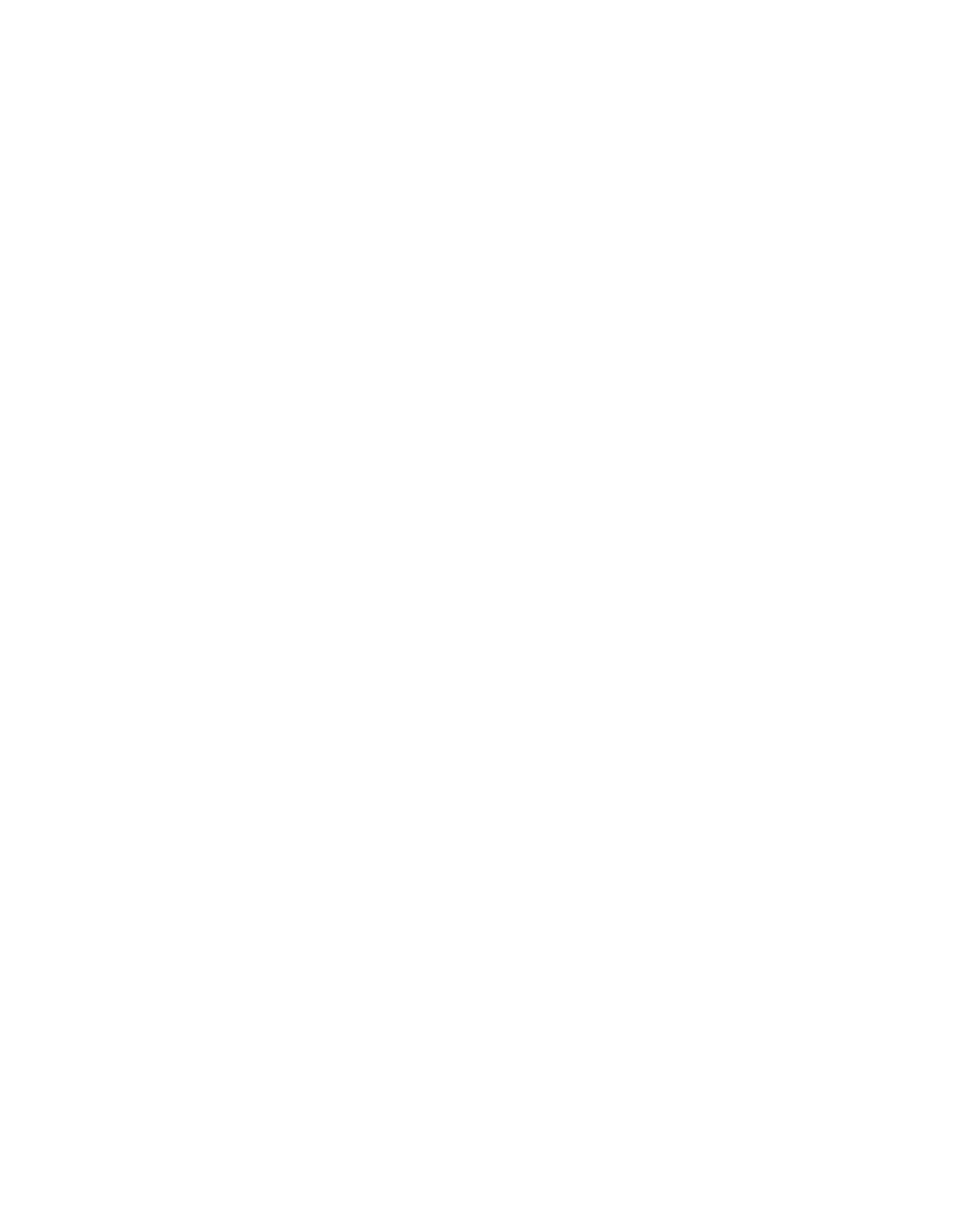# <span id="page-34-0"></span>**CHAPTER**

# **Applications of Structure-Preserving Cryptography and NIZK Proofs to Privacy-Enhancing Primitives**

This chapter presents two applications of structure-preserving cryptography and Groth-Sahai proofs in the setting of privacy-preserving protocols where users can retain anonymity while taking certain actions within a group they belong to.

The first application is the design of a non-interactive group encryption system [\[156\]](#page-96-1), where anyone can encrypt a message for a certified but anonymous member of a group of users. At the same time, the sender can convince anyone that a ciphertext is a valid encryption intended for some group member which an authority can identify if necessary.

The second application deals with the revocation problem in group signatures. Group signatures [\[85\]](#page-91-0) are signatures schemes where group users can sign messages while hiding their identify within a group of members. Again, in order to deter abuses of the system, an authority is capable of identifying the author of any signature.

In this chapter, although group signatures are an older primitive than group encryption, our result on group encryption will be presented first since it makes use of our realization of structure-preserving signatures [\[81\]](#page-91-1), which is less efficient than the one of Abe et al. [\[6\]](#page-86-2) that we use in our revocable group signatures [\[180,](#page-98-10) [179\]](#page-98-11).

## <span id="page-34-1"></span>**2.1 Non-Interactive Group Encryption**

Introduced by Kiayias, Tsiounis and Yung [\[156\]](#page-96-1), group encryption (GE) is the encryption analogue of group signatures [\[85\]](#page-91-0). The latter primitives allow a group member to sign messages in the name of a group without revealing his identity. In a similar spirit, GE systems aim to hide the identity of a ciphertext's recipient and still guarantee that he belongs to a population of registered members in a group administered by a group manager (GM). A sender can generate an anonymous encryption of some plaintext *m* intended for a receiver holding a public key that was certified by the GM (message security and receiver anonymity being both in the CCA2 sense). The ciphertext is prepared while leaving an opening authority (OA) the ability to "open" the ciphertext (analogously to the opening operation in group signatures) and uncover the receiver's name. At the same time, the sender should be able to convince a verifier that: (1) The ciphertext is a valid encryption under the public key of some group member holding a valid certificate; (2) If necessary, the opening authority will be able to find out who the receiver is; (3) The plaintext is a witness satisfying some public relation.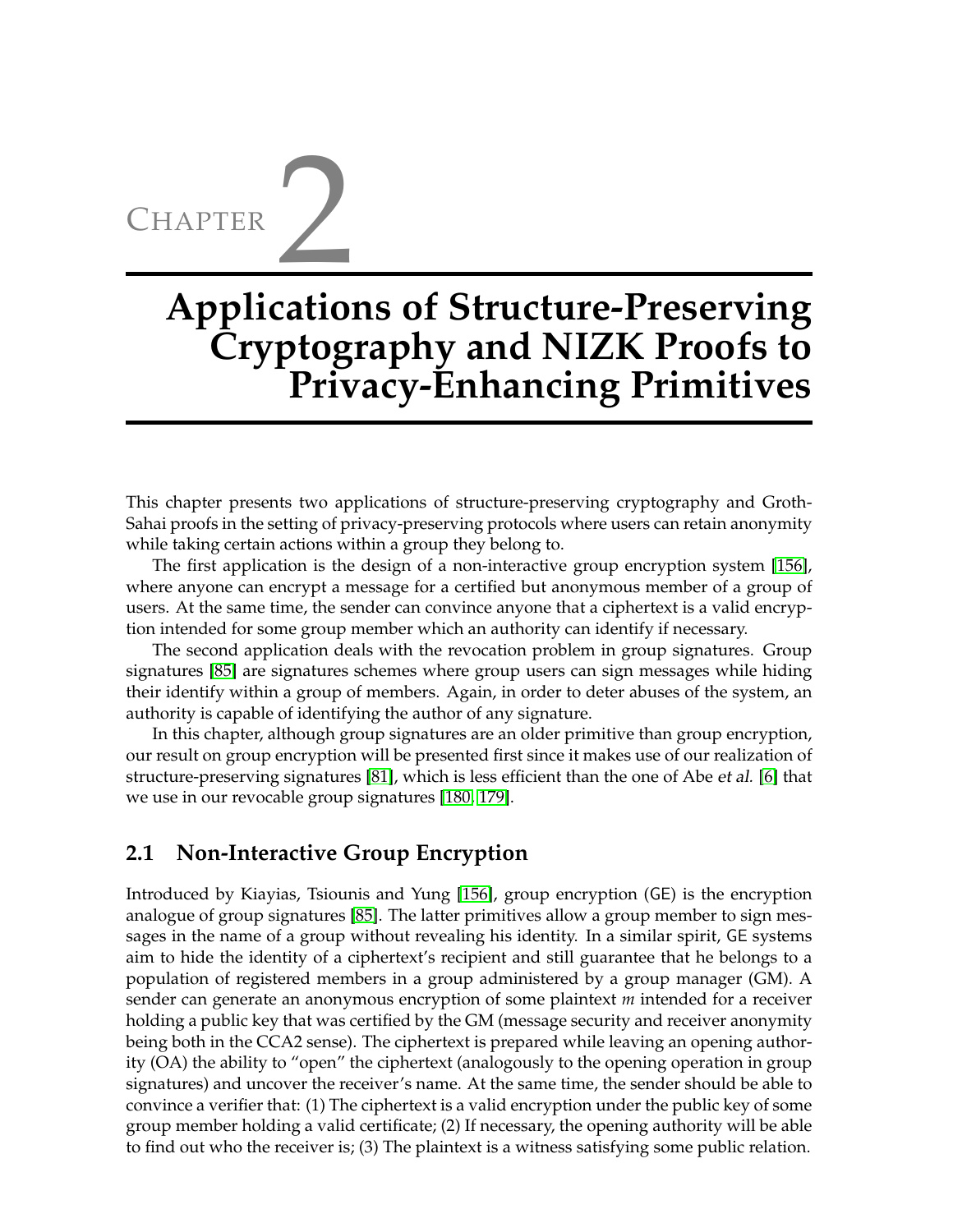MOTIVATIONS. As a natural use case, group encryption allows a firewall to block all encrypted emails attempting to enter a network unless they are generated for some certified organization member and they carry a proof of malware-freeness. Group encryption also enables oblivious retriever storage mechanisms in the cloud. Namely, when encrypting datasets on a remote storage server, the sender can convince this server that the data is intended for some legitimate certified user (who paid a subscription for storing his data) without disclosing the latter's identity. The GE primitive was also motivated by various privacy applications such as anonymous trusted third parties. Many cryptographic protocols such as fair exchange, fair encryption or escrow encryption, involve trusted third parties that remain offline most of the time and are only involved to resolve problems. Group encryption allows one to verifiably encrypt some message to such a trusted third party while hiding his identity among a set of possible trustees. For instance, a user can encrypt a key (e.g., in an "international key escrow system") to his own national trusted representative without letting the ciphertext reveal the latter's identity, which could leak information on the user's citizenship. At the same time, everyone can be convinced that the ciphertext is heading for an authorized trustee.

Group encryption also finds applications in ubiquitous computing, where anonymous credentials must be transferred between peer devices belonging to the same group. Asynchronous transfers may require to involve an untrusted storage server to temporarily store encrypted credentials. In such a situation, GE schemes may be used to simultaneously guarantee that (1) the server retains properly encrypted valid credentials that it cannot read; (2) credentials have a legitimate anonymous retriever; (3) if necessary, an authority will be able to determine who the retriever is.

By combining cascaded group encryptions using multiple trustees and according to a sequence of identity discoveries and transfers, one can also implement group signatures where signers can flexibly specify how a set of trustees should operate to open their signatures.

PRIOR WORKS. Kiayias, Tsiounis and Yung (KTY) [\[156\]](#page-96-1) formalized the concept of group encryption and gave a suitable security modeling. They presented a modular design of GE system and proved that, beyond zero-knowledge proofs, anonymous public key encryption schemes with CCA2 security, digital signatures, and equivocal commitments are necessary to realize the primitive. They also showed how to efficiently instantiate their general construction using Paillier's cryptosystem [\[216\]](#page-100-1). While efficient, their scheme is not a single message encryption, since it requires the sender to interact with the verifier in a  $Σ$ -protocol to convince him that the aforementioned properties are satisfied. Interaction can be removed using the Fiat-Shamir paradigm [\[107\]](#page-93-3) (and thus the random oracle model [\[32\]](#page-88-0)), but only heuristic arguments [\[128\]](#page-94-6) (see also [\[72\]](#page-90-0)) are then possible in terms of security.

Independently, Qin et al. [\[224\]](#page-101-6) considered a closely related primitive with non-interactive proofs and short ciphertexts. However, they avoid interaction by employing a random oracle and also rely on strong interactive assumptions. As we can see, none of these schemes is a truly non-interactive encryption scheme without the random oracle idealization.

OUR CONTRIBUTION. As already noted in various contexts such as anonymous credentials [\[29\]](#page-88-7), rounds of interaction are expensive and even impossible at times as, in some applications, proofs should be verifiable by third parties that are not present when provers are available. In the setting of group encryption, this last concern is even more constraining as it requires the sender, who may be required to repeat proofs with many verifiers, to maintain a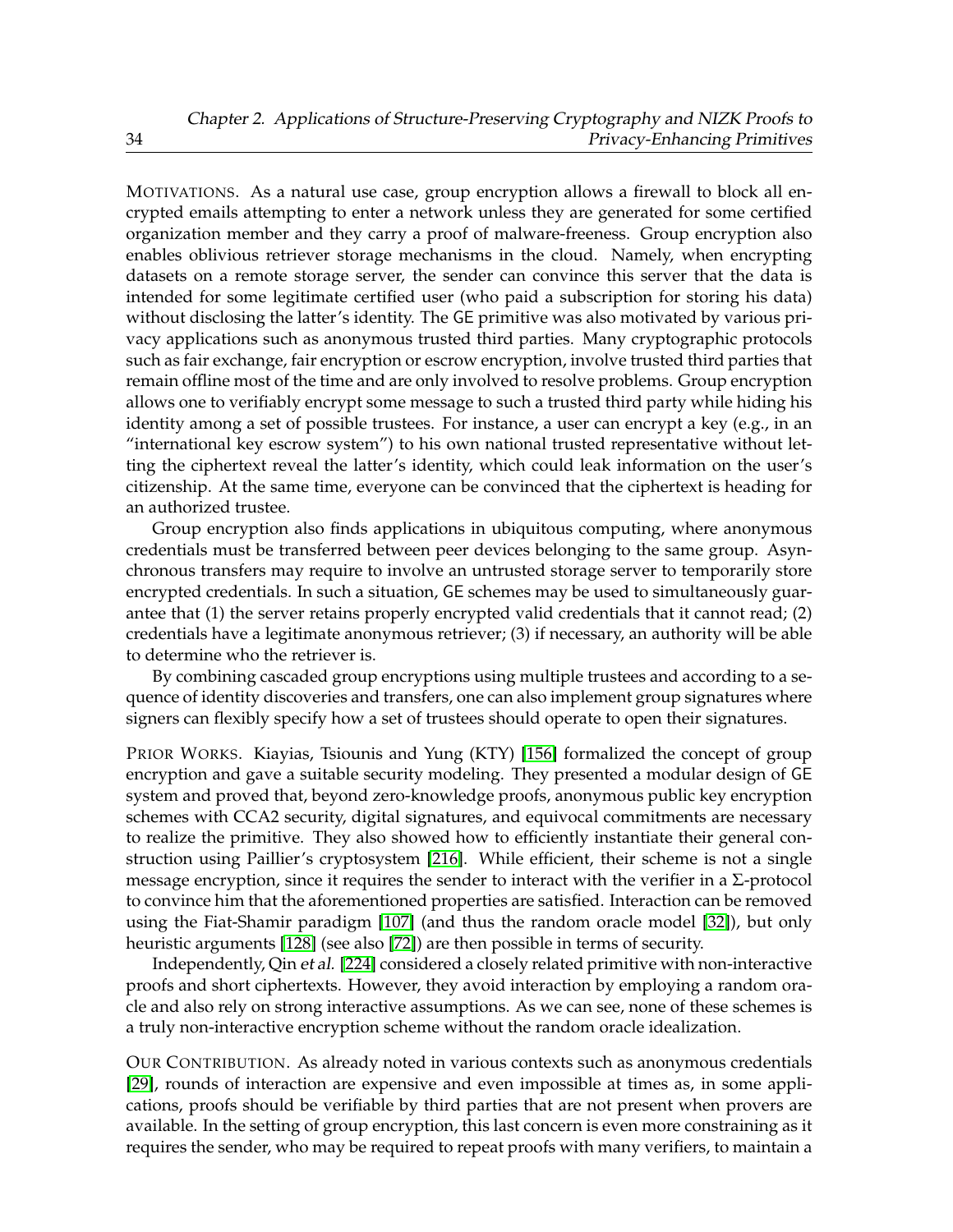state and remember the random coins that he uses to encrypt every single ciphertext. In the frequent situation where many encryptions have to be generated using independent random coins, this becomes a definite bottleneck.

Together with Julien Cathalo and Moti Yung [\[81\]](#page-91-0), we solved the above problems and described the first realization of fully non-interactive group encryption with CCA2-security and anonymity in the standard model. In our scheme, senders do not need to maintain a state: thanks to the Groth-Sahai [\[138\]](#page-95-0) non-interactive proof systems, the proof of a ciphertext can be generated once-and-for-all at the same time as the ciphertext itself. Furthermore, using suitable parameters and for a comparable security level, we can also shorten ciphertexts by a factor of 2 in comparison with the KTY scheme. As far as communication goes, the size of proofs allows decreasing by more than 75% the number of transmitted bits between the sender and the verifier.

Since our goal is to avoid interaction, we also design a joining protocol (i.e., a protocol whereby the user effectively becomes a group member and gets his public key certified by the GM) which requires the smallest amount of interaction: as in the Kiayias-Yung group signature [\[157\]](#page-96-0), only two messages have to be exchanged between the GM and the user and the latter need not to prove anything about his public key. In particular, rewinding is not necessary in security proofs and the join protocol can be safely executed in a concurrent environment, when many users want to register at the same time. The join protocol uses a noninteractive public key certification scheme where discrete-logarithm-type public keys can be signed as if they were ordinary messages (and without knowing the matching private key) while leaving the ability to efficiently prove knowledge of the certificate/public key using the Groth-Sahai techniques. To certify users without having to rewind<sup>[1](#page-36-0)</sup> in security proofs, the KTY scheme uses groups of hidden order (and more precisely, Camenisch-Lysyanskaya signatures [\[68\]](#page-90-0)). In public order groups, to the best of our knowledge, our construction is the first certification method that does not require any form of proof of knowledge of private keys. We believe it to be of independent interest as it can be used to construct group signatures (in the standard model) where the joining mechanism tolerates concurrency in the model of [\[157\]](#page-96-0) without demanding more than two moves of interaction.

### **2.1.1 Model and Security Notions**

**Syntax.** Group encryption schemes involve a sender, a verifier, a group manager (GM) that manages the group of receivers and an opening authority (OA) which is able to uncover the identity of ciphertext receivers. A GE system is formally specified by the description of a relation  ${\cal R}$  as well as a collection GE  $=$   $(\sf{SETUP},$  JOIN,  $\langle\mathcal{G}_r,\mathcal{R}$ , sample $_{\cal R}\rangle$ , ENC, DEC, OPEN,  $\langle{\cal P},{\cal V}\rangle)$ of algorithms or protocols. Among these, SETUP is a set of initialization procedures that all take (explicitly or implicitly) a security parameter  $\lambda$  as input. They can be split into one that generates a set of public parameters params (a common reference string), one for the GM and another one for the OA. We call them  $SETUP<sub>init</sub>(\lambda)$ ,  $SETUP<sub>GM</sub>(params)$  and SETUP<sub>OA</sub>(params), respectively. The latter two procedures are used to produce key pairs  $(pk_{GM},sk_{GM})$ ,  $(pk_{OA},sk_{OA})$  for the GM and the OA. In the following, params is incorporated in the inputs of all algorithms although we sometimes omit to explicitly write it.

JOIN  $=$  (J<sub>user</sub>, J<sub>GM</sub>) is an interactive protocol between the GM and the prospective user.

<span id="page-36-0"></span> $1$ Although the simulator does not need to rewind proofs of knowledge in [\[156\]](#page-96-1), users still have to interactively prove the validity of their public key.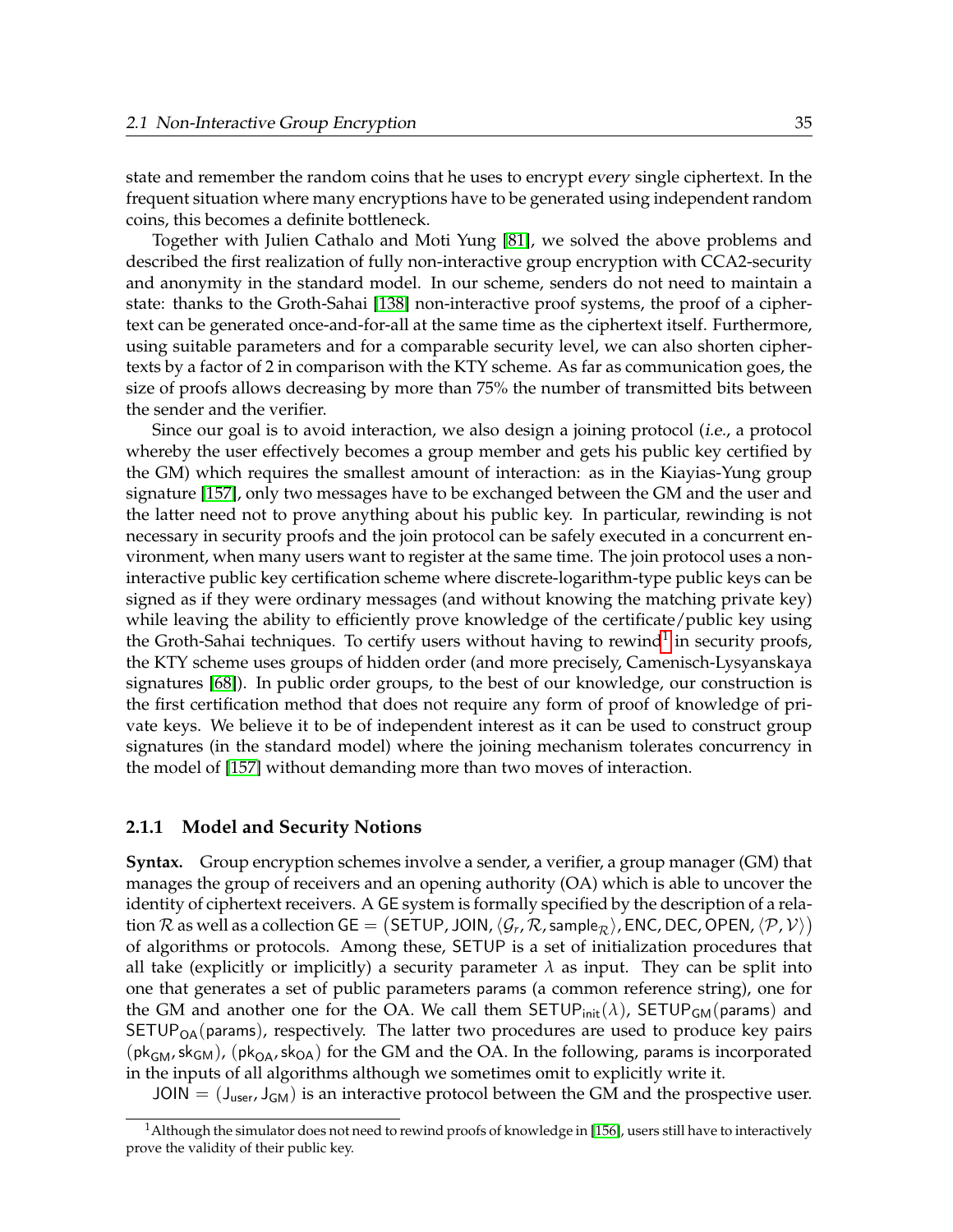As in [\[157\]](#page-96-0), we will restrict this protocol to have minimal interaction and consist of only two messages: the first one is the user's public key pk sent by  $J_{user}$  to  $J_{GM}$  and the latter's response is a certificate cert<sub>pk</sub> for pk that makes the user's group membership effective. We do not require the user to prove knowledge of his private key sk or anything else about it. In our construction, valid keys will be publicly recognizable and users do not need to prove their validity. After the execution of JOIN, the GM stores the public key pk and its certificate  $cert_{pk}$  in a public directory database.

Algorithm sample allows sampling pairs  $(x, w) \in \mathcal{R}$  (made of a public value x and a witness  $w$ ) using keys (pk $_{\mathcal{R}}$ , sk $_{\mathcal{R}}$ ) produced by  $\mathcal{G}_r$ . Depending on the relation, sk $_{\mathcal{R}}$  may be the empty string (as will be the case in our scheme). The testing procedure  $\mathcal{R}(x, w)$  returns 1 whenever  $(x, w) \in \mathcal{R}$ . To encrypt a witness *w* such that  $(x, w) \in \mathcal{R}$  for some public *x*, the sender fetches the pair ( $pk, cert_{pk}$ ) from database and runs the randomized encryption algorithm. The latter takes as input *w*, a label *L*, the receiver's pair (pk, cert<sub>pk</sub>) as well as public keys pk<sub>GM</sub> and pk<sub>OA</sub>. Its output is a ciphertext  $\psi \leftarrow \text{ENC}(\text{pk}_{GM}, \text{pk}_{OA}, \text{pk}, \text{cert}_{pk}, w, L)$ . On input of the same elements, the certificate cert<sub>pk</sub>, the ciphertext  $\psi$  and the random coins *coins*<sup> $psi$ </sup> that were used to produce it, the non-interactive algorithm P generates a proof  $\pi_{\psi}$ that there exists a certified receiver whose public key was registered in database and that is able to decrypt  $\psi$  and obtain a witness w such that  $(x, w) \in \mathcal{R}$ . The verification algorithm V takes as input  $\psi$ , pk<sub>GM</sub>, pk<sub>OA</sub>,  $\pi_{\psi}$  and the description of  $\mathcal R$  and outputs 0 or 1. Given  $\psi$ , *L* and the receiver's private key sk, the output of DEC is either a witness *w* such that  $(x, w) \in \mathcal{R}$ or a rejection symbol ⊥. Finally, OPEN takes as input a ciphertext/label pair (*ψ*, *L*) and the  $OA's$  secret key sk<sub>OA</sub> and returns a receiver's public key pk.

**Security notions.** The security model of Kiayias, Tsiounis and Yung [\[156\]](#page-96-1) considers three notions called message security, anonymity and soundness. The first one captures the CCA2 security of messages encrypted under the receiver's public key, even if the adversary controls both the group manager and the opening authority. The notion of anonymity subsumes the anonymity of group encryption ciphertexts (in particular, the inability to tell apart encryptions of ciphertexts encrypted under  $\mathsf{pk}_0$  from those encrypted under  $\mathsf{pk}_1$ ), even given access to an opening oracle (run on behalf of the opening authority) and decryption oracles for both  $pk_0$  and  $pk_1$ . The notion of soundness captures the security of the group manager against malicious encryptors colluding with a dishonest opening authority. In short, no malicious sender (even with the help of a corrupted opening authority) can create a valid proof for a ciphertext whose receiver cannot be traced to a certified group member. Detailed definitions are given in [\[156,](#page-96-1) [81\]](#page-91-0)

# <span id="page-37-0"></span>**2.1.2 Building Blocks: Structure-Preserving Commitments and Signatures**

Our structure-preserving signature uses a trapdoor commitment to group elements as an important ingredient to dispense with proofs of knowledge of users' private keys.

# **A Strictly Structure-Preserving Trapdoor Commitment**

We need a trapdoor commitment scheme that allows committing to elements of a group **G** where bilinear map arguments are taken. The scheme has to be structure-preserving in the strict sense in that commitments will have to be themselves elements of **G**, which prevents us from using Groth's scheme [\[135\]](#page-95-1) where commitments live in the range  $G_T$  of the pairing.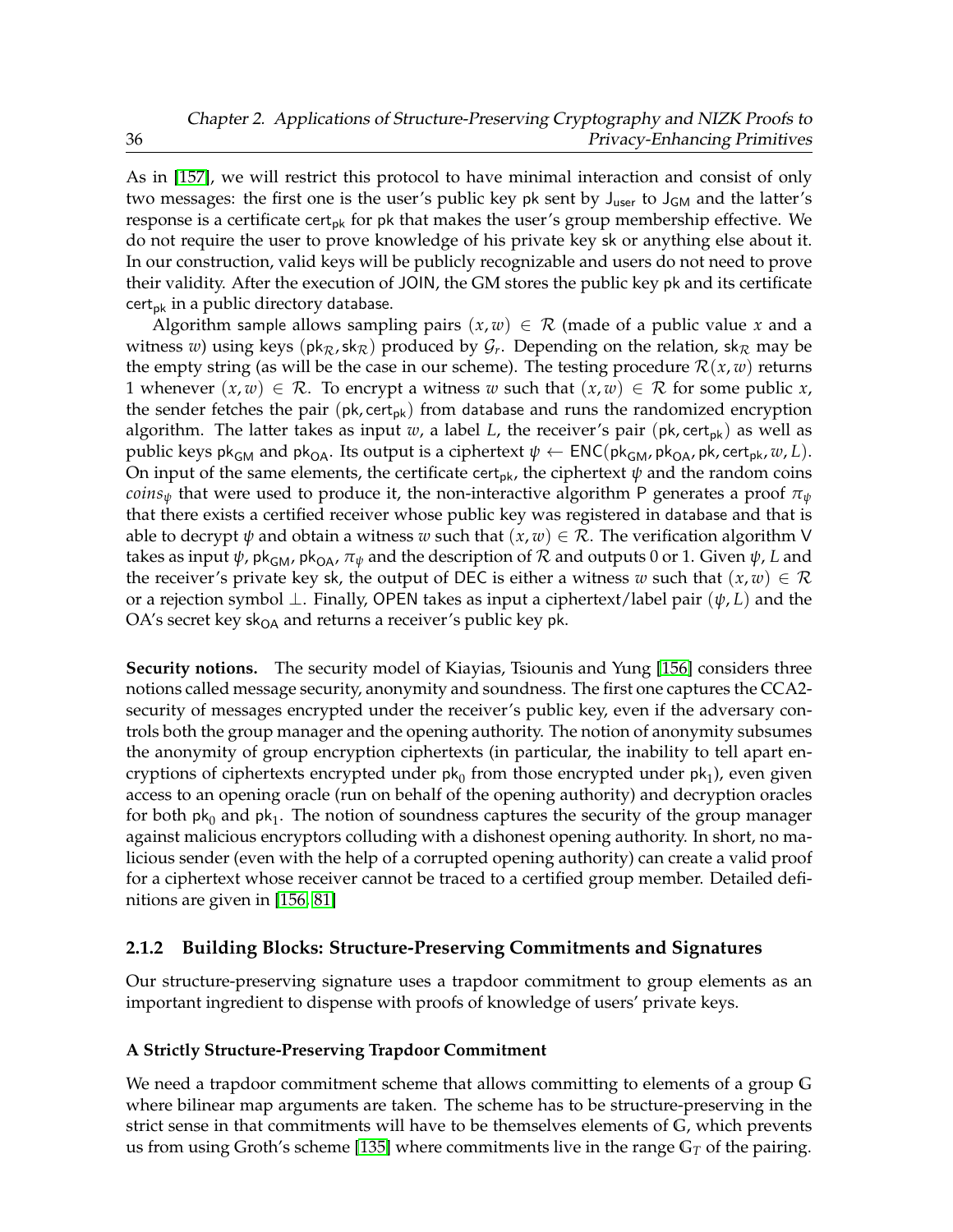Such commitments can be obtained using the perfectly hiding Groth-Sahai commitment based on the linear assumption recalled in section [1.3.](#page-26-0) This commitment scheme uses a common reference string describing a prime order group G and a generator  $f \in \mathbb{G}$ . The commitment key consists of vectors  $(f_1, f_2, f_3)$  chosen as  $f_1 = (f_1, 1, f)$ ,  $f_2 = (1, f_2, f)$  and  $\mathbf{f_3} = \mathbf{f_1}^{\tilde{\zeta}_1} \cdot \mathbf{f_2}^{\tilde{\zeta}_2} \cdot (1,1,f)^{\tilde{\zeta}_3},$  with  $f_1, f_2 \stackrel{\$}{\leftarrow} \mathbb{G}$ ,  $\tilde{\zeta}_1, \tilde{\zeta}_2, \tilde{\zeta}_3 \stackrel{\$}{\leftarrow} \mathbb{Z}_p^*.$  To commit to a group element  $X\in\mathbb{G}$ , the sender picks  $\phi_1$ ,  $\phi_2$ ,  $\phi_3\overset{\$}{\leftarrow}\mathbb{Z}_p^*$  and sets  $\mathbf{C}_X=(1,1,X)\cdot\mathbf{f_1}^{\phi_1}\cdot\mathbf{f_2}^{\phi_2}\cdot\mathbf{f_3}^{\phi_3}$ , which, if  $\mathbf{f_3}$ is parsed as  $(f_{3,1}, f_{3,2}, f_{3,3})$ , can be written  $\mathbf{C}_X = (f_1^{\phi_1})$  $f_{3,1}^{\phi_3}$ ,  $f_{2}^{\phi_2}$ 2 · *f φ*3 3,2, *X* · *f φ*1+*φ*<sup>2</sup> · *f φ*3 3,3). Due to the use of GS proofs, commitment openings need to only consist of group elements (and no scalar). To open  $C_X = (C_1, C_2, C_3)$ , the sender reveals  $(D_1, D_2, D_3) = (f^{\phi_1}, f^{\phi_2}, f^{\phi_3})$  and X. The receiver is convinced that the committed value was *X* by checking that

$$
\begin{cases}\ne(C_1, f) = e(f_1, D_1) \cdot e(f_{3,1}, D_3) \\
e(C_2, f) = e(f_2, D_2) \cdot e(f_{3,2}, D_3) \\
e(C_3, f) = e(X \cdot D_1 \cdot D_2, f) \cdot e(f_{3,3}, D_3).\n\end{cases}
$$

If a cheating committer can produce distinct openings of **C***X*, we can solve a SDP instance  $(g_1, g_2, g_1, g_2, g_2, d)$ . Namely, the commitment key is set as  $(f_1, f_2, f_3, f_4, g_5) = (g_1, g_2, g_1, g_2, g_2, d)$ and  $f$ ,  $f_{3,3}$  are chosen at random. When the adversary outputs openings  $(X,(D_1,D_2,D_3))$ and  $(X', (D'_1, D'_2, D'_3))$ , these openings must simultaneously satisfy the equalities

$$
e(f_1, D_1/D'_1) = e(f_{3,1}, D'_3/D_3), \qquad e(f_2, D_2/D'_2) = e(f_{3,2}, D'_3/D_3)
$$

and  $e((XD_1D_2)/(X'D'_1D'_2), f) = e(f_{3,3}, D'_3/D_3)$ . A solution to the SDP instance is obtained as  $(u, v, w) = (D_1/D_1', D_2/D_2', D_3', D_3)$ , which is a non-trivial triple as long as  $X' \neq X$ .

We also observe that, using the trapdoor (*ξ*1, *ξ*2, *ξ*3), the receiver can equivocate commitments. Given a commitment  $C_X$  and its opening  $(X, (D_1, D_2, D_3))$ , one can trapdoor open  $\mathbb{C}_X$  to any other  $X' \in \mathbb{G}$  (and without knowing  $\log_g(X')$ ) by computing

$$
D'_1 = D_1 \cdot (X'/X)^{\xi_1/\xi_3}, \qquad D'_2 = D_2 \cdot (X'/X)^{\xi_2/\xi_3}, \qquad D'_3 = (X/X')^{1/\xi_3} \cdot D_3.
$$

Unlike Groth's trapdoor commitment to group elements [\[135\]](#page-95-1), the above construction is not length-reducing in that the commitment string is longer than the message. In *strictly* structure-preserving commitments (i.e., where the commitment lives in the source group **G** instead of the target group **G***T*), however, Abe, Haralambiev and Ohkubo showed [\[7\]](#page-86-0) that this is inevitable. A slightly more efficient construction of strictly structure-preserving trapdoor commitment was given in [\[7\]](#page-86-0).

### **A Structure-Preserving Signature Scheme**

In [\[81\]](#page-91-0), we first described a structure-preserving signature scheme in order to certify public keys for the DLIN-based variant [\[235,](#page-101-0) [143\]](#page-95-2) of the Cramer-Shoup cryptosystem [\[88,](#page-91-1) [90\]](#page-91-2). These keys should be signed while retaining algebraic properties that make it possible to prove knowledge of a public key and its corresponding certificate in an efficient way. In particular, signing hashed public keys is proscribed as it would destroy their algebraic structure. In the interactive setting, several papers (e.g., [\[39,](#page-88-0) [134\]](#page-95-3)) described efficient interactive protocols where a public key is jointly generated by a user and a certification authority in such a way that the user eventually obtains a certified public key and no one else learns the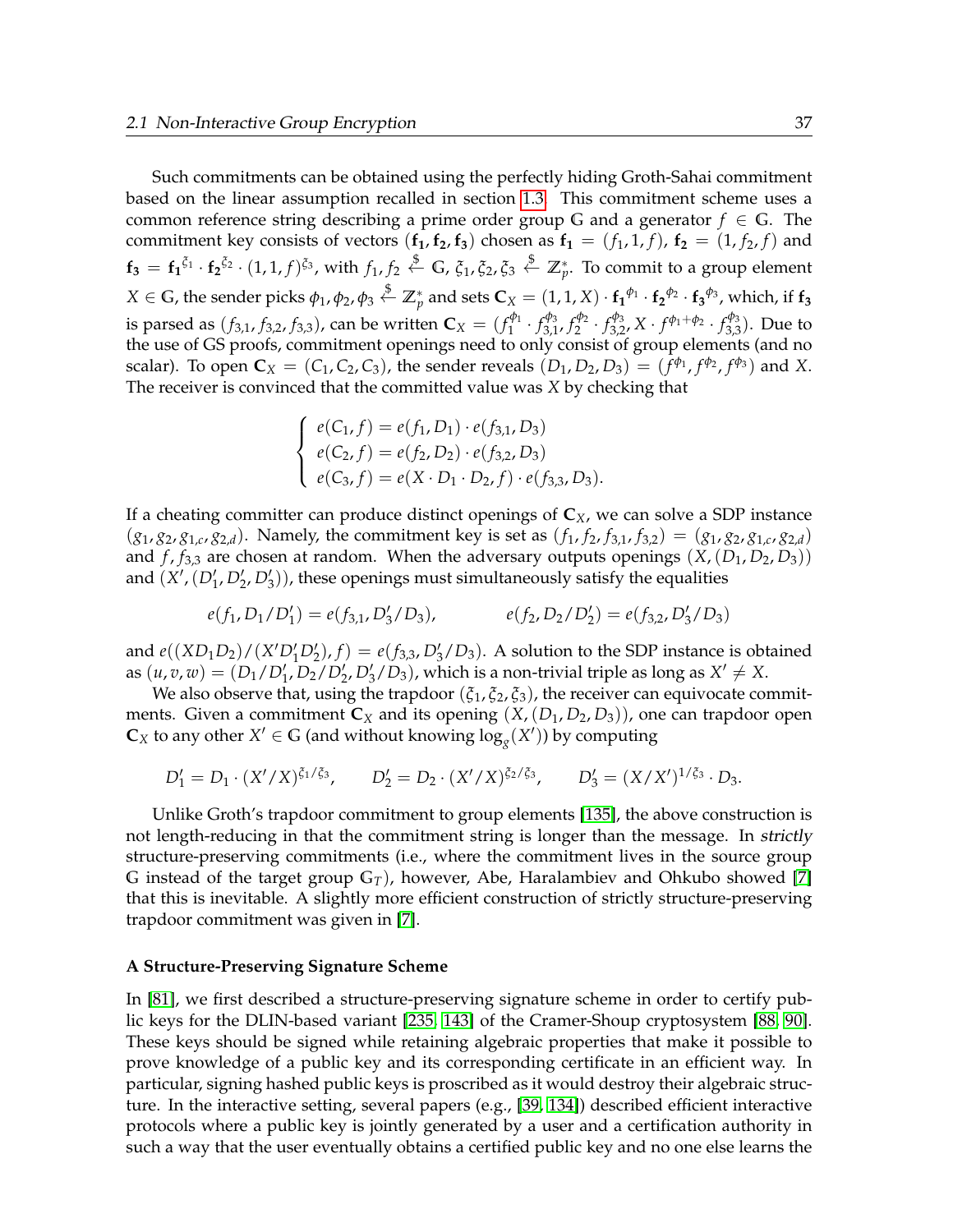underlying private key. In our construction, we aim at minimizing the amount of interaction and let users generate their public key entirely on their own before requesting their certification. Ideally, we would like to be able to sign public keys without even requiring users to prove knowledge of their private key and, in particular, without having to first rewind a proof of knowledge so as to extract the user's private key in the security proof. This is where structure-preserving signatures come in handy.

In the description, we assume common public parameters cp consisting of bilinear groups  $(G, G_T)$  of prime order  $p > 2^{\lambda}$ , for a security parameter  $\lambda$ , and a generator  $g \stackrel{\$}{\leftarrow} G$ . We also assume that certified public keys always consist of a fixed number *n* of group elements (i.e.,  $\mathcal{P}\mathcal{K}=\mathbb{G}^n$ ).

The scheme borrows from the Boyen-Waters group signature [\[56\]](#page-89-0) in the use of the Hidden Strong Diffie-Hellman assumption. A simplified version of this scheme involves a signer that holds a public key  $PK = (\Omega = g^{\omega}, A = (g, g)^{\alpha}, u, u_0, u_1 = g^{\beta_1}, \ldots, u_n = g^{\beta_n})$ , for private elements  $SK = (\omega, \alpha, \beta_1, \dots, \beta_n)$ , where *n* denotes the number of groups elements that certified public keys consist of. To certify a public key  $pk = (X_1 = g^{x_1}, \ldots, X_n = g^{x_n})$ , the signer chooses an exponent  $c_{\mathcal{ID}} \stackrel{\$}{\leftarrow} \mathbb{Z}_p^*$  and computes  $S_1 = (g^{\alpha})^{1/(\omega + c_{\mathcal{ID}})}$ ,  $S_2 = g^{c_{\mathcal{ID}}}$ ,  $S_3 = u^{c_{\mathcal{ID}}}$ ,  $S_4 = (u_0 \cdot \prod_{i=1}^n X_i^{\beta_i})$  $S_i^{\beta_i}$ )<sup>*c*</sup><sub>*c*D</sub> and *S*<sub>5</sub> = (*S*<sub>5,1</sub>, . . . , *S*<sub>5,*n*</sub>) = (*X*<sup>*c*</sup><sub>*c*D</sub>)<sup>*c*</sup>  $X_1^{c_{\mathcal{ID}}}$ , ...,  $X_n^{c_{\mathcal{ID}}}$ ). Verification then checks whether  $e(S_1, \Omega \cdot S_2) = A$  and  $e(S_2, u) = e(g, S_3)$  as in [\[56\]](#page-89-0). It must also be checked that  $e(S_4, g) = e(u_0, S_2) \cdot \prod_{i=1}^n e(u_i, S_{5,i})$  and  $e(S_{5,i}, g) = e(X_i, S_2)$  for  $i = 1, ..., n$ .

The security of this simplified scheme can only be proven if, when answering certification queries, the simulator can control the private keys  $(x_1, \ldots, x_n)$  and force them to be random values of its choice. To allow the simulator to sign arbitrary public keys without knowing the private keys, we modify the scheme so that the signer rather signs commitments (calculated using our structure-preserving trapdoor commitment) to public key elements  $X_1, \ldots, X_n$ . In the security proof, the simulator first generates a signature on *n* fake commitments  $C_i = (C_{i,1}, C_{i,2}, C_{i,3})$  that are all generated in such a way that it knows  $\log_g(C_{i,j})$ for  $i = 1, \ldots, n$  and  $j = 1, 2, 3$ . Using the trapdoor of the commitment scheme, it can then open  $C_i$  to any arbitrary  $X_i \in \mathbb{G}$  without knowing  $\log_g(X_i)$ .

This use of the trapdoor commitment is reminiscent of a technique (notably used in [\[89\]](#page-91-3)) to construct signature schemes in the standard model using chameleon hash functions [\[162\]](#page-96-2): the simulator first signs messages of its choice using a basic signature scheme and then "equivocates" the chameleon hashes to make them correspond to adversarially-chosen messages.

Keygen(pp, *n*): given common public parameters pp = { $g$ , G, G<sub>T</sub>}, select  $u$ ,  $u_0 \stackrel{\$}{\leftarrow} G$  as well as  $\alpha,\omega\stackrel{\$}{\leftarrow}\mathbb{Z}_p^*$  and set  $A=e(g,g)^\alpha$ ,  $\Omega=g^\omega.$  Then, pick  $\beta_{i,1}$ ,  $\beta_{i,2}$ ,  $\beta_{i,3}\stackrel{\$}{\leftarrow}\mathbb{Z}_p^*$  and define

$$
\overline{u}_i = (u_{i,1}, u_{i,2}, u_{i,3}) = (g^{\beta_{i,1}}, g^{\beta_{i,2}}, g^{\beta_{i,3}})
$$

for  $i = 1, \ldots, n$ . Choose  $f$ ,  $f_1$ ,  $f_2$ ,  $f_{3,1}$ ,  $f_{3,2}$ ,  $f_{3,3} \stackrel{\$}{\leftarrow} \mathbb{G}$  that define a commitment key consisting of vectors  $f_1 = (f_1, 1, f)$ ,  $f_2 = (1, f_2, f)$  and  $f_3 = (f_{3,1}, f_{3,2}, f_{3,3})$ . Define the private key to be  $SK = (\alpha, \omega, \{\overline{\beta}_i = (\beta_{i,1}, \beta_{i,2}, \beta_{i,3})\}_{i=1,\dots,n})$  and the public key as

$$
PK = (\mathbf{f} = (\mathbf{f_1}, \mathbf{f_2}, \mathbf{f_3}), A = e(g, g)^{\alpha}, \Omega = g^{\omega}, u, u_0, {\overline{u_i}}_{i=1,\dots,n}).
$$

Sign(pp, *SK*, *M*): parse *SK* as  $(\alpha, \omega, {\overline{\beta}_i}_{i=1,\dots,n})$ , *M* as  $(X_1, \dots, X_n)$  and do the following.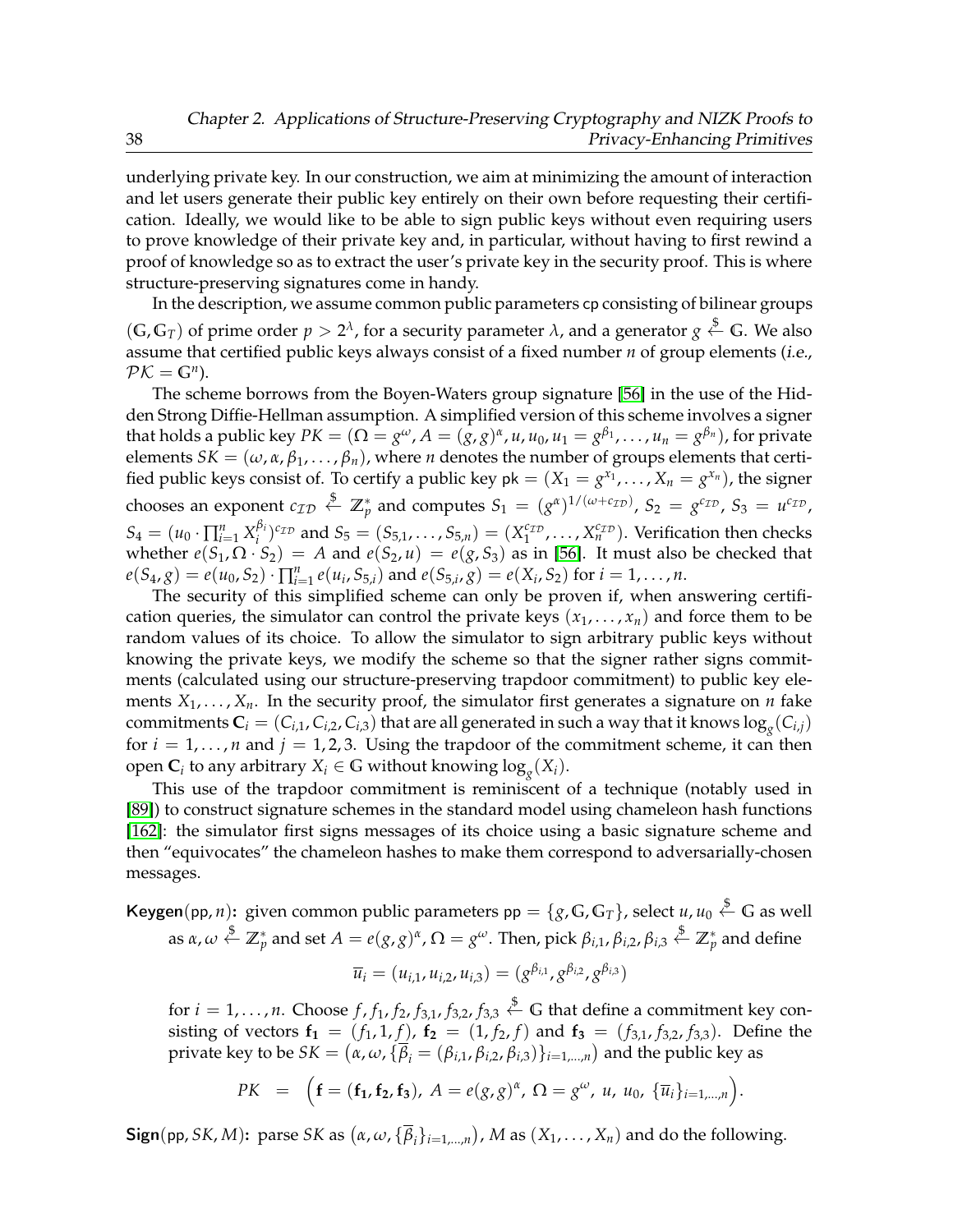1. For each  $i \in \{1,\ldots,n\}$ , pick  $\phi_{i,1}$ ,  $\phi_{i,2}$ ,  $\phi_{i,3} \stackrel{\$}{\leftarrow} \mathbb{Z}_p^*$  and compute a commitment

$$
C_i = (C_{i,1}, C_{i,2}, C_{i,3}) = (f_1^{\phi_{i,1}} \cdot f_{3,1}^{\phi_{i,3}}, f_2^{\phi_{i,2}} \cdot f_{3,2}^{\phi_{i,3}}, X_i \cdot f^{\phi_{i,1} + \phi_{i,2}} \cdot f_{3,3}^{\phi_{i,3}})
$$

and the matching de-commitment  $(D_{i,1}, D_{i,2}, D_{i,3}) = (f^{\phi_{i,1}}, f^{\phi_{i,2}}, f^{\phi_{i,3}})$ .

2. Choose  $c_{\mathcal{ID}} \stackrel{\$}{\leftarrow} \mathbb{Z}_p^*$  and compute  $S_1 = (g^{\alpha})^{1/(\omega + c_{\mathcal{ID}})}, S_2 = g^{c_{\mathcal{ID}}}$ ,  $S_3 = u^{c_{\mathcal{ID}}}$  as well as

$$
S_4 = \left(u_0 \cdot \prod_{i=1}^n (C_{i,1}^{\beta_{i,1}} \cdot C_{i,2}^{\beta_{i,2}} \cdot C_{i,3}^{\beta_{i,3}})\right)^{c_{\mathcal{ID}}} S_5 = \left\{ (S_{5,i,1}, S_{5,i,2}, S_{5,i,3}) \right\}_{i=1,\dots,n} = \left\{ (C_{i,1}^{c_{\mathcal{ID}}}, C_{i,2}^{c_{\mathcal{ID}}}, C_{i,3}^{c_{\mathcal{ID}}}) \right\}_{i=1,\dots,n}
$$

 $\text{Return cert}_M = \Big(\{(C_{i,1}, C_{i,2}, C_{i,3}), (D_{i,1}, D_{i,2}, D_{i,3})\}_{i=1,...,n}, S_1, S_2, S_3, S_4, S_5\Big).$ 

**Verify**(pp, *PK*, *M*, cert<sub>*M*</sub>): parse *M* as  $(X_1, \ldots, X_n)$  and cert<sub>*M*</sub> as above. Return 1 if, for indices  $i = 1, \ldots, n$ , it holds that  $X_i \in \mathbb{G}$  and

<span id="page-40-0"></span>
$$
e(C_{i,1}, f) = e(f_1, D_{i,1}) \cdot e(f_{3,1}, D_{i,3}) \tag{2.1}
$$

$$
e(C_{i,2}, f) = e(f_2, D_{i,2}) \cdot e(f_{3,2}, D_{i,3}) \tag{2.2}
$$

$$
e(C_{i,3}, f) = e(X_i \cdot D_{i,1} \cdot D_{i,2}, f) \cdot e(f_{3,3}, D_{i,3}), \qquad (2.3)
$$

and if the following checks are also satisfied. Otherwise, return 0.

<span id="page-40-1"></span>
$$
e(S_1, \Omega \cdot S_2) = A \tag{2.4}
$$

$$
e(S_2, u) = e(g, S_3)
$$
 (2.5)

$$
e(S_4, g) = e(u_0, S_2) \cdot \prod_{i=1}^n (e(u_{i,1}, S_{5,i,1}) \cdot e(u_{i,2}, S_{5,i,2}) \cdot e(u_{i,3}, S_{5,i,3})),
$$
 (2.6)

$$
e(S_{5,i,j}, g) = e(C_{i,j}, S_2) \qquad \text{for } i = 1, ..., n, j = 1, 2, 3
$$
 (2.7)

A signature on  $(X_1, \ldots, X_n) \in \mathbb{G}^n$  is comprised of  $9n + 4$  group elements. Subsequently to our work, Abe et al. [\[6,](#page-86-1) [4\]](#page-86-2) showed how to sign messages in **G***<sup>n</sup>* using *O*(1) group elements.

We note that the scheme is not structure-preserving in the strict sense since the public key component  $A = e(g, g)^a$  lives in the group  $G_T$ . However, everything goes through if  $A = e(g,g)^a$  is replaced by a pair of public group elements  $(A_1, A_2) \in \mathbb{G}^2$  such that  $e(A_1, A_2) = e(g, g)^a$ .

Regarding the security of the scheme, the following theorem is proved in [\[81\]](#page-91-0).

# **Theorem 1** ([\[81\]](#page-91-0))**.** The scheme is secure under chosen-message attacks if the HSDH, FlexDH and SDP problems are all hard in **G**.

The scheme can also be used to construct non-frameable group signatures that are secure in the concurrent join model of [\[157\]](#page-96-0) without resorting to random oracles. To the best of our knowledge, before 2009, the Kiayias-Yung construction [\[157\]](#page-96-0) was the only scalable group signature where joining supports concurrency at both ends while requiring the smallest amount of interaction. In the standard model, our signature scheme thus provided the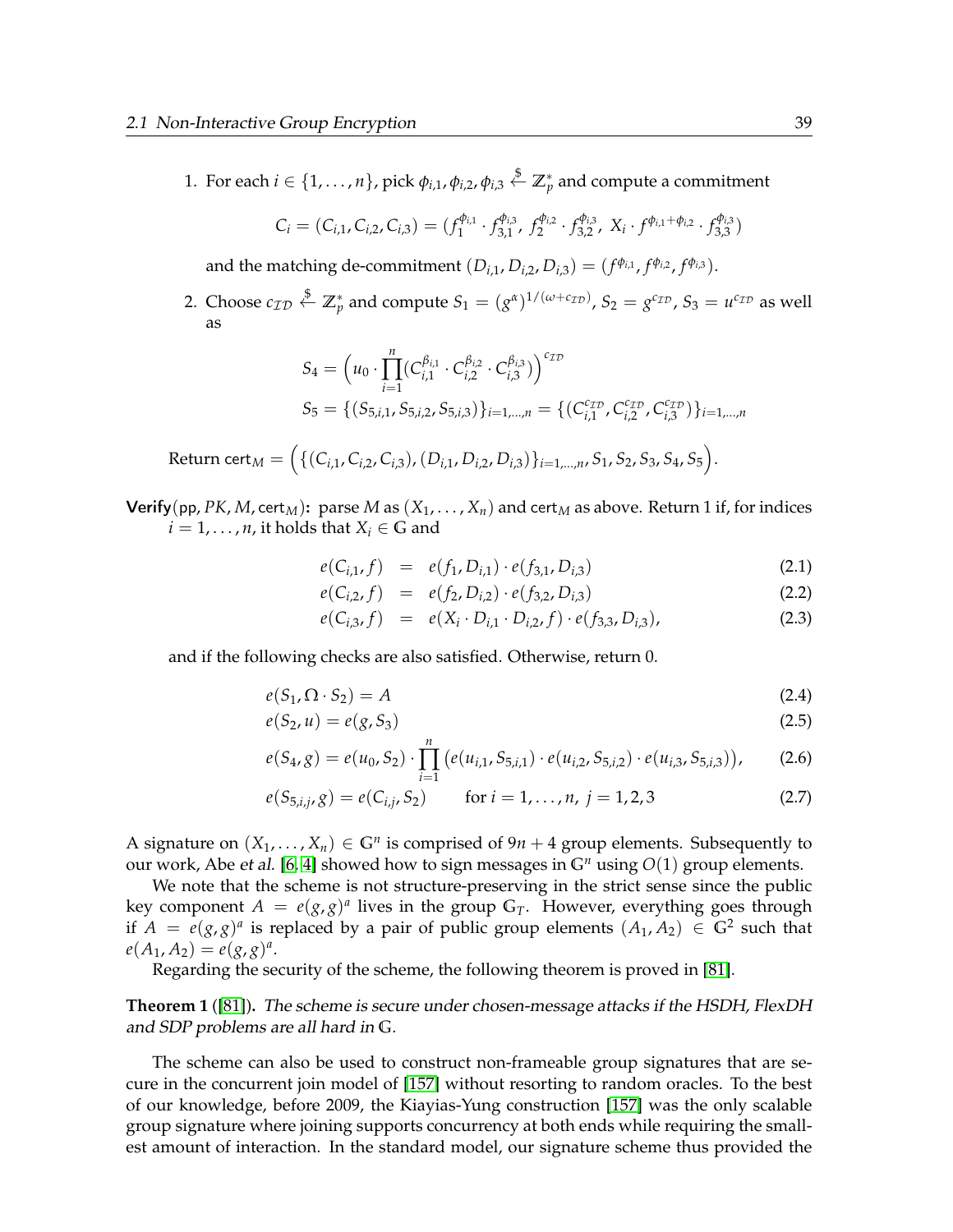first<sup>[2](#page-41-0)</sup> way to achieve the same result. In this case, we have  $n = 1$  (since prospective group members only need to certify one group element if non-frameability is ensured by signing messages using Boneh-Boyen signatures [\[42\]](#page-88-1) in the same way as in Groth's group signature [\[134\]](#page-95-3)) so that membership certificates comprise 13 group elements and their shape is fully compatible with GS proofs.

# **2.1.3 A Group Encryption Scheme with Non-Interactive Proofs**

In [\[81\]](#page-91-0), we built a non-interactive GE scheme for the Diffie-Hellman relation  $\mathcal{R} = \{(X, Y), W\}$ where  $e(g, W) = e(X, Y)$ , for which the keys are  $pk_R = \{G, G_T, g\}$  and  $sk_R = \varepsilon$ . While our example is for the Diffie-Hellman relation, it can be easily generalized to any relation that can be expressed in terms of pairing-product equations for which NIZK proofs are available.

The construction slightly departs from the modular design of [\[156\]](#page-96-1) in that commitments to the receiver's public key and certificate are part of the proof (instead of the ciphertext), which simplifies the proof of message-security. The security of the scheme eventually relies on the HSDH, FlexDH and DLIN assumptions. All security proofs are available in the full version of [\[81\]](#page-91-0).

The group manager uses a key pair for our structure-preserving signature of Section [2.1.2](#page-37-0) to sign public keys of the DLIN-based version [\[143,](#page-95-2) [235\]](#page-101-0) of the Cramer-Shoup cryptosystem [\[88\]](#page-91-1). In the latter system, if we assume public generators  $g_1, g_2, g$  that are parts of public parameters, each receiver's public key is made of  $n = 6$  group elements

$$
X_1 = g_1^{x_1} g^x
$$
  
\n
$$
X_2 = g_2^{x_2} g^x
$$
  
\n
$$
X_3 = g_1^{x_3} g^y
$$
  
\n
$$
X_4 = g_2^{x_4} g^y
$$
  
\n
$$
X_5 = g_1^{x_5} g^z
$$
  
\n
$$
X_6 = g_2^{x_6} g^z
$$

To encrypt a plaintext  $m \in \mathbb{G}$  under the label<sup>[3](#page-41-1)</sup> *L* (see [\[238\]](#page-101-1) for a definition of encryption schemes with labels), the sender picks  $r$ ,  $s \overset{\$}{\leftarrow} \mathbb{Z}_p^*$  and computes

$$
\psi_{\text{CS}} = (U_1, U_2, U_3, U_4, U_5) = (g_1^r, g_2^s, g^{r+s}, m \cdot X_5^r X_6^s, (X_1 X_3^{\alpha})^r \cdot (X_2 X_4^{\alpha})^s),
$$

where  $\alpha = H(U_1, U_2, U_3, U_4, L) \in \mathbb{Z}_p^*$  $\alpha = H(U_1, U_2, U_3, U_4, L) \in \mathbb{Z}_p^*$  $\alpha = H(U_1, U_2, U_3, U_4, L) \in \mathbb{Z}_p^*$  is a collision-resistant hash<sup>4</sup>. Given  $(\psi_{\mathsf{CS}}, L)$ , the receiver computes *α*. He returns  $\perp$  if  $U_5 \neq U_1^{x_1 + \alpha x_3} U_2^{x_2 + \alpha x_4} U_3^{x + \alpha y}$  $U_3^{x+\alpha y}$  and  $m = U_4/(U_1^{x_5}U_2^{x_6}U_3^{z})$ otherwise.

Our GE scheme goes as follows.

 $\mathsf{SETUP}_{\mathsf{init}}(\lambda)$ : choose bilinear groups  $(\mathbb{G},\mathbb{G}_T)$  of order  $p>2^\lambda$ ,  $g\overset{\$}{\leftarrow}\mathbb{G}$  and  $g_1=g^{\alpha_1}$ ,  $g_2=g^{\alpha_2}$ with  $\alpha_1, \alpha_2 \stackrel{\$}{\leftarrow} \mathbb{Z}_p^*$ . Define  $\mathbf{g_1} = (g_1, 1, g)$ ,  $\mathbf{g_2} = (1, g_2, g)$  and  $\mathbf{g_3} = \mathbf{g_1}^{\xi_1} \cdot \mathbf{g_2}^{\xi_2}$  with

<span id="page-41-0"></span><sup>&</sup>lt;sup>2</sup>Non-frameable group signatures described in [\[95,](#page-92-0) [54\]](#page-89-1) achieve concurrent security by having the prospective user generate an extractable commitment to some secret exponent (which the simulator can extract without rewinding using the trapdoor of the commitment) and prove that the committed value is the discrete log. of a public value. In the standard model, this technique requires interaction and the proof should be simulatable in zero-knowledge when proving security against framing attacks. Another technique [\[113\]](#page-93-0) requires users to prove knowledge of their secret exponent using Groth-Sahai non-interactive proofs. It is nevertheless spacedemanding as each bit of committed exponent requires its own extractable GS commitment.

<span id="page-41-2"></span><span id="page-41-1"></span> $3A$  label is basically a set of public data that is bound to the ciphertext in a non-malleable manner.

<sup>4</sup>The proof of CCA2-security [\[88,](#page-91-1) [235\]](#page-101-0) only requires a universal one-way hash function (UOWHF) [\[207\]](#page-99-0) but collision-resistance is required when the scheme uses labels.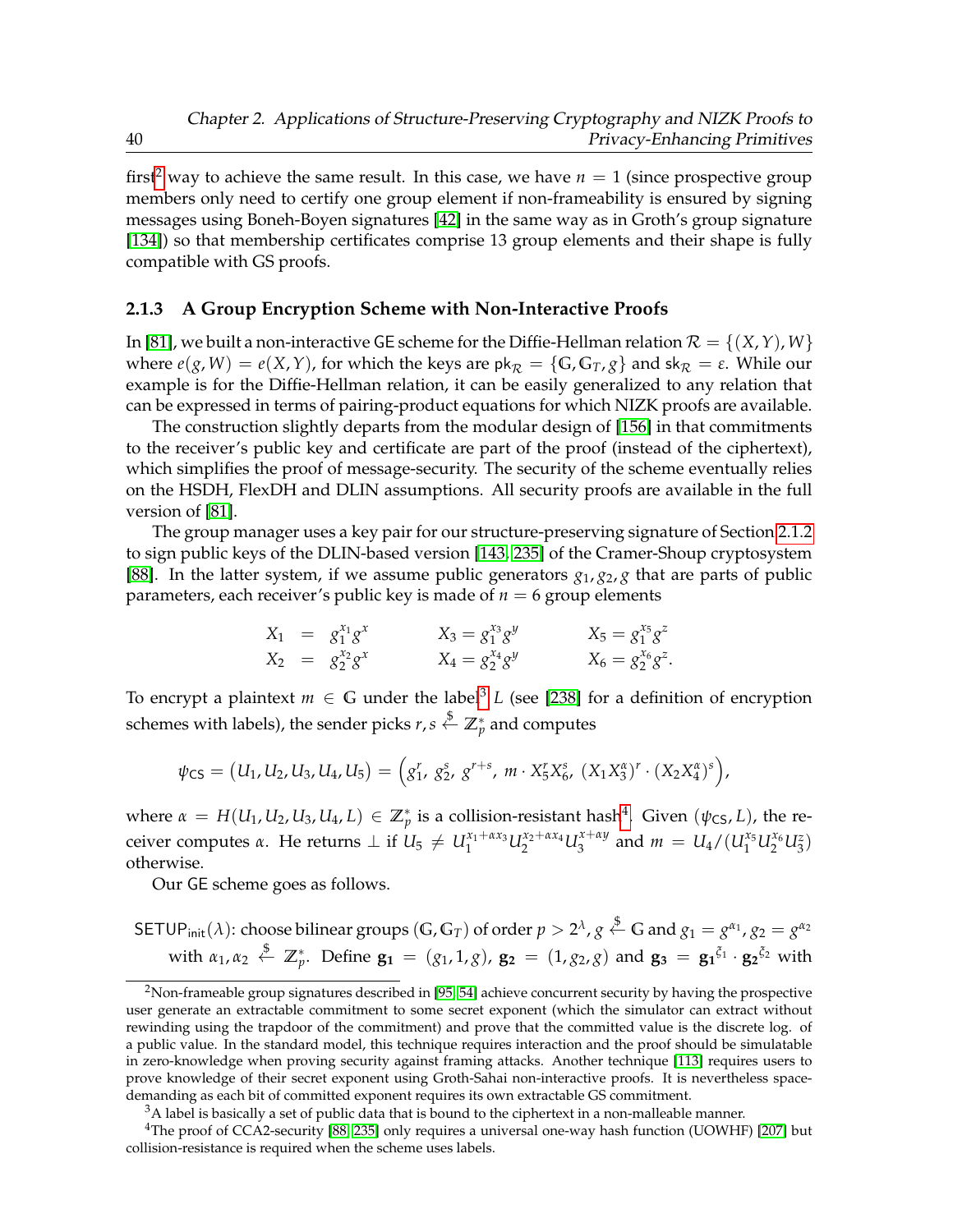*ξ*1, *ξ*<sup>2</sup> \$← **Z**<sup>∗</sup> *p* , which form a CRS **g** = (**g1**, **g2**, **g3**) for the perfect soundness setting. Select a strongly unforgeable (as defined in [\[12\]](#page-86-3)) one time signature scheme  $\Sigma = (\mathcal{G}, \mathcal{S}, \mathcal{V})$ and a random member  $H: \{0,1\}^* \to \mathbb{Z}_p$  of a collision-resistant hash family. Public parameters consists of param = { $λ$ , **G**, **G**<sub>*T*</sub>, *g*, **g**,  $Σ$ , *H*}.

SETUP<sub>GM</sub>(params): runs the setup algorithm of the certification scheme described in section [2.1.2](#page-37-0) with  $n = 6$ . The obtained public key consists of

$$
pk_{GM} = (f, A = e(g,g)^{\alpha}, \Omega = g^{\omega}, u, u_0, {\overline{u}}_i\}_{i=1,...,6})
$$

and the matching private key is sk<sub>GM</sub> =  $(\alpha, \omega, {\overline{\beta_i}} = (\beta_{i,1}, \beta_{i,2}, \beta_{i,3})\}_{i=1,\dots,6})$ .

- SETUP<sub>OA</sub>(params): generates  $pk_{OA} = (Y_1, Y_2, Y_3, Y_4) = (g^{y_1}, g^{y_2}, g^{y_3}, g^{y_4})$ , as a public key for Kiltz's tag-based encryption (TBE) scheme [\[160\]](#page-96-3), and the corresponding private key as  $sk_{OA} = (y_1, y_2, y_3, y_4).$
- JOIN: the user sends a linear Cramer-Shoup public key pk  $=(X_1,\ldots,X_6)\in\mathbb{G}^6$  to the GM and obtains a certificate

$$
\mathsf{cert}_{\mathsf{pk}} = \big(\{(C_{i,1}, C_{i,2}, C_{i,3}), (D_{i,1}, D_{i,2}, D_{i,3})\}_{i=1,\dots,6}, S_1, S_2, S_3, S_4, S_5\big).
$$

- $ENC(\mathsf{pk}_{GM}, \mathsf{pk}_{OA}, \mathsf{pk}, \mathsf{cert}_{\mathsf{pk}}, W, L)$ : to encrypt  $W \in G$  such that  $((X, Y), W) \in \mathcal{R}$  (for public elements *X*, *Y*  $\in$  **G**), parse pk<sub>GM</sub>, pk<sub>OA</sub> and pk as above and do the following.
	- 1. Generate a one-time signature key pair  $(SK, VK) \leftarrow \mathcal{G}(\lambda)$ .
	- 2. Choose  $r, s \stackrel{\$}{\leftarrow} \mathbb{Z}_p^*$  and compute a linear CS encryption of *W*, the result of which is denoted by  $\psi_{\text{CS}}$ , under the label  $L_1 = L||\nabla K$  (and using the collision-resistant hash function specified by params).
	- 3. For  $i = 1, \ldots, 6$ , choose  $w_{i,1}$ ,  $w_{i,2} \stackrel{\$}{\leftarrow} \mathbb{Z}_p^*$  and encrypt  $X_i$  under pk<sub>OA</sub> using Kiltz's TBE scheme [\[160\]](#page-96-3) with the tag VK. Let

$$
\psi_{\mathsf{K}_i} = (Y_1^{w_{i,1}}, Y_2^{w_{i,2}}, (g^{\mathsf{VK}} Y_3)^{w_{i,1}}, (g^{\mathsf{VK}} Y_4)^{w_{i,2}}, X_i \cdot g^{w_{i,1} + w_{i,2}})
$$

be the ciphertexts.

4. Set the GE ciphertext  $\psi$  as  $\psi = VK||\psi_{CS}||\psi_{K_1}||\cdots||\psi_{K_6}||\sigma$  where  $\sigma$  is a one-time  $\text{signature obtained as } \sigma = \mathcal{S}(\mathsf{sk}, (\psi_{\mathsf{CS}} || \psi_{\mathsf{K}_1} || \cdots || \psi_{\mathsf{K}_6} || L)).$ 

Return  $(\psi, L)$  and  $\text{coins}_{\psi}$  consist of  $\{(w_{i,1}, w_{i,2})\}_{i=1,\dots,6}$ ,  $(r, s)$ . If the one-time signature of [\[133\]](#page-94-0) is used, VK and *σ* take 3 and 2 group elements, respectively, so that *ψ* comprises 40 group elements.

- $P(\mathsf{pk}_{GM}, \mathsf{pk}_{OA}, \mathsf{pk}, \mathsf{cert}_{\mathsf{pk}}, (X, Y), W, \psi, L, coin s_{\psi})$ : parse  $\mathsf{pk}_{GM}$ ,  $\mathsf{pk}_{OA}$ ,  $\mathsf{pk}$  and  $\psi$  as above. Conduct the following steps.
	- 1. Generate commitments (as explained in section [1.3\)](#page-26-0) to the  $9n + 4 = 58$  group elements that cert<sub>pk</sub> consists of. The resulting overall commitment *com*<sub>cert<sub>pk</sub> contains</sub> 184 group elements.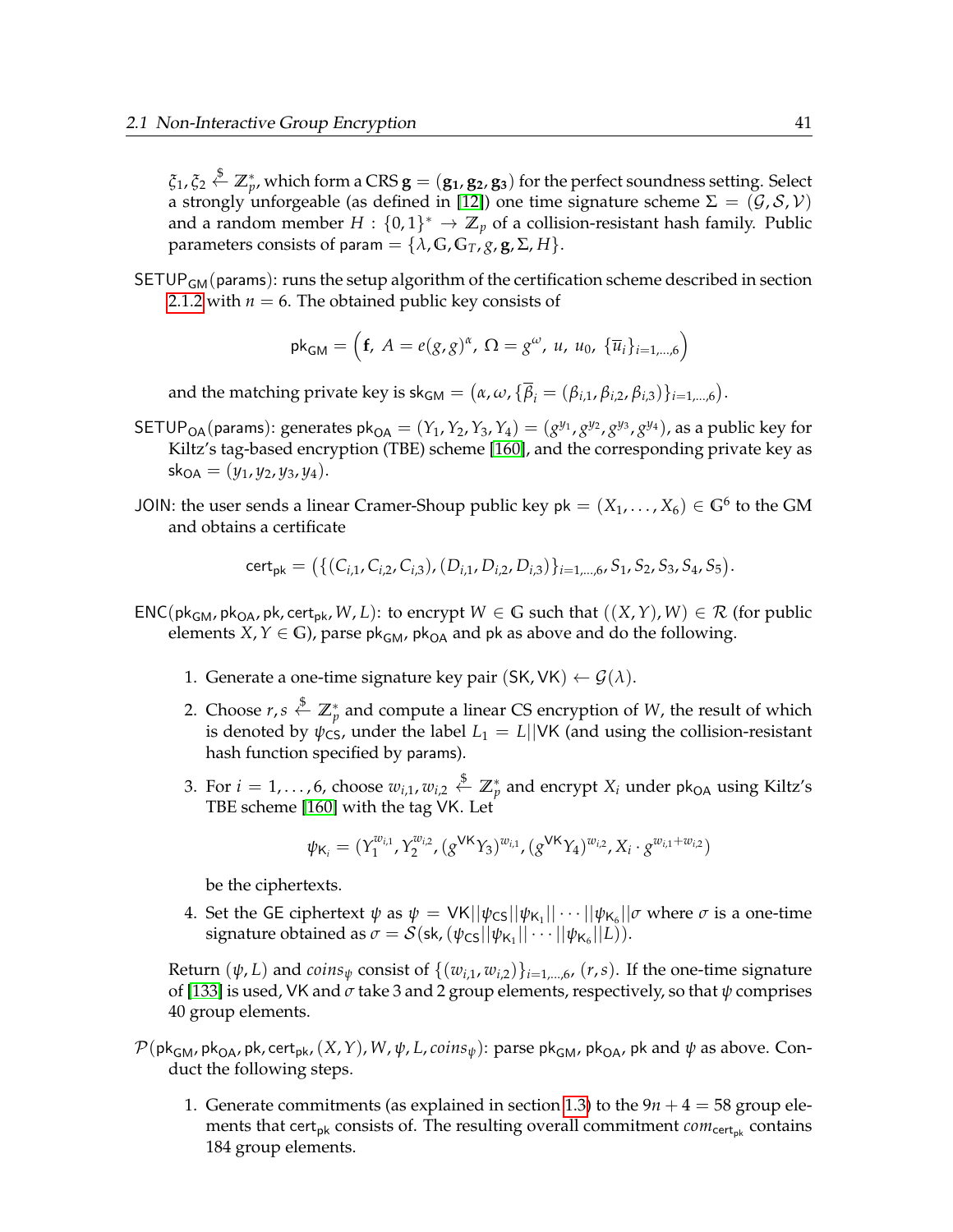- 2. Generate GS commitments to the public key elements  $pk = (X_1, \ldots, X_6)$  and obtain the set  $com_{\mathsf{pk}} = \{com_{X_i}\}_{i=1,\dots,6}$ , which consists of 18 group elements.
- 3. Generate a proof  $\pi_{\text{cert}_{nk}}$  that  $com_{\text{cert}_{nk}}$  is a commitment to a valid certificate for the public key contained in  $com_{pk}$ . For each  $i = 1, ..., 6$ , relations [\(2.1\)](#page-40-0)-[\(2.3\)](#page-40-0) cost 9 elements to prove (and thus 54 elements altogether). The quadratic equation [\(2.4\)](#page-40-1) takes 9 elements and linear ones [\(2.5\)](#page-40-1)-[\(2.6\)](#page-40-1) both require 3 elements. Finally, [\(2.7\)](#page-40-1) is a set of 18 linear equations which demand 54 elements altogether. The whole proof  $\pi_{\text{cert}_{\text{ok}}}$  thus takes 123 group elements.
- 4. For  $i = 1, \ldots, 6$ , generate a NIZK proof  $\pi_{eq\text{-}key}, i$  that  $com_{X_i}$  (which is part of  $com_{\text{pk}}$ ) and  $\psi_{\mathsf{K}_i}$  are encryptions of the same  $X_i$ . If  $\psi_{\mathsf{K}_i}$  comprises

$$
(V_{i,1}, V_{i,2}, V_{i,5}) = (Y_1^{w_{i,1}}, Y_2^{w_{i,2}}, X_i \cdot g^{w_{i,1} + w_{i,2}})
$$

and  $com_{X_i}$  is parsed as  $(c_{X_{i1}}, c_{X_{i2}}, c_{X_{i3}}) = (g_1^{\theta_{i1}} \cdot g_{3,1}^{\theta_{i3}}, g_2^{\theta_{i2}} \cdot g_{3,2}^{\theta_{i3}}, X_i \cdot g_{1}^{\theta_{i1} + \theta_{i2}} \cdot g_{3,3}^{\theta_{i3}})$ where  $w_{i,1}, w_{i,2} \in \text{coins}_{\psi}, \theta_{i1}, \theta_{i2}, \theta_{i3} \in \mathbb{Z}_p^*$  and  $\mathbf{g}_3 = (g_{3,1}, g_{3,2}, g_{3,3})$ , this amounts to prove knowledge of values  $w_{i,1}$ ,  $w_{i,2}$ ,  $\theta'_{i1}$ ,  $\theta_{i2}$ ,  $\theta_{i3} \in \mathbb{Z}_p^*$  such that

$$
\left(\frac{V_{i,1}}{c_{X_{i1}}}, \frac{V_{i,2}}{c_{X_{i2}}}, \frac{V_{i,3}}{c_{X_{i3}}}\right) = \left(\Upsilon_1^{w_{i,1}} \cdot g_1^{-\theta_{i1}} \cdot g_{3,1}^{-\theta_{i3}}, \ \Upsilon_2^{w_{i,2}} \cdot g_2^{-\theta_{i2}} \cdot g_{3,2}^{-\theta_{i3}}, \ g^{w_{i,1}+w_{i,2}-\theta_{i1}-\theta_{i2}} \cdot g_{3,3}^{-\theta_{i3}}\right).
$$

Committing to the encryption exponents  $w_{i,1}$ ,  $w_{i,2}$ ,  $\theta_{i1}$ ,  $\theta_{i2}$ ,  $\theta_{i3}$  introduces 90 group elements whereas the above relations only require two elements each. Overall, proof elements *πeq*-*key*,1, . . . , *πeq*-*key*,6 incur 126 elements.

- 5. Generate a NIZK proof  $\pi_{val\text{-}enc}$  that  $\psi_{\text{CS}} = (U_1, U_2, U_3, U_4, U_5)$  is a valid CS encryption. This requires to commit to underlying encryption exponents  $r, s \in$ *coins*<sub> $\psi$ </sub> and prove that  $U_1 = g_1^r$ ,  $U_2 = g_2^s$ ,  $U_3 = g^{r+s}$  (which only takes 3 times 2 elements as base elements are public) and  $U_5 = (X_1 X_3^{\alpha})^r \cdot (X_2 X_4^{\alpha})^s$  (which takes 9 elements since base elements are themselves variables). Including commitments *com<sub>r</sub>* and *com<sub>s</sub>* to exponents *r* and *s*,  $\pi_{val\text{-}enc}$  demands 21 group elements overall.
- 6. Generate a NIZK proof  $\pi_R$  that the ciphertext  $\psi_{\text{CS}}$  encrypts a group element  $W \in$ G such that  $((X, Y), W) \in \mathcal{R}$ . To this end, generate a commitment

$$
com_W = (c_{W,1}, c_{W,2}, c_{W,3}) = (g_1^{\theta_1} \cdot g_{3,1}^{\theta_3}, g_2^{\theta_2} \cdot g_{3,2}^{\theta_3}, W \cdot g_{1}^{\theta_1 + \theta_2} \cdot g_{3,3}^{\theta_3})
$$

and prove that the underlying *W* is the same as the one for which  $U_4 = W \cdot X_5^r \cdot X_6^s$ in  $\psi_{\text{CS}}$ . In other words, prove knowledge of exponents  $r, s, \theta_1, \theta_2, \theta_3$  such that

<span id="page-43-0"></span>
$$
\left(\frac{U_1}{c_{W,1}}, \frac{U_2}{c_{W,2}}, \frac{U_4}{c_{W,3}}\right) = \left(g_1^{r-\theta_1} \cdot g_{3,1}^{-\theta_3}, g_2^{s-\theta_2} \cdot g_{3,2}^{-\theta_3}, g^{-\theta_1-\theta_2} \cdot g_{3,3}^{-\theta_3} \cdot X_5^r \cdot X_6^s\right). \tag{2.8}
$$

Commitments to *r*,*s* are already part of  $\pi_{val\text{-}enc}$ . Committing to  $\theta_1$ ,  $\theta_2$ ,  $\theta_3$  takes 9 elements. Proving the first two relations of [\(2.8\)](#page-43-0) requires 4 elements whereas the third one is quadratic and its proof is 9 elements. Proving the linear pairingproduct relation  $e(g, W) = e(X, Y)$  in NIZK<sup>[5](#page-43-1)</sup> demands 9 elements. Since  $\pi_{\mathcal{R}}$  includes *comW*, it entails a total of 34 elements.

<span id="page-43-1"></span><sup>&</sup>lt;sup>5</sup>It requires to introduce an auxiliary variable X and prove that  $e(g, W) = e(X, Y)$  and  $X = X$ , for variables  $W, X$  and constants  $g, X, Y$ . The two proofs take 3 elements each and 3 elements are needed to commit to X.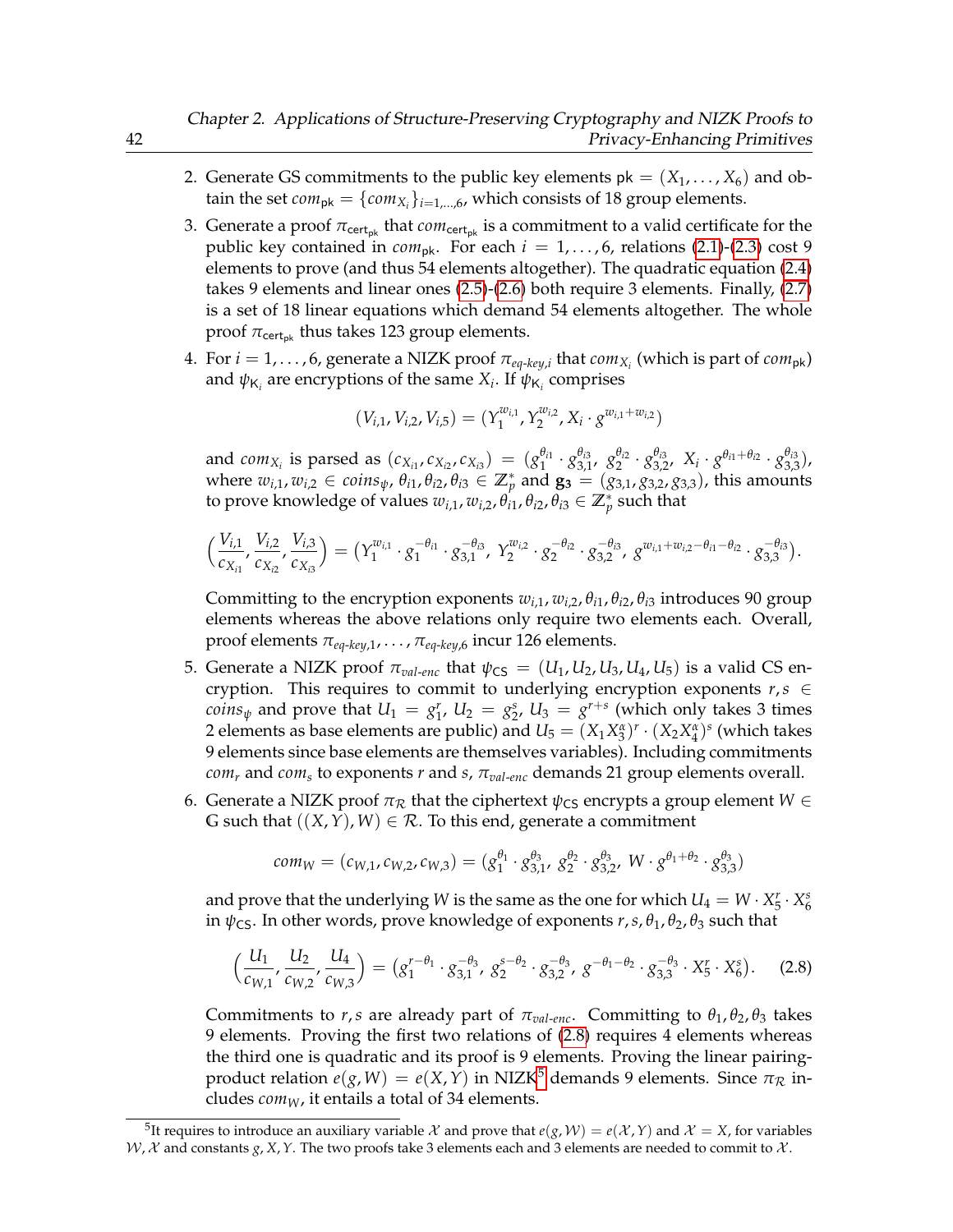The entire proof  $\pi_{\psi} = com_{\text{cert}_{\text{pk}}} ||com_{\text{pk}} || \pi_{\text{cert}_{\text{pk}}} || \pi_{eq\text{-}key,1} || \cdots || \pi_{eq\text{-}key,6} || \pi_{val\text{-}enc} || \pi_{\mathcal{R}}$  eventually takes 516 elements.

- $V$ (params, *ψ*, *L*,  $\pi_{\psi}$ , pk<sub>GM</sub>, pk<sub>OA</sub>): parse pk<sub>GM</sub>, pk<sub>OA</sub>, pk, *ψ* and  $\pi_{\psi}$  as above. Return 1 if and only if  $\mathcal{V}(\mathsf{VK},\sigma,(\psi_{\mathsf{CS}}||\psi_{\mathsf{K}_1}||\cdots||\psi_{\mathsf{K}_6}||L)) = 1$ , all proofs verify and if  $\psi_{\mathsf{K}_1},\ldots,\psi_{\mathsf{K}_6}$  are all valid tag-based encryptions w.r.t. the tag VK.
- DEC(sk,  $\psi$ , *L*): parse the ciphertext  $\psi$  as  $VK||\psi_{CS}||\psi_{K_1}||\cdots||\psi_{K_6}||\sigma$ . Return  $\perp$  in the event that  $\mathcal{V}(\mathsf{VK}, \sigma, (\psi_{\mathsf{CS}}||\psi_{\mathsf{K}_1}|| \cdots ||\psi_{\mathsf{K}_6}||L)) = 0$ . Otherwise, use sk to decrypt  $(\psi_{\mathsf{CS}}, L)$ .
- $\mathsf{OPEN}(\mathsf{sk}_{\mathsf{OA}}, \psi, L)$ : parse  $\psi$  as  $\mathsf{VK}||\psi_{\mathsf{CS}}||\psi_{\mathsf{K}_1}||\cdots||\psi_{\mathsf{K}_6}||\sigma$ . Return  $\bot$  if  $\psi_{\mathsf{K}_1},\ldots,\psi_{\mathsf{K}_6}$  are not all valid TBE ciphertexts w.r.t. the tag VK or if  $\mathcal{V}(\mathsf{VK}, \sigma,(\psi_{\mathsf{CS}}||\psi_{\mathsf{K}_1}||\cdots||\psi_{\mathsf{K}_6}||L)) = 0.$ Otherwise, decrypt  $\psi_{K_1}, \dots, \psi_{K_6}$  using sk<sub>OA</sub> and return the resulting pk =  $(X_1, \dots, X_6)$ .

The following security result was proved in [\[81\]](#page-91-0).

**Theorem 2** ([\[81\]](#page-91-0))**.** The above group encryption system provides message privacy, anonymity and soundness assuming that *H* is a collision-resistant hash function and that the HSDH, FlexDH, and DLIN problems are all hard in **G**.

From an efficiency standpoint, the length of ciphertexts is about 4.5 kB in an implementation using symmetric pairings with a 512-bit group order. Moreover, our proofs only require 32.250 kB. This is significantly cheaper than in the original GE scheme [\[156\]](#page-96-1) where, for 1024 bit RSA moduli, interactive proofs reach a communication cost of 70 kB to achieve a  $2^{-50}$ knowledge error.

Of course, the above construction can be made significantly more efficient if our structurepreserving signature is replaced by the construction of Abe et al. [\[6\]](#page-86-1), which was recalled in Section [1.5.](#page-30-0) In [\[176\]](#page-97-0), we used the latter SPS system to build a group encryption scheme where, as in traceable signatures [\[155\]](#page-96-4), the tracing authority can release a user-specific trapdoor that allows tracing all ciphertexts encrypted for a given user.

# **2.2 Group Signatures with Efficient Revocation in the Standard Model**

Group signatures are a central cryptographic primitive, suggested by Chaum and van Heyst [\[85\]](#page-91-4), which allows members of a population of users managed by some authority to sign messages in the name of the group while hiding their identity. At the same time, a tracing authority is capable of identifying the signer if necessary. A crucial problem is the revocation of the anonymous signing capability of users when they are banned from or intentionally leave the group.

# **2.2.1 Related Work**

GROUP SIGNATURES. The first efficient and provably coalition-resistant group signature dates back to the work of Ateniese, Camenisch, Joye and Tsudik [\[15\]](#page-87-0). By the time their scheme appeared, the security of the primitive was not appropriately formalized yet. Suitable security definitions remained lacking until the work of Bellare, Micciancio and Warinschi [\[31\]](#page-88-2) (BMW) who captured all the requirements of group signatures in three properties.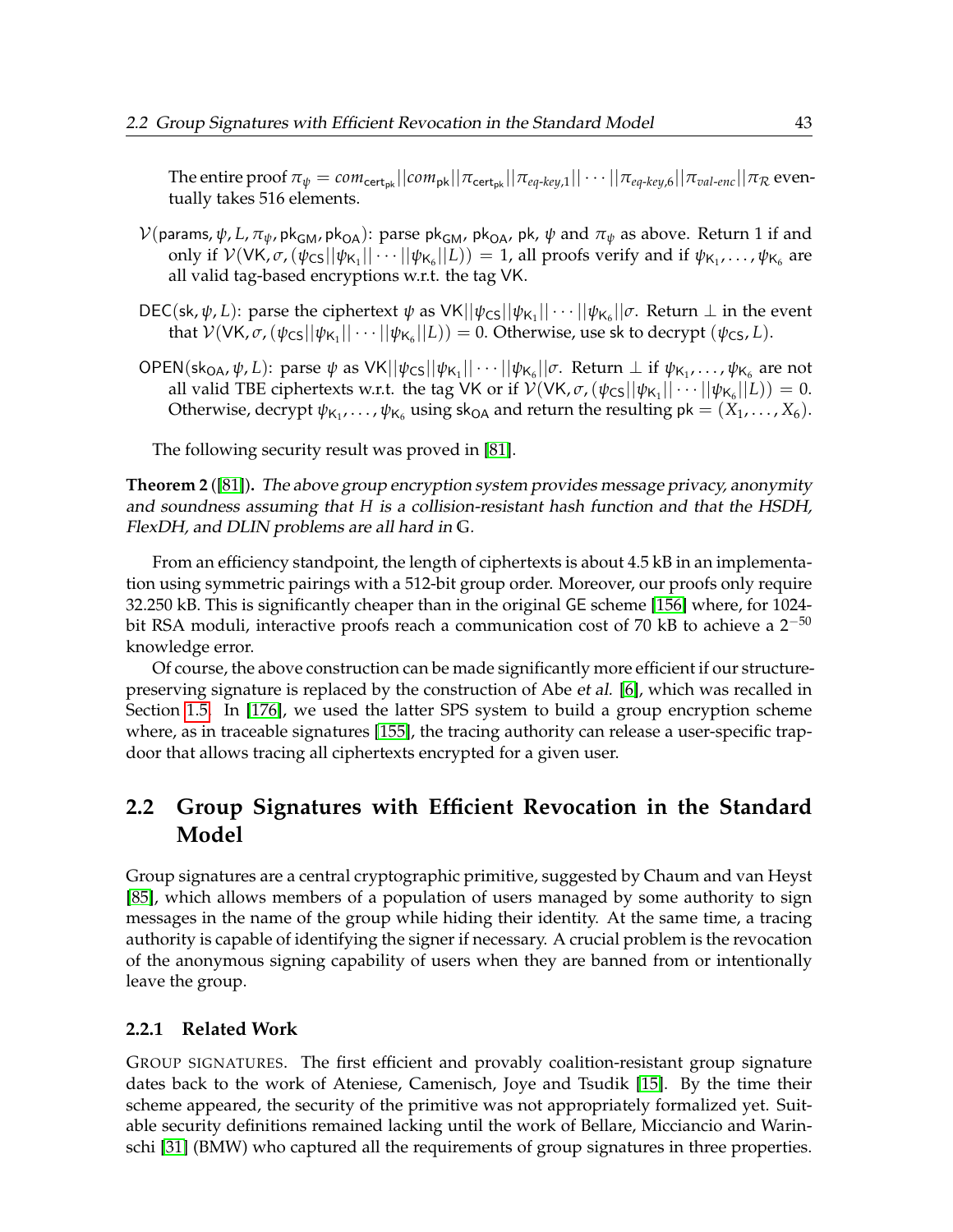In (a variant of) this model, Boneh, Boyen and Shacham [\[44\]](#page-89-2) obtained very short signatures using the random oracle methodology [\[32\]](#page-88-3).

The BMW model assumes static groups where no new member can be introduced after the setup phase. The setting of dynamically changing groups was analyzed later on by Bellare-Shi-Zhang [\[33\]](#page-88-4) and, independently, by Kiayias and Yung [\[158\]](#page-96-5). In the models of [\[33,](#page-88-4) [158\]](#page-96-5), constructions featuring relatively short signatures were proposed in [\[210,](#page-99-1) [95\]](#page-92-0). A construction in the standard model was also suggested by Ateniese et al. [\[14\]](#page-87-1) under interactive assumptions. At the same time, Boyen and Waters gave a different solution [\[55\]](#page-89-3) without random oracles using more standard assumptions. By improving upon their own scheme, they managed [\[56\]](#page-89-0) to obtain signatures of constant size. Their constructions [\[55,](#page-89-3) [56\]](#page-89-0) were both presented in the BMW model [\[31\]](#page-88-2) and provide anonymity in the absence of signature opening oracle. In the dynamic model [\[33\]](#page-88-4), Groth [\[133\]](#page-94-0) showed a system in the standard model with *O*(1)-size signatures but, due to very large hidden constants, his scheme was mostly a feasibility result. Later on, Groth came up with an efficient realization [\[134\]](#page-95-3) (and signatures of about 50 group elements) with the strongest anonymity level.

REVOCATION. As in ordinary PKIs, where certificate revocation is a critical issue, membership revocation is a complex problem that has been extensively studied [\[57,](#page-89-4) [17,](#page-87-2) [68,](#page-90-0) [52\]](#page-89-5) in the last decade. Generating a new group public key and distributing new signing keys to unrevoked members is a simple solution. In large groups, it is impractical to update the public key and provide members with new keys after they joined the group. Bresson and Stern suggested a different approach [\[57\]](#page-89-4) consisting of having the signer prove that his membership certificate does not belong to a list of revoked certificates. Unfortunately, the length of signatures grows with the number of revoked members. In forward-secure group signatures, Song [\[240\]](#page-102-0) chose a different way to handle revocation but verification takes linear time in the number of excluded users.

Camenisch and Lysyanskaya [\[68\]](#page-90-0) proposed an elegant method using accumulators $^6$  $^6$  [\[34\]](#page-88-5). Their technique, also used in [\[243,](#page-102-1) [66\]](#page-90-1), allows revoking members while keeping *O*(1) costs for signing and verifying. The downside of this approach is its history-dependence: it requires users to follow the dynamic evolution of the group and keep track of all changes: each revocation incurs a modification of the accumulator value, so that unrevoked users have to upgrade their membership certificate before signing new messages. In the worst case, this may require up to  $O(r)$  exponentiations, if r is the number of revoked users.

Another drawback of accumulator-based approaches is their limited applicability in the standard model. Indeed, for compatibility reasons with the central tool of Groth-Sahai proofs, pairing-based accumulators are the only suitable candidates. However, in known pairing-based accumulators [\[209,](#page-99-2) [66\]](#page-90-1), public keys have linear size in the maximal number of accumulations, which would result in linear-size group public keys in immediate implementations. To address this concern in delegatable anonymous credentials, Acar and Nguyen [\[8\]](#page-86-4) chose to sacrifice the constant size of proofs of non-membership but, in group signatures, this would prevent signatures from having constant size. Boneh, Boyen and Shacham [\[44\]](#page-89-2) managed to avoid linear dependencies in a revocation mechanism along the lines of [\[68\]](#page-90-0). Unfortunately, their technique does not seem to readily interact<sup>[7](#page-45-1)</sup> with Groth-Sahai proofs

<span id="page-45-0"></span> $6$ An accumulator is a kind of "hash" function mapping a set of values to a short, constant-size string while allowing to efficiently prove that a specific value was accumulated.

<span id="page-45-1"></span> $^7$ In [\[44\]](#page-89-2), signing keys consist of pairs  $(g^{1/(\omega+s)}, s) \in \mathbb{G} \times \mathbb{Z}_p$ , where  $\omega \in \mathbb{Z}_p$  is the secret key of the group manager, and the revocation method relies on the availability of the exponent  $s \in \mathbb{Z}_p$ . In the standard model,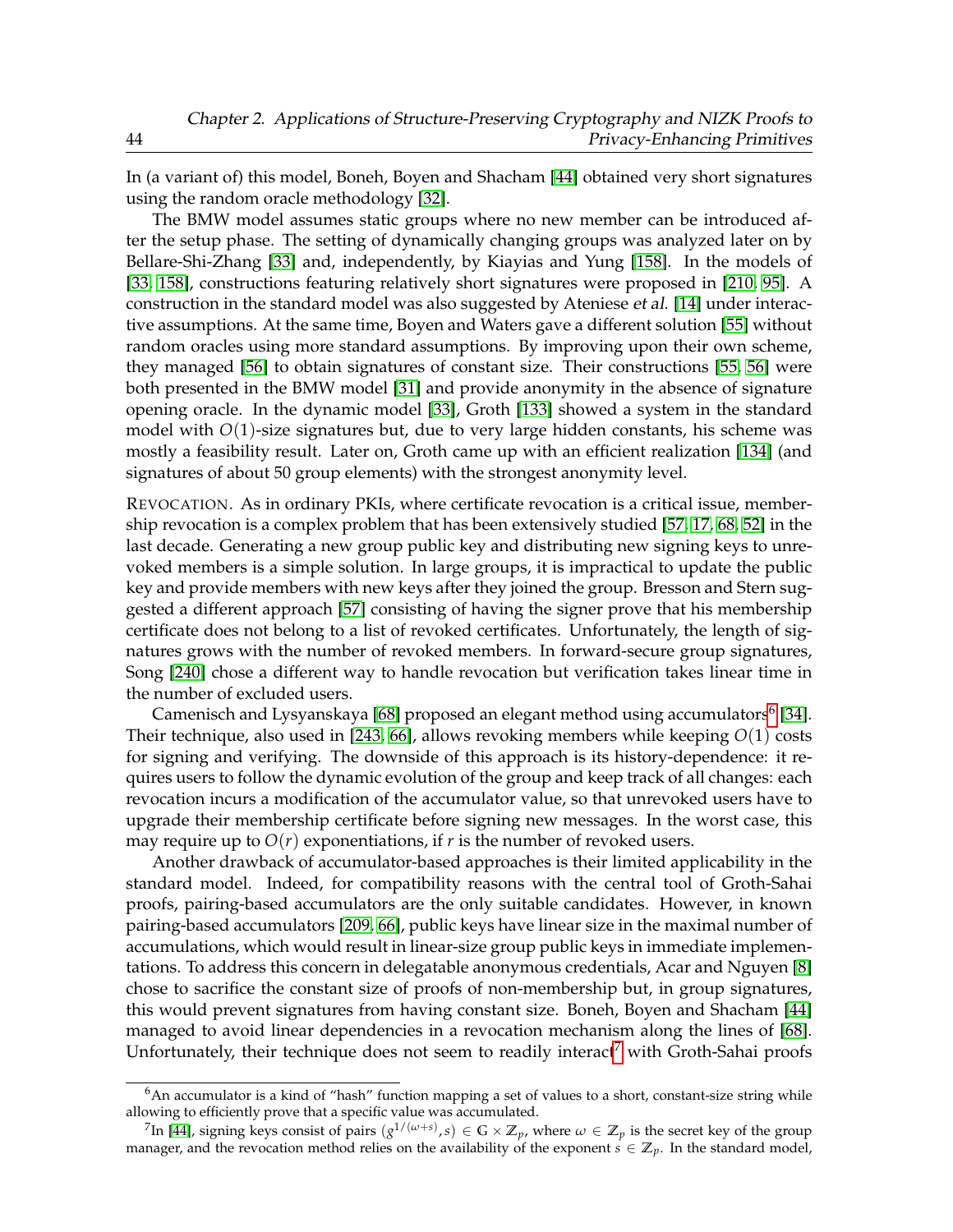[\[138\]](#page-95-0) so as to work in the standard model. Moreover, like the Camenisch-Lysyanskaya tech-nique [\[68\]](#page-90-0), the Boneh-Boyen-Shacham method may require up to  $O(r)$  exponentiations to update unrevoked users' private keys if *r* is the cardinality of the processed revocation list.

In [\[58\]](#page-89-6), Brickell considered the notion of verifier-local revocation group signatures, for which formal definitions were given by Boneh and Shacham [\[52\]](#page-89-5) and other extensions were proposed in [\[203,](#page-99-3) [251,](#page-102-2) [185\]](#page-98-0). In this approach, revocation messages are only sent to verifiers and the signing algorithm is completely independent of the number of revocations. Verifiers take as additional input a revocation list (RL), maintained by the group manager, and have to perform a revocation test for each RL entry in order to be convinced that signatures were not issued by a revoked member (a similar revocation mechanism is used in [\[59\]](#page-89-7)). The verification cost is thus inevitably linear in the number of expelled users.

In 2009, Nakanishi, Fuji, Hira and Funabiki [\[202\]](#page-99-4) came up with a revocable group signature with constant complexities for signing/verifying. At the same time, group members never have to update their keys. On the other hand, their proposal suffers from linear-size group public keys in the maximal number *N* of users, although a variant reduces the group public key size to  $O(N^{1/2})$ .

In anonymous credentials, Tsang et al. [\[241,](#page-102-3) [242\]](#page-102-4) showed how to prevent users from anonymously authenticating themselves without compromising their anonymity or involving a trusted third party. Their schemes either rely on accumulators (which may be problematic in our setting) or have linear proving complexity in the number of revocations. Camenisch, Kohlweiss and Soriente [\[67\]](#page-90-2) dealt with revocations in anonymous credentials by periodically updating users credentials in which a specific attribute indicates a validity period. In group signatures, their technique would place an important burden on the group manager who would have to generate updates for each unrevoked individual credential.

### **2.2.2 Our Results**

For various reasons, none of the previously mentioned constructions conveniently supports large groups, especially if we restrict ourselves to constructions without random oracles.

Together with Moti Yung and Thomas Peters [\[180\]](#page-98-1), we described a novel revocation mechanism, borrowed from the literature on broadcast encryption, which is truly scalable and well-suited to constructions in the standard model. Using the Subset Cover framework of Naor, Naor and Lotspiech [\[205\]](#page-99-5) (NNL), we provided two distinct constructions [\[180,](#page-98-1) [179\]](#page-98-2) of history-independent revocable group signatures in the standard model. Our technique [\[180\]](#page-98-1) blends well with structure-preserving signatures and Groth-Sahai proofs.

### **Constructions with polylog-size private keys**

As in the NNL Subset Cover framework [\[205\]](#page-99-5), our first revocable group signature assigns each group member to a leaf of a binary tree and, at any time, the set  $\{1, \ldots, N\} \setminus \mathcal{R}$  of unrevoked group members is partitioned into a collection  $S_1, \ldots, S_m$  of disjoint subsets of leaves, for some  $m \in \mathbb{N}$ . Each unrevoked member should belong to exactly one subset  $S_i$  in the cover of authorized leafs determined by the group manager. In order to sign a message, an authorized member thus has to demonstrate that he is not revoked by proving his membership of one of the subsets  $S_i$  without revealing which one. In its best tradeoff, our first

the Groth-Sahai techniques would require to turn the membership certificates into triples  $(g^{1/(\omega+s)}, g^s, u^s)$ , for some  $u \in \mathbb{G}$  (as in [\[56\]](#page-89-0)), which is not compatible with the revocation mechanism.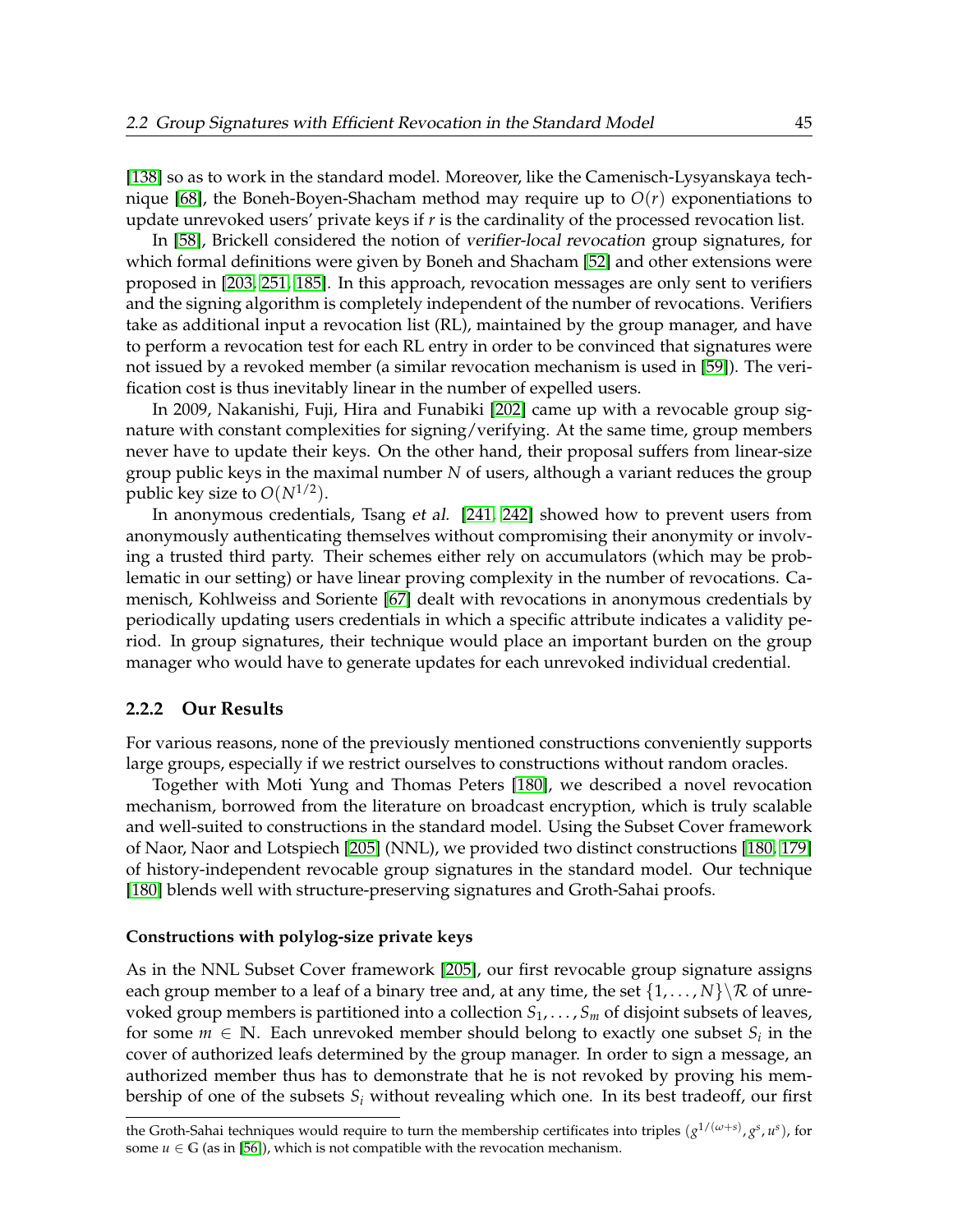construction [\[180\]](#page-98-1) builds on the public-key variant, due to Dodis and Fazio [\[99\]](#page-92-1), of the Sub-set Difference (SD) method [\[205\]](#page-99-5), where unrevoked group members  $\{1,\ldots,N\}\backslash \mathcal{R}=\bigcup_{i=1}^m S_i$ are partitioned into a collection of  $m = O(|\mathcal{R}|)$  subsets, each of which is the difference between two sub-trees.

Like the Dodis-Fazio construction [\[99\]](#page-92-1), our first group signature builds on hierarchical identity-based encryption (HIBE) and uses the property that, in the broadcast encryption system of [\[99\]](#page-92-1), each ciphertext can be seen as a collection of  $m = O(|\mathcal{R}|)$  HIBE ciphertexts (one for each subset *S<sup>i</sup>* of the partition), which is turned into a revocation list. In short, our group signature can be seen as having authorized group members prove that they are not revoked by showing their ability to decrypt a HIBE ciphertext contained in the revocation list. Of course, for anonymity purposes, the signer should not reveal which HIBE ciphertext he is able to decrypt since it would leak information on his position in the tree. For this reason, the relevant entry of the revocation list only appears in committed form in the group signature. In order to prove that he is using a legal entry of the revocation list, the user generates a set membership proof [\[61\]](#page-90-3) and proves knowledge of a signature from the group manager on the committed RL entry. It is worth noting that RLs are not part of the group public key: verifiers only need to know the number of the latest revocation epoch and they should not bother to read RLs entirely.

This method features constant signature size and verification time, *O*(log *N*)-size group public keys, revocation lists of size  $O(r)$  (as in standard PKIs and group signatures with verifier-local revocation) and membership certificates of size  $O(log^3 N)$ . In a different tradeoff of the same high-level construction, we can reduce the private key size to *O*(log *N*) using the Complete Subtree method [\[205\]](#page-99-5). In this case, however, revocation lists are inflated by a factor of *O*(log *N*/*r*). While the Layered Subset Difference method [\[140\]](#page-95-4) allows for noticeable improvements, the constructions of [\[180\]](#page-98-1) still suffer from relatively large membership certificates. We remark, however, that some logarithmic dependency is expected when basing revocation on a tree-like NNL methodology.

For groups of *N* members, our first constructions thus feature constant-size signatures and verification time at the cost of membership certificates of size  $O(log^3 N)$  (or  $O(log^{2.5} N)$ ) using the Layered Subset Difference method). In many applications, this can become rather expensive even for moderately large groups: for example, using the Subset Difference method with  $N=1000\approx 2^{10}$ , users may have to privately store thousands of group elements. In order to be competitive with other group signatures in the standard model such as [\[134\]](#page-95-3) and still be able to revoke members while keeping them "stateless", it is desirable to avoid this storage complexity.

### **Constructions with Short Private Keys**

In our second main construction of revocable group signature [\[179\]](#page-98-2), we managed to get rid of the polylogarithmic complexity in the private key size and obtained constant-size membership certificates while retaining the same complexities in other metrics. This improvement was achieved at the expense of relying on a somewhat stronger (but still falsifiable) hardness assumption in the security proofs.

Our improved construction [\[179\]](#page-98-2) also builds on the NNL Subset Cover framework [\[205\]](#page-99-5) to partition the subset of authorized users using the Subset Difference method. However, instead of relying on a broadcast encryption system, it leverages the properties of a special kind of commitment schemes introduced by Moti Yung and myself in 2010 [\[188\]](#page-98-3). These com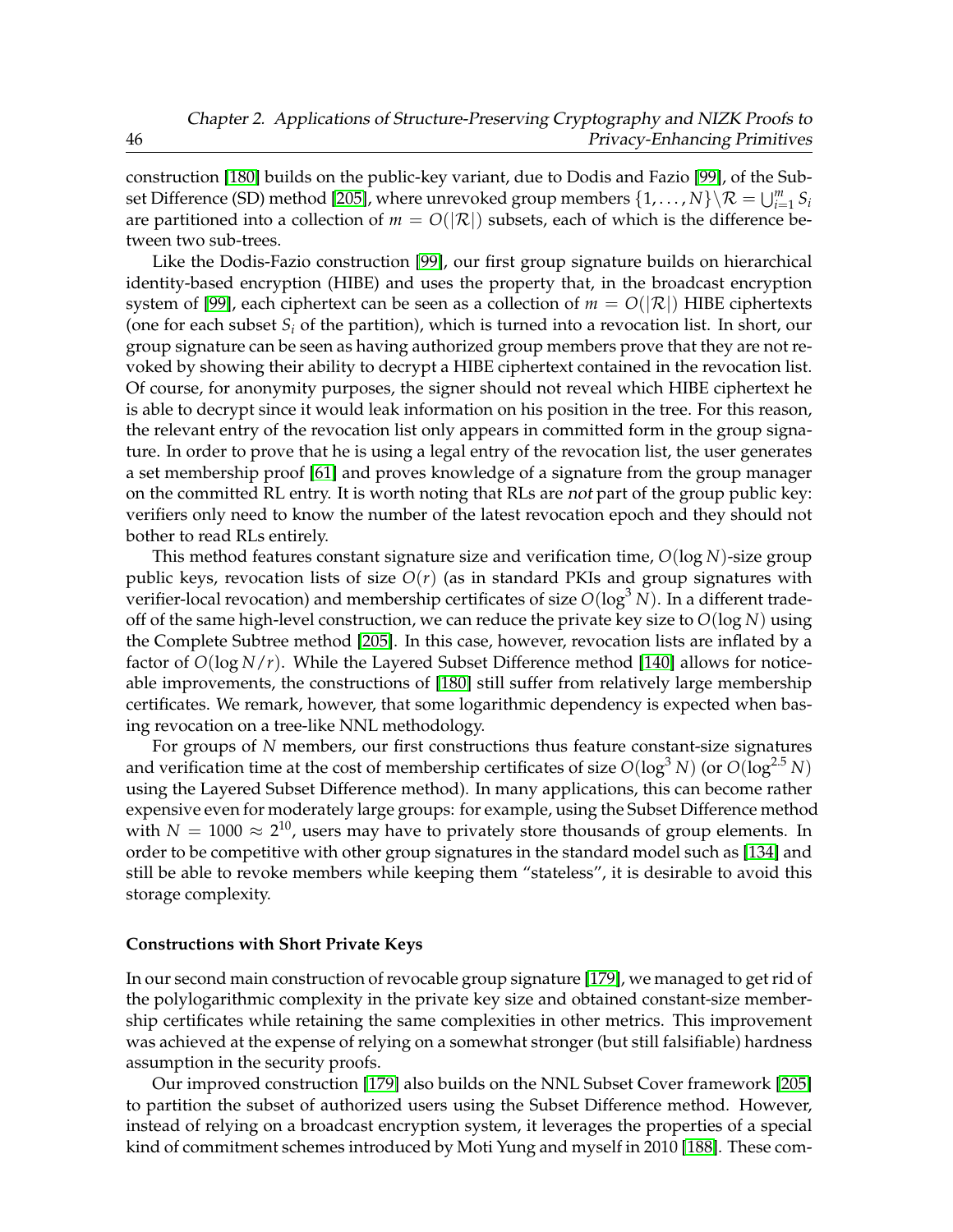mitments yield private keys of constant size without degrading other performance criteria. This may sound somewhat surprising since, in the SD method, (poly)logarithmic complexities inherently seem inevitable in several metrics. Indeed, in the context of broadcast encryp-tion [\[205\]](#page-99-5), it requires private keys of size  $O(log^2 N)$  (and even  $O(log^3 N)$  in the public key setting [\[99\]](#page-92-1) if the result of Boneh-Boyen-Goh [\[43\]](#page-88-6) is used). Here, we reduce this overhead to a constant while the only dependency on *N* is a *O*(log *N*)-size group public key.

Instead of relying on hierarchical identity-based encryption [\[45,](#page-89-8) [144,](#page-95-5) [123\]](#page-94-1) as in the publickey variant [\[99\]](#page-92-1) of NNL, our improved construction employs concise vector commitment schemes [\[188,](#page-98-3) [75\]](#page-91-5), where each commitment can be opened w.r.t. individual coordinates in a space-efficient manner (namely, the size of a coordinate-wise opening does not depend on the length of the vector). These vector commitments interact nicely with the specific shape of subsets – as differences between two subtrees – in the SD method. Using them, we compactly encode as a vector the path from the user's leaf to the root. To provide evidence of their inclusion in one of the SD subsets, group members successively prove the equality and the inequality between two coordinates of their vector (i.e., two nodes of the path from their leaf to the root) and specific node labels indicated by an appropriate entry of the revocation list. This is where the position-wise openability of concise commitments is very handy.

The use of concise commitments allows making the most of the Subset Cover approach [\[180\]](#page-98-1) by reducing the size of membership certificates to a small constant: at the cost of lengthening signatures by a small constant factor (roughly 1.5), we obtain membership certificates consisting of only 9 group elements and a small integer. For  $N = 1000$ , users' private keys are thus compressed by a multiplicative factor of several hundreds and this can only become more dramatic for larger groups. At the same time, our main scheme retains all the useful properties of [\[180\]](#page-98-1): like the construction of Nakanishi et al. [\[202\]](#page-99-4), it does not require users to update their membership certificates at any time but, unlike [\[202\]](#page-99-4), our group public key size is *O*(log *N*). Like the SD-based construction of [\[180\]](#page-98-1), our improved system uses revocation lists of size  $O(r)$ , which is on par with Certificate Revocation Lists (CRLs) of standard PKIs.

Eventually, we thus obtain revocable group signatures that become competitive with the regular CRL approach in PKIs: signature generation and verification have constant cost, signatures and membership certificates being of  $O(1)$ -size while revocation lists have size  $O(r)$ . It is conceivable that our improved revocation technique can find applications beyond group signatures.

# **2.2.3 Definition of Group Signatures with Revocation**

We consider group signature schemes that have their lifetime divided into revocation periods at the beginning of which group managers update their revocation lists. The syntax and the security model are built on those defined by Kiayias and Yung [\[158\]](#page-96-5). Like the Bellare-Shi-Zhang model [\[33\]](#page-88-4), the Kiayias-Yung (KY) model assumes an interactive join protocol whereby a prospective user becomes a group member by interacting with the group manager. This protocol provides the user with a membership certificate and a membership secret.

**Syntax.** We denote by  $N \in \text{poly}(\lambda)$  the maximal number of group members. At the beginning of each revocation period *t*, the group manager publicizes an up-to-date revocation list  $RL<sub>t</sub>$  and we denote by  $\mathcal{R}<sub>t</sub> \subset \{1,\ldots,N\}$  the corresponding set of revoked users (we assume that R*<sup>t</sup>* is part of *RLt*). A revocable group signature (R-GS) scheme consists of the following algorithms or protocols.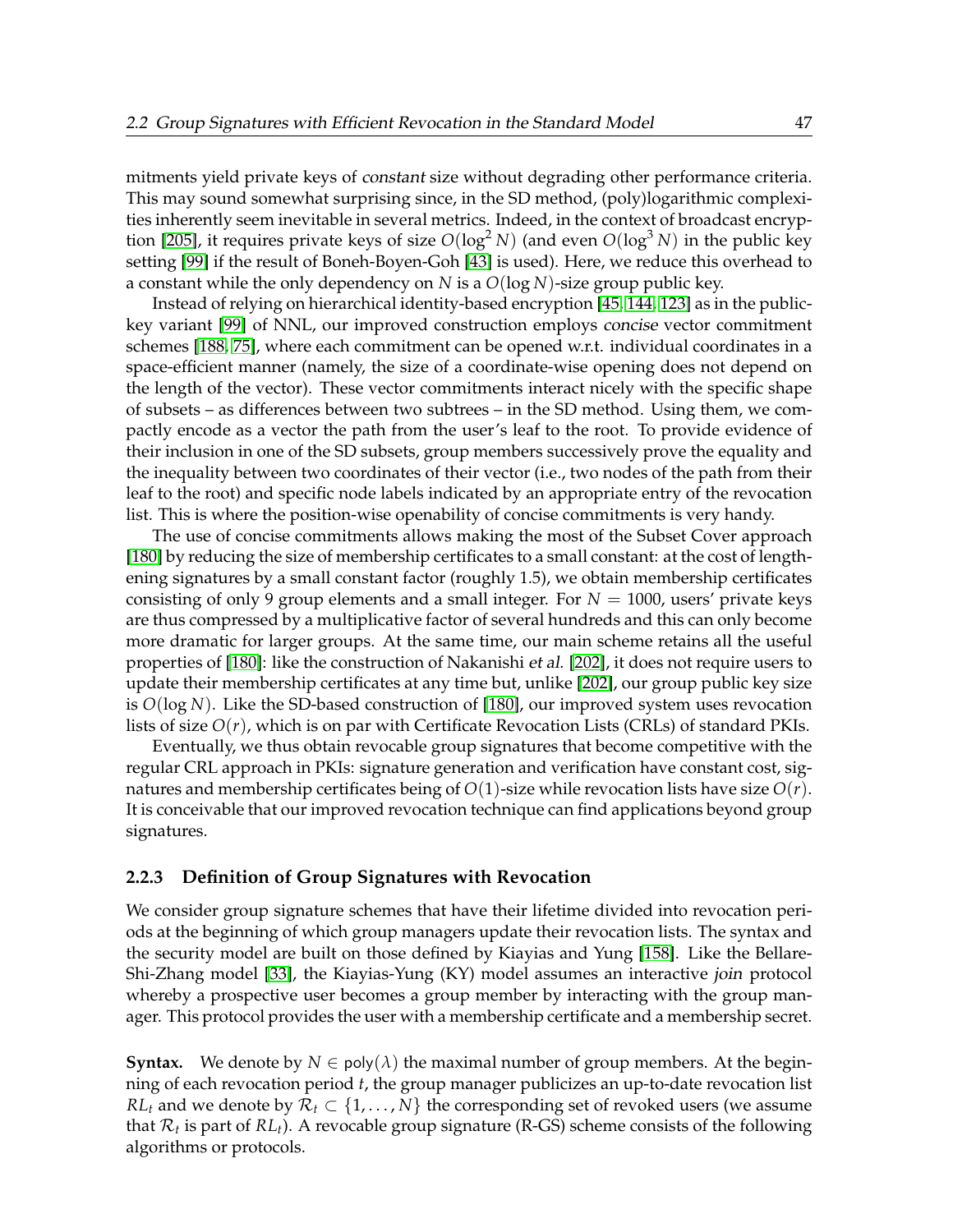- **Setup**( $\lambda$ ,  $N$ ): given a security parameter  $\lambda \in \mathbb{N}$  and a maximal number of group members  $N \in \mathbb{N}$ , this algorithm (which is run by a trusted party) generates a group public key  $\mathcal{Y}$ , the group manager's private key  $\mathcal{S}_{GM}$  and the opening authority's private key  $\mathcal{S}_{OA}$ . Keys  $S_{GM}$  and  $S_{OA}$  are given to the appropriate authority while  $Y$  is publicized. The algorithm also initializes a public state *St* comprising a set data structure  $St_{users} = \emptyset$ and a string data structure  $St_{trans} = \epsilon$ , which are initially empty.
- **Join:** is an interactive protocol between the group manager GM and a user  $\mathcal{U}_i$  who becomes a group member. The protocol involves two interactive Turing machines  $J_{user}$  and  $J_{GM}$ that both take  $\mathcal Y$  as input. The execution ends with user  $\mathcal U_i$  obtaining a membership secret sec*<sup>i</sup>* , that no one else knows, and a membership certificate cert*<sup>i</sup>* . If the protocol is successful, the GM updates the public state *St* by setting  $St_{\text{users}} := St_{\text{users}} \cup \{i\}$  as well as  $St_{\mathsf{trans}} := St_{\mathsf{trans}} || \langle i, \mathsf{transcript}_i \rangle.$
- Revoke**:** is a (possibly randomized) algorithm allowing the GM to generate an updated revocation list  $RL<sub>t</sub>$  for the new revocation period *t*. It takes as input a public key  $Y$ and a set  $\mathcal{R}_t \subset St_{users}$  that identifies the users to be revoked. It outputs an updated revocation list *RL<sup>t</sup>* for period *t*.
- Sign**:** given a revocation period *t* with its revocation list *RL<sup>t</sup>* , a membership certificate cert*<sup>i</sup>* , a membership secret sec<sub>*i*</sub> and a message M, this algorithm outputs  $\perp$  if  $i \in \mathcal{R}_t$  and a signature *σ* otherwise.
- Verify**:** given a signature *σ*, a revocation period *t*, the corresponding revocation list *RL<sup>t</sup>* , a message *M* and a group public key Y, this algorithm returns either 0 or 1.
- **Open:** takes as input a message M, a valid signature  $\sigma$  w.r.t.  $\mathcal Y$  for the indicated revocation period *t*, the opening authority's private key  $S_{OA}$  and the public state *St*. It outputs *i* ∈ *St*users ∪ {⊥}, which is the identity of a group member or a symbol indicating an opening failure.

In our extension of the Kiayias-Yung model [\[158\]](#page-96-5), a R-GS scheme must satisfy three security notions.

The first one is called security against misidentification attacks. It requires that, even if the adversary can introduce and revoke users at will, it cannot produce a signature that traces outside the set of unrevoked adversarially-controlled users. As in ordinary group signatures, the notion of security against framing attacks captures that under no circumstances should an honest user be held accountable for messages that he did not sign, even if the whole system conspired against him. Finally, the notion of anonymity is also defined by granting the adversary access to a signature opening oracle as in the models of [\[33,](#page-88-4) [158\]](#page-96-5).

These security properties are formalized using experiments which are described in the articles in appendices. In short, they can be outlined as follows.

In a misidentification attack, the adversary can corrupt the opening authority. Moreover, he can also introduce malicious users in the group and revoke users at any time. His purpose is to come up with a signature  $\sigma^*$  that verifies w.r.t.  $RL_{t^*}$ , where  $t^*$  denotes the current revocation period. He is deemed successful if the produced signature *σ* ? does not open to any unrevoked adversarially-controlled. The definition extends the usual definition [\[158\]](#page-96-5) in that *A* also wins if his forgery *σ*<sup>\*</sup> verifies w.r.t. *RL*<sub>*t*<sup>\*</sup></sub> but opens to an adversarially-controlled user that was revoked during the revocation period  $t^*$ .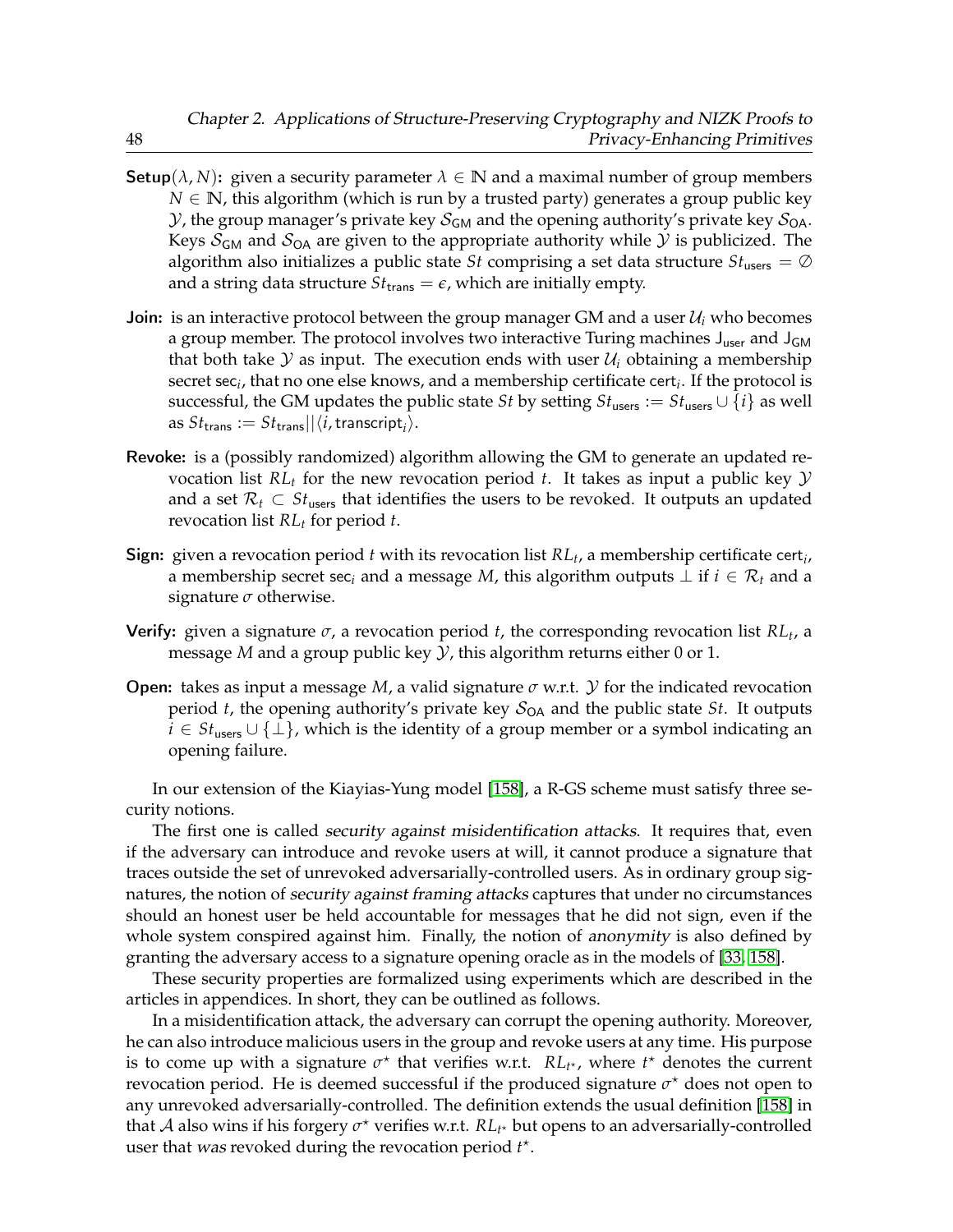Framing attacks consider the situation where the entire system, including the group manager and the opening authority, is colluding against some honest user. The adversary can corrupt the group manager as well as the opening authority. He is also allowed to introduce honest group members, observe the system while these users sign messages and create dummy users. In addition, before the possible corruption of the group manager, the adversary can revoke group members at any time. As a potentially corrupted group manager,  $\mathcal A$ is allowed to come up with his own revocation list *RL<sup>t</sup>* ? at the end of the game. We assume that anyone can publicly verify that *RL<sup>t</sup>* ? is correctly formed so that the adversary does not come up with an ill-formed revocation list.

The notion of anonymity is formalized by means of a game involving a two-stage adversary. The first stage allows the adversary  $A$  to open arbitrary signatures by probing a signature opening oracle. When this stage ends,  $\mathcal A$  chooses a message-period pair  $(M^{\star}, t^{\star})$ as well as two pairs (sec<sub>0</sub><sup>\*</sup>, cert<sub>0</sub><sup>\*</sup>), (sec<sub>1</sub><sup>\*</sup>, cert<sub>1</sub><sup>\*</sup>), consisting of a valid membership certificate and a corresponding membership secret. Then, the challenger flips a coin  $d \leftarrow \{0, 1\}$  and computes a challenge signature  $\sigma^*$  using (sec<sub>d</sub><sup>*i*</sup>, cert<sub>d</sub><sup>*i*</sup>). The adversary is given  $\sigma^*$  with the task of eventually guessing the bit  $d \in \{0,1\}$ . Before doing so, he/she is allowed further oracle queries throughout the second stage, called guess stage, but is restricted not to query the opening oracle for  $(M^{\star}, \sigma^{\star}, t^{\star})$ .

### **2.2.4 Our Construction with Short Private Keys**

Our construction [\[179\]](#page-98-2) with short private keys relies on concise vector commitment schemes, where commitments can be opened with a short de-commitment string for each individual coordinate. Such commitments based on ideas from [\[49,](#page-89-9) [66\]](#page-90-1) were described by Libert and Yung [\[188\]](#page-98-3) and, under weaker assumptions, by Catalano and Fiore [\[75\]](#page-91-5). In [\[188\]](#page-98-3), the commitment key is  $ck = (g, g_1, \ldots, g_\ell, g_{\ell+2}, \ldots, g_{2\ell}) \in \mathbb{G}^{2\ell}$ , where  $g_i = g^{(\alpha^i)}$  for each *i*. The trapdoor of the commitment is  $g_{\ell+1}$ , which does not appear in  $ck$ . To commit to a vector  $(m_1, \ldots, m_\ell)$ , the committer picks  $r \stackrel{\$}{\leftarrow} \mathbb{Z}_p$  and computes  $C = g^r \cdot \prod_{\kappa=1}^\ell g_{\ell+1}^{m_\kappa}$  $\frac{m<sub>κ</sub>}{\ell+1-\kappa}$ . A single  $\text{group element } W_i = g_i^r \cdot \prod_{k=1, k\neq i}^{\ell} g_{\ell+k}^{m_k}$  $\frac{m_k}{\ell+1-\kappa+i}$  provides evidence that  $m_i$  is the *i*-th component of the vector as it satisfies the relation  $e(g_i, C) = e(g, W_i) \cdot e(g_1, g_\ell)^{m_i}$ . The infeasibility of opening a commitment to two distinct messages for some coordinate *i* relies on the  $\ell$ -DHE assumption. For our purposes, we only rely on the position-wise binding property of vector commitments and do not need them to be hiding. The randomizer *r* will thus be removed from of *C*.

#### **Intuition**

The number of users is assumed to be  $N = 2^{\ell - 1} \in \mathsf{poly}(\lambda)$ , for some integer  $\ell$ , so that each group member is assigned to a leaf of the tree. Each node is assigned a unique identifier. For simplicity, the root is identified by  $\mathcal{ID}(\epsilon) = 1$  and, for each other node *x*, we define the identifier  $ID(x)$  ∈ {1,..., 2*N* − 1} to be  $ID(x) = 2 \cdot ID(parent(x)) + b$ , where parent(*x*) denotes x's father in the tree and  $b = 0$  (resp.  $b = 1$ ) if x is the left (resp. right) child of its father. The root of the tree is assigned the identifier  $\mathcal{ID}(\epsilon) = 1$ .

At the beginning of each revocation period *t*, the GM generates an up-to-date revocation list  $RL_t$  containing one entry for each generic subset  $S_{k_1, u_1}, \ldots, S_{k_m, u_m}$  produced by the Subset Difference method. These subsets are encoded in such a way that unrevoked users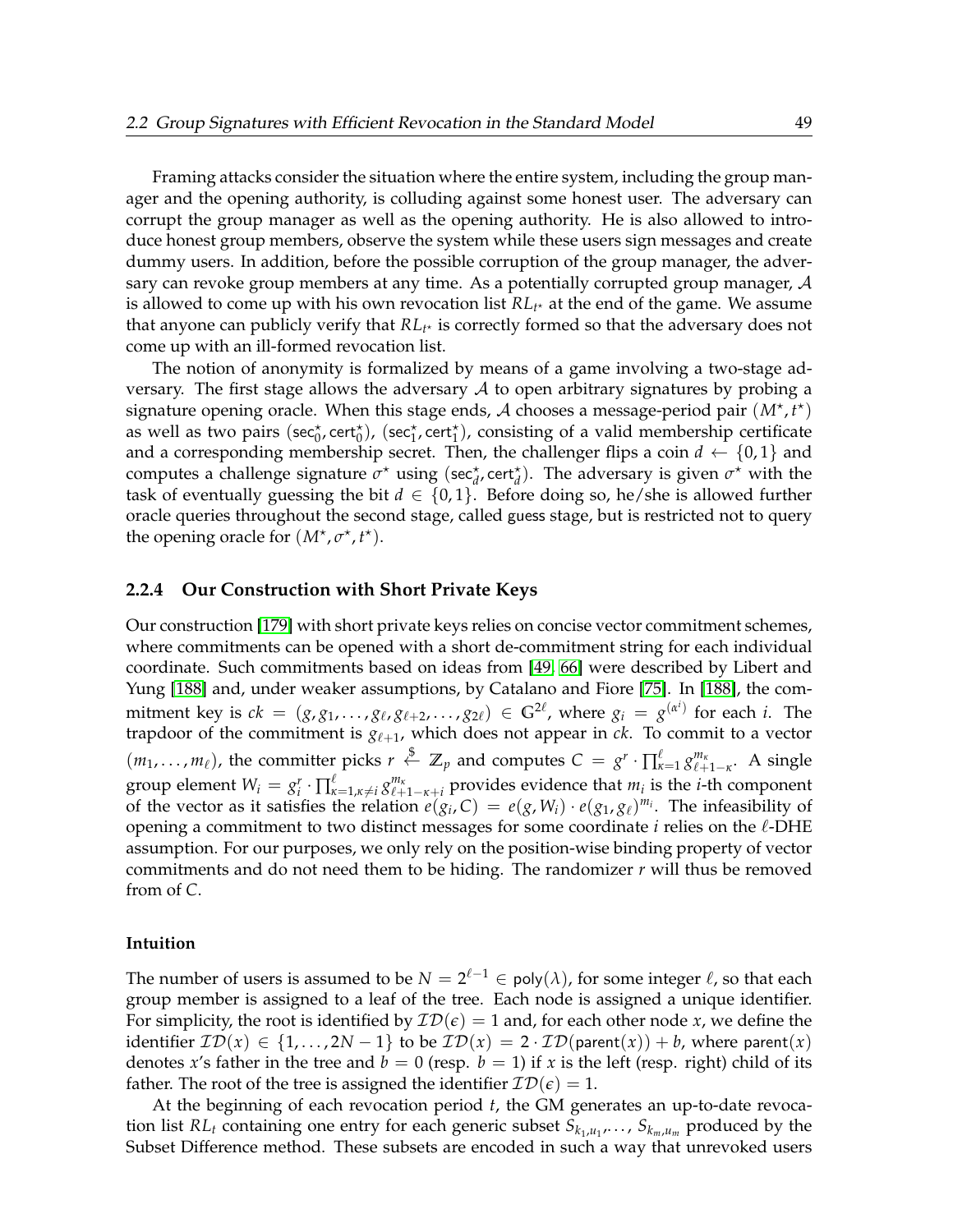can anonymously prove their membership of one of them. Our technique allows doing this using a proof of constant size.

The intuition is as follows. In the generation of  $RL_t$ , for each  $i \in \{1, \ldots, m\}$ , if  $x_{k_i}$  (resp.  $x_{u_i}$ ) denotes the primary (resp. secondary) root of  $S_{k_i,u_i}$ , the GM encodes  $S_{k_i,u_i}$  as a vector of group elements  $R_i$  that determines the levels of nodes  $x_{k_i}$  and  $x_{u_i}$  in the tree (which are called  $\phi_i$  and  $\psi_i$  hereafter) and the identifiers  $\mathcal{ID}(x_{k_i})$  and  $\mathcal{ID}(x_{u_i})$ . Then, the resulting vector  $R_i$  is authenticated by means of a structure-preserving signature Θ*<sup>i</sup>* , which is included in *RL<sup>t</sup>* and will be used in a set membership proof.

During the join protocol, users obtain from the GM a structure-preserving signature on a compact encoding  $C_v$  – which is computed as a concise commitment to a vector of node identifiers  $(I_1, \ldots, I_\ell)$  – of the path  $(I_1, \ldots, I_\ell)$  between their leaf *v* and the root  $\epsilon$ . This path is encoded as a single group element.

The group manager uses two key pairs for the AHO structure-preserving signature. The first one is used during the join protocol to bind a group element *X* chosen by the user, who knows  $x = \log_g(X)$ , to the path from the user's leaf  $v$  to the root  $\epsilon$ .

In order to anonymously prove his/her non-revocation, a group member  $U_i$  uses  $RL_t$  to determine the generic subset  $S_{k_l, u_l}$ , with  $l \in \{1, \ldots, m\}$ , where his/her leaf  $v_i$  lies. He/she commits to the corresponding vector of group elements  $R_l$  that encodes the node identifiers  $\mathcal{ID}(x_{k_l})$  and  $\mathcal{ID}(x_{u_l})$  of the primary and secondary roots of  $S_{k_l,u_l}$  at levels  $\phi_l$  and  $\psi_l$ , respectively. If  $(I_1, \ldots, I_\ell)$  identifies the path from his/her leaf  $v_i$  to  $\epsilon$ , the unrevoked member  $\mathcal{U}_i$  generates a membership proof for the subset  $S_{k_l, u_l}$  by proving that  $\mathcal{ID}(x_{k_l}) = I_{\phi_l}$  and  $\mathcal{ID}(x_{u_l}) \neq I_{\psi_l}$  (in other words, that  $x_{k_l}$  is an ancestor of  $v_i$  and  $x_{u_l}$  is not). To succinctly prove these statements,  $\mathcal{U}_i$  uses the properties of the LY concise vector commitment scheme<sup>[8](#page-51-0)</sup>. Finally, in order to convince the verifier that he used a legal element of  $RL_t$ ,  $U_i$  follows the technique of [\[61\]](#page-90-3) and proves knowledge of a signature Θ*<sup>l</sup>* on the committed vector of group elements  $R_l$ . By doing so,  $\mathcal{U}_i$  thus provides evidence that his/her leaf  $v_i$  is a member of some authorized subset  $S_{k_l, u_l}$  without revealing  $l \in \{1, \ldots, m\}$ .

In order to obtain the strongest flavor of anonymity (i.e., where the adversary has access to a signature opening oracle), the scheme uses Kiltz's tag-based encryption scheme as in Groth's construction [\[134\]](#page-95-3) exactly as we did in the previous construction. In nonframeability concerns, the group member  $\mathcal{U}_i$  also generates a weak Boneh-Boyen signature (which yields a fully secure signature when combined with a one-time signature) using  $x = \log_{g}(X)$ , where  $X \in \mathbb{G}$  is a group element certified by the GM and bound to the path  $(I_1, \ldots, I_\ell)$  during the join protocol.

### **Description**

As in standard security models for group signatures, we assume that, before joining the group, user  $U_i$  chooses a long term key pair (usk[*i*], upk[*i*]) and registers it in some PKI.

**Setup**( $\lambda$ ,  $N$ ): given a security parameter  $\lambda \in \mathbb{N}$  and the number of users  $N = 2^{\ell-1}$ ,

- 1. Choose bilinear groups  $(G, G_T)$  of prime order  $p > 2^{\lambda}$ , with  $g \leftarrow G$ .
- 2. Define  $n_0 = 2$  and  $n_1 = 5$ . Generates key pairs  $(s k_{\text{AHO}}^{(0)}, p k_{\text{AHO}}^{(0)})$  and  $(s k_{\text{AHO}}^{(1)}, p k_{\text{AHO}}^{(1)})$ for the AHO signature in order to sign messages of  $n_0$  and  $n_1$  group elements,

<span id="page-51-0"></span><sup>&</sup>lt;sup>8</sup>Note that no randomness is needed here since we do not rely on the hiding property of the commitment.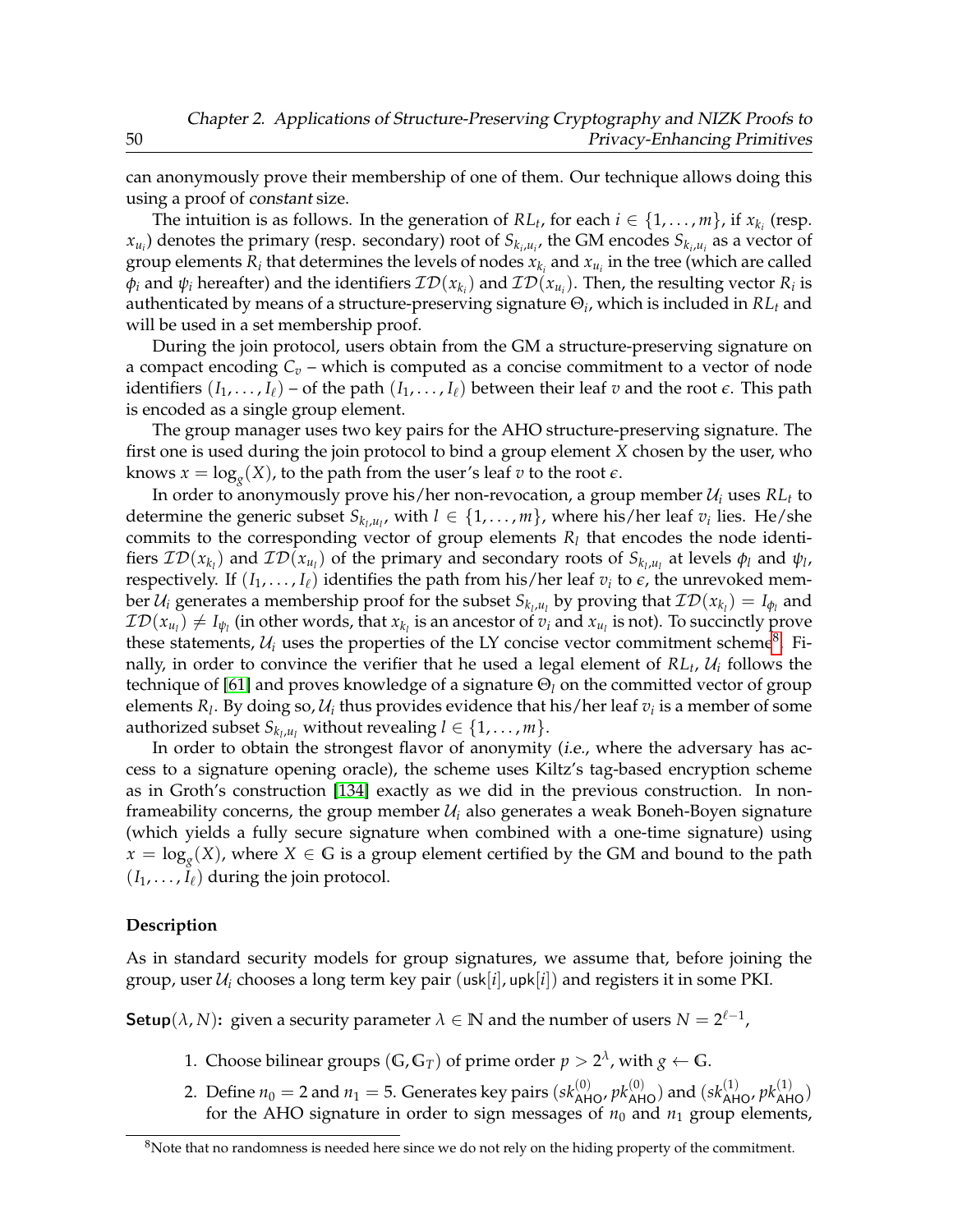respectively. These key pairs are

$$
pk_{\mathsf{AHO}}^{(d)} = \left(G_r^{(d)}, H_r^{(d)}, G_z^{(d)} = G_r^{\gamma_z^{(d)}}, H_z^{(d)} = H_r^{\delta_z^{(d)}},
$$

$$
\{G_i^{(d)} = G_r^{\gamma_i^{(d)}}, H_i^{(d)} = H_r^{\delta_i^{(d)}}\}_{i=1}^{n_d}, A^{(d)}, B^{(d)}\right)
$$

and  $sk_{\text{AHO}}^{(d)} = (\alpha_a^{(d)}, \alpha_b^{(d)})$ *b* , *γ* (*d*) *z* , *δ* (*d*) *z* , {*γ* (*d*)  $\delta_i^{(d)}$ ,  $\delta_i^{(d)}$  $\binom{d}{i}$   $\sum_{i=1}^{n_d}$  $\binom{n_d}{i=1}$ , where  $d \in \{0,1\}$ . These will be used to sign messages consisting of 2 and 5 group elements, respectively.

- 3. Generate a public key  $ck = (g_1, \ldots, g_\ell, g_{\ell+2}, \ldots, g_{2\ell}) \in \mathbb{G}^{2\ell-1}$  for  $\ell$ -dimension vectors of the LY concise vector commitment scheme. The trapdoor  $g_{\ell+1}$  is not needed and can be discarded.
- 4. As a Groth-Sahai CRS for the NIWI proof system, select three vectors  $f = (f_1, f_2, f_3)$ such that  $f_1 = (f_1, 1, g) \in \mathbb{G}^3$ ,  $f_2 = (1, f_2, g) \in \mathbb{G}^3$ , and  $f_3 = f_1^{\xi_1} \cdot f_2^{\xi_2}$ , where  $f_1 = g^{\beta_1}$ ,  $f_2 = g^{\beta_2}$  in G and random  $\beta_1$ ,  $\beta_2$ ,  $\zeta_1$ ,  $\zeta_2 \leftarrow \mathbb{Z}_p^*$ . We also define the vector  $\varphi = f_3 \cdot (1, 1, g).$
- 5. Choose random  $(U, V) \leftarrow G^2$  that, together with generators  $f_1, f_2, g \in G$ , will form a public encryption key.
- 6. Select a strongly unforgeable one-time signature  $\Sigma = (G, S, V)$ .
- 7. Sets  $\mathcal{S}_{GM} := (sk_{\text{AHO}}^{(0)}, sk_{\text{AHO}}^{(1)}), \mathcal{S}_{\text{OA}} := (\beta_1, \beta_2)$  as authorities' private keys and the group public key is

$$
\mathcal{Y} := \left(g, \; pk_{\text{AHO}}^{(0)}, \; pk_{\text{AHO}}^{(1)}, \; ck, \; f, \; \varphi, \; (U, V), \; \Sigma\right).
$$

 $\mathsf{Join}^{(\mathrm{GM},\mathcal{U}_i)}$ : the GM and the prospective user  $\mathcal{U}_i$  run the following protocol:

- 1.  $U_i$  draws  $x \leftarrow \mathbb{Z}_p$  at random and computes  $X = g^x$  which is sent to the GM. If  $X \in \mathbb{G}$  already appears in some entry transcript<sub>i</sub> of the database  $St_{trans}$ , J<sub>GM</sub> halts and returns  $\perp$  to  $\mathcal{U}_i$  .
- 2. The GM assigns to the user  $U_i$  an available leaf *v* of identifier  $\mathcal{ID}(v)$  in the tree T. Let  $x_1, \ldots, x_\ell$  be the path from the chosen leaf  $x_\ell = v$  to the root  $x_1 = \epsilon$  of T. Let also  $(I_1, \ldots, I_\ell) = (\mathcal{ID}(x_1), \ldots, \mathcal{ID}(x_\ell))$  be the corresponding vector of identifiers (with  $I_1 = 1$  and  $I_\ell = \mathcal{ID}(v) \in \{N, \ldots, 2N - 1\}$ ). Then, the GM does the following.
	- (a) Compute a compact encoding  $C_v = \prod_{k=1}^{\ell} g_{\ell+1-k}^{I_k} = g_{\ell}^{I_1} \cdots g_1^{I_{\ell}}$  $I_{1}^{I_{\ell}}$  of  $(I_{1},...,I_{\ell}).$
	- (b) Using  $sk_{AHQ}^{(0)}$ , generate an AHO signature  $\sigma_v = (\theta_{v,1}, \ldots, \theta_{v,7})$  on the pair  $(X, C_v) \in \mathbb{G}^2$  so as to bind  $C_v$  to the value *X* that identifies  $\mathcal{U}_i$ .
- 3. The GM sends  $\mathcal{ID}(v) \in \{N, \ldots, 2N-1\}$  and  $C_v$  to  $\mathcal{U}_i$  that halts if  $\mathcal{ID}(v) \notin$ {*N*, . . . , 2*N* − 1} or if *C<sup>v</sup>* is found incorrect. Otherwise, U*<sup>i</sup>* sends an ordinary digital signature  $sig_i = \text{Sign}_{\text{usk}[i]}(X || (I_1, \ldots, I_\ell))$  to the GM.
- 4. The GM checks that  $Verify_{upk[i]}((X||(I_1, \ldots, I_\ell)), sig_i) = 1$ . If not, the GM aborts. Otherwise, it returns the structure-preserving signature  $\sigma_v$  to the user  $\mathcal{U}_i$  and stores transcript<sub>*i*</sub> =  $(X, \mathcal{ID}(v), C_v, \sigma_v, sig_i)$  in the database  $St_{trans}$ .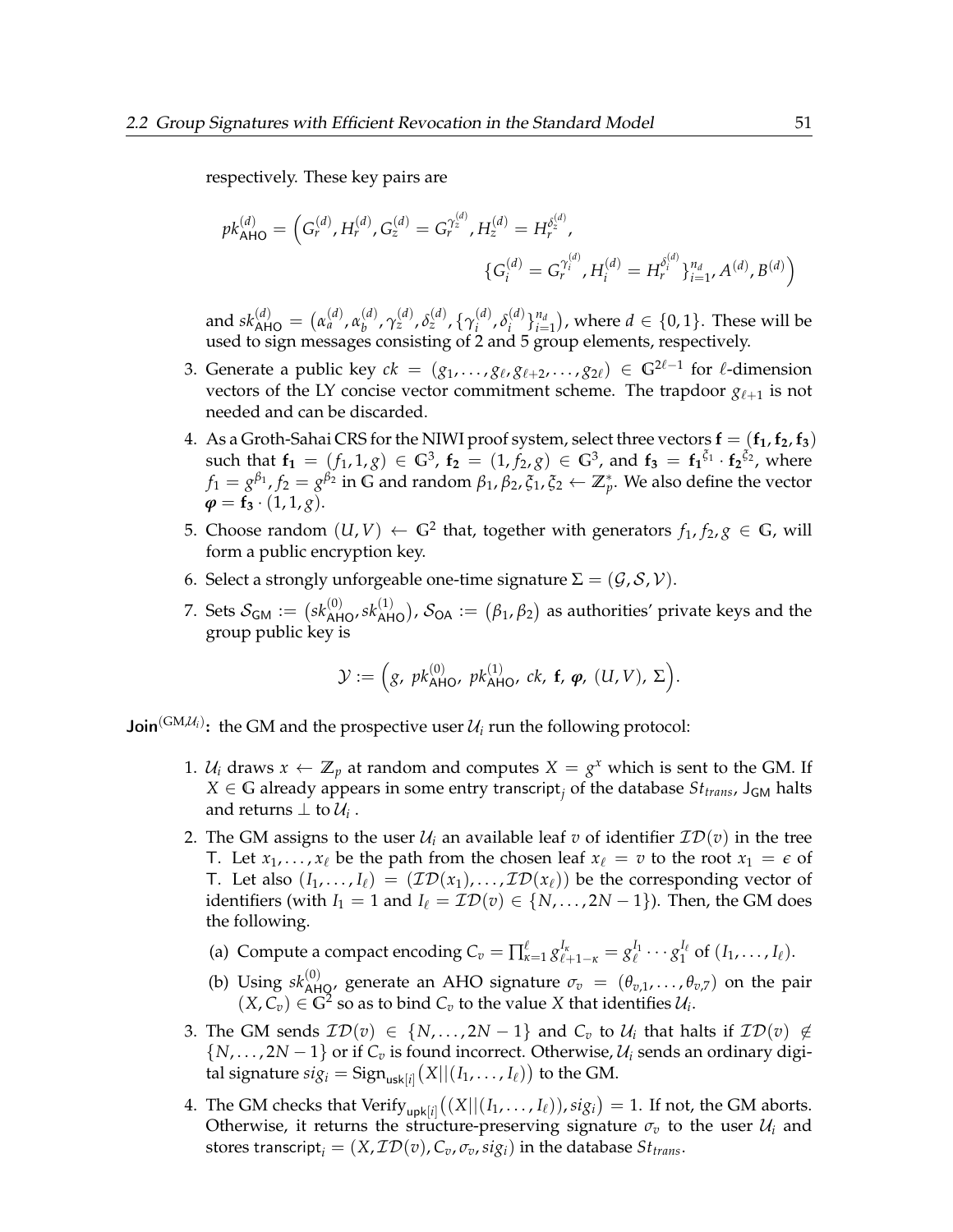5. The user  $U_i$  defines his membership certificate cert<sub>*i*</sub> as

$$
\operatorname{\sf cert}_i=\bigl(\mathcal{ID}(v),X,\mathcal{C}_v,\sigma_v\bigr)\in\{N,\dots,2N-1\}\times\mathbb{G}^9,
$$

where  $X$  will serve as the tag identifying  $\mathcal{U}_i$ . The membership secret sec<sub>i</sub> is defined as  $\sec_i = x \in \mathbb{Z}_p$ .

 $\mathsf{Revolke}(\mathcal{Y},\mathcal{S}_{\mathsf{GM}},t,\mathcal{R}_t)$ : Parse  $\mathcal{S}_{\mathsf{GM}}$  as  $\S_{\mathsf{GM}}:=(sk_{\mathsf{AHO}}^{(0)},sk_{\mathsf{AHO}}^{(1)})$  and do the following.

- 1. Using the covering algorithm of the SD method, find a cover of the unrevoked user set  $\{1,\ldots,N\}\setminus\mathcal{R}_t$  as the union of disjoint subsets of the form  $S_{k_1, u_1},\ldots, S_{k_m, u_m}$ , with  $m \leq 2 \cdot |\mathcal{R}_t| - 1$ .
- 2. For  $i = 1$  to  $m$ , do the following.
	- (a) Consider  $S_{k_i, u_i}$  as the difference between sub-trees rooted at an internal node  $x_{k_i}$  and one of its descendants  $x_{u_i}$ . Lets  $\phi_i$ ,  $\psi_i \in \{1, \ldots, \ell\}$  be the depths of  $x_{k_i}$ and  $x_{u_i}$ , respectively, in T assuming that the root  $\epsilon$  is at depth 1. Encode  $S_{k_i,u_i}$ as a vector  $(g_{\phi_i}, g_1^{\mathcal{ID}(x_{k_i})})$  $\frac{1}{1}D(x_{k_i})$ ,  $g_{\psi_i}, g^{\mathcal{ID}(x_{u_i})}$ .
	- (b) In order to authenticate  $S_{k_i, u_i}$  and bind it to the revocation period *t*, use  $sk_{\text{AHO}}^{(1)}$  to generate a structure-preserving signature  $\Theta_i = (\Theta_{i,1}, \dots, \Theta_{i,7}) \in \mathbb{G}^7$  on the message  $R_i = \left(g^t, g_{\phi_i}, g_1^{\mathcal{ID}(x_{k_i})}\right)$  $\left(\frac{\mathcal{ID}(x_{k_i})}{1}, g_{\psi_i}, g^{\mathcal{ID}(x_{u_i})}\right) \in \mathbb{G}^5$ , where the period number *t* is interpreted as an element of  $\mathbb{Z}_p$ .

Returns the revocation data

$$
RL_t = \left(t, \mathcal{R}_t, \{\phi_i, \psi_i, \mathcal{ID}(x_{k_i}), \mathcal{ID}(x_{u_i}), \Theta_i = (\Theta_{i,1}, \ldots, \Theta_{i,7})\}_{i=1}^m\right).
$$
 (2.9)

- Sign( $\mathcal{Y}, t, RL_t$ , cert<sub>i</sub>, sec<sub>i</sub>, M): returns  $\perp$  if  $i \in \mathcal{R}_t$ . Otherwise, to sign  $M \in \{0,1\}^*$ , generates a one-time signature key pair (sk, VK)  $\leftarrow \mathcal{G}(\lambda)$ . Parse the membership certifi- $\text{cate cert}_i \text{ as } \text{cert}_i = \bigl( \mathcal{ID}(v_i), X, C_{v_i}, \sigma_{v_i} \bigr) \in \{N, \dots, 2N-1\} \times \mathbb{G}^9 \text{ and } \text{sec}_i \text{ as } x \in \mathbb{Z}_p.$ Let  $\epsilon = x_1, \ldots, x_\ell = v_i$  denote the path connecting  $v_i$  to the root  $\epsilon$  of T and let  $(I_1, \ldots, I_\ell) = (\mathcal{ID}(x_1), \ldots, \mathcal{ID}(x_\ell))$  be the vector of node identifiers. First,  $\mathcal{U}_i$  generates a commitment *com*<sub>*C*<sup>*v<sub>i</sub>*</sub> to the encoding *C*<sub>*v<sub>i</sub>*</sub> of the path  $(I_1, \ldots, I_\ell)$  from *v<sub>i</sub>* to the</sub></sup> root. Then, he does the following.
	- 1. Using  $RL_t$ , find the set  $S_{k_l, u_l}$ , with  $l \in \{1, \ldots, m\}$ , that contains the leaf  $v_i$  identified by  $\mathcal{ID}(v_i)$ . Let  $x_{k_l}$  and  $x_{u_l}$  denote the primary and secondary roots of  $S_{k_l, u_l}$  at depths  $\phi_l$  and  $\psi_l$ , respectively. Since  $x_{k_l}$  is an ancestor of  $v_i$  but  $x_{u_l}$  is not, it must be the case that  $I_{\phi_l} = \mathcal{ID}(x_{k_l})$  and  $I_{\psi_l} \neq \mathcal{ID}(x_{u_l}).$
	- 2. In order to prove that  $v_i$  belongs to  $S_{k_l, u_l}$  without leaking *l*, re-randomize the *l*th AHO signature  $\Theta_l$  contained in  $RL_t$  as  $\{\Theta_{l,i}'\}_{i=1}^7 \leftarrow \mathsf{ReRand}(pk_{\mathsf{AHO}}^{(1)},\Theta_l).$  Then, commit to the *l*-th revocation message

<span id="page-53-0"></span>
$$
R_l = (R_{l,1},\ldots,R_{l,5}) = (g^t, g_{\phi_l}, g_1^{\mathcal{ID}(x_{k_l})}, g_{\psi_l}, g^{\mathcal{ID}(x_{u_l})})
$$
(2.10)

and its signature  $\Theta'_{l} = (\Theta'_{l,1}, \ldots, \Theta'_{l,7})$  by computing Groth-Sahai commitments  $\{com_{R_{l,\tau}}\}_{\tau=2}^5$  and  $\{com_{\Theta'_{l,j}}\}_{j\in\{1,2,5\}}$  to  $\{R_{l,\tau}\}_{\tau=2}^5$  and  $\{\Theta'_{l,j}\}_{j\in\{1,2,5\}}$  respectively.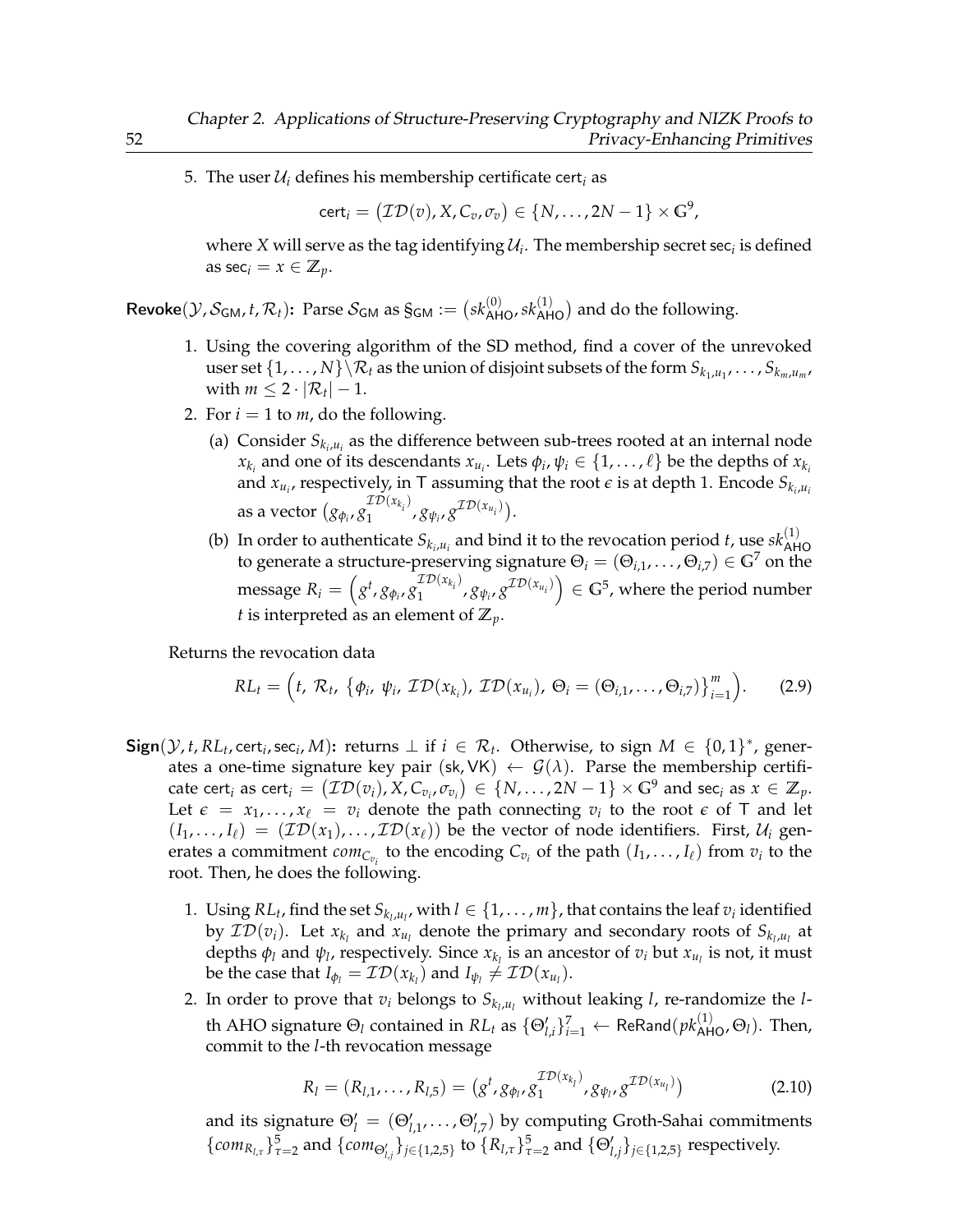(a) To prove that  $I_{\phi_l} = \mathcal{ID}(x_{k_l})$ , compute  $W_{\phi_l} = \prod_{\kappa=1, \; \kappa \neq \phi_l}^{\ell} g_{\ell}^{I_{\kappa}}$ `+1−*κ*+*φ<sup>l</sup>* that satisfies the equality  $e(g_{\phi_l},C_{v_i})=e(g_1,g_{\ell})^{I_{\phi_l}}\cdot e(g,W_{\phi_l}).$  Then, generate a Groth-Sahai  $\epsilon$  commitment  $\mathit{com}_{W_{\phi_l}}$  to  $W_{\phi_l}.$  Compute a NIWI proof that committed variables  $(R_{l,2}, R_{l,3}, C_{v_i}, W_{\phi_l})$  satisfy

<span id="page-54-0"></span>
$$
e(R_{l,2}, C_{v_i}) = e(R_{l,3}, g_{\ell}) \cdot e(g, W_{\phi_l}). \qquad (2.11)
$$

We denote by  $\pi_{eq} \in \mathbb{G}^9$  the proof for the quadratic equation [\(2.11\)](#page-54-0).

(b) To prove that  $I_{\psi_l} \neq \mathcal{ID}(x_{u_l})$ , compute  $W_{\psi_l} = \prod_{\kappa=1, \; \kappa \neq \psi_l}^{\ell} g_{\ell}^{I_{\kappa}}$ `+1−*κ*+*ψ<sup>l</sup>* that satis $f$ ies  $e(g_{\psi_l},C_{v_i})=e(g_1,g_\ell)^{I_{\psi_l}}\cdot e(g,W_{\psi_l}).$  Then, compute a Groth-Sahai commitment  $com_{W_{\psi_l}}$  to  $W_{\psi_l}$  as well as commitments  $com_{\Gamma_l}$  and  $\{com_{\Psi_{l,\tau}}\}_{\tau \in \{0,1,2\ell\}}$  to the group elements

$$
(\Gamma_l, \Psi_{l,0}, \Psi_{l,1}, \Psi_{l,2\ell}) = (g^{1/(I_{\psi_l} - \mathcal{ID}(x_{u_l}))}, g^{I_{\psi_l}}, g_1^{I_{\psi_l}}, g_2^{I_{\psi_l}}).
$$

The next step is to generate a NIWI proof that the committed group elements (*Rl*,4, *Rl*,5, *Cv<sup>i</sup>* , Γ*<sup>l</sup>* , Ψ*l*,0, Ψ*l*,1, Ψ*l*,2`) satisfy

<span id="page-54-1"></span>
$$
e(R_{l,4}, C_{v_i}) = e(\Psi_{l,1}, g_{\ell}) \cdot e(g, W_{\psi_l}), \qquad (2.12)
$$

$$
e(\Psi_{l,0}/R_{l,5},\Gamma_l)=e(g,g), \qquad (2.13)
$$

$$
e(\Psi_{l,1}, g) = e(g_1, \Psi_{l,0}), \tag{2.14}
$$

$$
e(\Psi_{l,2\ell},g) = e(g_{2\ell}, \Psi_{l,0}).
$$
\n(2.15)

We denote this NIWI proof by  $\pi_{neq} = (\pi_{neq,1}, \pi_{neq,2}, \pi_{neq,3}, \pi_{neq,4})$ . Since the first two equations [\(2.12\)](#page-54-1) and [\(2.13\)](#page-54-1) are quadratic,  $\pi_{neq,1}$  and  $\pi_{neq,2}$  consist of 9 elements each. The last two equations [\(2.14\)](#page-54-1) and [\(2.15\)](#page-54-1) are linear and both cost 3 elements to prove.

3. Provide evidence that the tuple  $R_l$  of [\(2.10\)](#page-53-0) is a certified revocation message for period *t*: namely, compute a NIWI proof  $\pi_{R_l}$  that committed message elements  ${R_{l,\tau}}_{\tau=2}^5$  and signature components  ${\{\Theta'_{l,j}\}_{j\in\{1,2,5\}}}$  satisfy the equations

<span id="page-54-2"></span>
$$
A^{(1)} \cdot e(\Theta'_{l,3}, \Theta'_{l,4})^{-1} \cdot e(G_1^{(1)}, g^t)^{-1} = e(G_z^{(1)}, \Theta'_{l,1}) \cdot e(G_r^{(1)}, \Theta'_{l,2}) \cdot \prod_{\tau=2}^5 e(G_\tau^{(1)}, R_{l,\tau}),
$$
\n
$$
B^{(1)} \cdot e(\Theta'_{l,6}, \Theta'_{l,7})^{-1} \cdot e(H_1^{(1)}, g^t)^{-1} = e(H_z^{(1)}, \Theta'_{l,1}) \cdot e(H_r^{(1)}, \Theta'_{l,5}) \cdot \prod_{\tau=2}^5 e(H_\tau^{(1)}, R_{l,\tau}).
$$
\n(2.16)

Since  $\{\Theta'_{l,j}\}_{j\in\{3,4,6,7\}}$  are constants, equations [\(2.16\)](#page-54-2) are both linear and thus require 3 elements each. Hence, *πR<sup>l</sup>* takes 6 elements altogether.

4. Let  $\sigma_{v_i} = (\theta_{v_i,1}, \ldots, \theta_{v_i,7})$  be the AHO signature on  $(X, C_{v_i})$ . Re-randomize  $\sigma_{v_i}$  as  $\{\theta'_{\iota}$  $\{f_{v_i,j}\}_{j=1}^7$  ← ReRand $(\mathit{pk}_{\mathsf{AHO}}^{(0)}, \sigma_{v_i})$  and generate commitments  $\{\mathit{com}_{\theta'_{v_i,j}}\}_{j\in\{1,2,5\}}$  to  $\{\theta'_{\tilde{i}}$ *vi* ,*j* }*j*∈{1,2,5} as well as a commitment *com<sup>X</sup>* to *X*. Then, generate a NIWI proof  $\pi_{\sigma_{v_i}}$  that committed variables satisfy the verification equations

$$
A^{(0)} \cdot e(\theta'_{l,3}, \theta'_{l,4})^{-1} = e(G_z^{(0)}, \theta'_{l,1}) \cdot e(G_r^{(0)}, \theta'_{l,2}) \cdot e(G_1^{(0)}, X) \cdot e(G_2^{(0)}, C_{v_i}),
$$
  

$$
B^{(0)} \cdot e(\theta'_{l,6}, \theta'_{l,7})^{-1} = e(H_z^{(0)}, \theta_{l,1}) \cdot e(H_r^{(0)}, \theta'_{l,5}) \cdot e(H_1^{(0)}, X) \cdot e(H_2^{(0)}, C_{v_i}).
$$

Since these equations are linear,  $\pi_{\sigma_{v_i}}$  requires 6 group elements.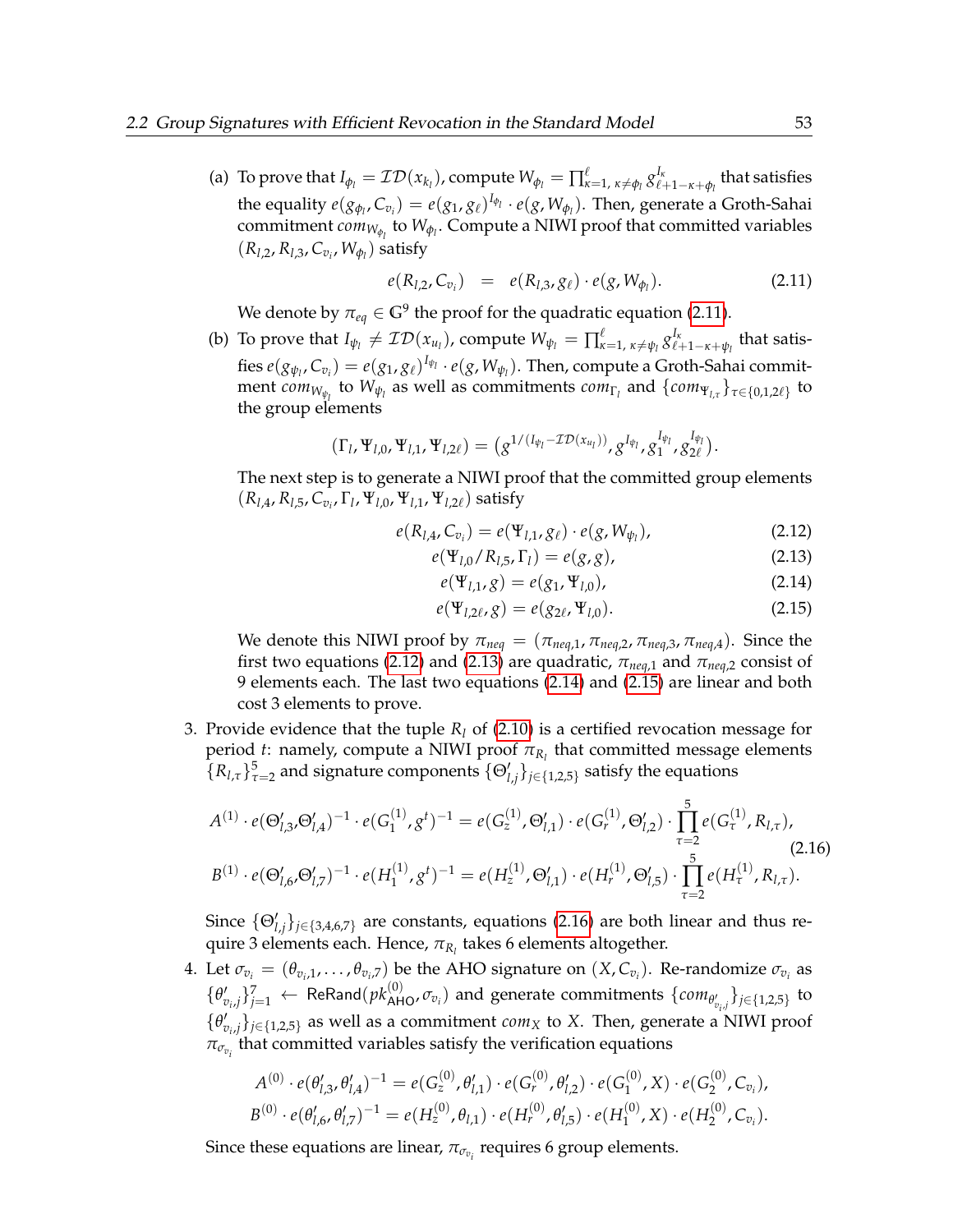5. Using VK as a tag, compute a tag-based encryption [\[160\]](#page-96-3) of *X* by drawing random exponents  $z_1, z_2 \leftarrow \mathbb{Z}_p$  at random and setting

$$
(Y_1, Y_2, Y_3, Y_4, Y_5) = (f_1^{z_1}, f_2^{z_2}, X \cdot g^{z_1+z_2}, (g^{VK} \cdot U)^{z_1}, (g^{VK} \cdot V)^{z_2}).
$$

6. Generate a NIZK proof that  $com_X = (1, 1, X) \cdot f_1^{w_{X,1}} \cdot f_2^{w_{X,2}} \cdot f_3^{w_{X,3}}$  and  $(Y_1, Y_2, Y_3)$ are BBS encryptions of the same value *X*. If we write  $f_3 = (f_{3,1}, f_{3,2}, f_{3,3})$ , the commitment *com*<sub>*X*</sub> can be written as  $(f_1^{w_{X,1}})$  $\int_{1}^{w_{X,1}} \cdot f_{3,1}^{w_{X,3}}$ ,  $f_{2}^{w_{X,2}}$  $f_{3,2}^{w_{X,3}} \cdot f_{3,2}^{w_{X,3}}$ ,  $X \cdot g_{w_{X,1} + w_{X,2}} \cdot f_{3,3}^{w_{X,3}}$ ), so that we have

<span id="page-55-0"></span>
$$
com_X \cdot (\Upsilon_1, \Upsilon_2, \Upsilon_3)^{-1} = (f_1^{\chi_1} \cdot f_{3,1}^{\chi_3}, f_2^{\chi_2} \cdot f_{3,2}^{\chi_3}, g^{\chi_1 + \chi_2} \cdot f_{3,3}^{\chi_3})
$$
(2.17)

with  $\chi_1 = w_{X,1} - z_1$ ,  $\chi_2 = w_{X,2} - z_2$ ,  $\chi_3 = w_{X,3}$ . Compute commitments to  $\{\chi_j\}_{j=1}^3$ as  $\mathit{com}_{\chi_j} = \pmb{\varphi}^{\chi_j} \cdot {\mathbf{f_1}}^{w_{\chi_j,1}} \cdot {\mathbf{f_2}}^{w_{\chi_j,2}},$  with  $w_{\chi_j,1}, w_{\chi_j,2} \overset{\hspace{0.1em}\mathsf{\scriptscriptstyle\$}}{\leftarrow} \mathbb{Z}_p$  for  $j \in \{1,2,3\}$  and generate proofs  $\{\pi_{eq\text{-}com,j}\}_{j=1}^3$  that  $\chi_1$ ,  $\chi_2$ ,  $\chi_3$  satisfy the three linear relations [\(2.17\)](#page-55-0). These latter proofs  $\{\pi_{eq\text{-}com,j}\}_{j=1}^3$  cost 2 elements each.

- 7. Compute a Boneh-Boyen signature  $\sigma_{\mathsf{VK}} = g^{1/(x+\mathsf{VK})}$  on VK and a commitment  $com_{\sigma_{\sf VK}}$  to  $\sigma_{\sf VK}$ . Then, generate a NIWI proof  $\pi_{\sigma_{\sf VK}}=(\pi_{\sigma_{\sf VK},1},\pi_{\sigma_{\sf VK},2},\pi_{\sigma_{\sf VK},3})\in\mathbb{G}^9$ that the committed variables  $(\sigma_{\mathsf{VK}}, X) \in \mathbb{G}^2$  satisfy  $e(\sigma_{\mathsf{VK}}, X \cdot g^{\mathsf{VK}}) = e(g, g)$ .
- 8. Compute a one-time signature  $\sigma_{obs} = S$ (sk, (*M*, *RL*<sub>*t*</sub>, Y<sub>1</sub>, Y<sub>2</sub>, Y<sub>3</sub>, Y<sub>4</sub>, Y<sub>5</sub>, Q, com, **Π**)) where  $\Omega = \{\Theta'_{l,i}, \theta'_{l}\}$ *l*,*i* }*i*∈{3,4,6,7} and

$$
\mathbf{com} = (com_{C_{v_i}}, com_X, \{com_{R_{l,\tau}}\}_{\tau=2}^5, com_{W_{\phi_l}}, com_{W_{\psi_l}}, com_{\Gamma_{l}}, \{com_{\Psi_{l,\tau}}\}_{\tau \in \{0,1,2\ell\}},\
$$

$$
\{com_{\Theta'_{l,j}}\}_{j\in \{1,2,5\}}, \{com_{\theta'_{l,j}}\}_{j\in \{1,2,5\}}, \{com_{\chi_j}\}_{j=1}^3, com_{\sigma_{\mathsf{VK}}}),
$$

$$
\Pi = (\pi_{eq}, \pi_{neq}, \pi_{R_l}, \pi_{\sigma_{v_i}}, \{\pi_{eq\text{-}com,j}\}_{j=1}^3, \pi_{\sigma_{\mathsf{VK}}}).
$$

Return the signature

<span id="page-55-1"></span>
$$
\sigma = (VK, Y_1, Y_2, Y_3, Y_4, Y_5, \Omega, \text{com}, \Pi, \sigma_{\text{obs}}).
$$
\n(2.18)

- Verify( $\sigma$ , *M*, *t*, *RL*<sub>*t*</sub>,  $\mathcal{Y}$ ): parse  $\sigma$  as in [\(2.18\)](#page-55-1). If (Y<sub>1</sub>, Y<sub>2</sub>, Y<sub>3</sub>, Y<sub>4</sub>, Y<sub>5</sub>) is not a well-formed tagbased encryption (that is, if  $e(Y_1, g^{VK} \cdot U) \neq e(f_1, Y_4)$  or  $e(Y_2, g^{VK} \cdot V) \neq e(f_2, Y_5)$ ) or if  $\mathcal{V}(\mathsf{VK},(M,RL_t,Y_1,Y_2,Y_3,Y_4,Y_5,\Omega,\mathbf{com},\Pi),\sigma_{obs})=0$ , return 0. Then, return 1 if all proofs properly verify. Otherwise, return 0.
- $\mathsf{Open}(M, t, RL_t, \sigma, \mathcal{S}_{OA}, \mathcal{Y}, St)$ : parse  $\sigma$  as above and return  $\perp$  if  $\mathsf{Verify}(\sigma, M, t, RL_t, \mathcal{Y}) = 0$ . Otherwise, given  $\mathcal{S}_{OA} = (\beta_1, \beta_2)$ , compute  $\tilde{X} = Y_3 \cdot Y_1^{-1/\beta_1}$  $\frac{-1/\beta_1}{1} \cdot \Upsilon_2^{-1/\beta_2}$  $2^{1/P_2}$ . In the database  $St_{\text{trans}}$ , find a record  $\langle i, \text{transcript}_i = (X_i, \mathcal{ID}(v_i), C_{v_i}, \sigma_{v_i}, sig_i) \rangle$  such that  $X_i = \tilde{X}$ . If no such record exists in *St*trans, returns ⊥. Otherwise, return *i*.

At first glance, the variable  $\Psi_{l,2\ell}$  and the proof of the second equality [\(2.14\)](#page-54-1) may seem unnecessary in step 2.b of the signing algorithm. However, this element plays a crucial role when it comes to proving the security under the  $\ell$ -FlexDHE assumption. Indeed, the proof of security against misidentification attacks ceases to go through if we remove Ψ*l*,2` and its corresponding proof.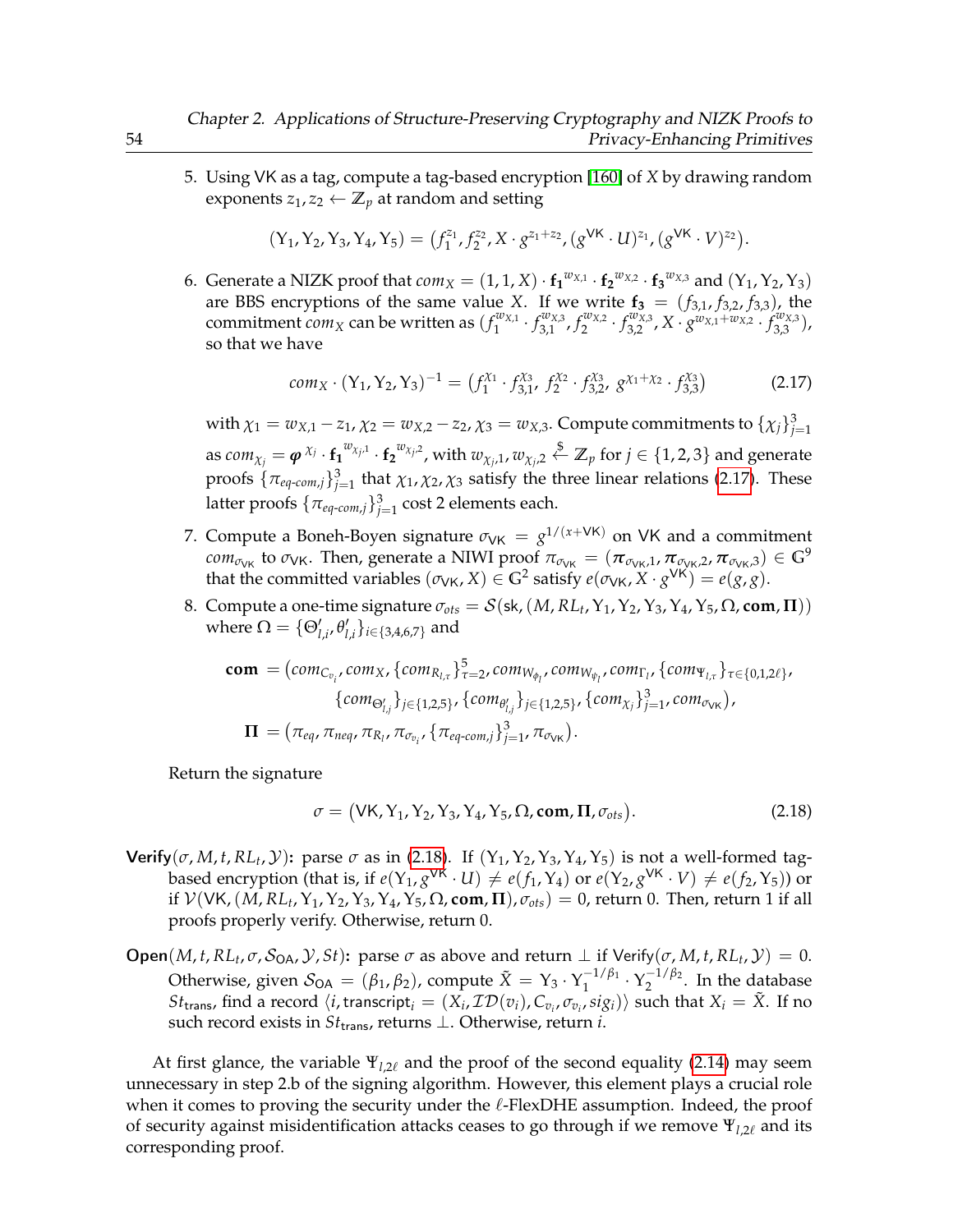### **Efficiency**

As far as efficiency goes, each entry of *RL<sup>t</sup>* contains 7 group elements and two node identifiers of  $O(\log N)$  bits each. If  $\lambda_G$  is the bitlength of a group element, we have  $\log N \ll \lambda_G/2$ (since  $\lambda \leq \lambda_G$  and N is polynomial), so that the number of bits of  $RL_t$  is bounded by  $2\cdot |\mathcal{R}_t|\cdot(7\cdot\lambda_\mathrm{G}+2\log N+2\log\log N)< 2\cdot |\mathcal{R}_t|\cdot(9\lambda_\mathrm{G})$  bits. The size of  $RL_t$  is thus bounded by that of  $18 \cdot |{\cal R}_t|$  group elements.

Unlike our first scalable construction [\[180\]](#page-98-1), group members only need to store 9 group elements in their membership certificate. As far as the size of signature goes, **com** and **Π** require 66 and 60 group elements, respectively. If the one-time signature of [\[133\]](#page-94-0) is used, VK and *σots* consist of 3 elements of **G** and 2 elements of **Z***p*, respectively. The global size  $\sigma$  amounts to that of 144 group elements, which is about 50% longer than [\[180\]](#page-98-1). In comparison with [\[134\]](#page-95-3) (which does not natively support revocation), signatures are only longer by a factor of 3. At the 128-bit security level, each group element should have a 512-bit representation and a signature takes 9 kB.

Verifying signatures takes time  $O(1)$ . The signer has to compute  $2\ell = O(\log N)$  exponentiations to obtain  $W_{\phi_l}$  and  $W_{\psi_l}$  at the beginning of each period. Note that these exponentiations involve short exponents of  $O(\log N)$  bits each. Hence, computing  $W_{\phi_l}$  and  $W_{\psi_l}$  requires  $O(\log^2 N)$  multiplications in G. For this reason, since  $\log^2 N \ll \lambda$  (as long as  $N \ll 2^{\lambda^{1/2}}$ ), this cost is dominated by that of a single exponentiation in **G**.

### **Security**

The security of the scheme relies on the same assumptions as in our first revocable group sig-nature [\[180\]](#page-98-1) (namely, the  $q$ -SFP,  $q$ -SDH and DLIN assumptions) and the  $\ell$ -FlexDHE assumption. While we need an addition non-standard assumption, we only need the  $\ell$ -FlexDHE assumption to hold for small values of the parameter  $\ell = \log N$ , where *N* is the maximal number of users.

In the article [\[179,](#page-98-2) Appendix C], we suggest a variant of the scheme where the  $\ell$ -FlexDHE assumption is replaced by an assumption of constant size, introduced by Laguillaumie et al. [\[167\]](#page-97-1), at the expense of increasing the group public key size from  $O(log N)$  to  $O(log^2 N)$ . This is achieved by replacing the concise vector commitment of Libert and Yung [\[188\]](#page-98-3) by the one of Catalano and Fiore [\[75\]](#page-91-5), which relies on the CDH assumption instead of the  $\ell$ -DHE assumption but has a longer commitment key. By applying the results of Abe et al. [\[2\]](#page-86-5) to our modified scheme [\[179,](#page-98-2) Appendix C], it is further possible to construct a revocable group signature with  $O(log^2 N)$ -size group public keys which only relies on simple assumptions in the standard model.

In a follow-up work, Attrapadung et al. [\[20\]](#page-87-3) used a different mechanism from the broadcast encryption literature – due to Attrapadung, Libert and de Panafieu [\[24,](#page-87-4) [21\]](#page-87-5) – to achieve an efficiency tradeoff which is exactly dual to ours. While we obtain membership certificates and revocation lists made of  $O(1)$  and  $O(r)$  group elements, respectively, Attrapadung *et al.* [\[20\]](#page-87-3) perform the other way around with  $O(1)$ -size revocation lists and  $O(R)$ -size membership certificates, where *R* is an upper bound on the number of revoked users. However, the maximal number *R* of revoked users must be fixed in advance even if it is much smaller than the total number of users *N*. Similar results were obtained by Nakanishi and Funabiki [\[204\]](#page-99-6).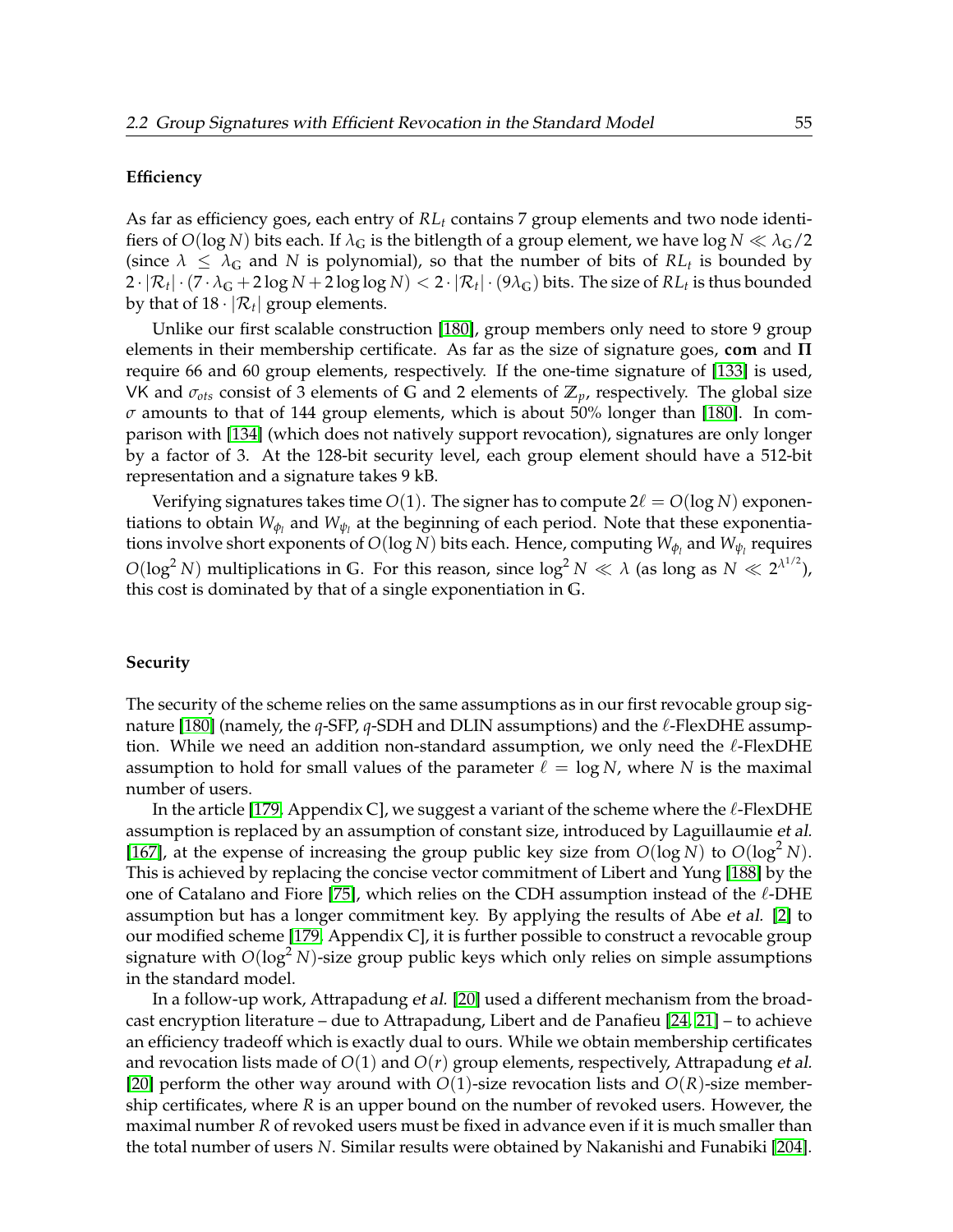# **2.3 Conclusion**

This chapter presented two important applications of structure-preserving cryptographic primitives in the design of anonymity-related cryptographic mechanisms. One of our contributions was the first reasonably efficient construction [\[81\]](#page-91-0) – which was proposed at the same time as (and independently of) Fuchsbauer's automorphic signatures [\[112\]](#page-93-1) – of the primitive, initially introduced by Groth [\[133\]](#page-94-0), that was subsequently named "structure-preserving signature" by Abe et al. [\[6,](#page-86-1) [4\]](#page-86-2). This construction allowed us to obtain the first fully noninteractive group encryption system in the standard model and also immediately implied the first group signatures with concurrent join in the standard model [\[157\]](#page-96-0). Together with other techniques (such as the NNL framework [\[205\]](#page-99-5) and our construction of concise vector commitments [\[188\]](#page-98-3)), the optimized SPS scheme of Abe et al. [\[6\]](#page-86-1) also enabled the design of a new revocation mechanism for group signature schemes in the standard model.

Structure-preserving signatures were also used in other results of mine [\[176,](#page-97-0) [173\]](#page-97-2) on privacy-preserving primitives which are not discussed in this manuscript. In collaboration with Marc Joye, Moti Yung and Thomas Peters, we built on the Abe et al. [\[6\]](#page-86-1) system to construct a group encryption scheme [\[176\]](#page-97-0) with refined tracing capabilities similar to those of traceable signatures [\[155\]](#page-96-4): specifically, the opening authority can disclose a user-specific trapdoor that makes it possible to trace all ciphertexts encrypted for a given suspicious user without affecting the privacy of well-behaved users. Together with Marc Joye, we also designed a partially structure-preserving identity-based encryption (IBE) scheme [\[173\]](#page-97-2) – where "partially" means that identities are still encoded as bitstrings (rather than group elements) but encrypted messages live in the source group G of the bilinear map  $e : G \times G \to G_T$ instead of the target group  $G_T$  as in most IBE schemes in the standard model [\[248\]](#page-102-5) – and used it to construct the first efficient standard model realization of group signatures with message-dependent opening (GS-MDO) [\[233\]](#page-101-2). In short GS-MDO schemes, as introduced by Sakai et al. [\[233\]](#page-101-2), are group signatures where the opening authority can only open signatures for which a separate authority has released a message specific trapdoor. Sakai et al. [\[233\]](#page-101-2) showed that GS-MDO implies identity-based encryption, which raised the intuition that realizing GS-MDO schemes in the standard model requires a structure-preserving IBE. In [\[173\]](#page-97-2), we showed that a partially structure-preserving IBE suffices for this purpose and we built a GS-MDO scheme with logarithmic signature size in the standard model.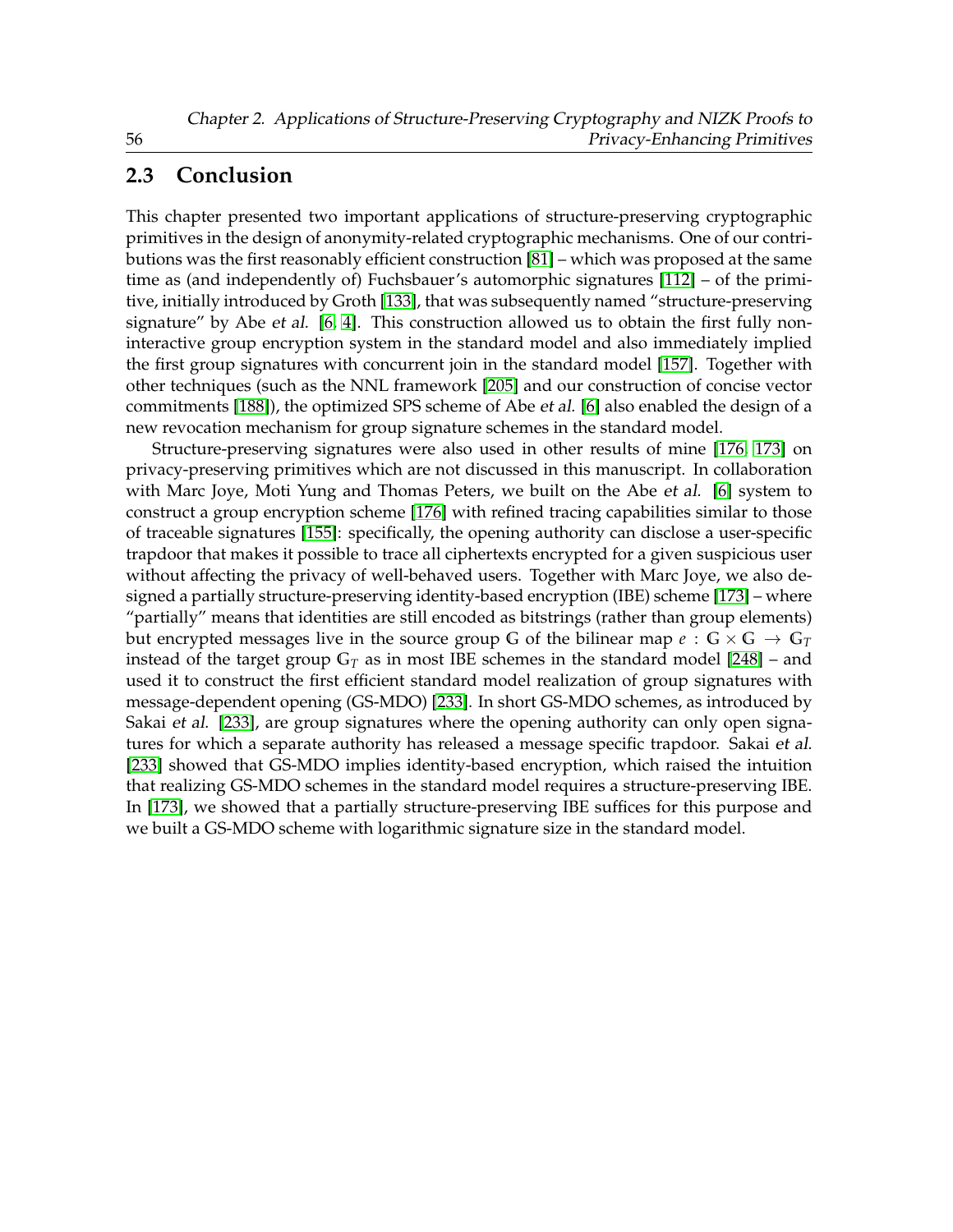# **CHAPTER**

# **Constructions of Non-Malleable Primitives from Structure-Preserving Cryptography**

In the last three years, a large body of work has analyzed the feasibility and the efficiency of structure-preserving signatures (SPS) [\[133,](#page-94-0) [81,](#page-91-0) [112,](#page-93-1) [6,](#page-86-1) [4,](#page-86-2) [5,](#page-86-6) [63,](#page-90-4) [82,](#page-91-6) [142,](#page-95-6) [2,](#page-86-5) [3\]](#page-86-7), public-key encryption [\[65\]](#page-90-5) and commitments schemes [\[135,](#page-95-1) [7\]](#page-86-0).

In this chapter, we consider applications of structure-preserving signatures in the design of non-malleable protocols such as non-interactive non-malleable commitments or chosenciphertext-secure public-key encryption. Paradoxically, this is achieved by first considering structure-preserving signatures which are intentionally made malleable. We consider SPS schemes with linearly homomorphic properties and argue that such primitives have many applications, even independently of Groth-Sahai proofs.

# **3.0.1 Linearly Homomorphic Structure-Preserving Signatures**

The concept of homomorphic signatures can be traced back to Desmedt [\[97\]](#page-92-2) while proper definitions remained lacking until the work of Johnson et al. [\[148\]](#page-95-7). Since then, constructions have appeared for various kinds of homomorphisms (see [\[11\]](#page-86-8) and references therein).

**Linearly Homomorphic Schemes.** Linearly homomorphic signatures are an important class of homomorphic signatures for arithmetic functions, whose study was initiated by Boneh, Freeman, Katz and Waters [\[48\]](#page-89-10). While initially motivated by applications to network coding [\[48\]](#page-89-10), they are also useful in proofs of storage [\[13,](#page-87-6) [16\]](#page-87-7) or in verifiable computation mechanisms, when it comes to authenticate servers' computations on outsourced data (see, e. g., [\[11\]](#page-86-8)). The recent years, much attention was given to the notion and a variety of constructions [\[120,](#page-94-2) [23,](#page-87-8) [47,](#page-89-11) [46,](#page-89-12) [77,](#page-91-7) [78,](#page-91-8) [111,](#page-93-2) [25,](#page-87-9) [26\]](#page-87-10) based on various assumptions have been studied.

**Structure-Preserving Signatures Made Homomorphic.** In collaboration with Thomas Peters, Marc Joye and Moti Yung [\[177\]](#page-97-3), we put forth the notion of linearly homomorphic structure-preserving signatures (LHSPS). While structure-preserving signatures and linearly homomorphic signatures have both been studied before, simultaneously combining the homomorphic and structure-preserving properties turns out to be useful and non-trivial. As we will see in this chapter, such a combination has unexpected applications that are not known to be possible with only one of these two properties individually. In particular, we describe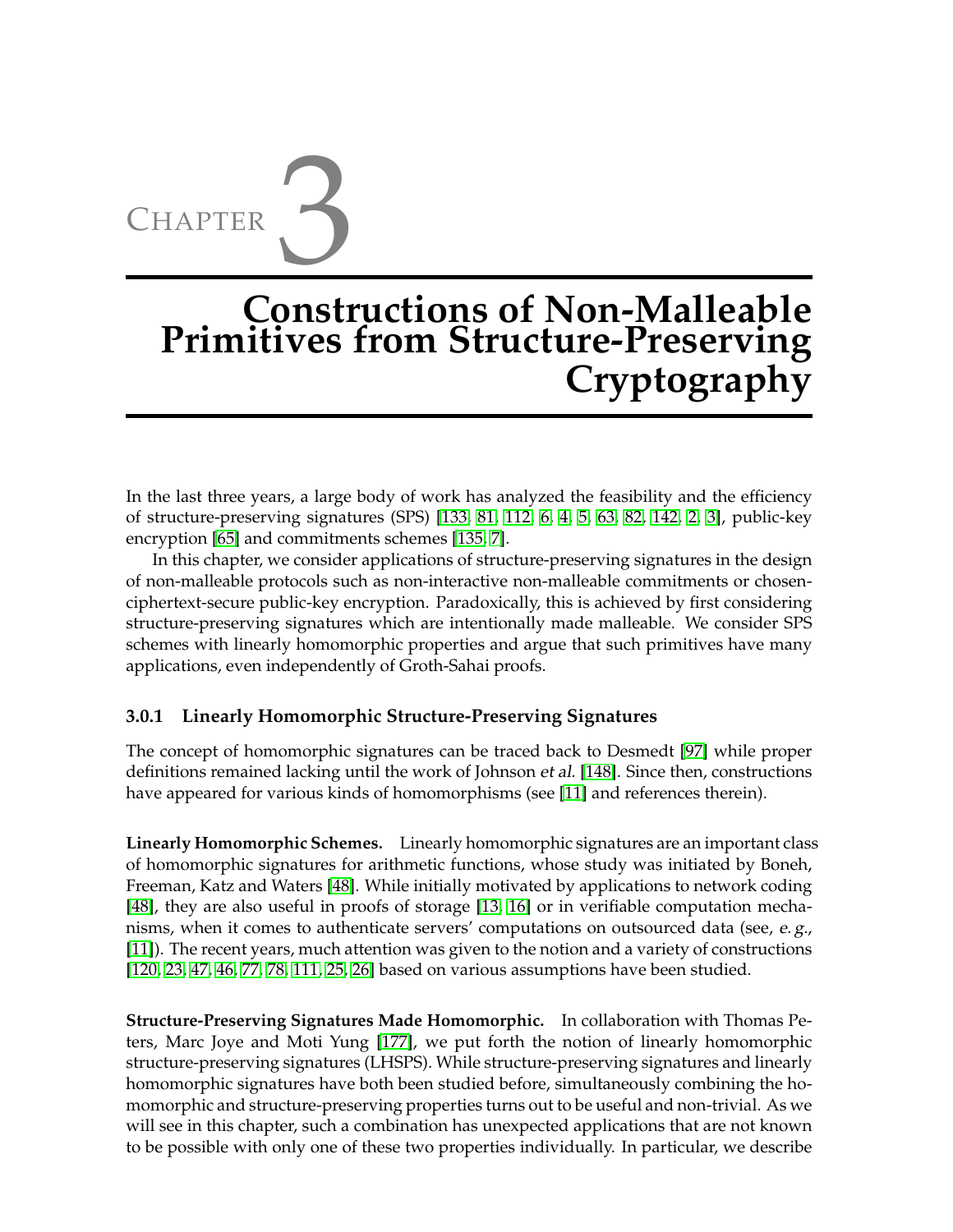applications of LHSPS schemes beyond their compatibility with the Groth-Sahai techniques. These signature schemes function exactly like ordinary homomorphic signatures with the additional restriction that signatures and messages only consist of (vectors of) group elements whose discrete logarithms may not be available. We describe three constructions and prove their security under well-established assumptions in bilinear groups.

Our first scheme's starting point is the one-time (regular) SPS scheme of Abe et al. [\[6\]](#page-86-1). By removing certain public key components, we obtain the desired linear homomorphism, and prove the security using information-theoretic arguments as in [\[6\]](#page-86-1). The key observation here is that, as long as the adversary does not output a signature on a linear combination of previously signed vectors, it will be unable to sign its target vector in the same way as the reduction would, because certain private key components will remain perfectly hidden.

Our initial scheme inherits the one-time restriction of the scheme in [\[6\]](#page-86-1) in that only one linear subspace can be safely signed with a given public key. Nevertheless, we can extend it to build a full linearly homomorphic SPS system. To this end, we suitably combine our first scheme with Waters signatures [\[248\]](#page-102-5). Here, Waters signatures are used as a resting ground for fresh random exponents which are introduced in each signed vector and help us refresh the state of the system and apply each time the same argument as in the one-time scheme. We also present techniques to turn the scheme into a fully randomizable one, where a derived signature has the same distribution as a directly signed message.

# **3.0.2 Applications**

**Verifiable computation on encrypted data.** First, we show that the primitive enables ver-ifiable computation mechanisms on encrypted data.<sup>[1](#page-59-0)</sup> Specifically, it allows a client to store encrypted files on an untrusted remote server. While the dataset is encrypted using an additively homomorphic encryption scheme, the server is able to blindly compute linear functions on the original data and provide the client with a short homomorphically derived signature vouching for the correctness of the computation. This is achieved by having the client sign each ciphertext using a homomorphic SPS scheme and handing the resulting signatures to the server at the beginning. After this initial phase, the client only needs to store a short piece of information, no matter how large the file is. Still, he remains able to authenticate linear functions on his data and the whole process is completely non-interactive.

**Non-malleable commitments to group elements.** As a more surprising application, we show that LHSPS schemes generically yield non-malleable [\[102\]](#page-92-3) trapdoor commitments to group elements. We actually construct a simulation-sound trapdoor commitment  $[116]$  — a primitive known (by [\[116,](#page-93-3) [195\]](#page-98-4)) to imply re-usable non-malleable commitments with respect to opening [\[94\]](#page-92-4) — from any linearly homomorphic SPS satisfying a relatively mild condition. To our knowledge, we thus obtain the first constant-size trapdoor commitments to group elements providing re-usable non-malleability with respect to opening. Previous non-interactive commitments to group elements were either malleable [\[138,](#page-95-0) [135\]](#page-95-1) or inherently length-increasing [\[108\]](#page-93-4): if we disregard the trivial solution consisting of hashing the message first (which is not an option when we want to allow for efficient proofs of knowl-

<span id="page-59-0"></span> $1$ Our goals are very different from those of [\[119\]](#page-93-5), where verifiable computation on homomorphically encrypted data is also considered. We do not seek to outsource computation but rather save the client from storing large datasets.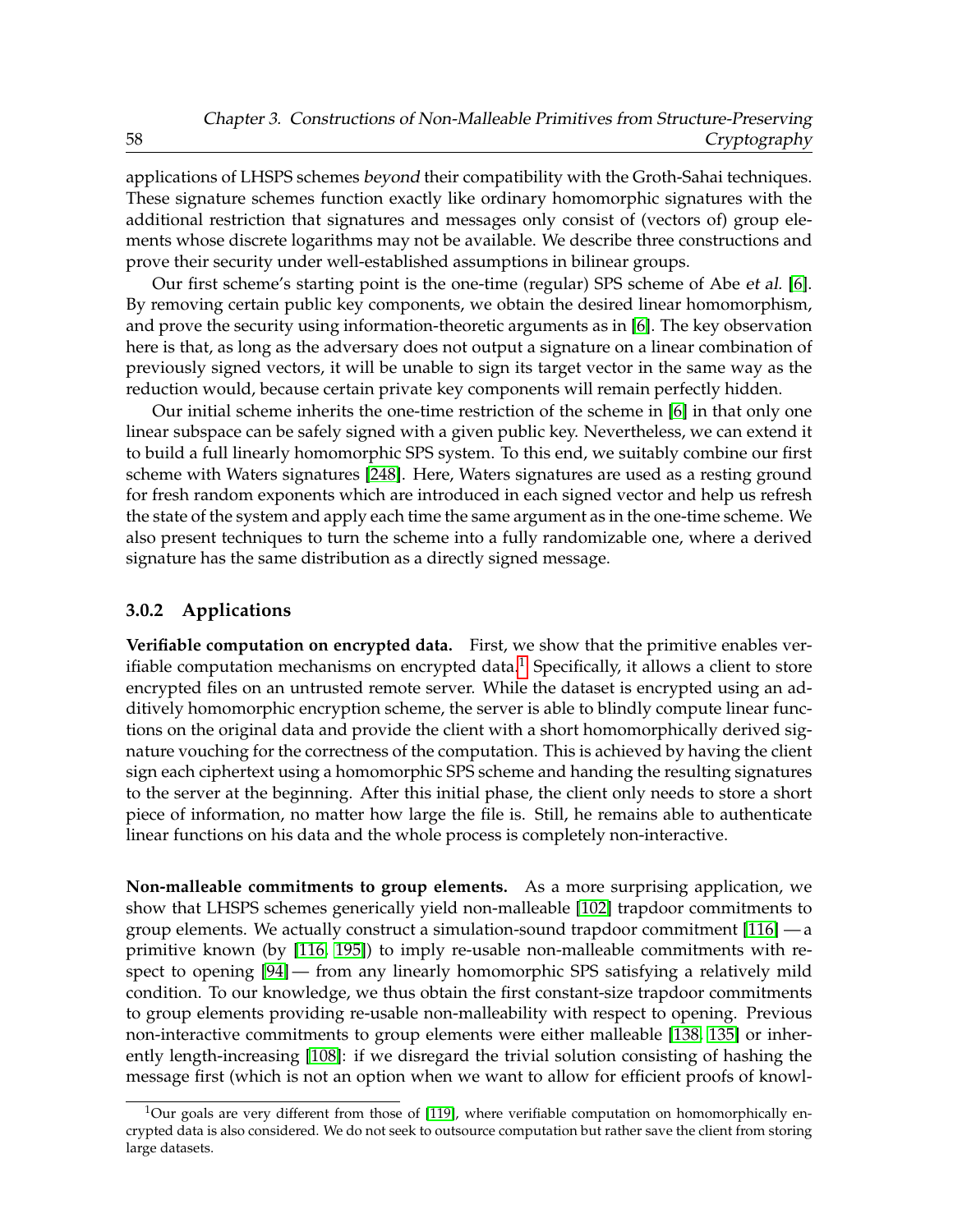edge of an opening), no general technique has been known, to date, for committing to many group elements at once using a short commitment string.

In the structure-preserving case, our transformation is purely generic as it applies to a template which any linearly homomorphic SPS necessarily satisfies in symmetric bilinear groups. We also generalize the construction so as to build simulation-sound trapdoor commitments to vectors from any pairing-based (non-structure-preserving) linearly homomorphic signature. In this case, the conversion is only semi-generic as it imposes conditions which are only met by pairing-based systems for the time being: essentially, we need the underlying signature scheme to operate over groups of finite, public order. While only partially generic, this construction of non-malleable commitments from linearly homomorphic signatures is somewhat unexpected considering that the terms "non-malleability" and "homomorphism" are antagonistic, and thus may be considered incompatible.

**Constant-Size Quasi-Adaptive NIZK Proofs for Linear Subspaces.** Our LHSPS schemes also allowed us [\[178\]](#page-97-4) to construct constant-size QA-NIZK arguments of linear subspace membership. Given a  $t \times n$  matrix of group elements of rank  $t < n$ , the QA-NIZK proofs of Jutla and Roy [\[151\]](#page-96-6) save Ω(*t*) group elements compared to Groth-Sahai. In [\[178\]](#page-97-4), we gave QA-NIZK arguments for proving the same statement using a constant number group elements, regardless of the number of equations or the number of variables. Our one-time LHSPS system immediately gives QA-NIZK arguments of linear subspace membership comprised of only 3 group elements under the DLIN assumption (and 2 group elements under the SXDH assumption). While our constant-size QA-NIZK arguments are malleable in their simplest version, they readily extend – at minimal cost – to provide a form of one-time simulation-soundness defined by Jutla and Roy [\[150\]](#page-96-7). Moreover, we describe a construction of unbounded simulation-sound QA-NIZK argument based on our randomizable LH-SPS system. Unlike previous unbounded simulation-sound Groth-Sahai-based proofs, our construction does not involve quadratic pairing product equations and does not rely on a chosen-ciphertext-secure encryption scheme.

Our constant-size QA-NIZK argument systems allowed us [\[178\]](#page-97-4) to design new and improved CCA2-secure encryption schemes. In particular, we could significantly optimize the adaptively secure non-interactive threshold versions of the Cramer-Shoup cryptosystem given by Libert and Yung [\[191\]](#page-98-5). We also built an efficient CCA2-secure keyed-homomorphic encryption scheme. Keyed-homomorphic encryption is a primitive, suggested by Emura et al.[\[104\]](#page-92-5), which allows reconciling homomorphism and IND-CCA2 security. The idea of Emura et al.[\[104\]](#page-92-5) is that homomorphic operations can only be carried out using a dedicated evaluation key. A keyed homomorphic scheme should be designed so as to be chosenciphertext-secure against any adversary that is withheld access to the evaluation key. At the same time, the evaluation key does not enable decryption and IND-CCA1 security should be preserved even if this evaluation key is made available to the adversary. The keyed homomorphic constructions of Emura *et al.*[\[104\]](#page-92-5) are only known to satisfy a relaxed definition of security where the adversary is only given access to a restricted homomorphic evaluation oracle. Using our unbounded simulation-sound QA-NIZK proofs, we were able [\[178\]](#page-97-4) to build a keyed homomorphic encryption scheme satisfying the strongest definition of chosen-ciphertext security given in [\[104\]](#page-92-5). At the same time, our construction enables threshold decryption, as shown in [\[178\]](#page-97-4), which is a useful capability in many applications of homomorphic encryption. Our results were recently improved by Jutla and Roy [\[153,](#page-96-8) [152\]](#page-96-9)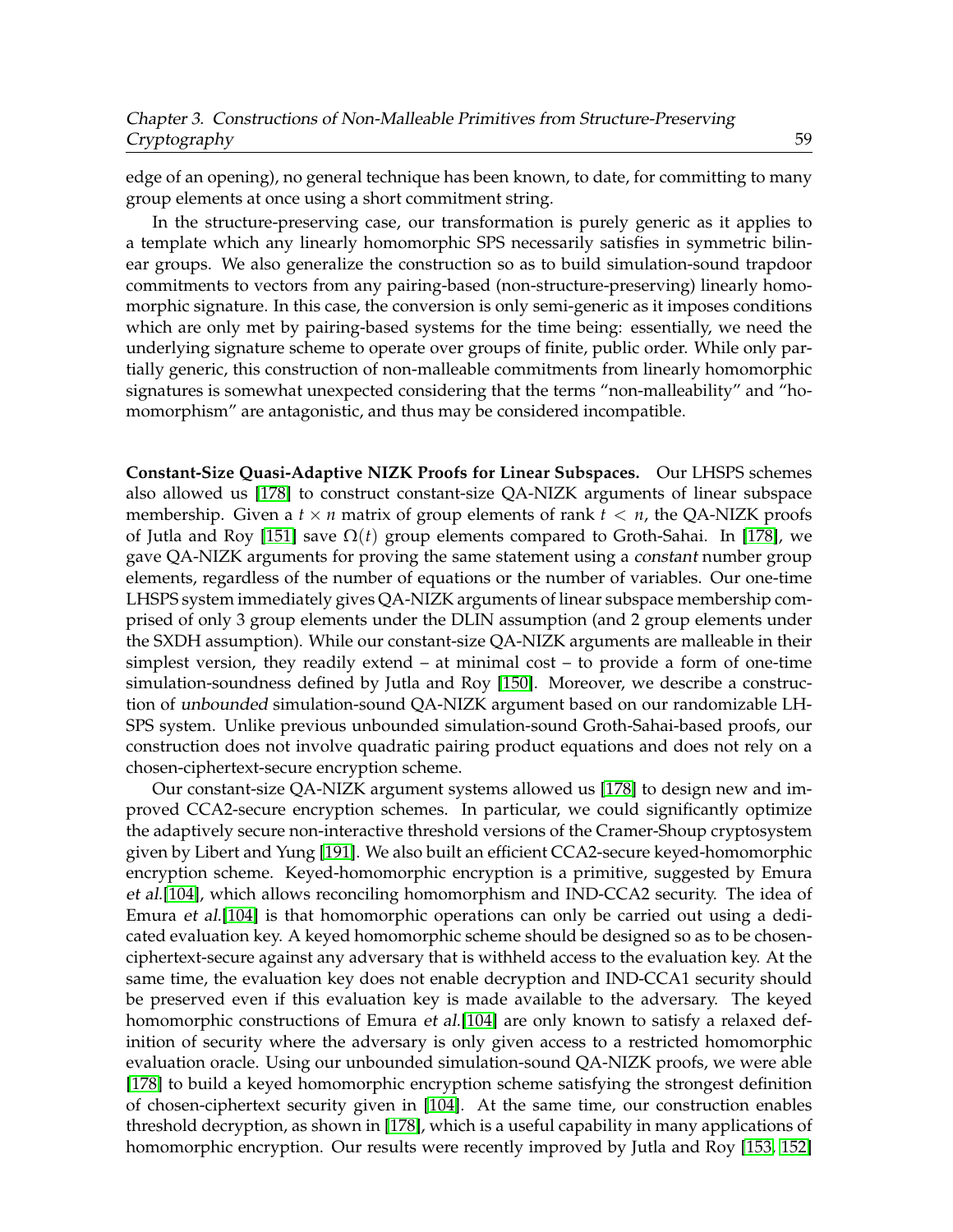who gave even shorter QA-NIZK proofs [\[153\]](#page-96-8) of linear subspace membership and improved unbounded simulation-sound constructions [\[152\]](#page-96-9).

# **3.1 Linearly Homomorphic Structure-Preserving Signatures**

# **3.1.1 Definitions for Linearly Homomorphic Signatures**

Let  $(G, G_T)$  be a configuration of (multiplicatively written) groups of prime order *p* over which a bilinear map  $e : G \times G \rightarrow G_T$  is efficiently computable.

We consider linearly homomorphic signatures for which the message space  $\mathcal M$  consists of pairs  $M := \mathcal{T} \times \mathbb{G}^n$ , for some  $n \in \mathbb{N}$ , where  $\mathcal{T}$  is a tag space. We remark that, in the applications considered in this paper, tags do not need to be group elements. We thus allow them to be arbitrary strings.

**Definition 5.** A linearly homomorphic structure-preserving signature (LHSPS) over (**G**, **G***T*) is a tuple of efficient algorithms  $\Sigma = (Keygen, Sign, Sign$  Derive, Verify) for which the message space is  $\mathcal{M}:=\mathcal{T}\times\mathbb{G}^n$ , for some  $n\in\mathsf{poly}(\lambda)$  and some set  $\mathcal{T}$ , and such that:

- **Keygen**( $\lambda$ ,  $n$ ): is a randomized algorithm that takes in a security parameter  $\lambda \in \mathbb{N}$  and an integer  $n \in \text{poly}(\lambda)$  denoting the dimension of vectors to be signed. It outputs a key pair (pk, sk) and the description of a tag (i.e., a file identifier) space  $\mathcal{T}$ .
- Sign(sk**,** *τ***, M**)**:** is a possibly probabilistic algorithm that takes in a private key sk, a file iden- $\text{tifier } \tau \in \mathcal{T} \text{ and a vector } \mathbf{M} \in \mathbb{G}^n.$  It outputs a signature  $\sigma \in \mathbb{G}^{n_s}$ , for some  $n_s \in \text{poly}(\lambda)$ determined by pk.
- **SignDerive(pk,**  $\tau$ **,**  $\{(\omega_i, \sigma^{(i)})\}_{i=1}^{\ell}$ **):** is a (possibly probabilistic) signature derivation algorithm. It takes as input a public key pk, a file identifier τ as well as  $\ell$  pairs  $(\omega_i, \sigma^{(i)}),$ each of which consists of a weight  $\omega_i \in \mathbb{Z}_p$  and a signature  $\sigma^{(i)} \in \mathbb{G}^{n_s}$ . The output is a  $\sigma$  signature  $\sigma \in \mathbb{G}^{n_s}$  on the vector  $\mathbf{M} = \prod_{i=1}^{\ell} \mathbf{M}_i^{\omega_i}$ , where  $\sigma^{(i)}$  is a signature on  $\mathbf{M}_i$ .
- **Verify(pk,**  $\tau$ **, M,**  $\sigma$ **):** is a deterministic algorithm that takes in a public key pk, a file identifier  $\tau \in \mathcal{T}$ , a signature  $\sigma$  and a vector **M**. It outputs 1 if  $\sigma$  is deemed valid and 0 otherwise.

Correctness is expressed by imposing that, for all security parameters  $\lambda \in \mathbb{N}$ , all integers  $n \in \text{poly}(\lambda)$  and all triples (pk, sk,  $\mathcal{T}) \leftarrow \text{Keygen}(\lambda, n)$ , the following holds:

- 1. For all identifiers  $\tau \in \mathcal{T}$  and all *n*-vectors  $M \in \mathbb{G}^n$ , if  $\sigma = \text{Sign}(\textsf{sk}, \tau, \mathbf{M})$ , then we have Verify(pk,  $\tau$ , **M**,  $\sigma$ ) = 1.
- 2. For all identifiers  $\tau \in \mathcal{T}$ , any  $\ell > 0$  and any set of triples  $\{(\omega_i, \sigma^{(i)}, \mathbf{M}_i)\}_{i=1}^{\ell}$ , if we have  $\mathsf{Verify}(\mathsf{pk}, \tau, \mathbf{M}_i, \sigma^{(i)}) = 1 \text{ for each } i \in \{1, \dots, \ell\}, \text{ then}$

Verify 
$$
(\text{pk}, \tau, \prod_{i=1}^{\ell} \mathbf{M}_i^{\omega_i}, \text{SignDerive}(\text{pk}, \tau, \{(\omega_i, \sigma^{(i)})\}_{i=1}^{\ell}) ) = 1.
$$

In our constructions, *n<sup>s</sup>* will be a constant which does not depend on the dimension *n* of signed vectors. This will play a crucial role in certain application like short quasi-adaptive NIZK proofs of linear subspace membership.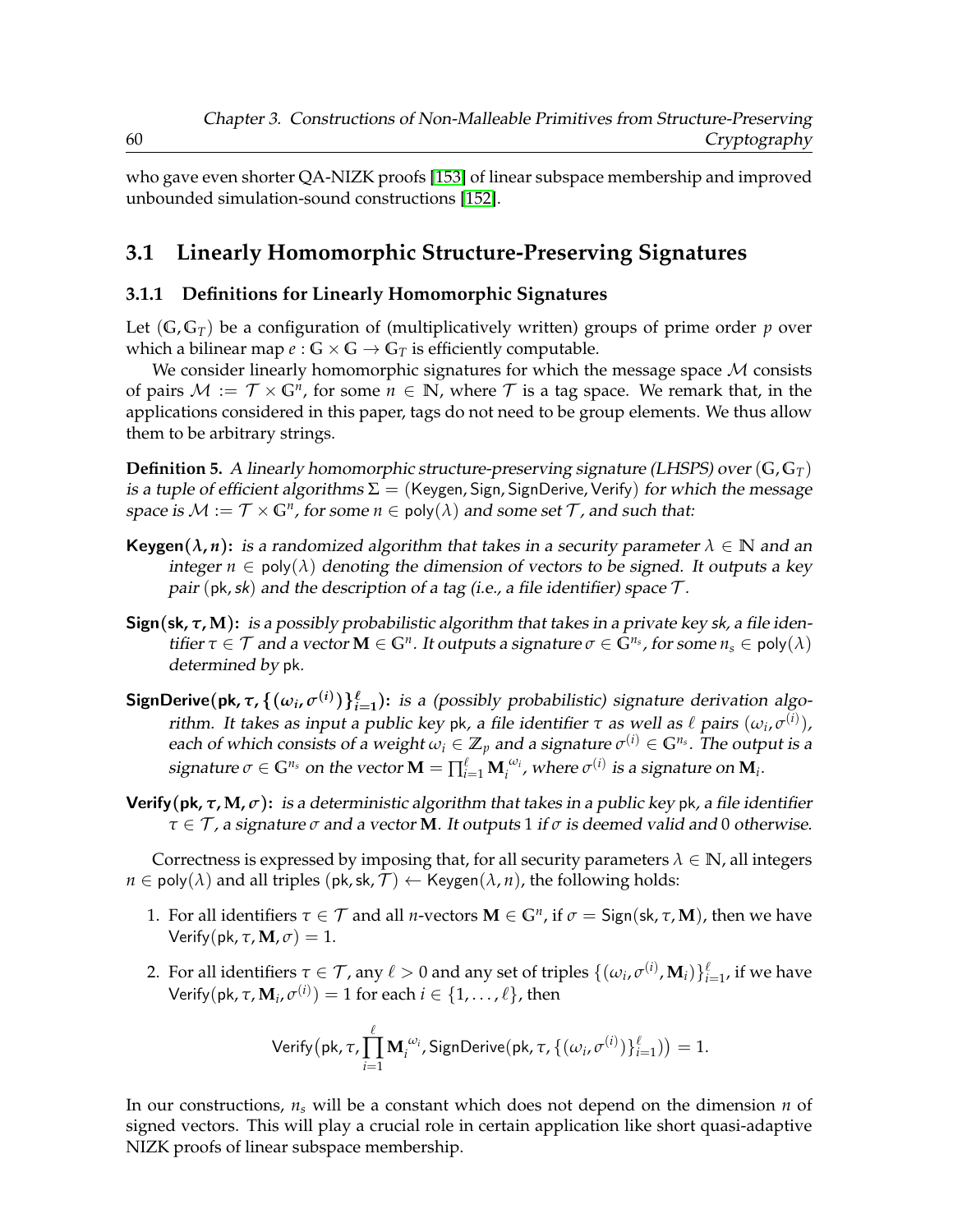**Security.** At first, the very name of the primitive may sound almost self-contradictory when it comes to formally define its security. Indeed, the security of a linearly homomorphic scheme [\[48\]](#page-89-10) notably requires that it be infeasible to publicly compute a signature on a vector outside the linear span of originally signed vectors. The problem is that, when vector entries live in a discrete-logarithm hard group, deciding whether several vectors are independent or not is believed to be a hard problem. Yet, this will not prevent us from applying new techniques and constructing schemes with security proofs under simple assumptions. In the security proof of our first construction, the reduction will be able to detect when the adversary has won using the private key of the system.

In linearly homomorphic signatures, we use the same definition of unforgeability as in [\[25\]](#page-87-9). This definition implies security in the stronger model used by Freeman [\[111\]](#page-93-2) since the adversary can interleave signing queries for individual vectors belonging to distinct subspaces. Moreover, file identifiers can be chosen by the adversary (which strengthens the definition of [\[48\]](#page-89-10)) and are not assumed to be random. As a result, a file identifier can be a low-entropy, easy-to-remember string such as the name of the dataset's owner.

<span id="page-62-0"></span>**Definition 6.** A linearly homomorphic SPS scheme  $\Sigma = (Keygen, Sign, SignDerive, Verify)$  is secure if no PPT adversary has non-negligible advantage in the game below:

- 1. The adversary A chooses an integer  $n \in \mathbb{N}$  and sends it to the challenger who runs Keygen( $\lambda$ , *n*) and obtains (pk, sk) before sending pk to  $\mathcal{A}$ .
- 2. On polynomially-many occasions, A can interleave the following kinds of queries.
	- Signing queries: A chooses a tag  $\tau \in \mathcal{T}$  and a vector  $M \in \mathbb{G}^n$ . The challenger picks a handle h and computes  $\sigma \leftarrow$  Sign(sk,  $\tau$ , **M**). It stores (h,  $(\tau, M)$ ,  $\sigma$ ) in a table *T* and returns h.
	- Derivation queries: A chooses a vector of handles  $h = (h_1, \ldots, h_k)$  and a set of coefficients  $\{\omega_i\}_{i=1}^k$ . The challenger retrieves the tuples  $\{(\mathsf{h}_i,(\tau_i,\mathbf{M}_i),\sigma^{(i)})\}_{i=1}^k$  from *T* and returns ⊥ if one of these does not exist or if there exists  $i \in \{1, \ldots, k\}$ such that  $\tau_i \neq \tau$ . Otherwise, it computes the linear combination  $\mathbf{M} = \prod_{i=1}^k \mathbf{M}_i^{\omega_i}$ and  $\text{runs } \sigma' \leftarrow \text{SignDerive}(\text{pk}, \tau, \{(\omega_i, \sigma^{(i)})\}_{i=1}^k)$ . It also chooses a handle h', stores  $(h', (\tau, M), \sigma')$  in *T* and returns h' to A.
	- Reveal queries: *A* chooses a handle h. If no tuple of the form  $(h, (\tau, M), \sigma')$  exists in *T*, the challenger returns  $\bot$ . Otherwise, it returns  $\sigma'$  to A and adds  $((\tau, M), \sigma')$ to the set *Q*.
- 3. A outputs an identifier  $\tau^*$ , a signature  $\sigma^*$  and a vector  $M^* \in \mathbb{G}^n$ . The adversary A wins if Verify(pk,  $\tau^*$ ,  $\mathbf{M}^*$ ,  $\sigma^*$ ) = 1 and one of the conditions below is satisfied:
	- $\circ$  (Type I):  $\tau^* \neq \tau_i$  for any entry  $(\tau_i)$  in Q and  $M^* \neq (1_G, \ldots, 1_G)$ .
	- $\circ$  (Type II):  $\tau^* = \tau_i$  for  $k_i > 0$  entries  $(\tau_i)$  in Q and  $\mathbf{M}^* \notin V_i$ , where  $V_i$  denotes the subspace spanned by all vectors  $M_1, \ldots, M_{k_i}$  for which an entry of the form  $(\tau^*, \mathbf{M}_j)$ , with  $j \in \{1, \ldots, k_i\}$ , appears in Q.

A's advantage is its probability of success taken over all coin tosses.

In our first scheme, we will consider a weaker notion of one-time security. In this notion, the adversary is limited to obtain signatures for only one linear subspace. In this case, there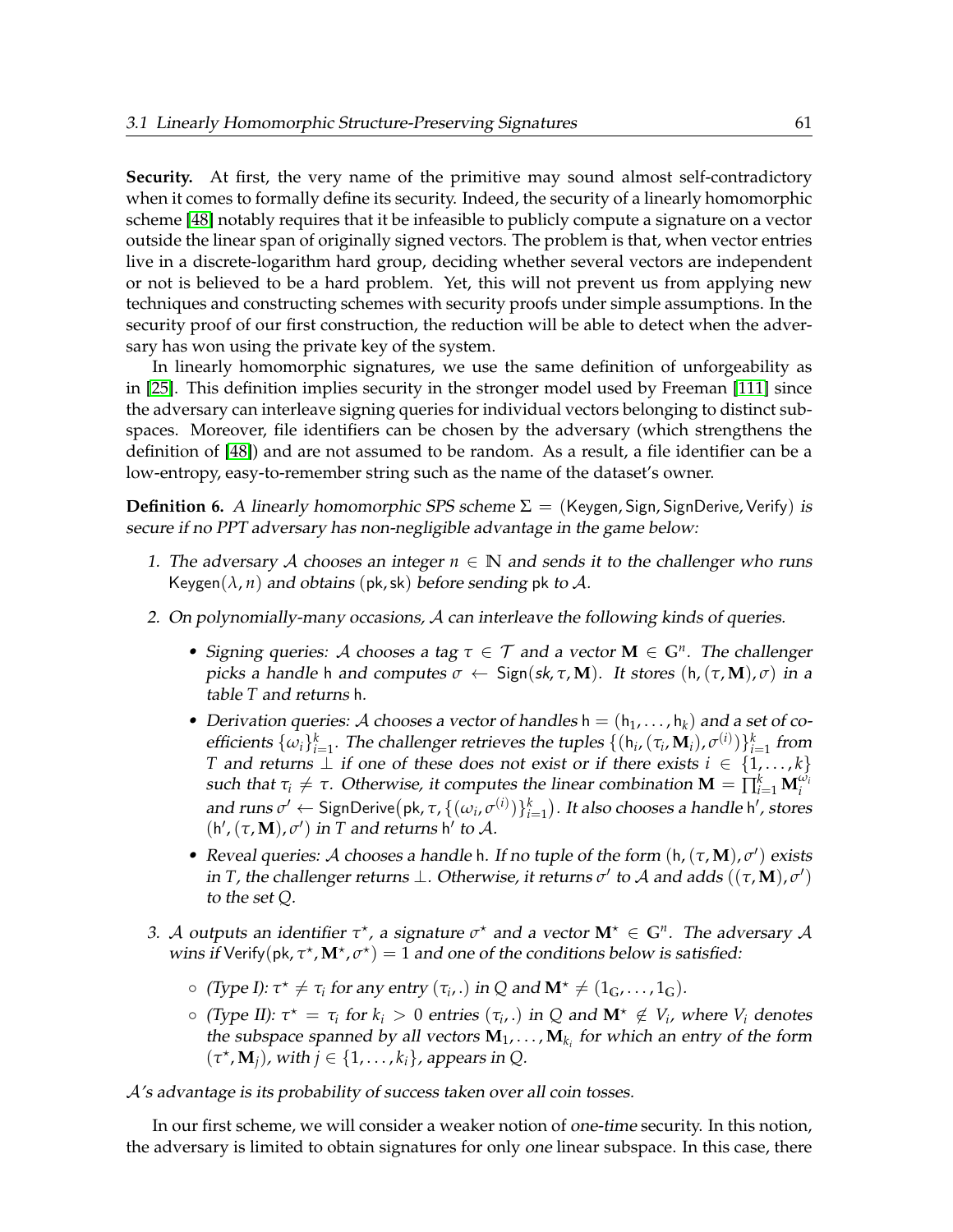- is no need for file identifiers and we assume that all vectors are assigned the identifier  $\tau = \varepsilon$ . In the following, the adversary will be said independent if
	- For any given tag *τ*, it is restricted to only query signatures on linearly independent vectors.
	- Each vector is only queried at most once.

Non-independent adversaries are not subject to the above restrictions. It will be necessary to consider these adversaries in our construction of non-malleable commitments. Nevertheless, security against independent adversaries suffices for many applications — including encrypted cloud storage— since the signer can always append unit vectors to each newly signed vector.

At first, one may wonder how Definition [6](#page-62-0) can be satisfied at all given that the challenger may not have an efficient way to check whether the adversary is successful. Indeed, in cryptographically useful discrete-logarithm-hard groups G, deciding whether vectors  $\{M_i\}_i$  of  $G<sup>n</sup>$  are linearly dependent is believed to be difficult when  $n > 2$ . However, it may be possible using some trapdoor information embedded in pk, especially if the adversary additionally outputs signatures on {**M***i*}*<sup>i</sup>* .

In some applications, it makes sense to consider a weaker attack model where a Type II adversary is only deemed successful if it outputs a convincing proof that its target vector **M**<sup>\*</sup> is indeed independent of the vectors that were signed for the tag *τ*<sup>\*</sup>. The proof can be either a NIZK proof or, alternatively, a vector in the kernel of the matrix whose rows are the vectors that were signed for τ<sup>\*</sup>. We call such an adversary a *targeting* adversary.

# **3.2 Constructions of Linearly Homomorphic Structure-Preserving Signatures**

As a warm-up, we begin by describing a one-time homomorphic signature, where a given public key allows signing only one linear subspace.

# <span id="page-63-0"></span>**3.2.1 A One-Time Linearly Homomorphic Construction**

The construction is based on a one-time structure-preserving signature described by Abe et al. [\[6,](#page-86-1) Appendix C.1] and the observation that this system can be made homomorphic by removing certain public key components.

In the description hereunder, since only one linear subspace can be signed for each public key, no file identifier *τ* is used. We thus set *τ* to be the empty string *ε* in all algorithms.

**Keygen**( $\lambda$ ,  $n$ ): given a security parameter  $\lambda$  and the dimension  $n \in \mathbb{N}$  of the subspace to be signed, choose bilinear group  $(\mathbb{G},\mathbb{G}_T)$  of prime order  $p>2^\lambda.$  Then, choose generators

 $h,g_z,g_r,h_z \stackrel{\$}{\leftarrow} \mathbb{G}$ . Pick  $\chi_i,\gamma_i,\delta_i \stackrel{\$}{\leftarrow} \mathbb{Z}_p$ , for  $i=1$  to n. Then, for each  $i\in\{1,\ldots,n\},$ compute  $g_i = g_i^{\chi_i} g_i^{\gamma_i}$ ,  $h_i = h_i^{\chi_i} h^{\delta_i}$ . The private key is sk =  $\{\chi_i, \gamma_i, \delta_i\}_{i=1}^n$  while the public key is defined to be

$$
\mathsf{pk} = (g_z, h_r, h_z, h, \{g_i, h_i\}_{i=1}^n) \in \mathbb{G}^{2n+4}.
$$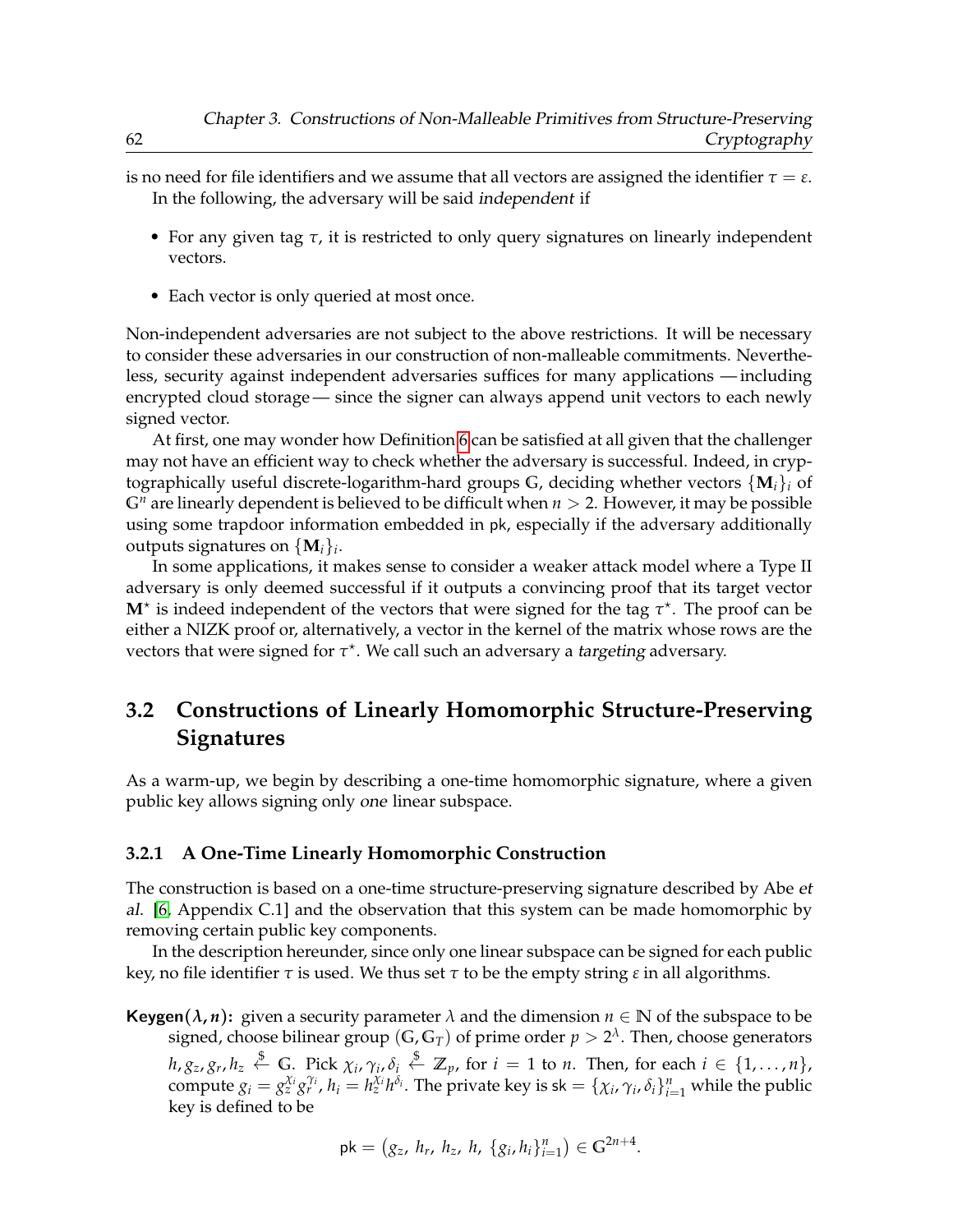$Sign(\mathsf{sk}, \tau, (M_1, \ldots, M_n))$ : to sign a vector  $(M_1, \ldots, M_n) \in \mathbb{G}^n$  associated with the identifier *τ* = *ε* using *sk* = { $\chi_i$ ,  $\gamma_i$ ,  $\delta_i$ } $_{i=1}^n$ , compute the signature consists of  $\sigma = (z, r, u) \in \mathbb{G}^3$ , where

$$
z = \prod_{i=1}^{n} M_i^{-\chi_i}, \qquad r = \prod_{i=1}^{n} M_i^{-\gamma_i}, \qquad u = \prod_{i=1}^{n} M_i^{-\delta_i}.
$$

- SignDerive(pk,  $\tau$ ,  $\{(\omega_i, \sigma^{(i)})\}_{i=1}^{\ell}$ ): given the public key pk, a file identifier  $\tau = \varepsilon$  and  $\ell$  ${\rm truples}~(\omega_i,\sigma^{(i)}),$  parse each  $\sigma^{(i)}$  as  $\sigma^{(i)} = (z_i,r_i,u_i) \in \mathbb{G}^3$  for  $i=1$  to  $\ell.$  Compute and return the derived signature  $\sigma = (z, r, u) = \left( \prod_{i=1}^{\ell} z_i^{\omega_i} \right)$  $\prod_{i=1}^{\omega_i} r_i^{\omega_i}$  $\sum_{i}^{\omega_i}$ ,  $\prod_{i=1}^{\ell} u_i^{\omega_i}$  $\binom{\omega_i}{i}$ .
- **Verify** (pk,  $\sigma$ ,  $\tau$ ,  $(M_1, ..., M_n)$ ): given a signature  $\sigma = (z, r, u) \in \mathbb{G}^3$ , a vector  $(M_1, ..., M_n)$ and a file identifier  $\tau = \varepsilon$ , return 1 iff  $(M_1, \ldots, M_n) \neq (1_G, \ldots, 1_G)$  and  $(z, r, u)$  satisfy

$$
1_{G_T} = e(g_z, z) \cdot e(g_r, r) \cdot \prod_{i=1}^n e(g_i, M_i), \qquad 1_{G_T} = e(h_z, z) \cdot e(h, u) \cdot \prod_{i=1}^n e(h_i, M_i). \qquad (3.1)
$$

The security proof relies on the fact that, while the signing algorithm is deterministic, signatures are not unique as each vector has an exponential number of valid signatures. However, the reduction can compute exactly one signature for each vector. At the same time, an adversary has no information about which specific signature the legitimate signer would compute on a vector outside the span of already signed vectors. Moreover, by obtaining two distinct signatures on a given vector, the reduction can readily solve a given instance of the SDP problem [\[81\]](#page-91-0).

**Theorem 3** ([\[177\]](#page-97-3)). The scheme is unforgeable if the SDP assumption holds in  $(G, G_T)$ .

The scheme can be modified so as to work in asymmetric pairing configurations and the Double Pairing assumption.

One particularity of this scheme is that, even if the private key is available, it remains difficult to find two distinct signatures on the same vector if the SDP assumption holds: by dividing out the two signatures, one obtains the solution of an SDP instance (*gz*, *g<sup>r</sup>* , *hz*, *hu*) contained in the public key.

### <span id="page-64-0"></span>**3.2.2 A Full-Fledged Linearly Homomorphic SPS Scheme**

Our one-time construction can be upgraded to obtain a scheme allowing to sign an arbitrary number of linear subspaces. Here, each file identifier *τ* consists of a *L*-bit string. The construction builds on the observation that, in the scheme of Section [3.2.1,](#page-63-0) signatures (*z*,*r*, *u*) could be re-randomized by computing  $(z\cdot g^\theta_{r},r\cdot g^{-\theta}_{z},u\cdot h^{-\log_h(g_r)\cdot\theta}_{z}),$  with  $\theta\overset{\$}{\leftarrow}\mathbb{Z}_p$ , if  $h^{-\log_h(g_r)}$ were available. Since publicizing  $h_z^{-\log_h(g_r)}$  would render the scheme insecure, our idea is to use Waters signatures as a support for introducing extra randomizers in the exponent.

In the scheme, the *u* component of each signature can be seen as an aggregation of the one-time construction with a Waters signature  $(h_z^{\log_h (g_r)} \cdot H_G(\tau)^{-\rho}, h^\rho)$  [\[248\]](#page-102-5) on the tag *τ*.

**Keygen**( $\lambda$ , *n*): given a security parameter  $\lambda$  and the dimension  $n \in \mathbb{N}$  of the subspace to be signed, choose bilinear group  $(G,G_T)$  of prime order  $p > 2^{\lambda}$ . Then, conduct the following steps.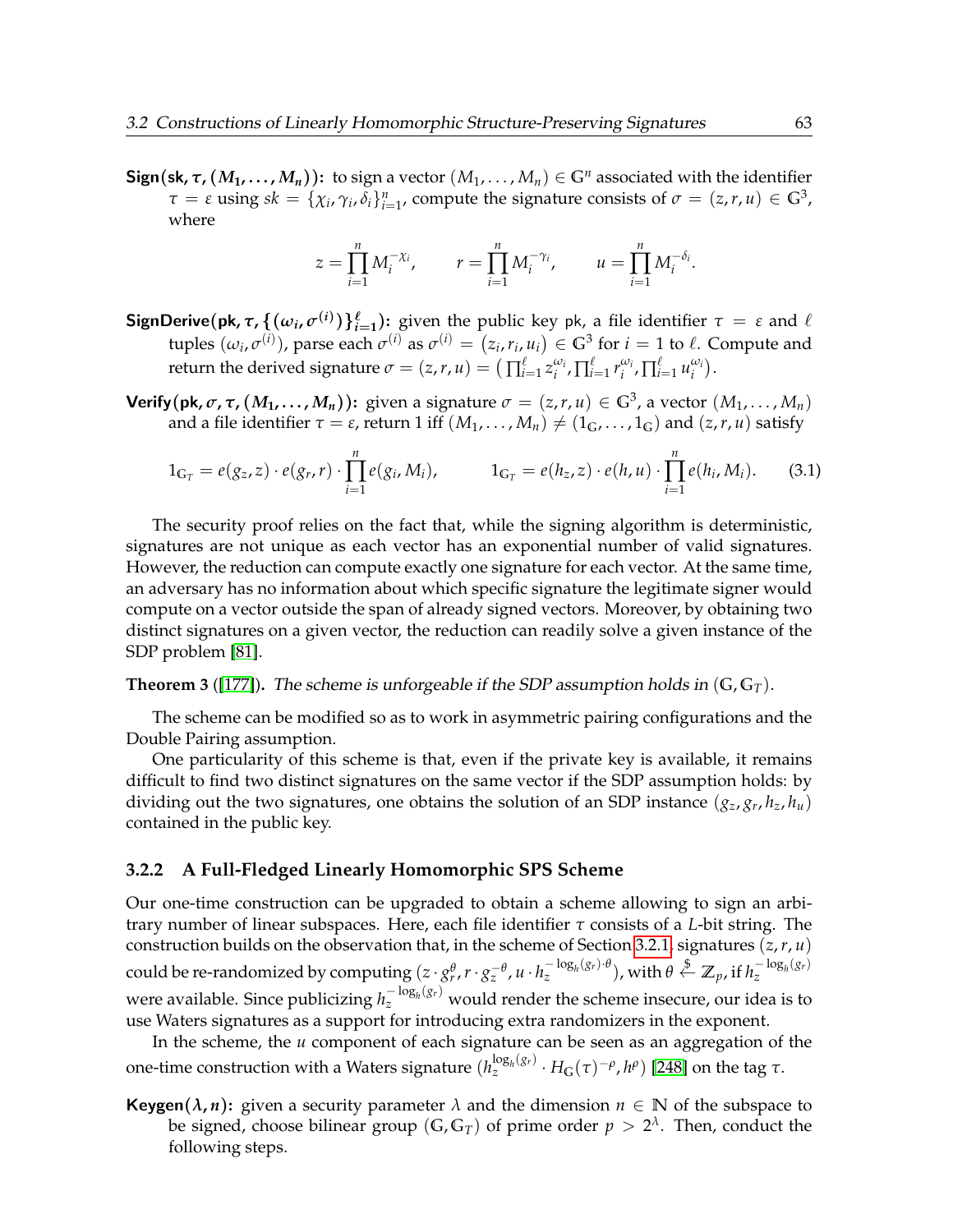- 1. Choose  $h \stackrel{\$}{\leftarrow} G$  and  $\alpha_z$ ,  $\alpha_r$ ,  $\beta_z \stackrel{\$}{\leftarrow} \mathbb{Z}_p$ . Define  $g_z = h^{\alpha_z}$ ,  $g_r = h^{\alpha_r}$  and  $h_z = h^{\beta_z}$ .
- 2. For  $i = 1$  to *n*, pick  $\chi_i$ ,  $\gamma_i$ ,  $\delta_i \stackrel{\$}{\leftarrow} \mathbb{Z}_p$  and compute  $g_i = g_z^{\chi_i} g_r^{\gamma_i}$ ,  $h_i = h_z^{\chi_i} h^{\delta_i}$ .
- 3. Choose a random vector  $\overline{\mathbf{w}}=(w_0,w_1,\ldots,w_L)\overset{\$}{\leftarrow} \mathbb{G}^{L+1}$  and define a hash function  $H_{\mathbb{G}}$  :  $\{0,1\}^{L} \rightarrow \mathbb{G}$  which maps the *L*-bit string  $\tau\,=\,\tau[1] \ldots \tau[L] \,\in\, \{0,1\}^{L}$  to  $H_{\mathbb{G}}(\tau) = w_0 \cdot \prod_{k=1}^L w_k^{\tau[k]}$  $\frac{\mu}{k}$ .

The private key is sk =  $(h_z^{a_r}, \{ \chi_i, \gamma_i, \delta_i \}_{i=1}^n)$  while the public key consists of

$$
\mathsf{pk} = (g_z, g_r, h_z, h, \{g_i, h_i\}_{i=1}^n, \overline{\mathbf{w}}) \in \mathbb{G}^{2n+4} \times \mathbb{G}^{L+1}.
$$

 $Sign(\mathsf{sk}, \tau, (M_1, \ldots, M_n))$ : to sign  $(M_1, \ldots, M_n) \in \mathbb{G}^n$  w.r.t. the file identifier  $\tau$  using the private key  $sk = (h_z^{\alpha_r}, \{\chi_i, \gamma_i, \delta_i\}_{i=1}^n)$ , choose  $\theta, \rho \overset{\$}{\leftarrow} \mathbb{Z}_p$  and output  $\sigma = (z, r, u, v)$ , where

$$
z = g_r^{\theta} \cdot \prod_{i=1}^n M_i^{-\chi_i}
$$
  
\n
$$
r = g_z^{-\theta} \cdot \prod_{i=1}^n M_i^{-\gamma_i}
$$
  
\n
$$
u = (h_z^{\alpha_r})^{-\theta} \cdot \prod_{i=1}^n M_i^{-\delta_i} \cdot H_G(\tau)^{-\rho}
$$
  
\n
$$
v = h^{\rho}
$$

 ${\sf SignDerive}({\sf pk},\tau,\{(\omega_i,\sigma^{(i)})\}_{i=1}^{\ell})$ : given pk, a file identifier  $\tau$  and  $\ell$  tuples  $(\omega_i,\sigma^{(i)})$ , parse  $\sigma^{(i)}$  as  $\sigma^{(i)} = (z_i, r_i, u_i, v_i) \in \mathbb{G}^4$  for  $i=1$  to  $\ell$ . Then, choose  $\rho' \overset{\$}{\leftarrow} \mathbb{Z}_p$  and compute and return  $\sigma = (z, r, u, v)$ , where  $z = \prod_{i=1}^{\ell} z_i^{\omega_i}$  $\sum_{i}^{\omega_i}$ ,  $r = \prod_{i=1}^{\ell} r_i^{\omega_i}$  $\sum_{i}^{\omega_i}$ ,  $u = \prod_{i=1}^{\ell} u_i^{\omega_i}$  $\frac{\omega_i}{i} \cdot H_G(\tau)^{-\rho'}$  and  $v = \prod_{i=1}^{\ell} v_i^{\omega_i}$  $\frac{\omega_i}{i} \cdot h^{\rho'}$ .

**Verify (pk,**  $\sigma$ **,**  $\tau$ **,**  $(M_1,\ldots,M_n)$ **):** given  $\sigma=(z,r,u,v)\in\mathbb{G}^4$ , a file identifier  $\tau$  and  $(M_1,\ldots,M_n)$ , return 1 if and only if  $(M_1, \ldots, M_n) \neq (1_G, \ldots, 1_G)$  and  $(z, r, u, v)$  satisfy

<span id="page-65-1"></span>
$$
1_{G_T} = e(g_z, z) \cdot e(g_r, r) \cdot \prod_{i=1}^n e(g_i, M_i),
$$
  
\n
$$
1_{G_T} = e(h_z, z) \cdot e(h, u) \cdot e(H_G(\tau), v) \cdot \prod_{i=1}^n e(h_i, M_i).
$$
\n(3.2)

The security of the scheme against non-independent Type I adversaries is proved under the SDP assumption. In the case of Type II forgeries, we need to assume the adversary to be independent because, at some point, the simulator is only able to compute a signature for a unique value<sup>[2](#page-65-0)</sup> of  $\theta$ .

**Theorem 4** ([\[177\]](#page-97-3))**.** The scheme is unforgeable against independent adversaries if the SDP assumption holds in (**G**, **G***T*). Moreover, the scheme is secure against non-independent Type I adversaries.

Since the signature component *u* cannot be publicly randomized, the scheme does not have fully randomizable signatures. In Section [3.2.3,](#page-66-0) we describe a fully randomizable variant. In applications like non-malleable commitments to group elements, the above scheme is sufficient however.

<span id="page-65-0"></span><sup>&</sup>lt;sup>2</sup>Note that this is not a problem since the signer can derive  $\theta$  as a pseudorandom function of  $\tau$  and  $(M_1, \ldots, M_n)$  to make sure that a given vector is always signed using the same  $\theta$ .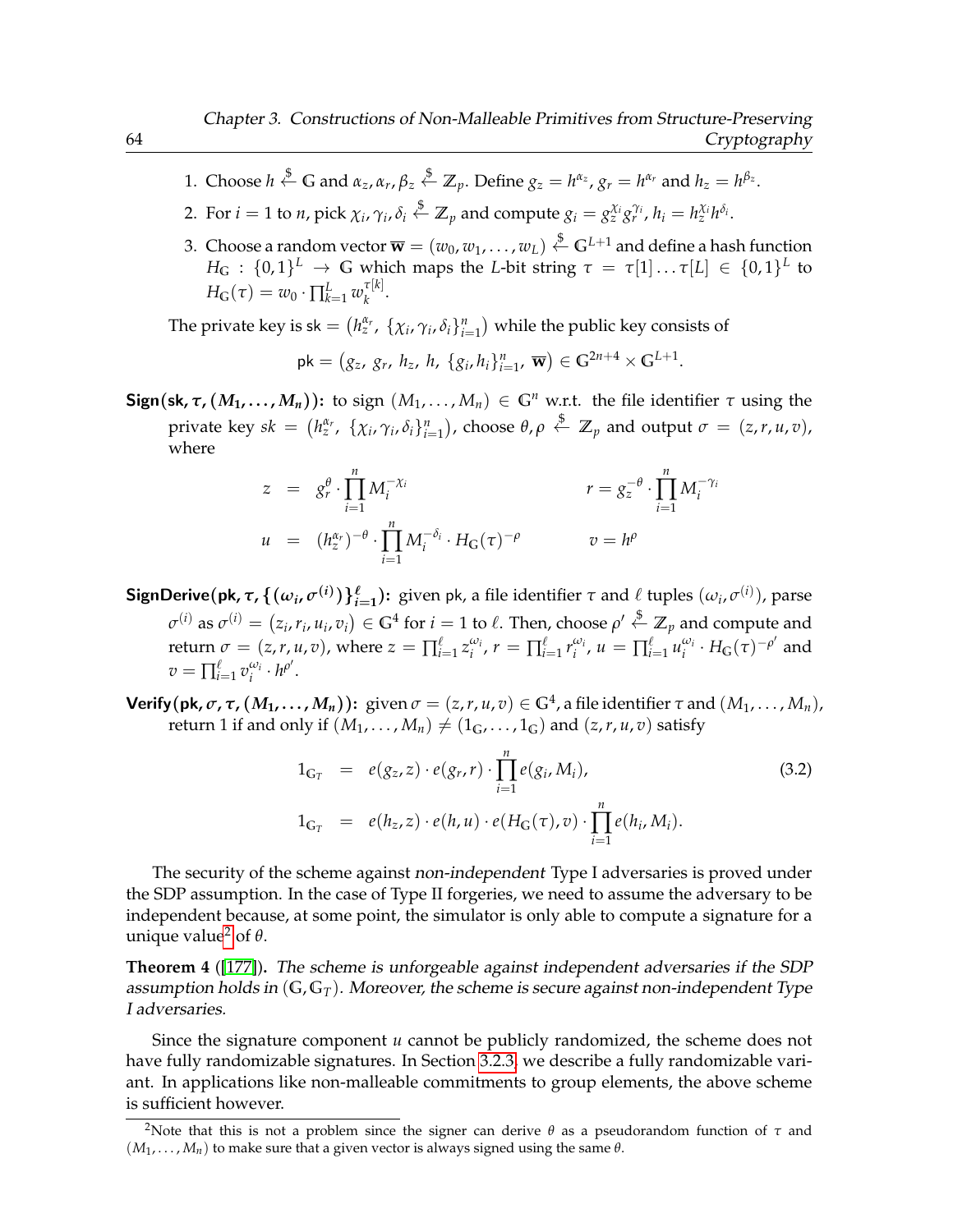### <span id="page-66-0"></span>**3.2.3 A Fully Randomizable Construction**

We show that our scheme of Section [3.2.2](#page-64-0) can be modified so as to become *strongly* contexthiding in the sense of [\[11,](#page-86-8) [25\]](#page-87-9). Namely, signatures produced by the SignDerive algorithm should be statistically indistinguishable from signatures freshly generated by Sign, even when the original signatures are given.

The difficulty is that, in the scheme of Section [3.2.2,](#page-64-0) we cannot re-randomize the underlying θ without knowing  $h_z^{\alpha_r}$ . To address this problem, it is tempting to include in each signature a randomization component of the form  $(h_z^{\alpha_r} \cdot H_G(\tau)^{-\zeta}, h_{\zeta}^{\zeta}),$  for some  $\zeta \in \mathbb{Z}_p$ , which can be seen as a signature on the vector  $(1_G, \ldots, 1_G)$ . Unfortunately, the security proof ceases to go through as the reduction finds itself unable to generate a well-formed  $\bar{p}$ air  $(h_z^{\alpha_r}\cdot H_G(\tau)^{-\zeta}, h^\zeta)$  at some step of its interaction with the adversary. Our solution actually consists in committing to the signature components that cannot be re-randomized and provide evidence that committed group elements satisfy the verification equations. This is achieved using Groth-Sahai non-interactive arguments on a perfectly NIWI Groth-Sahai CRS, as in the linearly homomorphic construction of Attrapadung et al. [\[26\]](#page-87-10). A slight dif-ference with [\[26\]](#page-87-10), however, is that signature components  $(H_G(\tau)^{-\rho},h^{-\rho})$  are no longer used and replaced by the technique of Malkin et al. [\[196\]](#page-99-7), which yields slightly shorter signatures.

In the following notations, for each  $h \in \mathbb{G}$  and any vector  $\mathbf{g} = (g_1, g_2, g_3) \in \mathbb{G}^3$ , we denote by  $E(h, \mathbf{g})$  the vector  $(e(h, g_1), e(h, g_2), e(h, g_3)) \in \mathbb{G}_T^3$ .

- **Keygen(** $\lambda$ **,** *n***)**: given a security parameter  $\lambda$  and the dimension  $n \in \mathbb{N}$  of the subspace to be signed, choose bilinear group  $(G, G_T)$  of order  $p > 2^{\lambda}$ . Then, do the following.
	- 1. Choose  $h \stackrel{\$}{\leftarrow} G$  and  $\alpha_z$ ,  $\alpha_r$ ,  $\beta_z$ ,  $\stackrel{\$}{\leftarrow} \mathbb{Z}_p$ . Define  $g_z = h^{\alpha_z}$ ,  $g_r = h^{\alpha_r}$  and  $h_z = h^{\beta_z}$ .
	- 2. For  $i = 1$  to *n*, pick  $\chi_i$ ,  $\gamma_i$ ,  $\delta_i \stackrel{\$}{\leftarrow} \mathbb{Z}_p$  and compute  $g_i = g_i^{\chi_i} \cdot g_i^{\gamma_i}$ ,  $h_i = h_i^{\chi_i} \cdot h_i^{\delta_i}$ .
	- 3. Generate  $L + 1$  Groth-Sahai CRSes by choosing  $f_1, f_2 \stackrel{\$}{\leftarrow}$  G and defining vectors  $f_1 = (f_1, 1, g) \in \mathbb{G}^3$ ,  $f_2 = (1, f_2, g) \in \mathbb{G}^3$  and  $f_{3,i} \stackrel{\$}{\leftarrow} \mathbb{G}^3$ , for each  $i \in \{0, ..., L\}.$

The private key is sk =  $(h_z^{a_r}, \{ \chi_i, \gamma_i, \delta_i \}_{i=1}^n)$  while the public key consists of

$$
\mathsf{pk} = \left(g_{z},\, g_{r},\, h_{z},\, h,\, \{g_i, h_i\}_{i=1}^n,\, \mathbf{f} = \left(\mathbf{f}_1, \mathbf{f}_2, \{\mathbf{f}_{3,i}\}_{i=0}^L\right)\right).
$$

**Sign(sk,**  $\tau$ **,**  $(M_1,\ldots,M_n)$ **):** to sign a vector  $(M_1,\ldots,M_n)\in\mathbb{G}^n$  using sk  $=\left(h_z^{\alpha_r},\ \{\chi_i,\gamma_i,\delta_i\}_{i=1}^n\right)$ with the file identifier  $\tau$ , conduct the following steps.

1. Choose  $\theta \stackrel{\$}{\leftarrow} \mathbb{Z}_p$  and compute

$$
z = g_r^{\theta} \cdot \prod_{i=1}^n M_i^{-\chi_i} \qquad \qquad r = g_z^{-\theta} \cdot \prod_{i=1}^n M_i^{-\gamma_i} \qquad \qquad u = h_z^{-\theta \cdot \alpha_r} \cdot \prod_{i=1}^n M_i^{-\delta_i}
$$

2. Using the bits  $\tau[1] \ldots \tau[L]$  of  $\tau \in \{0,1\}^L$ , define the vector  $\mathbf{f}_{\tau} = \mathbf{f}_{3,0} \cdot \prod_{i=1}^L \mathbf{f}_{3,i}^{\tau[i]}$  $3i^{[i]}$  SO as to assemble a Groth-Sahai CRS  $f_\tau = (f_1, f_2, f_\tau)$ .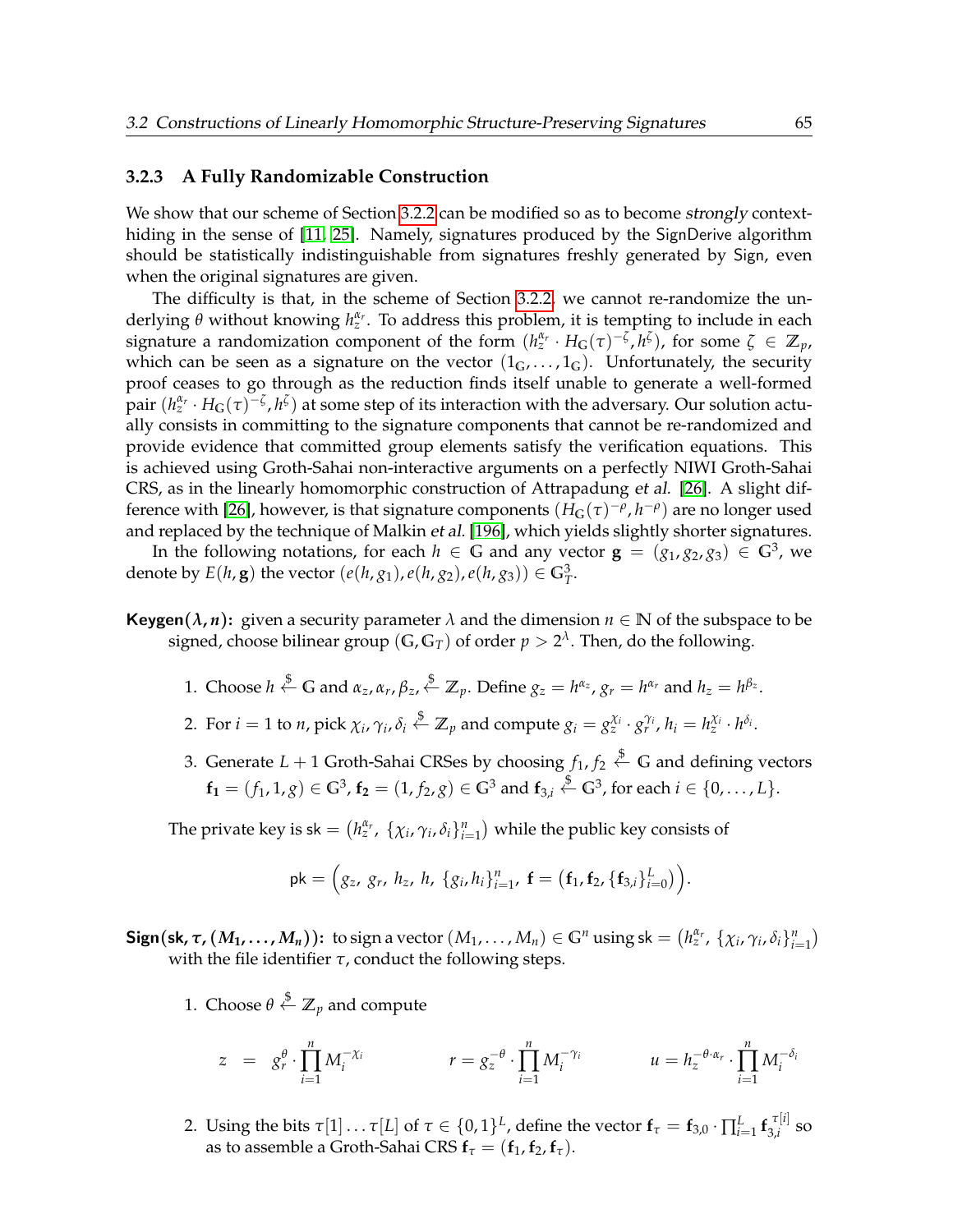3. Using **f***τ*, compute Groth-Sahai commitments

$$
\begin{array}{rcl}\n\mathbf{C}_{z} & = & (1_{G}, 1_{G}, z) \cdot \mathbf{f}_{1}^{V_{z,1}} \cdot \mathbf{f}_{2}^{V_{z,2}} \cdot \mathbf{f}_{7}^{V_{z,3}}, \\
\mathbf{C}_{r} & = & (1_{G}, 1_{G}, r) \cdot \mathbf{f}_{1}^{V_{r,1}} \cdot \mathbf{f}_{2}^{V_{r,2}} \cdot \mathbf{f}_{7}^{V_{r,3}}, \\
\mathbf{C}_{u} & = & (1_{G}, 1_{G}, u) \cdot \mathbf{f}_{1}^{V_{u,1}} \cdot \mathbf{f}_{2}^{V_{u,2}} \cdot \mathbf{f}_{7}^{V_{u,3}}.\n\end{array}
$$

to *z*, *r* and *u*, respectively. Then, generate NIWI proofs  $\pi_1 = (\pi_{1,1}, \pi_{1,2}, \pi_{1,3}) \in \mathbb{G}^3$ and  $\pi_2 = (\pi_{2,1}, \pi_{2,2}, \pi_{2,3}) \in \mathbb{G}^3$  that  $(z,r,u)$  satisfy the pairing-product equations  $1_{\mathbb{G}_T} = e(g_z, z) \cdot e(g_r, r) \cdot \prod_{i=1}^n e(g_i, M_i)$  and  $1_{\mathbb{G}_T} = e(h_z, z) \cdot e(h, u) \cdot \prod_{i=1}^n e(h_i, M_i)$ . These proofs are obtained as

$$
\pi_1 = (\pi_{1,1}, \pi_{1,2}, \pi_{1,3}) = (g_z^{-\nu_{z,1}} \cdot g_r^{-\nu_{r,1}}, g_z^{-\nu_{z,2}} \cdot g_r^{-\nu_{r,2}}, g_z^{-\nu_{z,3}} \cdot g_r^{-\nu_{r,3}})
$$
  
\n
$$
\pi_2 = (\pi_{2,1}, \pi_{2,2}, \pi_{2,3}) = (h_z^{-\nu_{z,1}} \cdot h^{-\nu_{u,1}}, h_z^{-\nu_{z,2}} \cdot h^{-\nu_{u,2}}, h_z^{-\nu_{z,3}} \cdot h^{-\nu_{u,3}})
$$

and satisfy the verification equations

$$
\prod_{i=1}^{n} E(g_i, (1_G, 1_G, M_i))^{-1} = E(g_z, \mathbf{C}_z) \cdot E(g_r, \mathbf{C}_r) \cdot E(\pi_{1,1}, \mathbf{f}_1) \cdot E(\pi_{1,2}, \mathbf{f}_2) \cdot E(\pi_{1,3}, \mathbf{f}_\tau)
$$
\n(3.3)\n
$$
\prod_{i=1}^{n} E(h_i, (1_G, 1_G, M_i))^{-1} = E(h_z, \mathbf{C}_z) \cdot E(h, \mathbf{C}_u) \cdot E(\pi_{2,1}, \mathbf{f}_1) \cdot E(\pi_{2,2}, \mathbf{f}_2) \cdot E(\pi_{2,3}, \mathbf{f}_\tau).
$$

The signature consists of

<span id="page-67-0"></span>
$$
\sigma = (\mathbf{C}_z, \mathbf{C}_r, \mathbf{C}_u, \boldsymbol{\pi}_1, \boldsymbol{\pi}_2) \in \mathbb{G}^{15}.
$$

SignDerive(pk,  $\tau$ ,  $\{(\omega_i, \sigma^{(i)})\}_{i=1}^{\ell}$ ): given pk, a file identifier  $\tau$  and  $\ell$  tuples  $(\omega_i, \sigma^{(i)})$ , parse each signature  $\sigma^{(i)}$  as a tuple of the form  $\sigma^{(i)}=(\mathbf{C}_{z,i},\mathbf{C}_{r,i},\mathbf{C}_{u,i},\pi_{1,i},\pi_{2,i})\in\mathbb{G}^{15}$  for  $i=1$ to  $\ell$ . Otherwise, the derivation process proceeds in two steps.

1. Compute

$$
\begin{array}{rcl}\n\mathbf{C}_z & = & \displaystyle\prod_{i=1}^\ell \mathbf{C}_{z,i}^{\omega_i} & \mathbf{C}_r = \displaystyle\prod_{i=1}^\ell \mathbf{C}_{r,i}^{\omega_i} & \mathbf{C}_u = \displaystyle\prod_{i=1}^\ell \mathbf{C}_{u,i}^{\omega_i} \\
\pi_1 & = & \displaystyle\prod_{i=1}^\ell \pi_{1,i}^{\omega_i} & \pi_2 = \displaystyle\prod_{i=1}^\ell \pi_{2,i}^{\omega_i}\n\end{array}
$$

- 2. Re-randomize the above commitments and proofs using their homomorphic property and return the re-randomized version  $\sigma = (\mathbf{C}_z, \mathbf{C}_r, \mathbf{C}_u, \pi_1, \pi_2)$ .
- **Verify(pk,**  $\sigma$ **,**  $\tau$ **, (** $M_1$ **,...,**  $M_n$ **)):** given a pair ( $\tau$ , ( $M_1$ ,...,  $M_n$ )) and a purported signature *σ* parse the latter as (**C***z*, **C***<sup>r</sup>* , **C***u*, *π*1, *π*2). Then, return 1 if and only if it holds that  $(M_1, \ldots, M_n) \neq (1_G, \ldots, 1_G)$  and equations [\(3.3\)](#page-67-0) are satisfied.

We believe this construction to be of interest even if we disregard its structure-preserving property. Indeed, if we compare it with the only known completely context-hiding linearly homomorphic signature in the standard model [\[26\]](#page-87-10), its signatures are shorter by one group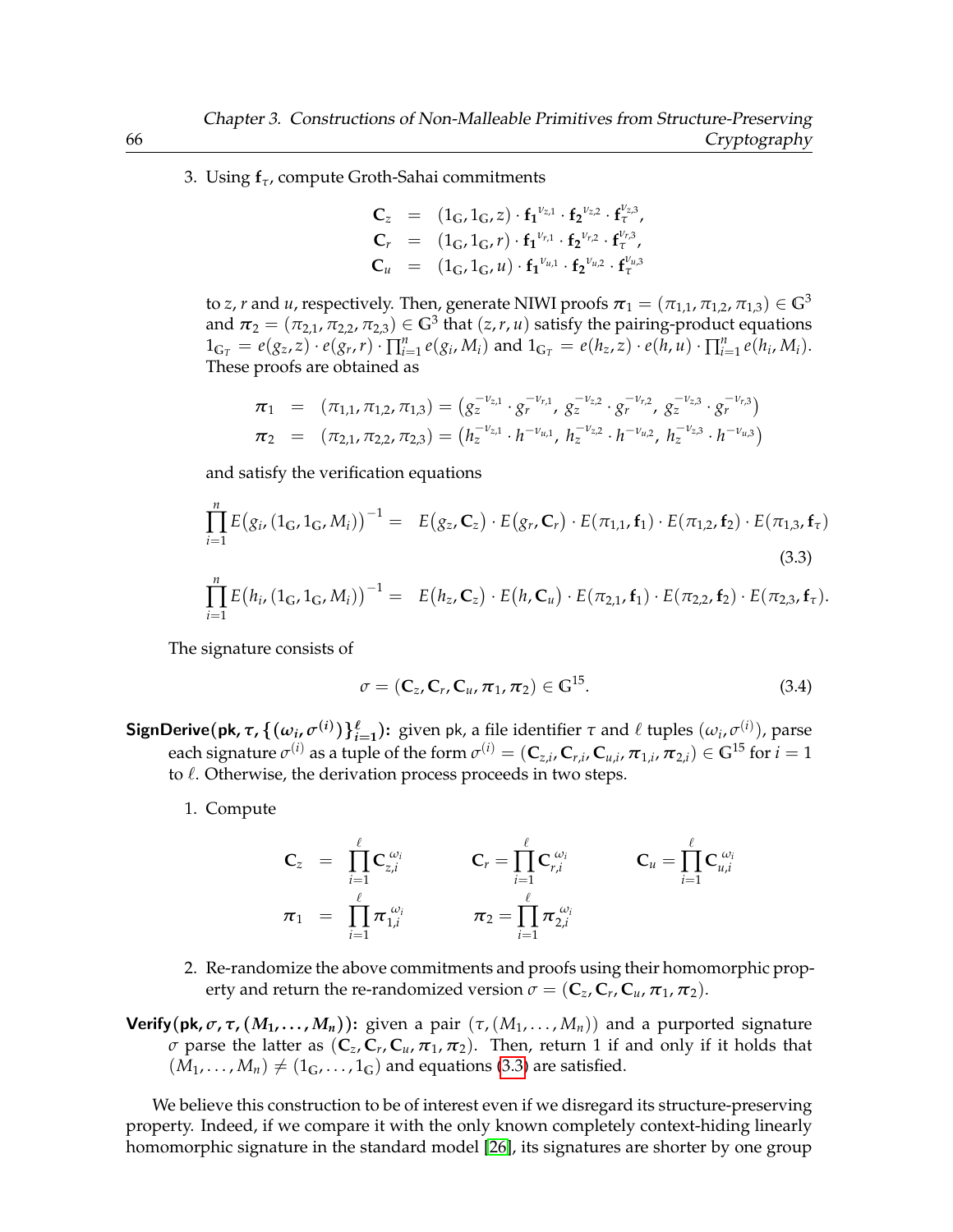element. Moreover, we can prove the security under the sole DLIN assumption whereas the scheme of [\[26\]](#page-87-10) requires an additional assumption.

The scheme is clearly completely context hiding because signatures only consist of perfectly randomizable commitments and NIWI arguments.

As for the unforgeability of the scheme, the proof of the following theorem is along the lines of [\[196,](#page-99-7) Theorem 5]. However, we can only prove unforgeability in a weaker sense as we need to assume that the adversary is targeting. Namely, in the case of Type II attacks, the adversary must also output a proof that it actually broke the security of the scheme and that its vector  $M^* = (M_1^*, \ldots, M_n^*) \in \mathbb{G}^n$  is indeed independent of the vectors for which it obtained signatures for the target tag  $\tau^\star.$ 

If  $\{M_i = (M_{i,1},...,M_{i,n})\}_{i=1}^m$  denote the linearly independent vectors that were signed for  $\tau^*$ , the adversary could simply output a vector  $\mathbf{W} = (W_1, \dots, W_n) \in \mathbb{G}^n$  such that  $\prod_{j=1}^ne(M_j^\star,W_j)\,\neq\,1_{\text{G}_T}$  and  $\prod_{j=1}^ne(M_{i,j},W_j)\,=\,1_{\text{G}_T}$  for each  $i\,\in\,\{1,\ldots,m\}.$  The latter test guarantees that the adversary's output is a non-trivial Type II forgery.

**Theorem 5** ([\[177\]](#page-97-3))**.** The above scheme provides unforgeability against independent targeting adversaries if the DLIN assumption holds in **G**.

### **3.2.4 Application to Verifiable Computation on Encrypted Data**

Linearly homomorphic schemes are known (see, e. g., [\[11\]](#page-86-8)) to provide verifiable computation mechanisms for outsourced data. Suppose that a user has a dataset consisting of *n* samples  $s_1,\ldots,s_n\in\mathbb{Z}_p.$  The dataset can be encoded as vectors  $\mathbf{v}_i=(\mathbf{e}_i|s_i)\in\mathbb{Z}_p^{n+1}$ , where  $\mathbf{e}_i\in\mathbb{Z}_p^n$ denotes the *i*-th unit vector for each  $i \in \{1, ..., n\}$ . The user then assigns a file identifier *τ* to  $\{v_i\}_{i=1}^n$ , computes signatures  $\sigma_i$   $\leftarrow$  Sign(sk,  $\tau$ ,  $v_i$ ) on the resulting vectors and stores  $\{(\mathbf{v}_i, \sigma_i)\}_{i=1}^n$  at the server. When requested, the server can then evaluate a sum  $s = \sum_{i=1}^n s_i$ and provide evidence that the latter computation is correct by deriving a signature on the vector  $(1, 1, \ldots, 1, s) \in \mathbb{Z}_p^{n+1}$ . Unless the server is able to forge a signature for a vector outside the span of  $\{v_i\}_{i=1}^n$ , it is unable to fool the user. The above method readily extends to authenticate weighted sums or Fourier transforms.

One disadvantage of the above method is that it requires the server to retain the dataset  ${s_i}_{i=1}^n$  in the clear. Using LHSPS schemes, the user can apply the above technique on encrypted samples using the Boneh-Boyen-Shacham (BBS) cryptosystem [\[44\]](#page-89-2).

The BBS cryptosystem involves a public key  $(g, \tilde{g}, f = g^x, h = g^y) \in_R \mathbb{G}^4$ , where  $(x, y) \in_R G$  $\mathbb{Z}_p^2$  is the private key. The user (or anyone else knowing his public key) can first encrypt his samples  $\{s_i\}_{i=1}^n$  by computing BBS encryptions  $(C_{1,i},C_{2,i},C_{3,i})=(f^{r_i},h^{t_i},\tilde{g}^{s_i}\cdot g^{r_i+t_i})$ , with  $r_i, t_i \stackrel{\$}{\leftarrow} \mathbb{Z}_p$ , for each  $i \in \{1, \ldots, n\}$ . If the user holds a LHSPS key pair for vectors of dimension  $n + 3$ , he can generate *n* signatures on vectors  $((C_{1,i}, C_{2,i}, C_{3,i}) | E_i) \in \mathbb{G}^{n+3}$ , where  $\mathbf{E}_i = (1_G,\ldots,1_G,g,1_G,\ldots,1_G) = g^{\mathbf{e}_i}$  for each  $i \in \{1,\ldots,n\}$ , using the scheme of Section [3.2.2.](#page-64-0) The vectors  $\{((C_{1,i}, C_{2,i}, C_{3,i}) | \mathbf{E}_i)\}_{i=1}^n$  and their signatures  $\{(z_i, r_i, u_i, v_i)\}_{i=1}^n$  are then archived in the cloud in such a way that the server can publicly derive a signature on the vector  $(f^{\sum_i r_i}, h^{\sum_i t_i}, \tilde{g}^{\sum_i s_i} \cdot g^{\sum_i (r_i+t_i)}, g, g, \ldots, g) \in \mathbb{G}^{n+3}$  in order to convince the client that the encrypted sum was correctly computed. Using his private key  $(x, y)$ , the client can then retrieve the sum  $\sum_i s_i$  as long as it remains in a sufficiently small range.

The interest of the above solution lies in that the client can dispense with the need for storing the  $O(n)$ -size public key of his linearly homomorphic signature. Indeed, he can simply retain the random seed that was used to generate pk and re-compute private key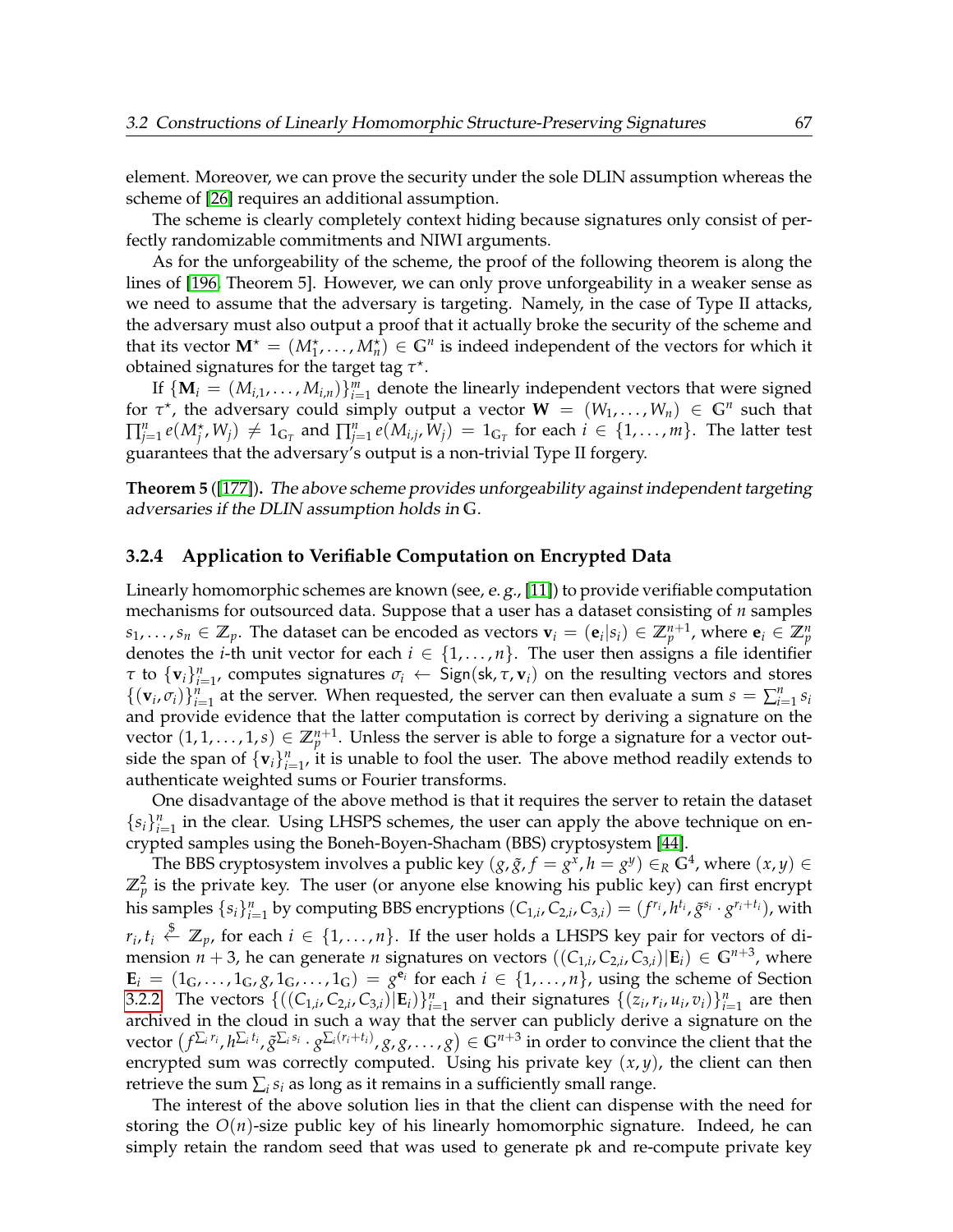elements  $\{(\chi_i, \gamma_i, \delta_i)\}_{i=1}^n$  whenever he wants to verify the server's response. In this case, the verification equations [\(3.2\)](#page-65-1) become

$$
1_{\mathbb{G}_T}=e(g_z,z\cdot\prod_{i=1}^n M_i^{\chi_i})\cdot e(g_r,r\cdot\prod_{i=1}^n M_i^{\gamma_i})=e(h_z,z\cdot\prod_{i=1}^n M_i^{\chi_i})\cdot e(h,u\cdot\prod_{i=1}^n M_i^{\delta_i})\cdot e(H_{\mathbb{G}}(\tau),\tau),
$$

so that the client only has to compute  $O(1)$  pairings. Moreover, the client does not have to determine an upper bound on the size of his dataset when generating his public key. Initially, he only needs to generate  $\{(g_j, h_j)\}_{j=1}^3$ . When the *i*-th ciphertext  $(C_{1,i}, C_{2,i}, C_{3,i})$  has to be stored, the client derives  $(\chi_{i+3}, \gamma_{i+3}, \delta_{i+3})$  and  $(g_{i+3}, h_{i+3})$  by applying a PRF to the index *i*. This will be sufficient to sign vectors of the form  $((C_{1,i}, C_{2,i}, C_{3,i})|\mathbf{E}_i)$ .

Complete and security models for "verifiable computation on encrypted data" are beyond the scope of this work. Here, they would naturally combine the properties of secure homomorphic encryption and authenticated computing. It should be intuitively clear that a malicious server cannot trick a client into accepting an incorrect result (i.e., one which differs from the actual defined linear function it is supposed to compute over the defined signed ciphertext inputs) without defeating the security of the underlying homomorphic signature.

# **3.3 Non-Malleable Trapdoor Commitments to Group Elements from Linearly Homomorphic Structure-Preserving Signatures**

This section shows that, under a certain mild condition (fulfilled by our constructions), LH-SPS imply length-reducing non-malleable structure-preserving commitments to vectors of group elements.

As a result, we obtain the first length-reducing non-malleable structure-preserving trap-door commitment. Our scheme is not strictly<sup>[3](#page-69-0)</sup> structure-preserving (according to the terminology of [\[7\]](#page-86-0)) because the commitment string lives in **G***<sup>T</sup>* rather than **G**. Still, openings only consist of elements in **G**, which makes it possible to generate efficient NIWI proofs that committed group elements satisfy certain properties. To our knowledge, the only known non-malleable commitment schemes whose openings only consist of group elements were described by Fischlin *et al.* [\[108\]](#page-93-4). However, these constructions cannot be length-reducing as they achieve universal composability [\[70,](#page-90-6) [71\]](#page-90-7).

Our schemes are obtained by first constructing simulation-sound trapdoor commitments (SSTC) [\[116,](#page-93-3) [195\]](#page-98-4) to group elements. SSTC schemes were first suggested by Garay, MacKenzie and Yang [\[116\]](#page-93-3) as a tool for constructing universally composable zero-knowledge proofs [\[70\]](#page-90-6). MacKenzie and Yang subsequently gave a simplified security definition which suffices to provide non-malleability with respect to opening in the sense of the definition of re-usable non-malleable commitments [\[94\]](#page-92-4).

In a SSTC, each commitment is labeled with a tag. The definition of [\[195\]](#page-98-4) requires that, even if the adversary can see equivocations of commitments to possibly distinct messages for several tags *tag*1, . . . , *tagq*, it will not be able to break the binding property for a new tag  $tag \notin \{tag_1, \ldots, tag_q\}.$ 

<span id="page-69-0"></span> $3$ We recall that strictly structure-preserving commitments cannot be length-reducing, as shown by Abe et al. [\[7\]](#page-86-0), so that our scheme is essentially the best we can hope for if we aim at short commitment stings.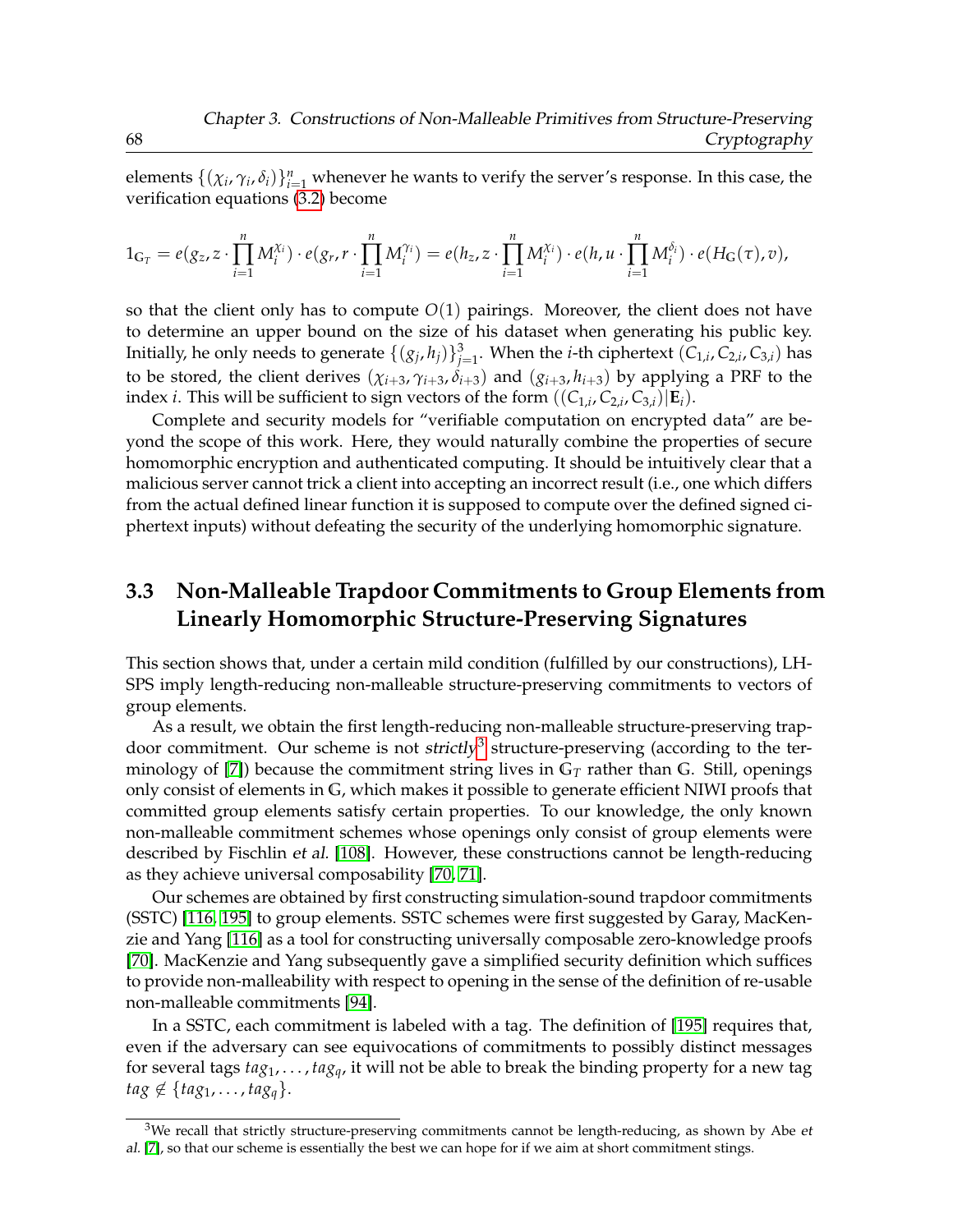**Definition 7** ([\[195\]](#page-98-4))**.** A simulation-sound trapdoor commitment (SSTC)(Setup, Com, FakeCom, FakeOpen, Verify) is a tuple where (Setup, Com, Verify) forms a non-interactive commitment scheme and (FakeCom, FakeOpen) are PPT algorithms with the following properties

**Trapdoor:** for any *tag* and any message Msg, the following distributions are computationally indistinguishable:

$$
D_{fake} := \{ (pk, tk) \leftarrow \text{Setup}(\lambda); (\widetilde{\text{com}}, \text{aux}) \leftarrow \text{FakeCom}(pk, tk, tag);
$$
  

$$
\text{dec} \leftarrow \text{FakeOpen}(\text{aux}, tk, \widetilde{\text{com}}, \text{Msg}) : (pk, tag, \text{Msg}, \widetilde{\text{com}}, \widetilde{\text{dec}}) \}
$$

 $D_{real} := \{(pk, tk) \leftarrow \mathsf{Setup}(\lambda); (\mathsf{com}, \mathsf{dec}) \leftarrow \mathsf{Com}(pk, tag, \mathsf{Msg}) : (pk, tag, \mathsf{Msg}, \mathsf{com}, \mathsf{dec})\}$ 

# **Simulation-sound binding:** for any PPT adversary A, the following probability is negligible

 $\Pr[(\mathit{pk}, \mathit{tk}) \gets \mathsf{Setup}(\lambda); \ (\mathsf{com}, \mathit{tag}, \mathsf{Msg}_1, \mathsf{Msg}_2, \mathsf{dec}_1, \mathsf{dec}_2) \gets \mathcal{A}^{\mathcal{O}_{\mathit{tk},\mathit{pk}}}(\mathit{pk}): \mathsf{Msg}_1 \neq \mathsf{Msg}_2$  $\wedge$  Verify $(\mathit{pk}, \mathit{tag}, \mathsf{Msg}_1, \mathsf{com}, \mathsf{dec}_1) = \mathsf{Verify}(\mathit{pk}, \mathit{tag}, \mathsf{Mag}_2, \mathsf{com}, \mathsf{dec}_2) = 1 \wedge \mathit{tag} \not\in Q],$ 

where O*tk*,*pk* is an oracle that maintains an initially empty set *Q* and operates as follows:

- On input (commit,  $tag$ ), it runs (com, aux)  $\leftarrow$  FakeCom( $pk$ ,  $tk$ ,  $tag$ ), stores the triple (com, tag, aux), returns com.
- On input (decommit, com, Msg): if a tuple (com, *tag*, aux) was previously stored, it computes dec  $\leftarrow$  FakeOpen(aux, *tk*, *tag*, com, Msg), adds *tag* in *Q* and returns dec. Otherwise, O*tk*,*pk* returns ⊥.

While our SSTC to group elements will be proved secure in the above sense, a nonadaptive flavor of simulation-sound binding security is sufficient for the construction of non-malleable commitments. Indeed, Gennaro used [\[118\]](#page-93-6) such a relaxed notion to achieve non-malleability from similar-looking multi-trapdoor commitments. In the non-adaptive notion, the adversary has to choose the set of tags  $tag_1,\ldots,tag_\ell$  for which it wants to query the O*tk*,*pk* oracle before seeing the public key *pk*.

# **3.3.1 Template of Linearly Homomorphic SPS Scheme**

We first remark that any constant-size linearly homomorphic structure-preserving signature necessarily complies with the template below. Indeed, in order to have a linear homomorphism, each verification equation necessarily computes a product of pairings which should equal 1**G***<sup>T</sup>* in a valid signature. In each pairing of the product, one of the arguments must be a message or signature component while the second argument is either part of the public key or an encoding of the file identifier.

For simplicity, the template is described in terms of symmetric pairings but generalizations to asymmetric configurations are possible.

**Keygen(** $\lambda$ **,** *n***)**: given  $\lambda$  and the dimension  $n \in \mathbb{N}$  of the vectors to be signed, choose constants  $n_z$ ,  $n_v$ ,  $m$ . Among these,  $n_z$  and  $n_v$  will determine the signature length while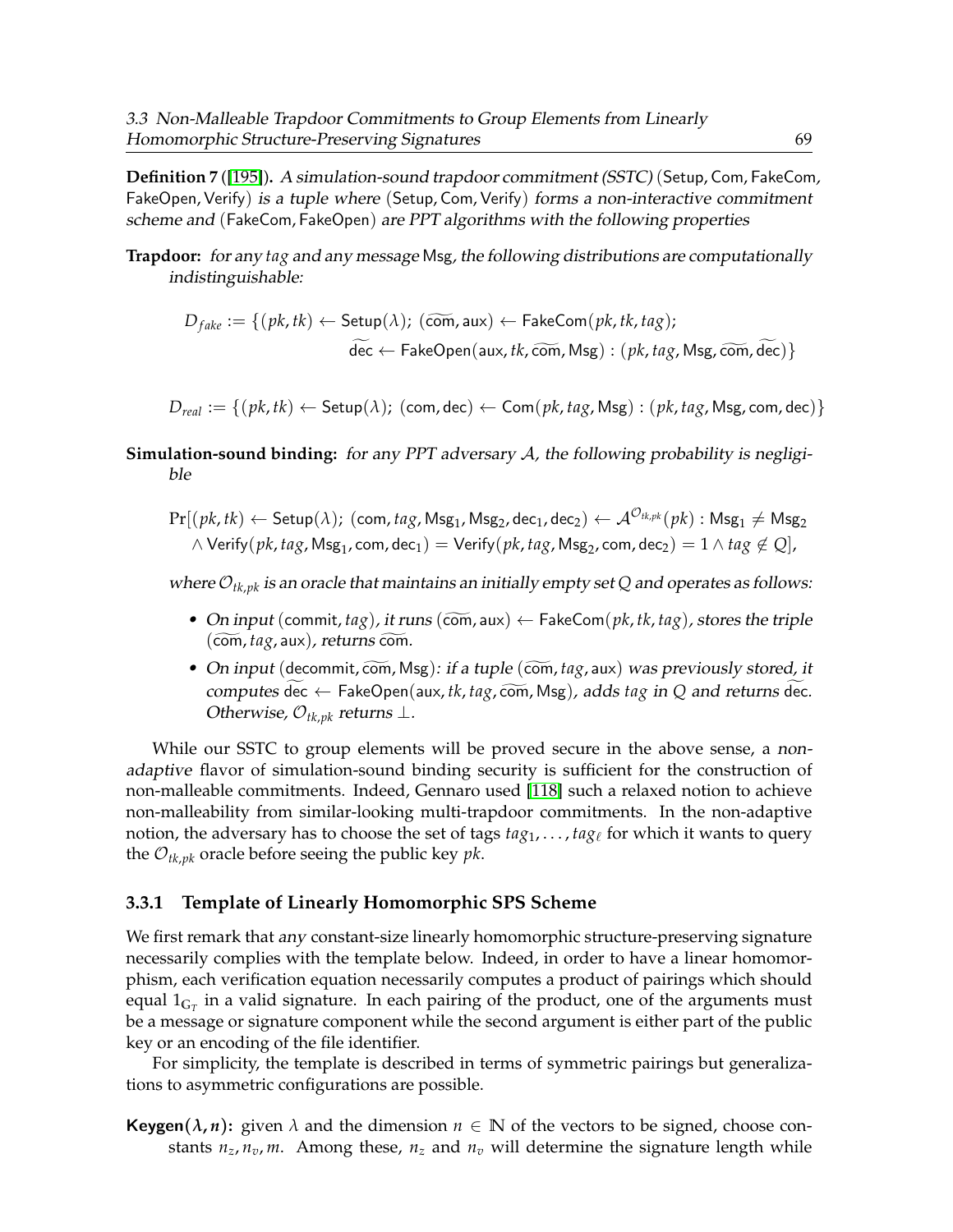*m* will be the number of verification equations. Then, choose  $\{F_{j,\mu}\}_{j\in\{1,\dots,m\},\mu\in\{1,\dots,n_z\}}$  ${G_{j,i}}_{i \in \{1,...,n\}, j \in \{j,...,m\}}$  in the group *G*. The public key is

$$
\mathsf{pk} = (\{F_{j,\mu}\}_{j \in \{1,\dots,m\},\mu \in \{1,\dots,n_z\}}, \{G_{j,i}\}_{i \in \{1,\dots,n\},\ j \in \{j,\dots,m\}})
$$

while sk consists of information about the representation of public elements w.r.t. specific bases.

- $\mathsf{Sign}(\mathsf{sk}, \tau, (M_1, \dots, M_n))$ : Outputs a tuple  $\sigma = (Z_1, \dots, Z_{n_z}, V_1, \dots, V_{n_v}) \in \mathbb{G}^{n_z + n_v}.$
- $\textsf{SignDerive}(\textsf{pk}, \tau, \{(\omega_i, \sigma^{(i)})\}_{i=1}^{\ell})$ : parses each  $\sigma^{(i)}$  as  $(Z_1^{(i)})$  $x_1^{(i)}, \ldots, z_{n_z}^{(i)}$  $\binom{i}{n_z}$ ,  $V_1^{(i)}$  $V_1^{(i)}, \ldots, V_{n_v}^{(i)}$  $\binom{1}{n_v}$  and computes

$$
Z_{\mu} = \prod_{i=1}^{\ell} Z_{\mu}^{(i) \omega_i} \qquad V_{\nu} = \prod_{i=1}^{\ell} V_{\nu}^{(i) \omega_i} \qquad \mu \in \{1, ..., n_z\}, \ \nu \in \{1, ..., n_v\}.
$$

After a possible extra re-randomization step, it outputs  $(Z_1, \ldots, Z_{n_z}, V_1, \ldots, V_{n_v})$ .

- **Verify**  $(\mathsf{pk}, \sigma, \tau, (M_1, \ldots, M_n))$ : given a signature  $\sigma = (Z_1, \ldots, Z_{n_z}, V_1, \ldots, V_{n_v}) \in \mathbb{G}^{n_z + n_v}$ , a tag  $\tau$  and  $(M_1, \ldots, M_n)$ , return 0 if  $(M_1, \ldots, M_n) = (1_G, \ldots, 1_G)$ . Otherwise, do the following.
	- 1. For each  $j \in \{1, \ldots, m\}$  and  $\nu \in \{1, \ldots, n_v\}$ , compute one-to-one<sup>[4](#page-71-0)</sup> encodings  $T_{j,\nu} \in$ **G** of the tag *τ* as a group element.
	- 2. Return 1 if and only if  $c_j = 1_{\mathbb{G}_T}$  for  $j = 1$  to  $m$ , where

$$
c_j = \prod_{\mu=1}^{n_z} e(F_{j,\mu}, Z_{\mu}) \cdot \prod_{\nu=1}^{n_v} e(T_{j,\nu}, V_{\nu}) \cdot \prod_{i=1}^{n} e(G_{j,i}, M_i) \qquad j \in \{1, ..., m\}. \quad (3.5)
$$

In the following, we say that a linearly homomorphic SPS is regular if, for each file identifier  $\tau$ , any non-trivial vector  $(M_1, \ldots, M_n) \neq (1_G, \ldots, 1_G)$  has a valid signature.

# **3.3.2 Construction of Simulation-Sound Structure-Preserving Trapdoor Commitments**

Let  $\Pi^{SPS} =$  (Keygen, Sign, SignDerive, Verify) be a linearly homomorphic SPS. We construct a simulation-sound trapdoor commitment as follows.

**SSTC.Setup**( $\lambda$ ,  $n$ ): given the desired dimension  $n \in \mathbb{N}$  of committed vectors, choose public parameters pp for the linearly homomorphic SPS scheme. Then, run ΠSPS .Keygen(*λ*, *n*) to obtain a public key pk =  $(\{F_{j,\mu}\}_{j\in\{1,...,m\},\mu\in\{1,...,n_z\}}, \{G_{j,i}\}_{i\in\{1,...,n\},\ j\in\{j,...,m\}})$ , for some constants  $n_z$ ,  $n_v$ ,  $m$ , and a sk. The commitment key is  $pk = pk$  and the trapdoor  $tk$ consists of sk. Note that the public key defines a signature space **G***nz*+*n<sup>v</sup>* , for constants  $n_z$  and  $n_v$ .

<span id="page-71-0"></span> $4$ This condition can be relaxed to have collision-resistant deterministic encodings. Here, we assume injectivity for simplicity.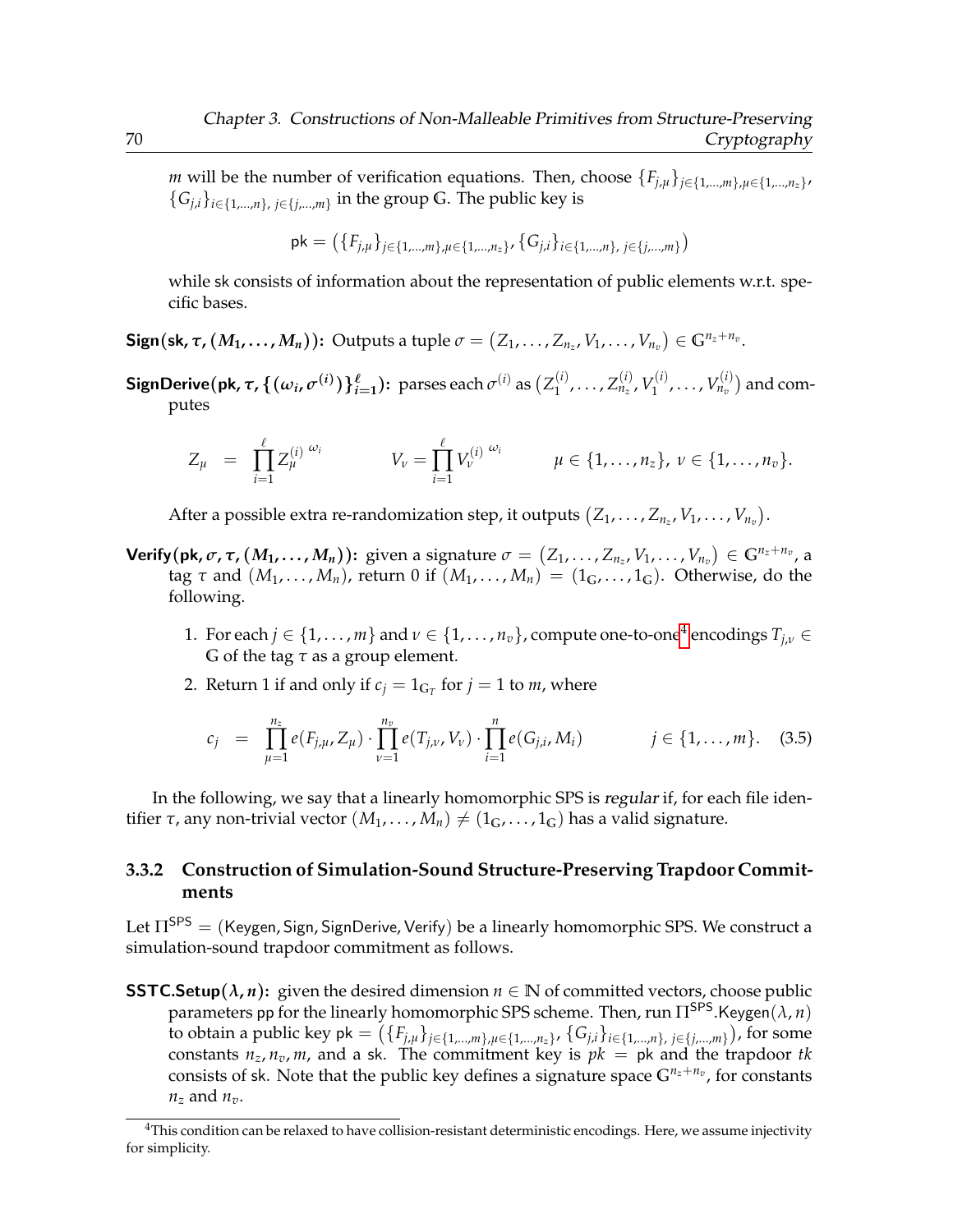**SSTC.Com**( $pk$ ,  $tag$ ,  $(M_1, ..., M_n)$ ): to commit to  $(M_1, ..., M_n) \in \mathbb{G}^n$  with respect to the tag  $\deg = \tau$ , choose  $(Z_1,\ldots,Z_{n_z},V_1,\ldots,V_{n_v}) \stackrel{\$}{\leftarrow} \mathbb{G}^{n_z+n_v}$  in the signature space. Then, run step 1 of the verification algorithm and evaluate the right-hand-side member of [\(3.5\)](#page-71-0). Namely, compute

<span id="page-72-0"></span>
$$
c_j = \prod_{\mu=1}^{n_z} e(F_{j,\mu}, Z_{\mu}) \cdot \prod_{\nu=1}^{n_v} e(T_{j,\nu}, V_{\nu}) \cdot \prod_{i=1}^{n} e(G_{j,i}, M_i) \qquad j \in \{1, ..., m\} \qquad (3.6)
$$

where  ${T_{i,v}}_{i,v}$  form an injective encoding of  $tag = \tau$  as a set of group elements. The commitment string is defined to be com =  $(c_1, \ldots, c_m)$  whereas the decommitment consists of dec =  $(Z_1, ..., Z_{n_z}, V_1, ..., V_{n_v}).$ 

- $\mathsf{SSTC}.\mathsf{FakeCom}(pk,tk,tag) \colon$  proceeds like <code>SSTC.Com</code> with  $(\hat{M}_1,\ldots,\hat{M}_n) \overset{\$}{\leftarrow} \mathbb{G}^n.$  If  $(\hat{\mathsf{com}},\hat{\mathsf{dec}})$ denotes the resulting pair, the algorithm outputs  $\widetilde{\text{com}} = \text{com}$  and the auxiliary information aux, which consists of the pair aux  $=$   $((\hat{M}_1,\ldots,\hat{M}_n),$  de $\hat{\mathsf{e}}$ c) for  $tag=\tau.$
- **SSTC.FakeOpen(aux,** *tk, tag, com,* $(M_1, \ldots, M_n)$ **): the algorithm parses** *com* **as**  $(\tilde{c}_1, \ldots, \tilde{c}_m)$ and aux as  $\big((\hat{M}_1,\ldots,\hat{M}_n),(\hat{Z}_1,\ldots,\hat{Z}_{n_z},\hat{V}_1,\ldots,\hat{V}_{n_v})\big).$  It first generates a homomorphic signature on  $(M_1/\hat{M}_1, \ldots, M_n/\hat{M}_n)$  for the tag  $tag = \tau$ . Namely, using  $tk = sk$ , compute  $\sigma' = (Z'_1, \ldots, Z'_{n_z}, V'_1, \ldots, V'_{n_v}) \leftarrow \Pi^{\text{SPS}}.\text{Sign}(\textsf{sk}, \tau, (M_1/\hat{M}_n, \ldots, M_n/\hat{M}_n)).$  Since  $\sigma'$  is a valid signature and aux  $= \big((\hat{M}_1,\ldots,\hat{M}_n),(\hat{Z}_1,\ldots,\hat{Z}_{n_z},\hat{V}_1,\ldots,\hat{V}_{n_v})\big)$  satisfies

$$
\tilde{c}_j = \prod_{\mu=1}^{n_z} e(F_{j,\mu}, \hat{Z}_{\mu}) \cdot \prod_{\nu=1}^{n_v} e(T_{j,\nu}, \hat{V}_{\nu}) \cdot \prod_{i=1}^{n} e(G_{j,i}, \hat{M}_i) \qquad j \in \{1, ..., m\},
$$
 (3.7)

the algorithm can run  $(\tilde{Z}_1,\ldots,\tilde{Z}_{n_z},\tilde{V}_1,\ldots,\tilde{V}_{n_v}) \leftarrow \textsf{SignDerive}(\textsf{pk},\tau,\{(1,\sigma'),(1,\hat{\sigma})\}),$ where  $\hat{\sigma} = (\hat{Z}_1, \dots, \hat{Z}_{n_z}, \hat{V}_1, \dots, \hat{V}_{n_v})$ , and output  $\widehat{\text{dec}} = (\tilde{Z}_1, \dots, \tilde{Z}_{n_z}, \tilde{V}_1, \dots, \tilde{V}_{n_v})$  which is a valid de-commitment to the vector  $(M_1, \ldots, M_n)$  with respect to  $tag = \tau$ .

**SSTC.Verify**( $pk, tag, (M_1, ..., M_n)$ , com, dec): parse com as  $(c_1, ..., c_m) \in \mathbb{G}_T^m$  and the decommitment dec as  $(Z_1,\ldots,Z_{n_z},V_1,\ldots,V_{n_v}) \in \mathbb{G}^{n_z+n_v}$  (if these values do not parse properly, return 0). Then, compute a one-to-one encoding  $\{T_{j,\nu}\}_{j,\nu}$  of  $tag = \tau$ . Return 1 if relations [\(3.6\)](#page-72-0) hold and 0 otherwise.

In the full version of [\[177\]](#page-97-0), we generalize the above construction so as to build simulationsound trapdoor commitment to vectors from any linearly homomorphic signature that fits a certain template. This template captures essentially all known pairing-based constructions, including LHSPS schemes. As a result, we obtain a modular construction of constant-size non-malleable commitment to vectors which preserves the feasibility of efficiently proving properties about committed values. In particular, our generalized construction can be instantiated using the CDH-based (non-structure-preserving) linearly homomorphic signature of Attrapadung, Libert and Peters [\[25\]](#page-87-0). Unlike the CDH-based simulation-sound commitment of Fujisaki [\[114\]](#page-93-0), our realization is non-interactive and allows committing to vectors with a constant-size commitment string. Unlike the solution consisting in committing to a short string obtained by hashing the vector, our solution allows the sender to prove properties (using  $\Sigma$  protocols or Groth-Sahai proofs) about committed vectors in an efficient way.

For vectors of dimension  $n = 1$ , we obtain a simplification of existing multi-trapdoor (or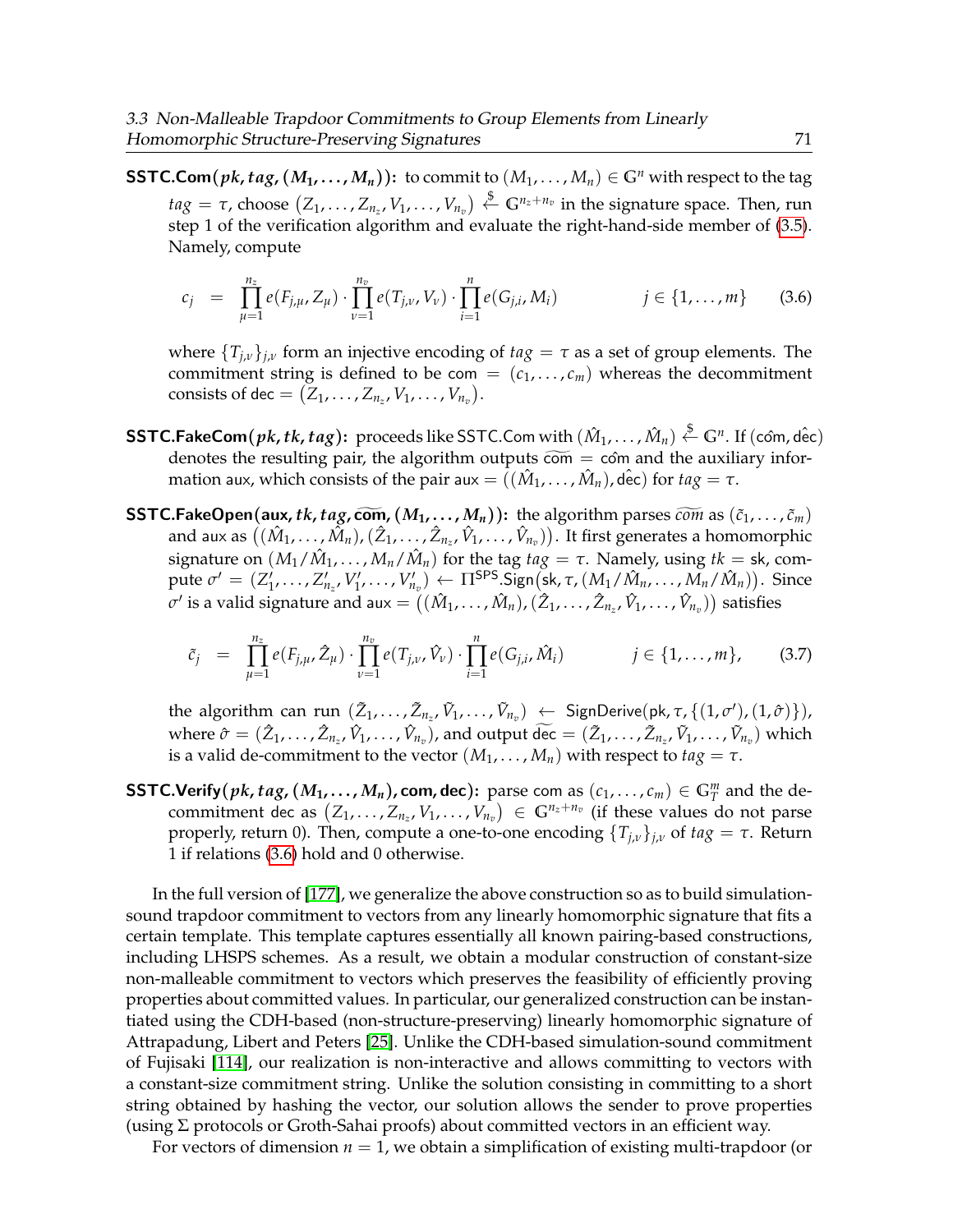identity-based) trapdoor commitments [\[100,](#page-92-0) [214\]](#page-100-0) based on Waters signatures. Our generalized construction of simulation-sound commitments [\[177\]](#page-97-0) can also be instantiated under the Strong Diffie-Hellman assumption using the homomorphic signature of Catalano et al. [\[78\]](#page-91-0). For vectors of dimension 1, the obtained non-malleable commitment is a variant of the one of [\[118,](#page-93-1) Section 4.2].

**Theorem 6** ([\[177\]](#page-97-0))**.** Assuming that the underlying linearly homomorphic SPS is regular and secure against non-independent Type I adversaries, the above construction is a simulationsound trapdoor commitment to group elements.

A standard technique (see, e.g., [\[116,](#page-93-2) [118\]](#page-93-1)) to build a re-usable and non-interactive nonmalleable commitment (assuming a CRS) from a SSTC scheme is as follows. To commit to Msg, the sender generates a key-pair (VK, SK) for a one-time signature and generates  $(\text{com, dec}) \leftarrow \text{SSTC.Commit}(pk, VK, MSg)$  using VK as a tag. The non-malleable commitment string is the pair (com, VK) and the opening is given by (dec,  $\sigma$ ), where  $\sigma$  is a one-time signature on com, so that the receiver additionally checks the validity of *σ*. This construction is known to provide independence [\[93,](#page-92-1) [121\]](#page-94-0) and thus non-malleability with respect to opening, as proved in [\[93,](#page-92-1) [121\]](#page-94-0).

In our setting, we cannot compute  $\sigma$  as a signature of com, as it consists of  $G_T$  elements. However, we can rather sign the pair (Msg, dec) — whose components live in **G** — as long as it uniquely determines com. To this end, we can use the one-time structure-preserving of [\[6,](#page-86-0) Appendix C.1] since it allows signing messages of arbitrary length using a constantsize one-time public key. Like our scheme of Section [3.2.2,](#page-64-0) it relies on the SDP assumption and thus yields a non-malleable commitment based on this sole assumption. Alternatively, we can move  $\sigma$  in the commitment string (which thus consists of (com, VK,  $\sigma$ )), in which case the one-time signature does not need to be structure-preserving but it has to be strongly unforgeable (as can be observed from the definition of independent commitments [\[93\]](#page-92-1)) while the standard notion of unforgeability suffices in the former case.

# <span id="page-73-0"></span>**3.4 (Constant-Size) Simulation-Sound Quasi-Adaptive NIZK Arguments from LHSPS Schemes**

Earlier sections showed that structure-preserving signatures with additive homomorphic properties have unexpected applications in the design of non-malleable structure-preserving commitments. In this section, we extend their range of applications and demonstrate that they can surprisingly be used (albeit non-generically) in the design of simulation-sound quasi-adaptive NIZK (QA-NIZK) proofs and chosen-ciphertext-secure cryptosystems.

Concretely, our one-time LHSPS scheme of Section [3.2.1](#page-63-0) already allows showing membership of a  $t \times n$  linear subspace (of rank  $t < n$ ) using only 3 group elements under the SDP assumption. Moreover, we show how to extend this construction to get unbounded simulation-soundness while retaining constant-size proofs. The length of a proof does not depend on the number of equations or the number of variables, but only on the underlying assumption. Like those of [\[151\]](#page-96-0), our proofs are computationally sound under standard assumptions. Somewhat surprisingly, they are even asymptotically shorter than randomoracle-based proofs derived from Σ-protocols.

Under the DLIN assumption, we obtain QA-NIZK arguments consisting of 15 group elements and a one-time signature with its verification key. As it turns out, it is also the first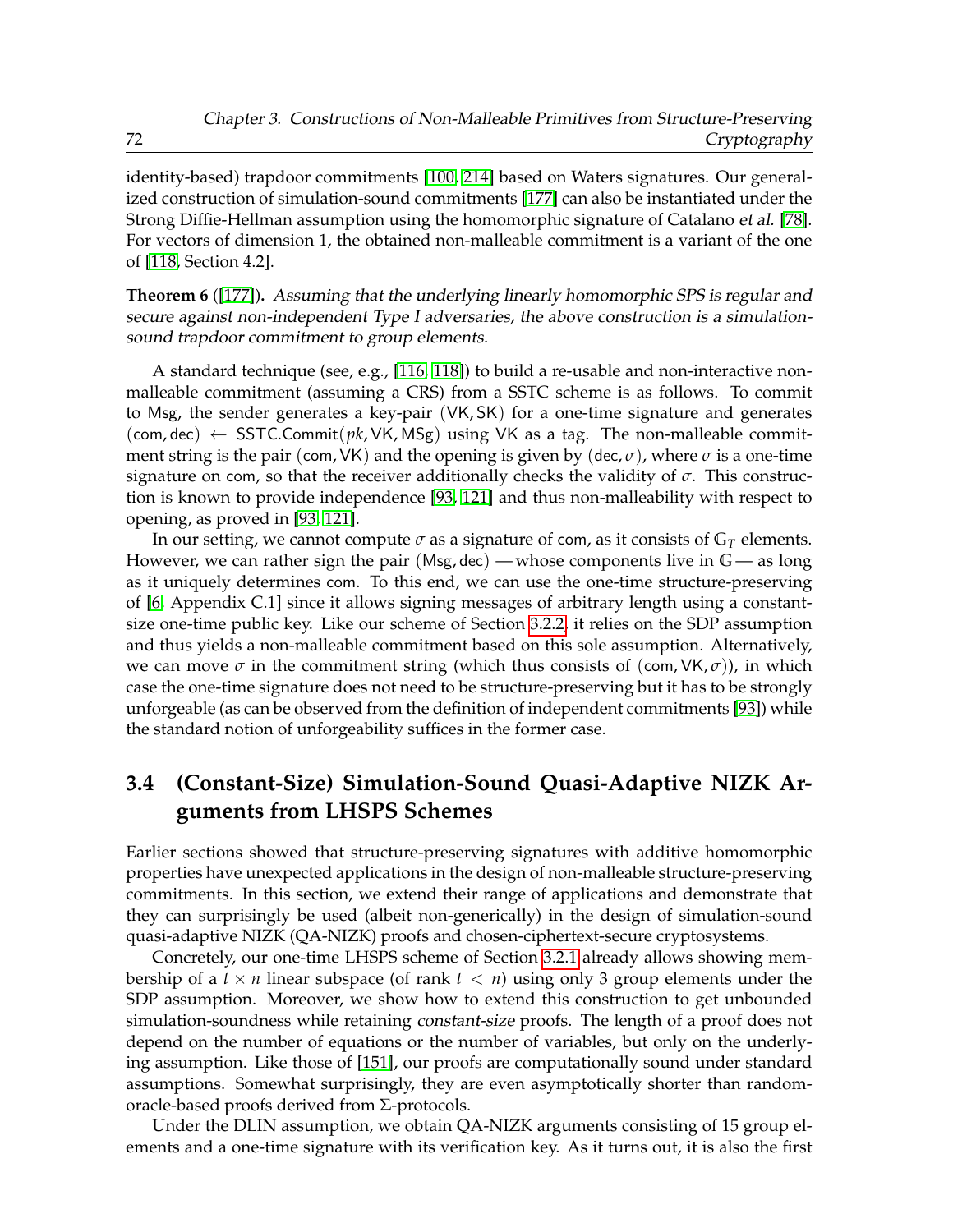unbounded simulation-sound proof system that does not involve quadratic pairing product equations or a CCA2-secure encryption scheme. Efficiency comparisons show that we only need 20 group elements per proof where the best USS extension [\[62\]](#page-90-0) of Groth-Sahai costs 6*t* + 2*n* + 52 group elements. Under the *k*-linear assumption, the proof length becomes  $O(k^2)$  and thus avoids any dependency on the subspace dimension.

For applications, like CCA2 security [\[208,](#page-99-0) [231\]](#page-101-0), where only one-time simulation-soundness is needed, we further optimize our proof system and obtain a relatively simulation-sound QA-NIZK proof system, as defined in [\[150\]](#page-96-1), with constant-size proofs. Under the DLIN assumption (resp. the *k*-linear assumption), we achieve relative simulation-soundness with only 4 (resp.  $k + 2$ ) group elements!

As the first application of USS proofs, we construct a chosen-ciphertext-secure keyedhomomorphic encryption scheme with threshold decryption. Keyed-homomorphic encryption is a primitive, suggested by Emura et al. [\[104\]](#page-92-2), where homomorphic ciphertext manipulations are only possible to a party holding a devoted evaluation key *SK<sup>h</sup>* which, by itself, does not enable decryption. The scheme should provide IND-CCA2 security when the evaluation key is unavailable to the adversary and remain IND-CCA1 secure when *SK<sup>h</sup>* is exposed. Other approaches to reconcile homomorphism and non-malleability were taken in [\[221,](#page-100-1) [222,](#page-100-2) [223,](#page-100-3) [51,](#page-89-0) [83\]](#page-91-1) but they inevitably satisfy weaker security notions than adaptive chosen-ciphertext security [\[226\]](#page-101-1). The results of [\[104\]](#page-92-2) showed that CCA2-security does not rule out homomorphicity when the capability to compute over encrypted data is restricted.

Emura et al. [\[104\]](#page-92-2) gave realizations of CCA2-secure keyed-homomorphic schemes based on hash proof systems [\[90\]](#page-91-2). However, these do not readily enable threshold decryption – as would be desirable in voting protocols – since valid ciphertexts are not publicly recognizable, which makes it harder to prove CCA security in the threshold setting. Moreover, these solutions are not known to satisfy the strongest security definition of [\[104\]](#page-92-2). The reason is that this definition seemingly requires a form of unbounded simulation-soundness. Our QA-NIZK proofs fulfill this requirement and provide an efficient CCA2-secure threshold keyed-homomorphic system where ciphertexts are 65% shorter than in instantiations of the same high-level idea using previous simulation-sound proofs.

Using our relatively simulation-sound QA-NIZK proofs, we then build adaptively secure non-interactive threshold cryptosystems with CCA2 security and improved efficiency. The constructions of Libert and Yung [\[191\]](#page-98-0) were improved by Escala et al. [\[105\]](#page-92-3). So far, the most efficient solution is obtained from the Jutla-Roy results [\[150,](#page-96-1) [151\]](#page-96-0) via relatively sound proofs [\[150\]](#page-96-1). Using our relatively sound QA-NIZK proof system, we shorten ciphertexts by Θ(*k*) elements under the *k*-linear assumption.

## **3.4.1 Construction with Unbounded Simulation-Soundness**

In the following, vectors are considered as row vectors. If  $\mathbf{A} \in \mathbb{Z}_p^{t \times n}$  is a matrix, we denote by  $g^{\mathbf{A}} \in \mathbb{G}^{t \times n}$  the matrix obtained by exponentiating g using the entries of **A**.

We consider public parameters  $\Gamma = (G, G_T, g)$  consisting of bilinear groups  $(G, G_T)$  with a generator  $g \in G$ . Like [\[151\]](#page-96-0), we will consider languages  $\mathcal{L}_\rho = \{g^{\mathbf{x} \cdot \mathbf{A}} \in G^n \mid \mathbf{x} \in \mathbb{Z}_p^t\}$  that are parametrized by  $\rho = g^{\mathbf{A}} \in \mathbb{G}^{t \times n}$ , where  $\mathbf{A} \in \mathbb{Z}_q^{t \times n}$  is a  $t \times n$  matrix of rank  $t < n$ .

As in [\[151\]](#page-96-0), we assume that the distribution  $\mathcal{D}_{\Gamma}$  is efficiently samplable: there exists a PPT algorithm which outputs a pair (*ρ*, **A**) describing a relation *R<sup>ρ</sup>* and its associated language  $\mathcal{L}_{\rho}$  according to  $\mathcal{D}_{\Gamma}$ . One example of such a distribution is obtained by picking a uniform  $\max$   $\mathbf{A} \overset{\$}{\leftarrow} \mathbb{Z}_p^{t \times n}$  – which has full rank with overwhelming probability – and setting  $\rho = g^{\mathbf{A}}.$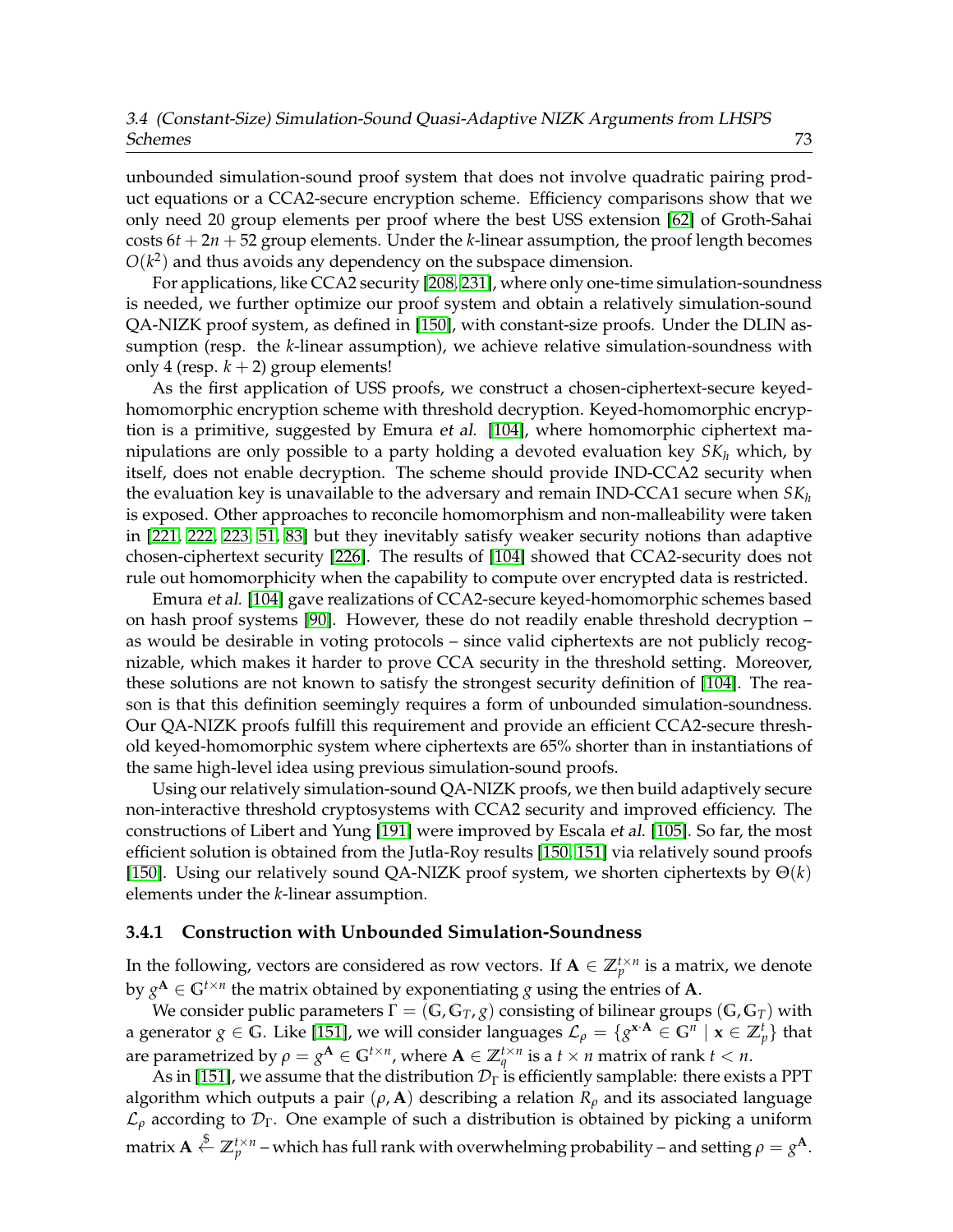Our construction builds on the homomorphic signature recalled in Section [3.2.3.](#page-66-0) Specifically, the language-dependent CRS  $\psi$  contains one-time linearly homomorphic signatures on the rows of the matrix  $\rho \in \mathbb{G}^{t \times n}$ . For each vector  $\mathbf{v} \in \mathcal{L}_{\rho}$ , the prover can use the witness  $\mathbf{x} \in \mathbb{Z}_p^t$  to derive and prove knowledge of a one-time homomorphic signature  $(z, r, u)$  on  $\mathbf{v}$ . This signature (*z*,*r*, *u*) is already a QA-NIZK proof of membership but it does not provide simulation-soundness. To acquire this property, we follow [\[196\]](#page-99-1) and generate a NIWI proof of knowledge of (*z*,*r*, *u*) for a Groth-Sahai CRS that depends on the verification key of an ordinary one-time signature. The latter's private key is used to sign the NIWI proof so as to prevent unwanted proof manipulations. Using the private key of the homomorphic onetime signature as a trapdoor, the simulator is also able to create proofs for vectors  $\mathbf{v} \notin \mathcal{L}_{\rho}$ . Due to the use of perfectly NIWI proofs, these fake proofs do not leak any more information about the simulation key than the CRS does. At the same time, the CRS can be prepared so that, with non-negligible probability, it becomes perfectly binding on an adversariallygenerated proof, which allows extracting a non-trivial signature on a vector  $\mathbf{v} \notin \mathcal{L}_{\rho}$ .

Like [\[151\]](#page-96-0), our QA-NIZK proof system (**K**0, **K**1, P, V) is a split CRS construction in that  $\mathbb{K}_1$  can be divided into two algorithms ( $\mathbb{K}_{10}$ ,  $\mathbb{K}_{11}$ ). The first one  $\mathbb{K}_{10}$  outputs some state information *s* and a first CRS **CRS**<sup>2</sup> which is only used by the verifier and does not depend on the language L*ρ*. The second part **K**<sup>11</sup> of **K**<sup>1</sup> inputs the state information *s* and the output of Γ of **K**<sup>0</sup> and outputs **CRS**<sup>1</sup> which is only used by the prover.

 $\mathbb{K}_0(\lambda)$ : choose symmetric bilinear groups  $(\mathbb{G},\mathbb{G}_T)$  of prime order  $p>2^\lambda$  with  $g\overset{\$}{\leftarrow}\mathbb{G}.$  Then, output  $\Gamma = (G, G_T, g)$ 

The dimensions  $(t, n)$  of the matrix  $A \in \mathbb{Z}_p^{t \times n}$  can be either fixed or part of the language, so that *t*, *n* can be given as input to the CRS generation algorithm **K**1.

 $\mathbb{K}_1(\Gamma, \rho)$ : parse  $\Gamma$  as  $(\mathbb{G}, \mathbb{G}_T, g)$  and  $\rho$  as a matrix  $\rho = (G_{i,j})_{1 \leq i \leq t, 1 \leq j \leq n} \in \mathbb{G}^{t \times n}$ .

- 1. Generate a key pair (pk<sub>hsps</sub>, sk<sub>hsps</sub>) for the randomizable LHSPS of Section [3.2.3](#page-66-0) to sign vectors of  $\mathbb{G}^n$ . Namely, choose  $g_z$ ,  $g_r$ ,  $h_z$ ,  $h_u \overset{\$}{\leftarrow} \mathbb{G}$  and do the following.
	- a. For  $i=1$  to  $n$ , pick  $\chi_i$ ,  $\gamma_i$ ,  $\delta_i \overset{\$}{\leftarrow} \mathbb{Z}_p$  and compute  $g_i = g_z^{\chi_i} g_r^{\gamma_i}$  and  $h_i = h_z^{\chi_i} h_u^{\delta_i}$ .
	- b. Generate  $L + 1$  Groth-Sahai common reference strings, for some  $L \in \text{poly}(\lambda)$ . To this end, choose  $f_1, f_2 \stackrel{\$}{\leftarrow} \mathbb{G}$  and define the vectors  $\mathbf{f}_1 = (f_1, 1, g) \in \mathbb{G}^3$ ,  $f_2 = (1, f_2, g) \in \mathbb{G}^3$ . Then, pick  $f_{3,i} \overset{\$}{\leftarrow} \mathbb{G}^3$  for  $i = 0$  to *L*.

Let sk<sub>*hsps*</sub> = { $(\chi_i, \gamma_i, \delta_i)$ }<sup>*n*</sup><sub>*i*=1</sub></sub> be the private key and the matching public key is

$$
\mathsf{pk}_{hsps} = \left( g_z, g_r, h_z, h_u, \{ (g_i, h_i) \}_{i=1}^n, \mathbf{f} = (\mathbf{f}_1, \mathbf{f}_2, \{ \mathbf{f}_{3,i} \}_{i=0}^L) \right).
$$

2. Use sk<sub>*hsps*</sub> to generate one-time linearly homomorphic signatures  $\{(z_i, r_i, u_i)\}_{i=1}^t$ on the vectors  $(G_{i1},...,G_{in}) \in \mathbb{G}^n$  that form the rows of  $\rho$ . These are obtained as

$$
(z_i,r_i,u_i) = \left(\prod_{j=1}^n G_{i,j}^{-\chi_j}, \prod_{j=1}^n G_{i,j}^{-\gamma_j}, \prod_{j=1}^n G_{i,j}^{-\delta_j}\right) \qquad \forall i \in \{1,\ldots,t\}.
$$

3. Choose a strongly unforgeable one-time signature  $\Sigma = (\mathcal{G}, \mathcal{S}, \mathcal{V})$  with verification keys consisting of *L*-bit strings.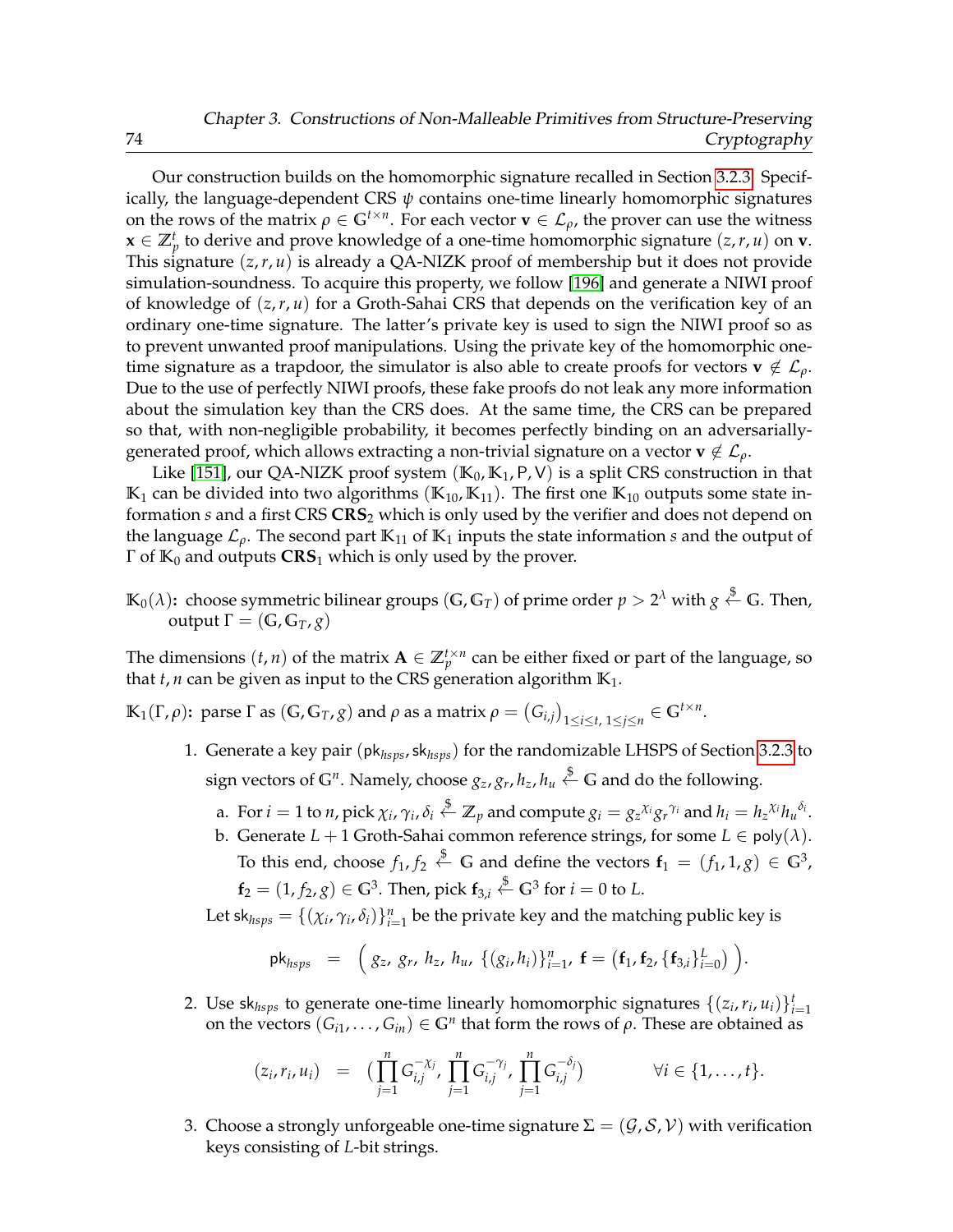4. The CRS  $\psi = (CRS_1, CRS_2)$  consists of two parts which are defined as

$$
CRS_1 = (\rho, \, \mathsf{pk}_{hsps}, \, \{(z_i, r_i, u_i)\}_{i=1}^t, \, \Sigma), \qquad \qquad CRS_2 = (\mathsf{pk}_{hsps}, \, \Sigma),
$$

while the simulation trapdoor  $\tau_{sim}$  is  $sk_{hsps} = \{(\chi_i, \gamma_i, \delta_i)\}_{i=1}^n$ .

- $P(\Gamma, \psi, \mathbf{v}, x, \text{lb})$ : given a vector  $\mathbf{v} \in \mathbb{G}^n$  and a witness  $\mathbf{x} = (x_1, \dots, x_t) \in \mathbb{Z}_p^t$  such that  $\mathbf{v} =$  $g^{\mathbf{x} \cdot \mathbf{A}}$ , generate a one-time signature key pair  $(\mathsf{VK}, \mathsf{SK}) \leftarrow \mathcal{G}(\lambda)$  and do the following.
	- 1. Using  $\{(z_j, r_j, u_j)\}_{j=1}^t$ , derive a one-time linearly homomorphic signature  $(z, r, u)$ on **v**. Namely, compute  $z = \prod_{i=1}^{t} z_i^{x_i}$  $\prod_{i=1}^{x_i} r_i = \prod_{i=1}^t r_i^{x_i}$ *x*<sup>*i*</sup></sup> and  $u = \prod_{i=1}^{t} u_i^{x_i}$  $\frac{x_i}{i}$ .
	- 2. Using VK = VK $[1] \ldots$  VK $[L] \in \{0,1\}^L$ , define the vector  $\mathbf{f}_{\mathsf{VK}} = \mathbf{f}_{3,0} \cdot \prod_{i=1}^L \mathbf{f}_{3,i}^{\mathsf{VK}[i]}$ 3,*i* and assemble a Groth-Sahai CRS  $f_{VK} = (f_1, f_2, f_{VK})$ . Using  $f_{VK}$ , generate commitments  $C_z$ ,  $C_r$ ,  $C_u$  to the components of  $(z, r, u) \in \mathbb{G}^3$  along with NIWI proofs  $(\pi_1, \pi_2)$  that **v** and  $(z, r, u)$  satisfy [\(3.1\)](#page-64-1). Let  $(C_z, C_r, C_u, \pi_1, \pi_2) \in \mathbb{G}^{15}$  be the resulting commitments and proofs.
	- 3. Generate  $\sigma = \mathcal{S}(\mathsf{SK}, (\mathbf{v}, \mathbf{C}_z, \mathbf{C}_r, \mathbf{C}_u, \pi_1, \pi_2, \mathsf{Ibl}))$  and output

<span id="page-76-0"></span>
$$
\pi = (VK, C_z, C_r, C_u, \pi_1, \pi_2, \sigma)
$$
\n(3.8)

 $V(\Gamma, \psi, \mathbf{v}, \pi, \text{lb})$ : parse  $\pi$  as per [\(3.8\)](#page-76-0) and  $\mathbf{v}$  as  $(v_1, \dots, v_n) \in \mathbb{G}^n$ . Return 1 if and only if

- (i)  $V(VK, (\mathbf{v}, \mathbf{C}_z, \mathbf{C}_r, \mathbf{C}_u, \pi_1, \pi_2, \text{lb}), \sigma) = 1;$
- (ii)  $(C_z, C_r, C_u, \pi_1, \pi_2)$  forms a valid NIWI proof for the CRS  $f_{VK} = (f_1, f_2, f_{VK})$ , so that  $\pi_1 = (\pi_{1,1}, \pi_{1,2}, \pi_{1,3})$  and  $\pi_2 = (\pi_{2,1}, \pi_{2,2}, \pi_{2,3})$  satisfy

$$
\prod_{i=1}^{n} E(g_i, (1_G, 1_G, v_i))^{-1} = E(g_z, \mathbf{C}_z) \cdot E(g_r, \mathbf{C}_r) \cdot E(\pi_{1,1}, \mathbf{f}_1) \cdot E(\pi_{1,2}, \mathbf{f}_2) \cdot E(\pi_{1,3}, \mathbf{f}_{\mathsf{VK}})
$$
  

$$
\prod_{i=1}^{n} E(h_i, (1_G, 1_G, v_i))^{-1} = E(h_z, \mathbf{C}_z) \cdot E(h, \mathbf{C}_u) \cdot E(\pi_{2,1}, \mathbf{f}_1) \cdot E(\pi_{2,2}, \mathbf{f}_2) \cdot E(\pi_{2,3}, \mathbf{f}_{\mathsf{VK}}).
$$

To simulate a proof for a given vector  $\mathbf{v} \in \mathbb{G}^n$ , the simulator uses  $\tau_{sim} = \mathsf{sk}_{hsps}$  to generate a fresh one-time homomorphic signature on  $\mathbf{v} \in \mathbb{G}^n$  and proceeds as in steps 2-3 of P.

The proof  $\pi$  only consists of 15 group elements and a one-time pair (VK, $\sigma$ ). Remarkably, its length does not depend on the number of equations *n* or the number of variables *t*. In comparison, Groth-Sahai proofs already require  $3t + 2n$  group elements in their basic form and become even more expensive when it comes to achieve unbounded simulation-soundness. The Jutla-Roy techniques [\[151\]](#page-96-0) reduce the proof length to  $2(n - t)$  elements – which only competes with our proofs when  $t \approx n$  – but it is unclear how to extend them to get unbounded simulation-soundness without affecting their efficiency. Our CRS consists of *O*(*t* + *n* + *L*) group elements against *O*(*t*(*n* − *t*)) in [\[151\]](#page-96-0). More detailed comparisons are given in Section [3.4.3](#page-79-0) between proof systems based on the DLIN assumption.

Interestingly, the above scheme even outperforms Fiat-Shamir-like proofs derived from Σ-protocols which would give Θ(*t*)-size proofs here. The construction readily extends to rely on the *k*-linear assumption for  $k > 2$ . In this case, the proof comprises  $(k + 1)(2k + 1)$ elements and its size thus only depends on *k*, as detailed in the full version of [\[178\]](#page-97-1).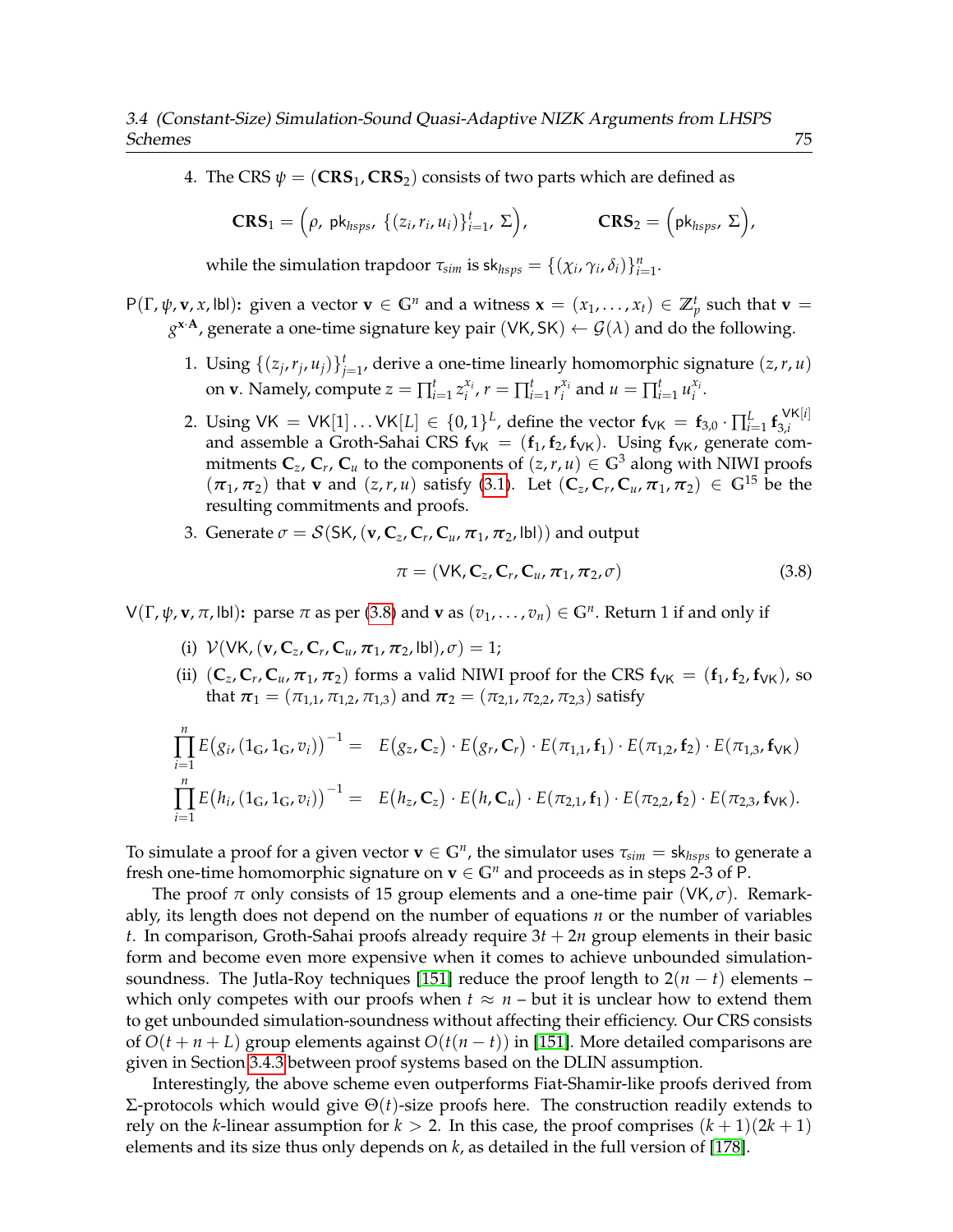Moreover, the verification algorithm only involves linear pairing product equations whereas all known unbounded simulation-sound extensions of Groth-Sahai proofs require either quadratic equations or a linearization step involving extra variables.

We finally remark that, if we give up the simulation-soundness property, the proof length drops to  $k + 1$  group elements under the *k*-linear assumption.

**Theorem 7** ([\[178\]](#page-97-1))**.** The scheme is an unbounded simulation-sound QA-NIZK proof system if the DLIN assumption holds in **G** and Σ is strongly unforgeable.

The above construction is not tightly secure as the gap between the simulation-soundness adversary's advantage and the probability to break the DLIN assumption depends on the number of simulated proofs obtained by the adversary. For applications like tight CCA2 security [\[142\]](#page-95-0), it would be interesting to modify the proof system to obtain tight security.

## <span id="page-77-0"></span>**3.4.2 Construction with (Single-Theorem) Relative Soundness**

In applications where single-theorem relatively sound NIZK proofs suffice, we can further improve the efficiency. Under the *k*-linear assumption, the proof length reduces from  $O(k^2)$ elements to  $O(k)$  elements. Under the DLIN assumption, each proof fits within 4 elements and only costs  $2n + 6$  pairings to verify. In comparison, the verifier needs  $2(n - t)(t + 2)$ pairing evaluations in [\[151\]](#page-96-0).

As in [\[150\]](#page-96-1), we achieve relative soundness using smooth projective hash functions [\[90\]](#page-91-2). To this end, we need to encode the matrix  $\rho \in \mathbb{G}^{t \times n}$  as a 2 $t \times (2n + 1)$  matrix.

 $\mathbb{K}_0(\lambda)$ : choose symmetric bilinear groups  $(\mathbb{G},\mathbb{G}_T)$  of prime order  $p>2^\lambda$  with  $g\overset{\$}{\leftarrow}\mathbb{G}.$  Then, output  $\Gamma = (G, G_T, g)$ .

Again, the dimensions of  $A \in \mathbb{Z}_p^{t \times n}$  can be either fixed or part of  $\mathcal{L}_\rho$ , so that *t*, *n* can be given as input to the CRS generation algorithm **K**1.

**K**<sub>1</sub>(Γ, ρ): parse Γ as (G, G<sub>T</sub>, *g*) and *ρ* as  $ρ = (G_{ij})_{1 \leq i \leq t, 1 \leq j \leq n} \in \mathbb{G}^{t \times n}$  and do the following.

- 1. Choose two *n*-vectors  $\mathbf{d} = (d_1, \ldots, d_n) \stackrel{\$}{\leftarrow} \mathbb{Z}_p^n$  and  $\mathbf{e} = (e_1, \ldots, e_n) \stackrel{\$}{\leftarrow} \mathbb{Z}_p^n$  in order to define  $\mathbf{W} = (W_1, \dots, W_t) = g^{\mathbf{A} \cdot \mathbf{d}^\top} \in \mathbb{G}^t$  and  $\mathbf{Y} = (Y_1, \dots, Y_t) = g^{\mathbf{A} \cdot \mathbf{e}^\top} \in \mathbb{G}^t$ . These will be used to define a projective hash function.
- 2. Generate a key pair (pk<sub>ots</sub>, sk<sub>ots</sub>) for the one-time linearly homomorphic signature of Section [3.2.1](#page-63-0) in order to sign vectors in **G**2*n*+<sup>1</sup> . Let the public key be

$$
\mathsf{pk}_{\text{obs}} = ((\mathbb{G}, \mathbb{G}_{T}), g_{z}, g_{r}, h_{z}, h_{u}, \{(g_{i}, h_{i})\}_{i=1}^{2n+1})
$$

and let sk $_{obs} = \{(\chi_i, \gamma_i, \delta_i)\}_{i=1}^{2n+1}$  $\sum_{i=1}^{2n+1}$  be the corresponding private key.

3. Use sk $_{ots}$  to generate one-time homomorphic signatures  $\{(z_i, r_i, u_i)\}_{i=1}^{2t}$  on the vectors below, which are obtained from the rows of the matrix  $\rho = (G_{i,j})_{1 \leq i \leq t, 1 \leq j \leq n}$ .

$$
\mathbf{H}_{2i-1} = (G_{i,1},...,G_{i,n}, Y_i, 1, ..., 1) \in \mathbb{G}^{2n+1} \qquad i \in \{1,...,t\}
$$
  
\n
$$
\mathbf{H}_{2i} = (1, ..., 1, W_i, G_{i,1},..., G_{i,n}) \in \mathbb{G}^{2n+1}
$$

4. Choose a collision-resistant hash function  $H: \{0,1\}^* \to \mathbb{Z}_p$ .

76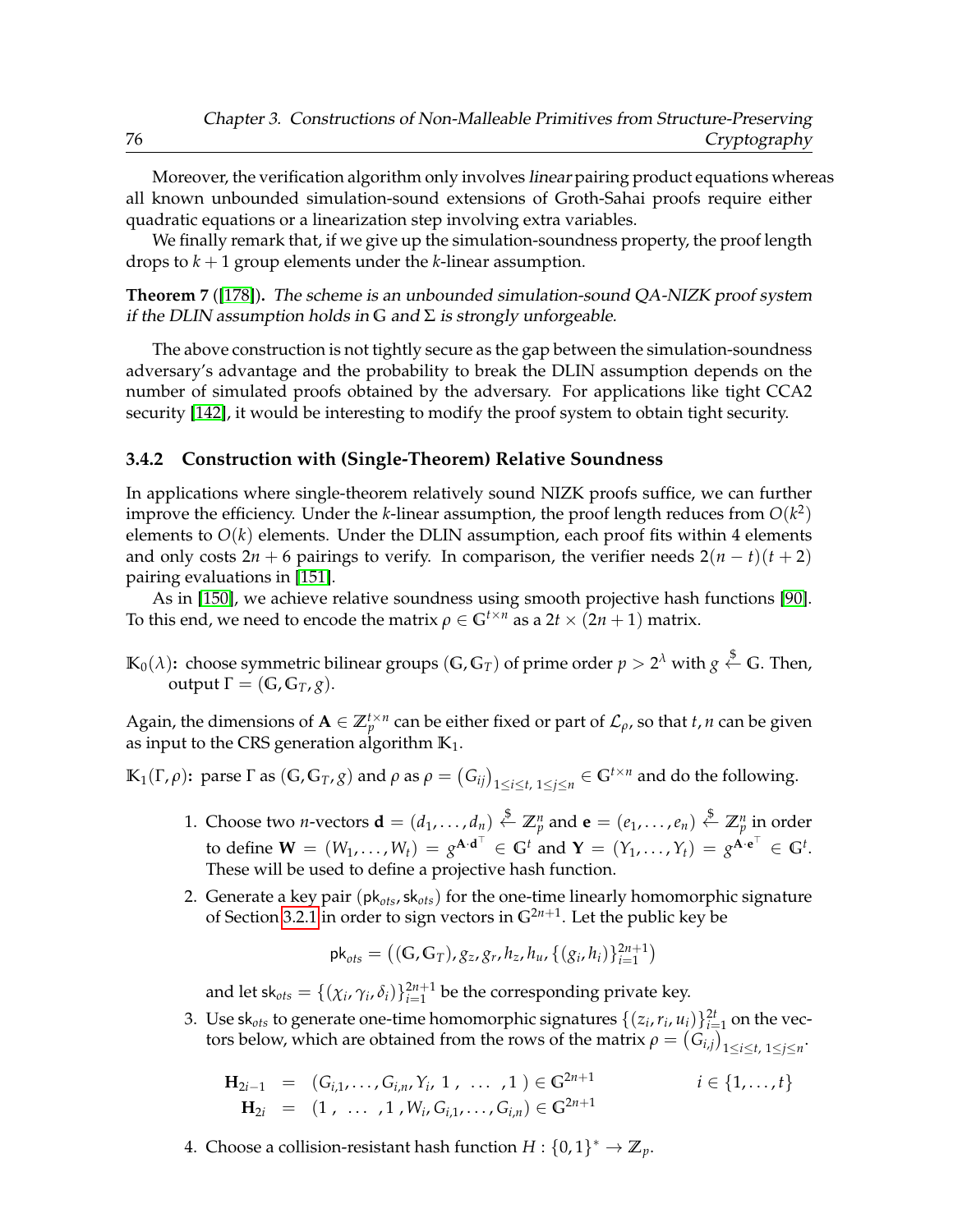5. The CRS  $\psi$  consists of a first part CRS<sub>1</sub> that is only used by the prover and a second part  $CRS<sub>2</sub>$  which is only used by the verifier. These are defined as

$$
CRS_1 = \left(\rho, \ p k_{obs}, W, Y, \{(z_i, r_i, u_i)\}_{i=1}^{2t}, H\right), \qquad CRS_2 = \left(p k_{obs}, W, Y, H\right).
$$

The simulation trapdoor *τsim* is sk*ots* and the private verification trapdoor consists of  $\tau_v = \{\mathbf{d}, \mathbf{e}\}.$ 

 $P(\Gamma, \psi, \mathbf{v}, x, \text{lb})$ : given a candidate vector  $\mathbf{v} \in \mathbb{G}^n$ , a witness  $\mathbf{x} = (x_1, \dots, x_t) \in \mathbb{Z}_p^t$  such that **v** =  $g^{x \cdot A}$  and a label lbl, compute  $\alpha = H(\rho, \mathbf{v}, \text{lb}) \in \mathbb{Z}_p$ . Using  $\{(z_i, r_i, u_i)\}_{i=1}^{2t}$ , derive a one-time homomorphic signature  $(z, r, u)$  on  $\tilde{\mathbf{v}} = (v_1, \dots, v_n, \pi_0, v_1^{\alpha}, \dots, v_n^{\alpha}) \in \mathbb{G}^{2n+1}$ , where  $\pi_0 = \prod_{i=1}^t (W_i^{\alpha} Y_i)^{x_i}$ . Namely, compute and output  $\pi = (z, r, u, \pi_0) \in \mathbb{G}^4$ , where

$$
z = \prod_{i=1}^{t} (z_{2i-1} \cdot z_{2i}^{\alpha})^{x_i}, \quad r = \prod_{i=1}^{t} (r_{2i-1} \cdot r_{2i}^{\alpha})^{x_i}, \quad u = \prod_{i=1}^{t} (u_{2i-1} \cdot u_{2i}^{\alpha})^{x_i}, \quad \pi_0 = \prod_{i=1}^{t} (W_i^{\alpha} Y_i)^{x_i}
$$

V(Γ, *ψ*, **v**, *π*, lbl)**:** parse the vector **v** as (*v*1, . . . , *vn*) ∈ **G***<sup>n</sup>* and *π* as (*z*,*r*, *u*, *π*0) ∈ **G**<sup>4</sup> . Compute  $\alpha = H(\rho, \mathbf{v}, \text{lb})$  and return 1 if and only if the triple  $(z, r, u)$  is a valid signature on the vector  $\tilde{\mathbf{v}} = (v_1, \dots, v_n, \pi_0, v_1^{\alpha}, \dots, v_n^{\alpha}) \in \mathbb{G}^{2n+1}$ . Namely, it should satisfy the equalities

$$
1_{G_T} = e(g_z, z) \cdot e(g_r, r) \cdot \prod_{i=1}^n e(g_i \cdot g_{i+n+1}^{\alpha}, v_i) \cdot e(g_{n+1}, \pi_0)
$$
\n
$$
1_{G_T} = e(h_z, z) \cdot e(h_u, u) \cdot \prod_{i=1}^n e(h_i \cdot h_{i+n+1}^{\alpha}, v_i) \cdot e(h_{n+1}, \pi_0).
$$
\n(3.9)

 ${\sf W}(\Gamma,\psi,\tau_v,{\bf v},\pi,$ lbl): given a vector  ${\bf v}=(v_1,\ldots,v_n)\in{\mathbb G}^n$ , parse  $\pi$  as  $(z,r,u,\pi_0)\in{\mathbb G}^4$  and *τ*<sub>*v*</sub> as {**d**, **e**}, with **d** =  $(d_1, \ldots, d_n) \in \mathbb{Z}_p^n$  and **e** =  $(e_1, \ldots, e_n) \in \mathbb{Z}_p^n$ . Compute  $\alpha$  = *H*(*ρ*, **v**, lbl) ∈ **Z***<sup>p</sup>* and return 0 if the public verification test V fails. Otherwise, return 1 if  $\pi_0 = \prod_{j=1}^n v_j^{e_j + \alpha d_j}$  $j$ <sup>*j* $\left| \text{and } 0 \right|$  otherwise.</sup>

We note that, while the proving algorithm is deterministic, each statement has many valid proofs. However, finding two valid proofs for the same statement is computationally hard, as we proved in [\[178\]](#page-97-1).

The scheme readily extends to rest on the k-linear assumption with  $k > 2$ . In this case, the proof requires  $k + 2$  group elements – whereas combining the techniques of [\[150,](#page-96-1) [151\]](#page-96-0) demands *k*(*n* + 1 − *t*) elements per proof – and a CRS of size *O*(*k*(*n* + *t*)). Subsequently to our work [\[178\]](#page-97-1), Jutla and Roy [\[153\]](#page-96-2) and Abdalla, Ben Hamouda and Pointcheval [\[1\]](#page-86-1) gave different constructions of one-time relatively-sound or simulation-sound QA-NIZK proofs made of only 3 group elements under the DLIN assumption.

**Theorem 8** ([\[178\]](#page-97-1))**.** The above proof system is a relatively sound QA-NIZK proof system if the SDP assumption holds in (**G**, **G***T*) and if *H* is a collision-resistant hash function.

As an application, we showed in the full version of [\[178\]](#page-97-1) how the DLIN-based version [\[235\]](#page-101-2) of the Cramer-Shoup cryptosystem [\[88,](#page-91-3) [90\]](#page-91-2) can be made publicly verifiable (meaning that well-formed ciphertext are recognizable given only the public key) by introducing only three group elements in the ciphertext. In the threshold setting, the resulting system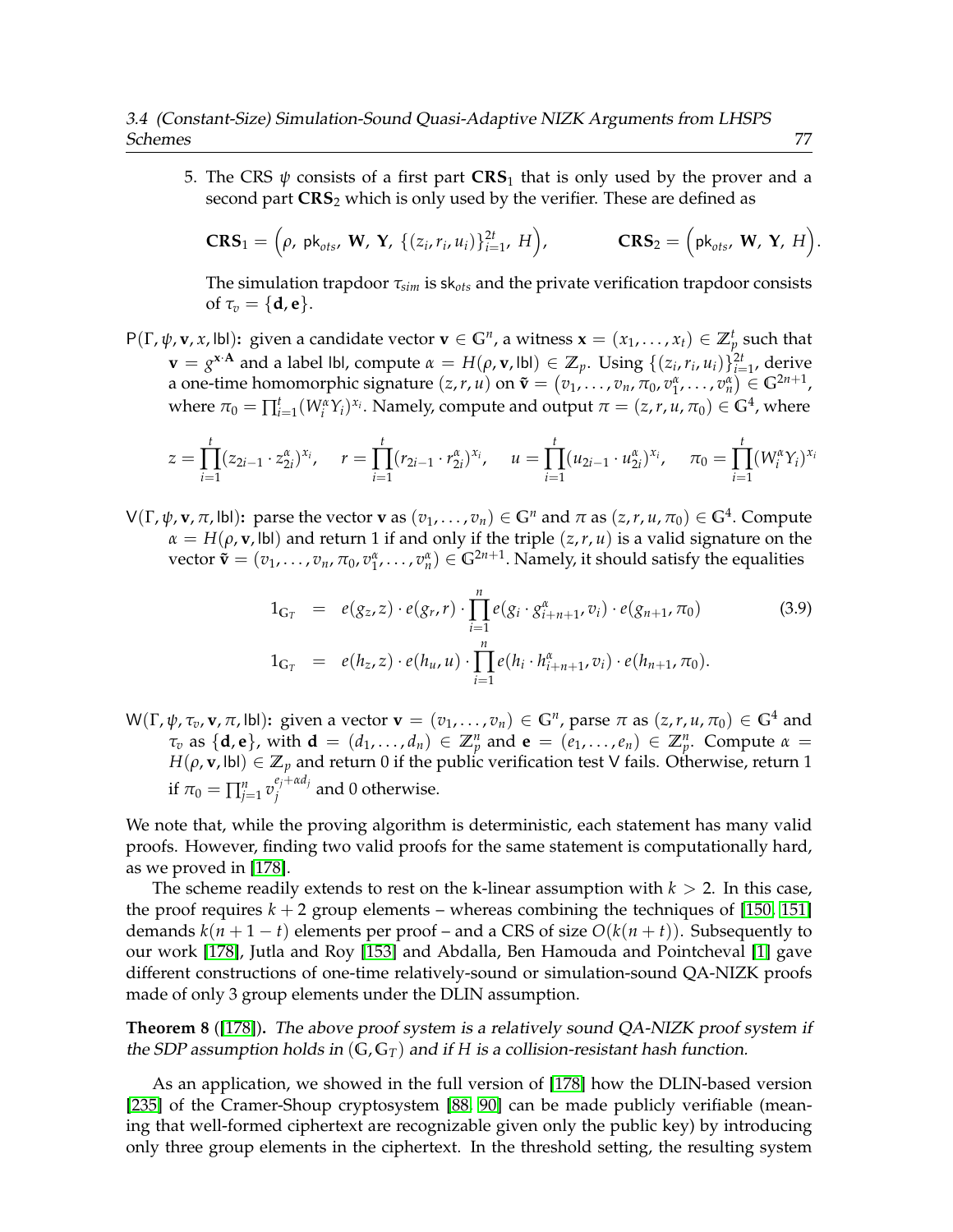can be distributed – without interaction during the decryption process – and proved secure against adaptive corruptions. As a result, we obtained [\[178\]](#page-97-1) a new adaptively secure CCA2 secure non-interactive threshold cryptosystem based on the DLIN assumption with ciphertexts comprised of only 8 group elements. In comparison with the best previous variants [\[150,](#page-96-1) [151\]](#page-96-0) of Cramer-Shoup with publicly verifiable ciphertexts, we thus spare one group element per ciphertext. If we compare our construction [\[178,](#page-97-1) Appendix I] with the first adaptively secure non-interactive threshold version of Cramer-Shoup [\[189\]](#page-98-1), we shorten ciphertexts by 60%. The recent results of Jutla and Roy [\[153\]](#page-96-2) yield further optimizations, which allow for ciphertexts made of 7 group elements under the DLIN assumptions (and even 5 group elements under the SXDH assumption).

Under the *k*-linear assumption, the scheme provides ciphertexts that are Θ(*k*) group elements shorter than in previous such constructions.

## <span id="page-79-0"></span>**3.4.3 Comparisons**

This section compares the various NIZK proofs of linear subspace membership based on the DLIN assumption. Comparisons are given in terms of CRS size, proof size and the number of pairing evaluations for the verifier.

In the table, we consider our basic proof system (without any form of simulation-soundness, where each proof is a one-time linearly homomorphic signature  $(z, r, u)$ , its unbounded simulation-sound variant and the relatively simulation-sound variant of Section [3.4.2.](#page-77-0) We compare these with the original Groth-Sahai proofs, their most efficient unbounded simulationsound extensions due to Camenisch et al. [\[62\]](#page-90-0) and the Jutla-Roy techniques [\[151,](#page-96-0) [153\]](#page-96-2) with and without relative soundness.

| Proof systems                   | CRS size $\diamondsuit$ * | Proof length $\Diamond$   | # of pairings <sup><math>\dagger</math></sup><br>at verification |
|---------------------------------|---------------------------|---------------------------|------------------------------------------------------------------|
| Groth-Sahai [138]               | 6                         | $3t+2n$                   | $3n(t+3)$                                                        |
| Jutla-Roy [151]                 | $4t(n-t)+3$               | $2(n-t)$                  | $2(n-t)(t+2)$                                                    |
| Jutla-Roy RSS [151] + [150]     | $4t(n+1-t)+3$             | $2(n+1-t)+1$              | $2(n+1-t)(t+2)$                                                  |
| Groth-Sahai USS [62]            | 18                        | $6t + 2n + 52^{\ddagger}$ | O(tn)                                                            |
| Our basic QA-NIZK proofs        | $2n + 3t + 4$             | 3                         | $2n+4$                                                           |
| Our RSS QA-NIZK proofs          | $4n + 8t + 6$             | 4                         | $2n + 6$                                                         |
| Our USS QA-NIZK proofs          | $2n+3t+3L+10$             | $20^{\ddagger}$           | $2n + 30$                                                        |
| Jutla-Roy [153]                 | $O(t+n)$                  | 2                         | $2n+4$                                                           |
| Jutla-Roy RSS [151] + [153]     | $O(t+n)$                  | 3                         | $2n+4$                                                           |
| Abdalla et al., one-time SS [1] | $O(t+n)$                  | 3                         | $2n+4$                                                           |

Table 3.1: Comparison between proof systems for linear subspaces

 $\diamondsuit$  These sizes are measured in terms of number of group elements.

∗ The description *ρ* ∈ **G***t*×*<sup>n</sup>* of the language is not counted as being part of the CRS here.

† The table does not consider optimizations using randomized batch verification techniques here.

‡ We consider instantiations using Groth's one-time signature [\[133\]](#page-94-1), where verification keys and signatures consist of 3 group elements and two elements of  $\mathbb{Z}_p$ , respectively.

*n*: number of equations; *t*: number of variables; *L*: length of a hashed one-time verification key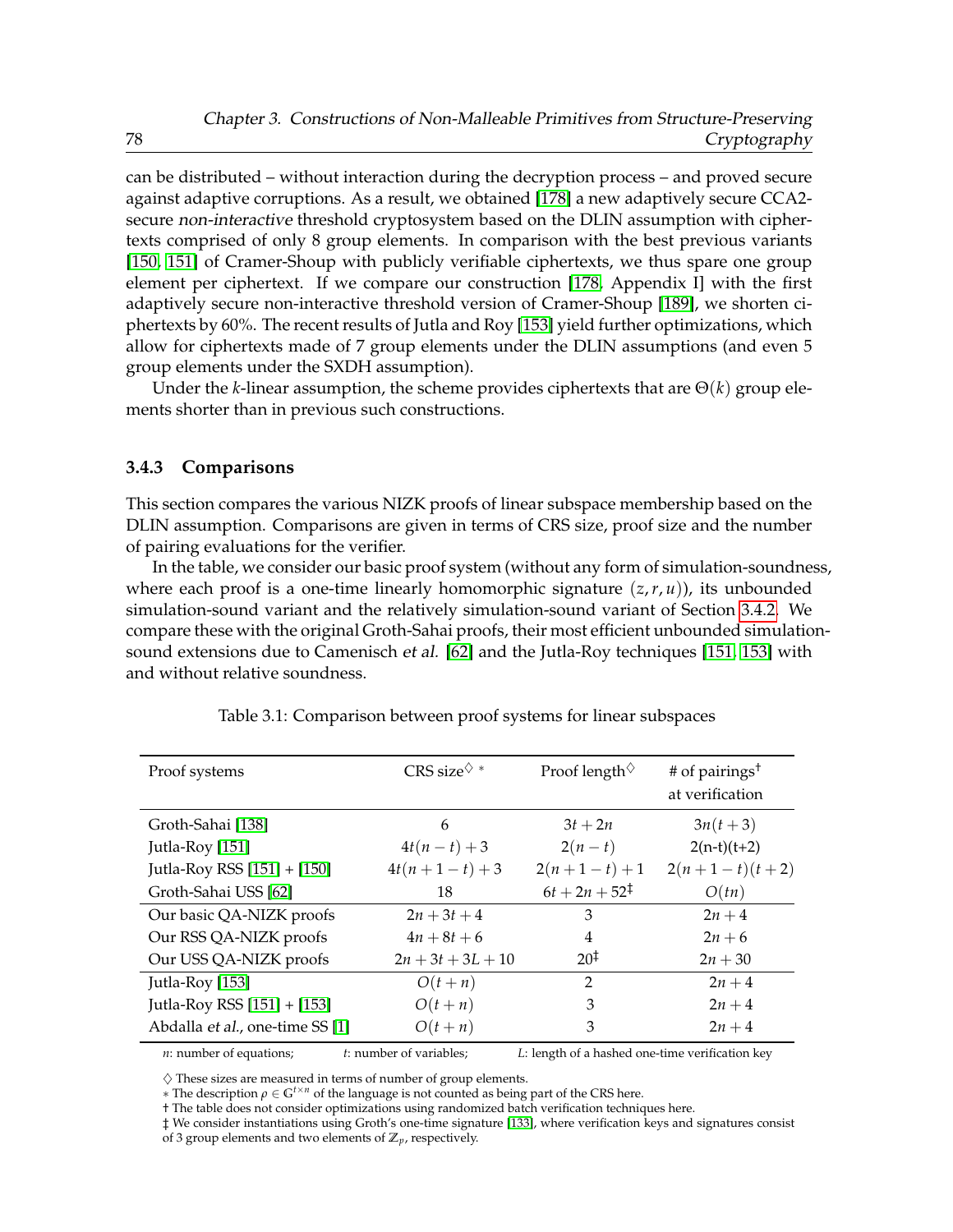As can be observed in the table, our constructions all yield constant-size arguments. Moreover, the number of pairing evaluations is always independent of the number of variables *t*, which substantially fastens the verification process when  $t \approx n/2$ . The last three rows of the table consider the results that were subsequent to ours, including the implications of the techniques of Jutla and Roy [\[153\]](#page-96-2) who independently proposed a different construction of constant-size QA-NIZK proofs of linear subspace membership. While their construction of [\[153\]](#page-96-2) does not provide simulation-soundness, it can be combined with earlier results [\[150\]](#page-96-1) so as to obtain a (one-time) relatively sound proof system with only 3 group elements per proof. It is unclear how to extend it into an unbounded simulation-sound proof system and the same holds for the construction of [\[1\]](#page-86-1).

We also note that randomized batch verification techniques can be used to drastically reduce the number of pairing computations. In our USS system, for example, the number of pairings drops to *n* + 18 if the two verification equations are processed together and further optimizations are possible.

Our common reference strings always fit within  $O(t + n)$  group elements (with another  $O(L)$  elements in the USS variant) and thus provide significant savings w.r.t. [\[151\]](#page-96-0) when  $t \approx n/2$ .

## **3.5 Conclusion**

We gave new and somewhat unexpected applications of structure-preserving signatures in the construction of non-malleable cryptographic primitives like non-interactive non-malleable commitments, simulation-sound QA-NIZK proofs and chosen-ciphertext-secure public-key encryption. Paradoxically, these applications were made possible by first rendering structurepreserving signatures homomorphic (and thus malleable).

Beyond their applications to non-malleability, our LHSPS primitive is powerful enough to provide very simple realizations of constant-size QA-NIZK proofs of linear subspace membership. In fact, it is not hard to see that any one-time LHSPS system can be generically used to build such a QA-NIZK proof system. Moreover, the specific algebraic properties of our constructions made it possible to tweak them so as to obtain unbounded simulationsoundness without sacrificing the constant proof size. Via the technique of Malkin et al. [\[196\]](#page-99-1), it is actually possible to combine the Groth-Sahai NIZK proofs with any LHSPS systems so as to build an USS QA-NIZK argument of subspace membership: the QA-NIZK proof can consist of a NIZK proof of knowledge of a linearly homomorphic signature. However, due to the use of Groth-Sahai NIZK proofs for pairing product equations, the resulting QA-NIZK proofs would not necessarily be of constant size. The constant proof length of our construction stems from the specific structure of the scheme which, via suitable information theoretic arguments in the security proof, allows us to only require NIWI (rather than NIZK) proofs of knowledge for pairing product equations.

Our constant-size QA-NIZK arguments recently allowed us [\[175\]](#page-97-2) to improve upon the results of Chen and Wee [\[86\]](#page-91-4), who gave signature schemes with almost tight security – meaning that the security loss only depends on the security parameter and not on the number of signing queries made by the adversary – under the *K*-linear assumption. Under the DLIN assumption, our construction allows reducing the signature length from 8 to 6 group elements. Our signature scheme [\[175\]](#page-97-2) crucially relies on the fact that the size of proofs does not depend of the dimension of the considered subspace. It can be generalized to use any QA-NIZK ar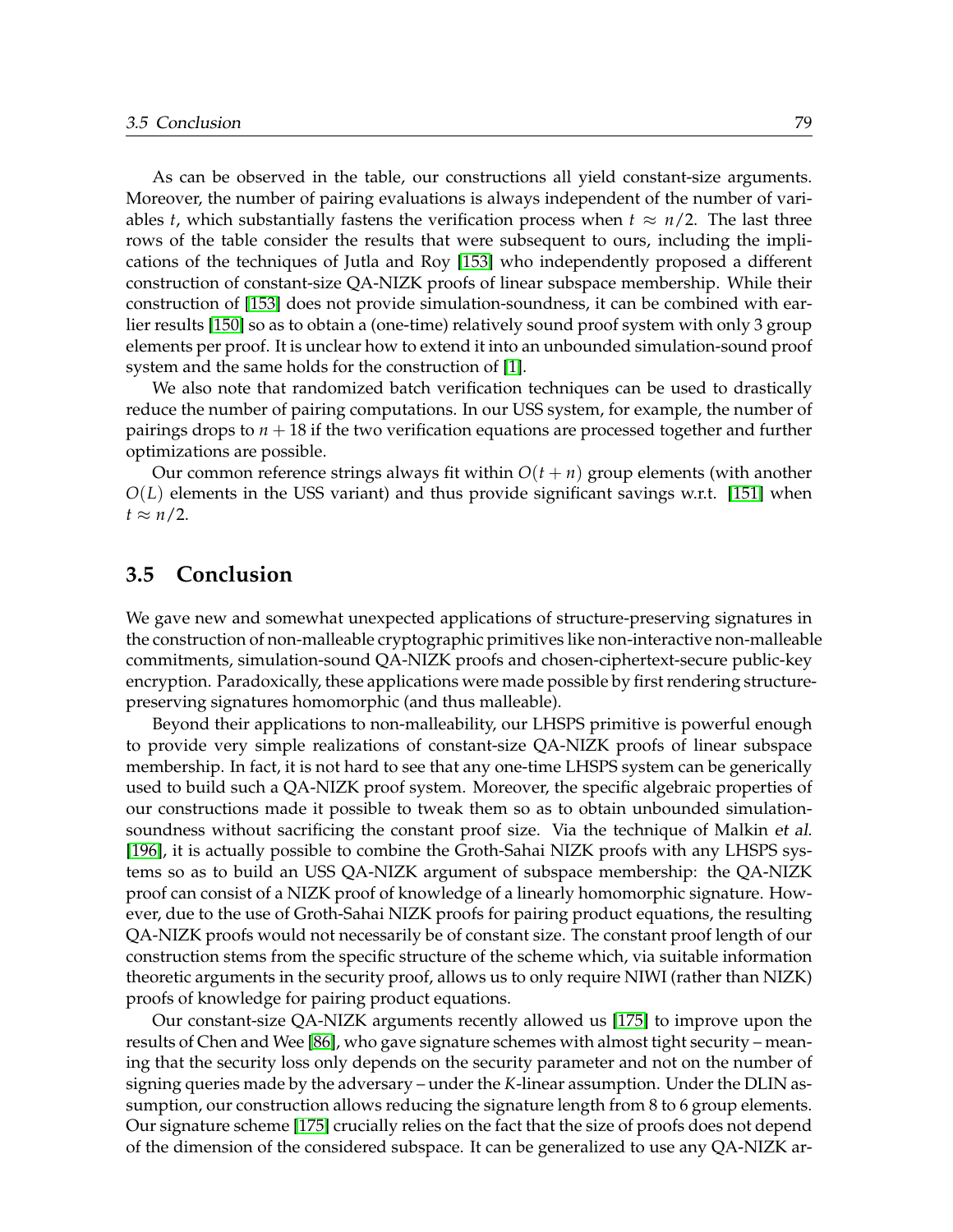gument of linear subspace membership. Hence, if the improved Jutla-Roy construction [\[153\]](#page-96-2) is plugged into the high-level construction of [\[175\]](#page-97-2), the signature length reduces to 5 group elements under the DLIN assumption and 3 elements under the SXDH assumption. The QA-NIZK proofs of [\[153\]](#page-96-2) thus provide our construction with as short signatures as those of Blazy, Kiltz and Pan [\[36\]](#page-88-0) with the benefit of shorter private keys.

Finally, together with Marc Joye and Moti Yung [\[174\]](#page-97-3), we used our LHSPS systems to design (albeit in a non-generic manner) fully distributed non-interactive adaptively secure threshold signatures with round-optimal key generation. We expect our LHSPS primitive to find other applications in the future. For example, Catalano, Marcedone and Puglisi [\[79\]](#page-91-5) recently used them to devise linearly homomorphic signatures which can operate in online/offline mode [\[106\]](#page-93-3), by allowing expensive public-key operations to take place before the data to be signed is available.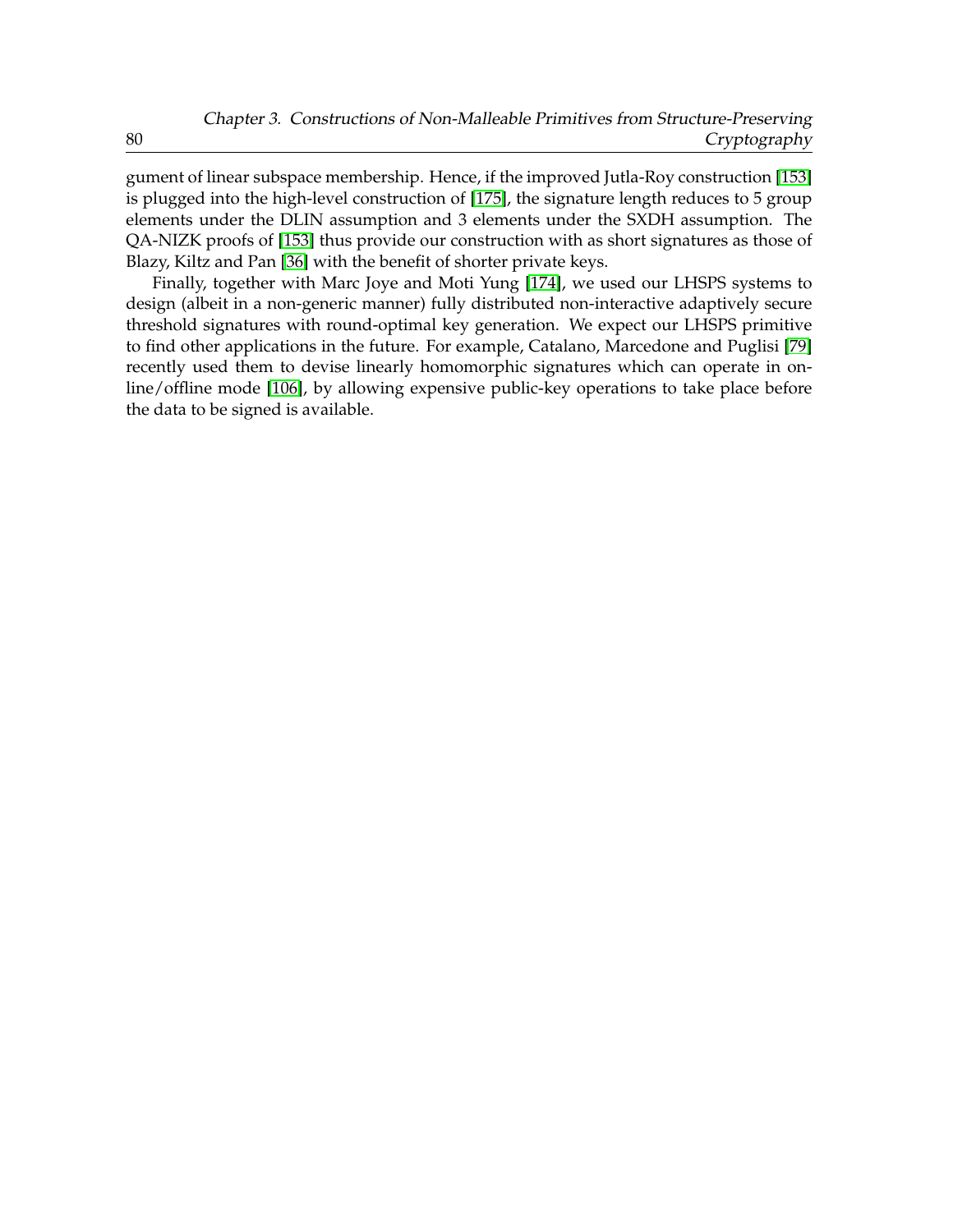# **Conclusion and Perspectives**

# **Summary of Results**

This manuscript highlighted the importance of structure-preserving cryptographic primitives and pairing-based non-interactive proof systems. Several applications were described with a focus on privacy-enhancing cryptographic techniques, like group encryption and group signatures, and non-malleable non-interactive primitives which include non-malleable commitments, simulation-sound QA-NIZK arguments of linear subspace membership and CCA2-secure encryption schemes.

Our contributions in the context of anonymity-related cryptography included the first efficient realization of the structure-preserving signature primitive suggested for the first time by Groth [\[133\]](#page-94-1) in 2006. As an application of the more efficient SPS schemes proposed by Abe et al. [\[6,](#page-86-0) [4\]](#page-86-2), we gave a novel and efficient solution to the venerable problem of conveniently revoking users in group signatures. Our most efficient revocable group signature [\[179\]](#page-98-2) suitably combines structure-preserving signatures with other ingredients like the NNL Subset Cover [\[205\]](#page-99-2) framework for broadcast encryption and the concise vector commitment scheme proposed by Moti Yung and myself in 2010 [\[188\]](#page-98-3).

Surprisingly, the applications of structure-preserving signatures to non-malleability were made possible by first tweaking certain existing SPS schemes [\[6\]](#page-86-0) so as to obtain linearly homomorphic (and thus malleable) structure-preserving signatures. Our construction of non-interactive non-malleable commitment to group elements is completely generic and can be based on any LHSPS realization. In their basic version (i.e., without the simulationsoundness property), our QA-NIZK arguments can also generically rely on any LHSPS scheme. In order to achieve unbounded simulation-soundness, our construction is no longer generic since its security proof relies on information-theoretic arguments which are specific to our concrete homomorphic LHSPS system.

Our results showed that structure-preserving signatures with homomorphic properties are a powerful primitive with unexpected applications. In a recent result [\[175\]](#page-97-2), we also used them to design a more efficient variant of the Chen-Wee [\[86\]](#page-91-4) signatures with a nearly tight security proof under the DLIN assumption (a similar result was independently obtained by Blazy et al. [\[36\]](#page-88-0)). By applying techniques suggested in [\[192,](#page-98-4) [133,](#page-94-1) [3\]](#page-86-3), we also obtained a more efficient construction of CCA2-secure public-key encryption scheme in the multi-challenge, multi-user setting<sup>[5](#page-82-0)</sup> [\[30,](#page-88-1) [142\]](#page-95-0). In comparison with the best known construction with tight

<span id="page-82-0"></span> $5$ As shown in [\[30\]](#page-88-1), the multi-user, multi-challenge CCA2 security of a cryptosystem is implied by its security in the single-user, single-challenge setting. However, the reduction is linearly affected by the number of users and the number of challenge ciphertexts per user. Tight multi-user, multi-challenge CCA2 security is thus generally non-trivial to prove.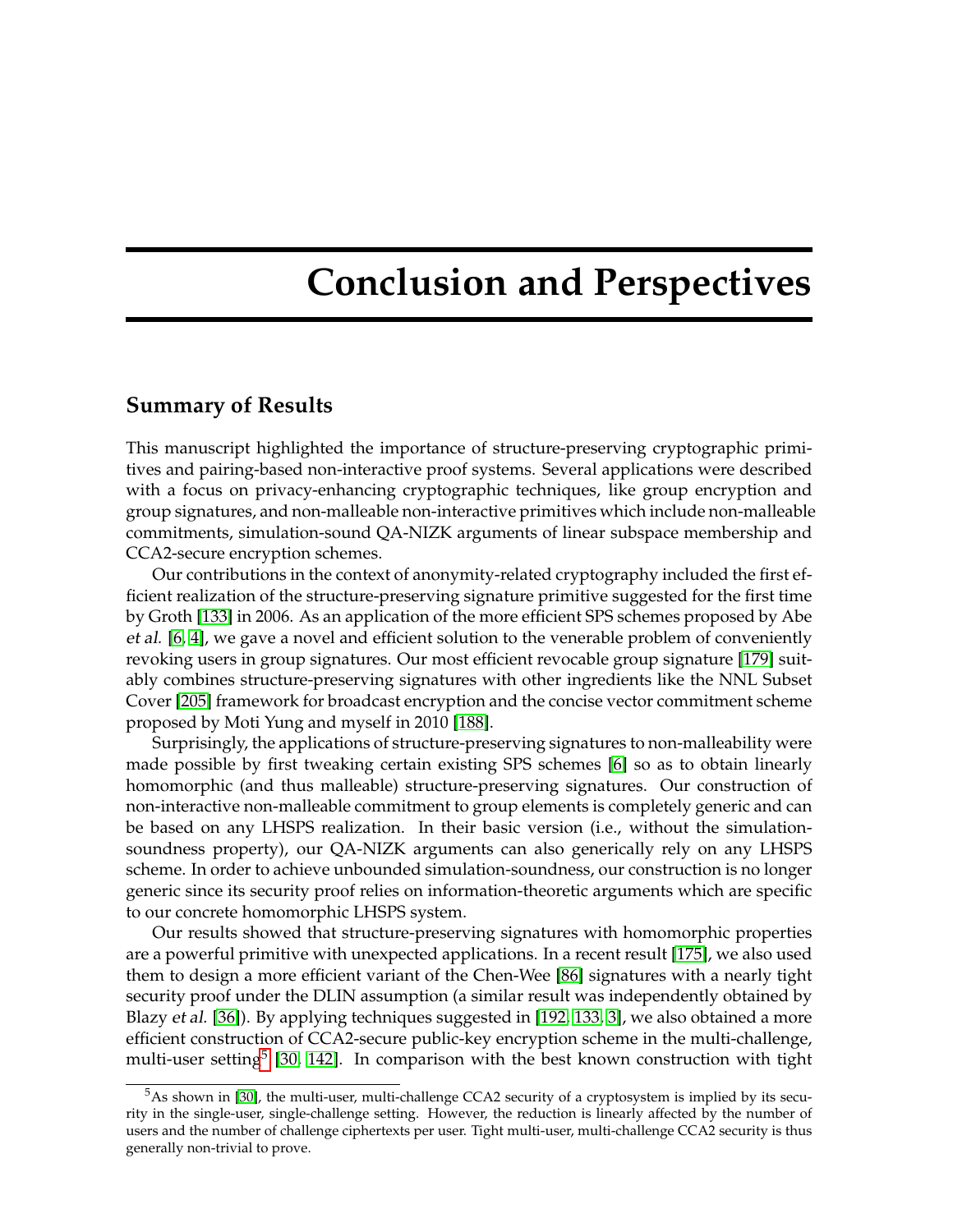multi-challenge CCA2 security [\[3\]](#page-86-3), our technique reduces the ciphertext length from 398 to 69 group elements under the DLIN assumption. Together with Marc Joye and Moti Yung [\[174\]](#page-97-3), we further used our specific one-time LHSPS scheme of Section [3.2.1](#page-63-0) to build fully distributed non-interactive adaptively secure threshold signatures. We provide two optimallyresilient constructions – namely, one in the random oracle model and a slightly less efficient one in the standard model – with a one-round distributed key generation protocol in the erasure-free setting (meaning that the servers are not assumed to reliably erase all intermediate computation results in order to ensure security). To our knowledge, our constructions are the first non-interactive adaptively secure threshold signatures to simultaneously feature all these useful properties.

# **Directions for Future Work**

## **Attribute-Based Encryption from QA-NIZK Proofs**

We believe that other applications of linearly homomorphic structure-preserving signatures have not been explored yet. For example, they allowed us devise an ordinary digital signature scheme with a nearly tight reduction from a simple assumption in the standard model [\[175\]](#page-97-2). While, at first glance, this signature scheme appears amenable to constructing an identity-based encryption system (via the standard technique, notably used in [\[36\]](#page-88-0), of randomizing the verification algorithm), we did not manage to formally prove it. In fact, while Jutla and Roy managed to construct a fully secure IBE system from their QA-NIZK arguments [\[151,](#page-96-0) Appendix H] via the dual system paradigm [\[249\]](#page-102-0), we have not been able to build an IBE from our LHSPS schemes yet. One of my future objectives will be to fill this gap and further extend the realm of applications of the LHSPS primitive.

More generally, it will be interesting to determine the exact extent to which QA-NIZK proofs can be used to implement the dual system encryption paradigm [\[249,](#page-102-0) [171\]](#page-97-4). Jutla and Roy [\[151\]](#page-96-0) used them in a non-generic way to build a very efficient IBE scheme with full security (as opposed to selective security [\[40\]](#page-88-2)) under the SXDH assumption in prime order groups. Related results were obtained by Blazy et al. [\[36\]](#page-88-0) via a more generic approach. However, both articles [\[151,](#page-96-0) [36\]](#page-88-0) focus on the (hierarchical) IBE setting and it is unclear how to apply their techniques to get full security in attribute-based encryption [\[232,](#page-101-3) [132\]](#page-94-2). One of my upcoming goals will be to obtain a framework for building fully secure<sup>[6](#page-83-0)</sup> attribute-based encryption schemes (in prime order groups) from QA-NIZK proofs by extending the dual system encryption method [\[249\]](#page-102-0) in the same way as in [\[169,](#page-97-5) [215\]](#page-100-4). Ideally, the new framework should use QA-NIZK proofs so as to translate the techniques of Attrapadung [\[19\]](#page-87-1) from composite order groups to prime order groups. This should notably provide us with fully secure unbounded attribute-based encryption systems for large universes [\[172,](#page-97-6) [228\]](#page-101-4) and online/offline efficiency in prime order groups. Finally, extensions of the framework will be considered in order to use QA-NIZK proofs so as to build attribute-hiding functional encryption schemes (like inner product encryption [\[154\]](#page-96-3). In summary, my hope is to use QA-NIZK proofs in order to improve upon existing frameworks [\[170,](#page-97-7) [215,](#page-100-4) [87\]](#page-91-6) for building fully secure IBE and related primitives [\[50\]](#page-89-1) in prime order groups.

<span id="page-83-0"></span> $6$ Full security, as opposed to selective security  $[40]$ , refers to the strongest security notion where the aversary can choose the attribute set of the challenge ciphertext in the challenge phase.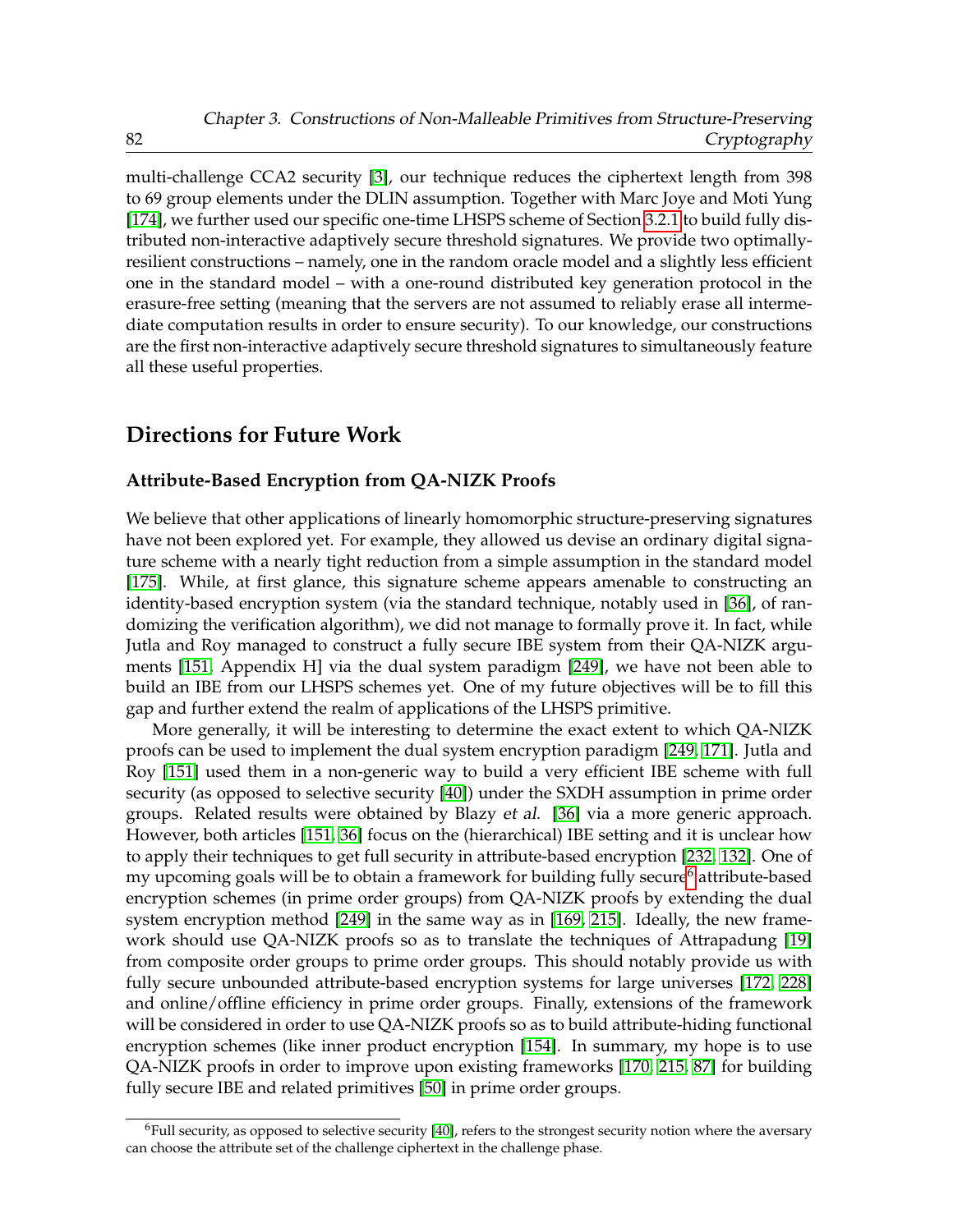### **Better Constructions of Functional Encryption from Different Assumptions**

In recent years, a renewed attention has been paid to lattice-based cryptography. Breakthrough results [\[122\]](#page-94-3) showed how to safely implement efficient lattice-based signatures and identity-based encryption. It is even possible [\[74,](#page-90-1) [9\]](#page-86-4) to construct hierarchical identity-based encryption (HIBE) schemes [\[123\]](#page-94-4). Despite certain improvements [\[10\]](#page-86-5), currently available lattice-based HIBE schemes still have ciphertexts and private keys whose lengths depend on the depth of the hierarchy. The reason is that the latter always affects the dimension of underlying lattices in a way or another. In contrast, the world of bilinear maps allows HIBE schemes [\[43\]](#page-88-3) with ciphertexts of constant size: their length only depends on the security parameter and not on the number of levels in the hierarchy or the depth of the receiver.

In the setting of an ongoing project on functional encryption, I am planning to investigate whether the aforementioned overhead is inherent to lattice-based cryptography. Should the answer be negative, I hope for a lattice-based analogue of [\[43\]](#page-88-3) and aim at designing HIBE schemes with constant-size ciphertexts. This achievement would notably imply lattice-based forward-secure public-key encryption schemes with ciphertexts of constant (i.e, independent of the number of time periods) size and also open the way to lattice-based broadcast encryption with short ciphertexts. This would solve yet another challenging open problem as, for the time being, all broadcast encryption systems with short ciphertexts and private keys rely on ad hoc assumptions. In particular, we do not have a realization based on the standard learning-with-errors (LWE) assumption [\[227\]](#page-101-5), let alone with adaptive security [\[124\]](#page-94-5).

Another limitation of all known adaptively-secure lattice-based HIBE schemes [\[74,](#page-90-1) [9,](#page-86-4) [10\]](#page-86-5) is that hierarchies are restricted to have a constant and small number of levels: indeed, a polynomial number of levels would translate into a non-polynomial reduction (and thus fail to provide any security guarantee) as the security bound exponentially declines with the number of levels. In order to sidestep the latter limitation, I thus hope to adapt suitable techniques from pairing-based cryptography [\[249\]](#page-102-0) in the setting of lattices and obtain HIBE schemes supporting a polynomial number of levels with a polynomial reduction in their security proof. Ideally, I would like to obtain a fully secure lattice-based HIBE scheme (in the standard model) where the number of levels in the hierarchy does not need to be fixed when the system is set up. While such HIBE systems exist under discrete-logarithm-related assumptions [\[172\]](#page-97-6), they remain elusive in the lattice world so far. It would also be interesting to extend those results so as to obtain full security in generalizations of (H)IBE such as attribute-based and functional encryption [\[50\]](#page-89-1). For the time being, we do not have a fully secure attribute-based encryption scheme based on standard lattice assumptions.

### **Efficient QA-NIZK Proofs for Lattice Problems**

The quasi-adaptive setting [\[151\]](#page-96-0) made it possible to improve upon the efficiency of existing NIZK proof systems in the standard model [\[151,](#page-96-0) [153,](#page-96-2) [178\]](#page-97-1) for the specific language of linear subspaces in vector spaces spanned by vectors of group elements. An interesting open question is whether QA-NIZK proofs can be more efficiently obtained than regular NIZK proofs for specific problems involving lattices.

For example, given a random matrix  $A \in \mathbb{Z}_q^{m \times n}$  defined over a prime modulus  $q$  and where  $m = O(n \log q)$ , it would be interesting to have QA-NIZK proofs for the LWE language  $\mathcal{L} = \{ \mathbf{v} \in \mathbb{Z}_q^m \mid \mathbf{v} = \mathbf{A} \cdot \mathbf{s} + \mathbf{e}, \ \mathbf{s} \in \mathbb{Z}_q^n \}$ , where  $\mathbf{e} \in \mathbb{Z}^m$  is a small-norm noise vector. This problem can be seen as a "subspace closeness" problem rather than a subspace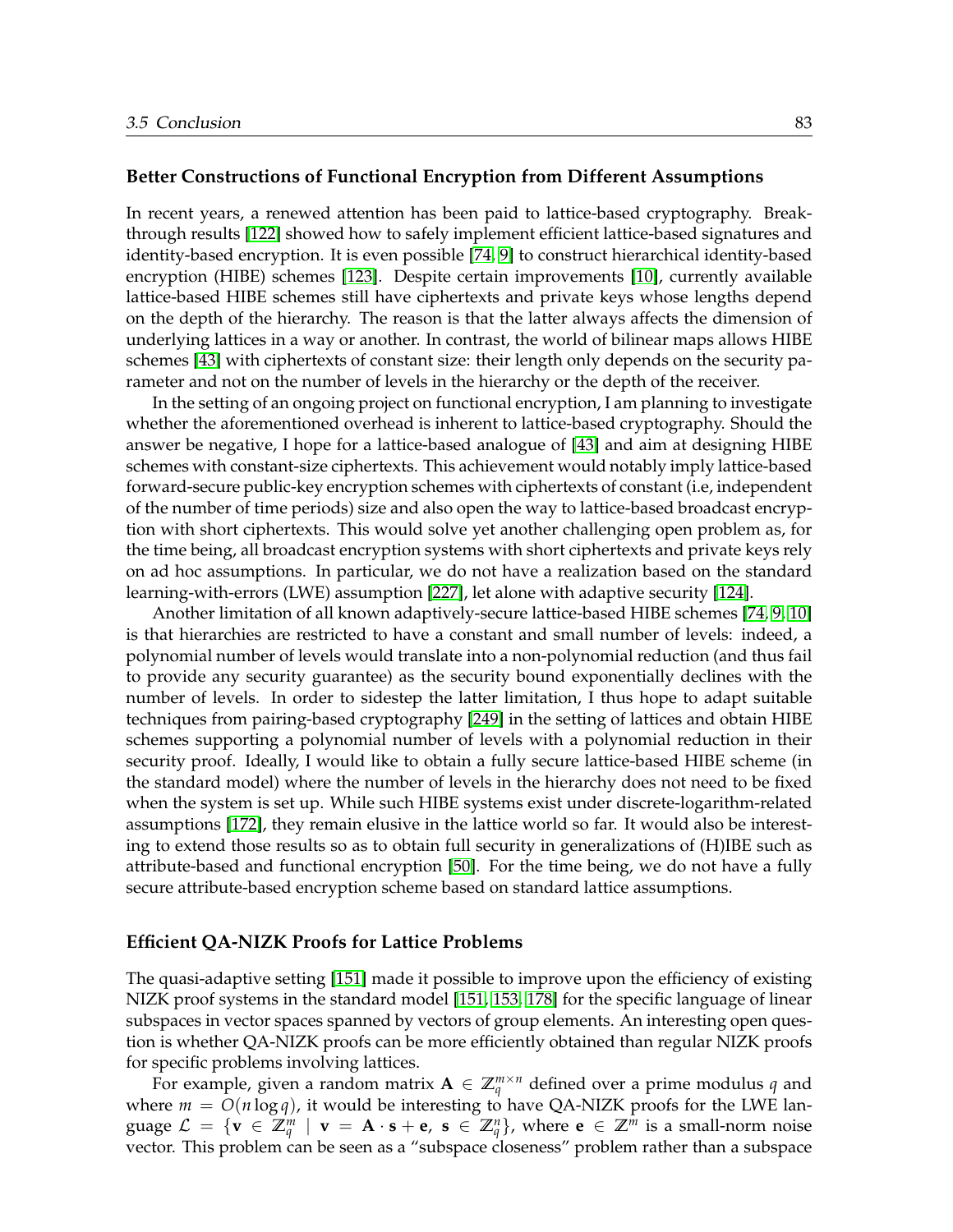membership problem: instead of putting the entries of **A** and **v** in the exponent, one adds a noise to the entries of **v**. Unfortunately, our techniques of building QA-NIZK proofs from homomorphic signatures (described in Section [3.4\)](#page-73-0) do not seem to carry over here. In particular, it seems difficult to apply them to the Boneh-Freeman linearly homomorphic signatures [\[47,](#page-89-2) [46\]](#page-89-3). The main difficulty is seemingly to guarantee the NIZK property while handling vectors of integers rather than vectors of group elements.

Solving this problem would help fill important gaps in lattice-based cryptography since, even in the random oracle model, efficient non-interactive zero-knowledge proof systems are only available for specific languages [\[200,](#page-99-3) [194,](#page-98-5) [146,](#page-95-2) [193,](#page-98-6) [141\]](#page-95-3) so far. In the standard model, the best constructions we are aware of are those of Peikert and Vaikuntanathan [\[218\]](#page-100-5), which are not known to apply to the LWE language. In the future, I am thus hoping to take steps towards filling this gap.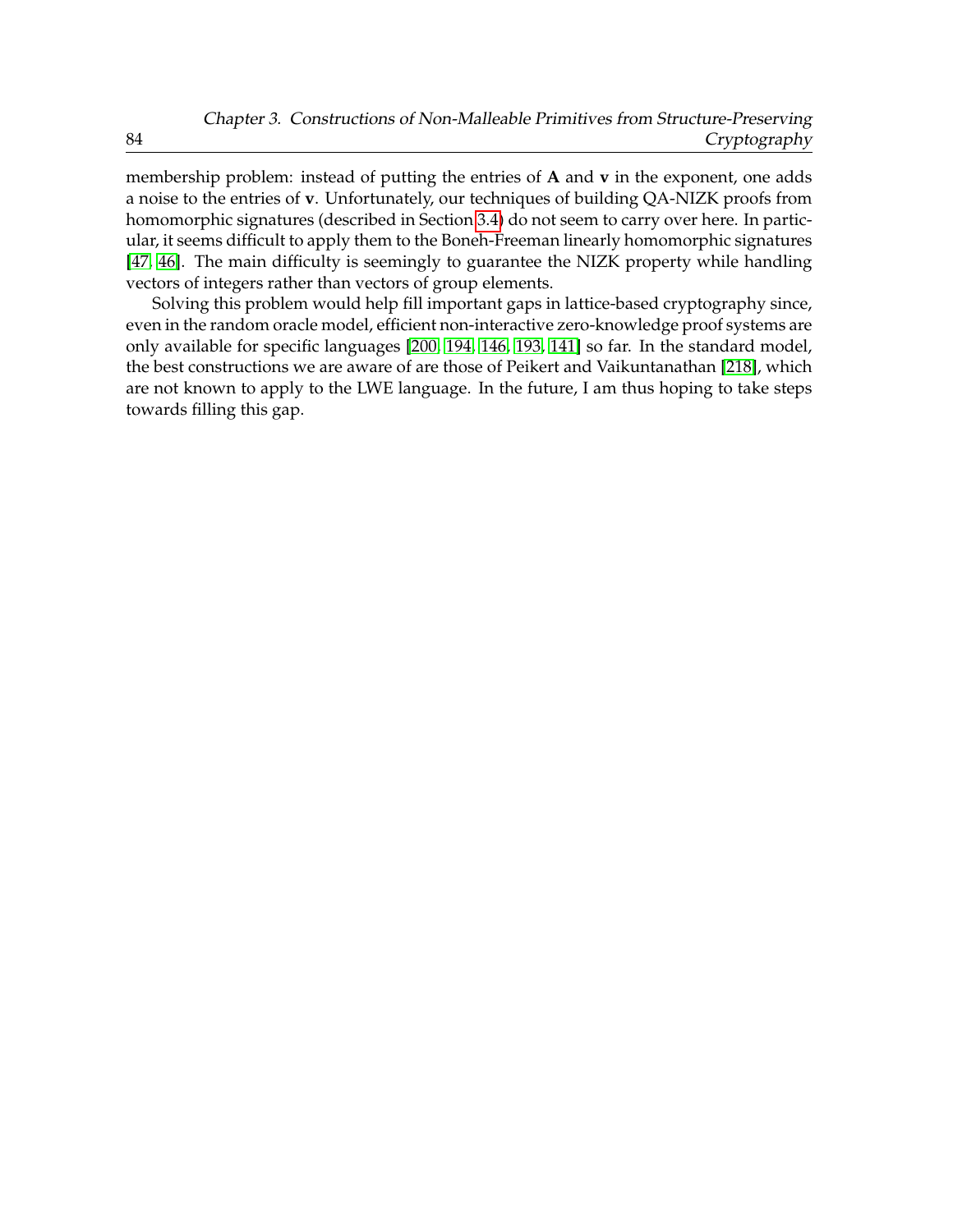# **Bibliography**

- <span id="page-86-1"></span>[1] M. Abdalla, F. Ben Hamouda, and D. Pointcheval. Disjunctions for hash proof systems: New constructions and applications. Cryptology ePrint Archive: Report 2014/483, 2014.
- [2] M. Abe, M. Chase, B. David, M. Kohlweiss, R. Nishimaki, and M. Ohkubo. Constantsize structure-preserving signatures: Generic constructions and simple assumptions. In Wang and Sako [\[247\]](#page-102-1), pages 4–24.
- <span id="page-86-3"></span>[3] M. Abe, B. David, M. Kohlweiss, R. Nishimaki, and M. Ohkubo. Tagged one-time signatures: Tight security and optimal tag size. In Kurosawa and Hanaoka [\[165\]](#page-97-8), pages 312–331.
- <span id="page-86-2"></span>[4] M. Abe, G. Fuchsbauer, J. Groth, K. Haralambiev, and M Ohkubo. Structurepreserving signatures and commitments to group elements. In Tal Rabin, editor, Advances in Cryptology - CRYPTO 2010, volume 6223 of LNCS, pages 209–236. Springer, 2010.
- [5] M. Abe, J. Groth, K. Haralambiev, and M. Ohkubo. Optimal structure-preserving signatures in asymmetric bilinear groups. In Phillip Rogaway, editor, CRYPTO, volume 6841 of Lecture Notes in Computer Science, pages 649–666. Springer, 2011.
- <span id="page-86-0"></span>[6] M. Abe, K. Haralambiev, and M. Ohkubo. Signing on elements in bilinear groups for modular protocol design. IACR Cryptology ePrint Archive, 2010:133, 2010.
- [7] M. Abe, K. Haralambiev, and M. Ohkubo. Group to group commitments do not shrink. In Pointcheval and Johansson [\[220\]](#page-100-6), pages 301–317.
- [8] T. Acar and L. Nguyen. Revocation for delegatable anonymous credentials. In Catalano et al. [\[80\]](#page-91-7), pages 423–440.
- <span id="page-86-4"></span>[9] S. Agrawal, D. Boneh, and X. Boyen. Efficient lattice (H)IBE in the standard model. In EUROCRYPT, pages 553–572, 2010.
- <span id="page-86-5"></span>[10] S. Agrawal, D. Boneh, and X. Boyen. Lattice basis delegation in fixed dimension and shorter-ciphertext hierarchical IBE. In CRYPTO, 2010.
- [11] J. Ahn, D. Boneh, J. Camenisch, S. Hohenberger, A. Shelat, and B. Waters. Computing on authenticated data. In Cramer [\[92\]](#page-92-4), pages 1–20.
- [12] J. An, Y. Dodis, and T. Rabin. On the security of join signature and encryption. In Knudsen [\[161\]](#page-96-4), pages 83–107.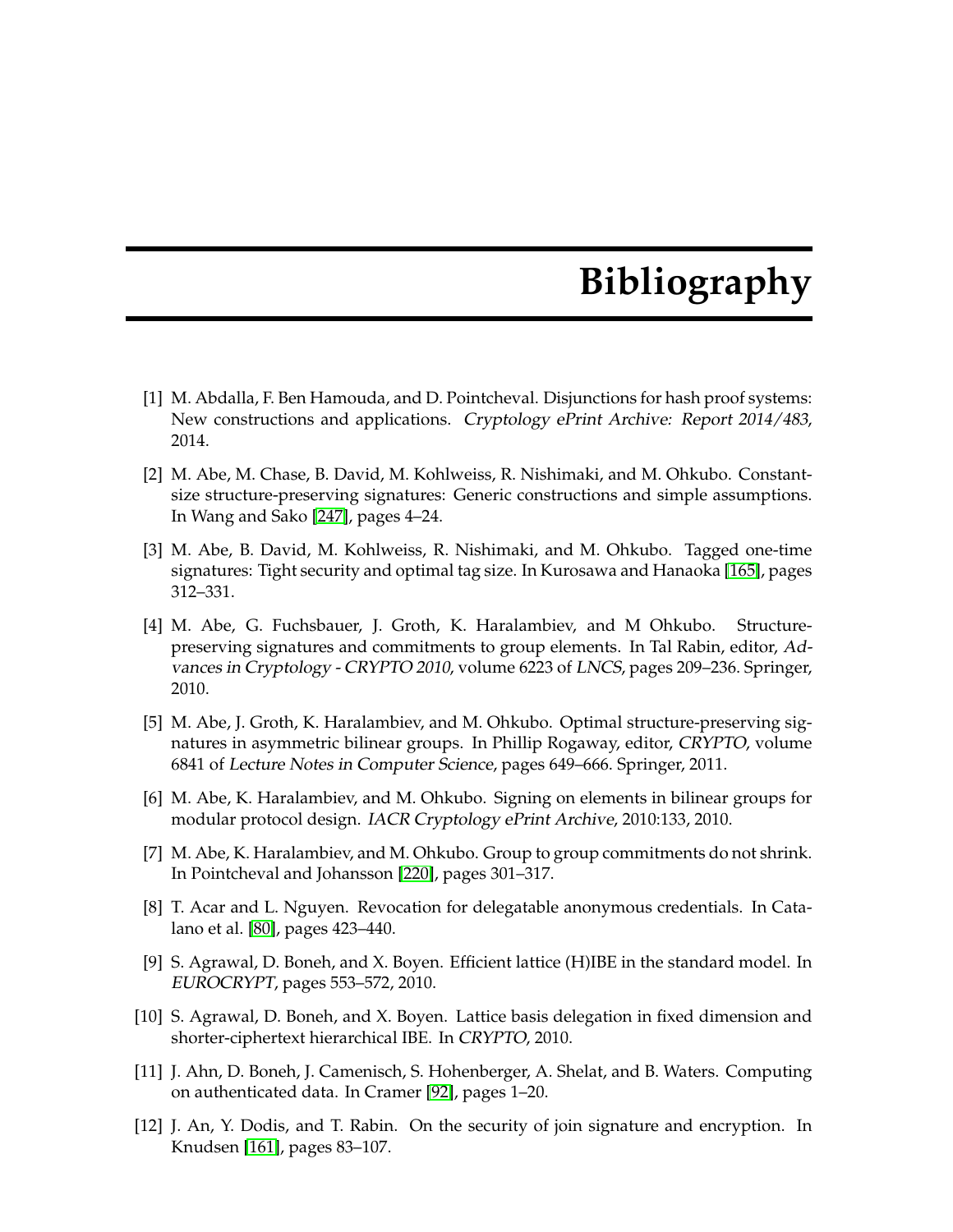- [13] G. Ateniese, R. Burns, R. Curtmola, J. Herring, L. Kissner, Z. Peterson, and D. Song. Provable data possession at untrusted stores. In Ning et al. [\[212\]](#page-100-7), pages 598–609.
- [14] G. Ateniese, J. Camenisch, S. Hohenberger, and B. de Medeiros. Practical group signatures without random oracles. IACR Cryptology ePrint Archive, 2005:385, 2005.
- [15] G. Ateniese, J. Camenisch, M. Joye, and G. Tsudik. A practical and provably secure coalition-resistant group signature scheme. In CRYPTO'00, pages 255–270, 2000.
- [16] G. Ateniese, S. Kamara, and J. Katz. Proofs of storage from homomorphic identification protocols. In Matsui [\[197\]](#page-99-4), pages 319–333.
- [17] G. Ateniese, D. Song, and G. Tsudik. Quasi-efficient revocation in group signatures. In Financial Cryptography, pages 183–197, 2002.
- <span id="page-87-2"></span>[18] Vijayalakshmi Atluri, Birgit Pfitzmann, and Patrick Drew McDaniel, editors. Proceedings of the 11th ACM Conference on Computer and Communications Security, CCS 2004, Washington, DC, USA, October 25-29, 2004. ACM, 2004.
- <span id="page-87-1"></span>[19] N. Attrapadung. Dual system encryption via doubly selective security: Framework, fully secure functional encryption for regular languages, and more. In Nguyen and Oswald [\[211\]](#page-100-8), pages 557–577.
- [20] N. Attrapadung, K. Emura, G. Hanaoka, and Y. Sakai. A revocable group signature scheme from identity-based revocation techniques: Achieving constant-size revocation list. In Applied Cryptography and Network Security (ACNS'14), pages 419–437, 2014.
- [21] N. Attrapadung, F. Laguillaumie, J. Herranz, B. Libert, E. de Panafieu, and C. Ràfols. Attribute-based encryption schemes with constant-size ciphertexts. Theoretical Computer Science, (422):15–38, 2012.
- [22] N. Attrapadung and B. Libert. Functional encryption for inner product: Achieving constant-size ciphertexts with adaptive security or support for negation. In Public Key Cryptography, pages 384–402, 2010.
- [23] N. Attrapadung and B. Libert. Homomorphic network coding signatures in the standard model. In Catalano et al. [\[80\]](#page-91-7), pages 17–34.
- [24] N. Attrapadung, B. Libert, and E. de Panafieu. Expressive key policy attribute-based encryption with constant-size ciphertexts. In Public Key Cryptography, pages 90–108, 2011.
- <span id="page-87-0"></span>[25] N. Attrapadung, B. Libert, and T. Peters. Computing on authenticated data: New privacy definitions and constructions. In Wang and Sako [\[247\]](#page-102-1), pages 367–385.
- [26] N. Attrapadung, B. Libert, and T. Peters. Efficient completely context-hiding quotable and linearly homomorphic signatures. In Kurosawa and Hanaoka [\[165\]](#page-97-8), pages 386– 404.
- [27] P. Barreto, B. Libert, N. McCullagh, and J.-J. Quisquater. Efficient and provably secure identity-based signatures and signcryption from bilinear maps. In ASIACRYPT, pages 515–532, 2005.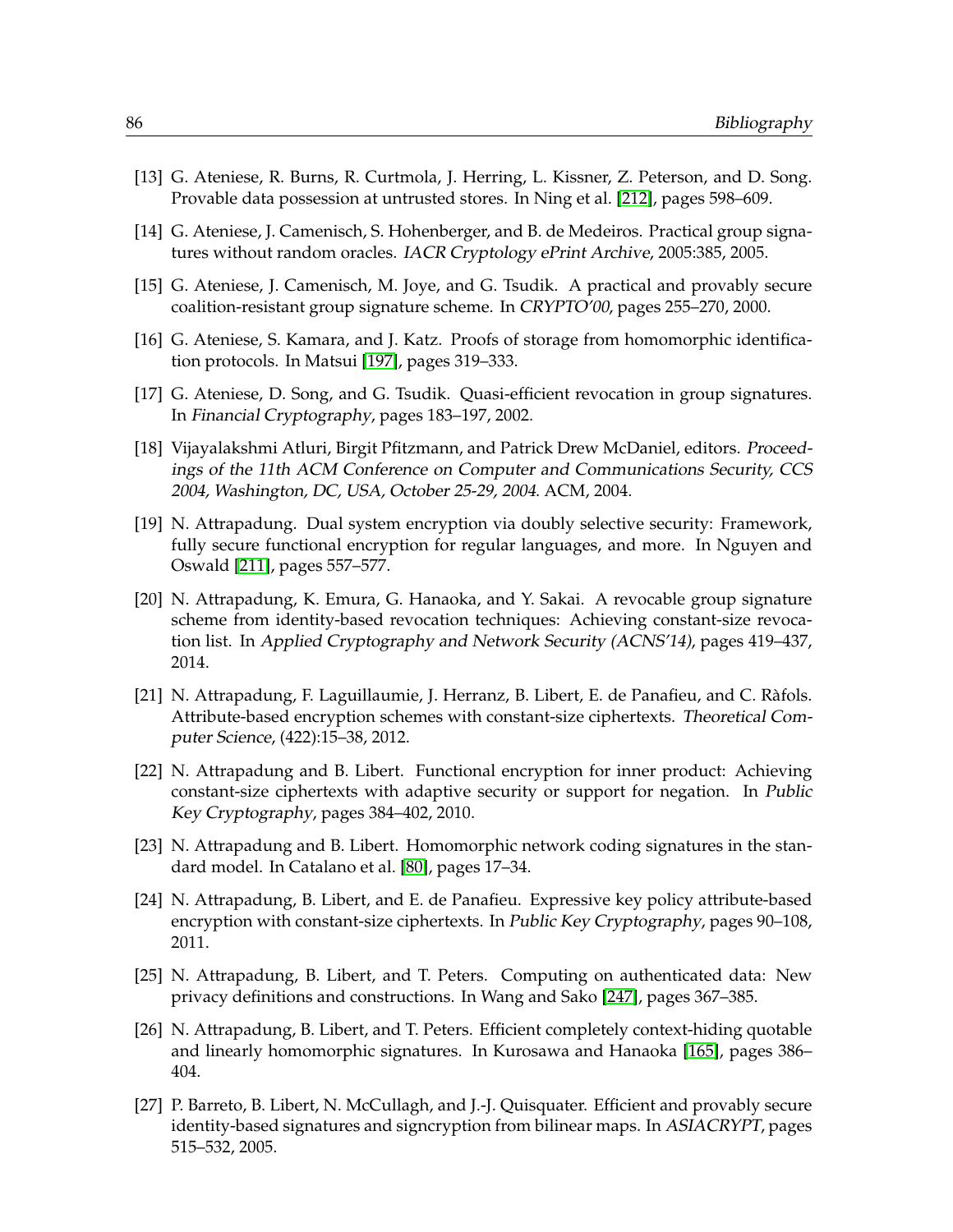- [28] M. Belenkiy, J. Camenisch, M. Chase, M. Kohlweiss, A. Lysyanskaya, and H. Shacham. Randomizable proofs and delegatable anonymous credentials. In Halevi [\[139\]](#page-95-4), pages 108–125.
- [29] M. Belenkiy, M. Chase, M. Kohlweiss, and A. Lysyanskaya. P-signatures and noninteractive anonymous credentials. In Ran Canetti, editor, TCC, volume 4948 of Lecture Notes in Computer Science, pages 356–374. Springer, 2008.
- <span id="page-88-1"></span>[30] M. Bellare, A. Boldyreva, and S. Micali. Public-key encryption in a multi-user setting: Security proofs and improvements. In EUROCRYPT, pages 259–274, 2000.
- [31] M. Bellare, D. Micciancio, and B. Warinschi. Foundations of group signatures: Formal definitions, simplified requirements, and a construction based on general assumptions. In EUROCRYPT 2003, volume 2656 of LNCS, pages 614–629. Springer, 2003.
- [32] M. Bellare and P. Rogaway. Random oracles are practical: A paradigm for designing efficient protocols. In Dorothy E. Denning, Raymond Pyle, Ravi Ganesan, Ravi S. Sandhu, and Victoria Ashby, editors, ACM Conference on Computer and Communications Security, pages 62–73. ACM, 1993.
- [33] M. Bellare, H. Shi, and C. Zhang. Foundations of group signatures: The case of dynamic groups. In CT-RSA 2005, volume 3376 of LNCS, pages 136–153. Springer, 2005.
- [34] J. Benaloh and M. de Mare. One-way accumulators: A decentralized alternative to digital sinatures (extended abstract). In EUROCRYPT, pages 274–285, 1993.
- [35] M. Blaze, G. Bleumer, and M. Strauss. Divertible protocols and atomic proxy cryptography. In EUROCRYPT, pages 127–144, 1998.
- <span id="page-88-0"></span>[36] O. Blazy, E. Kiltz, and J. Pan. (hierarchical) identity-based encryption from affine message authentication. In CRYPTO, 2014.
- [37] M. Blum, A. de Santis, S. Micali, and G. Persiano. Noninteractive zero-knowledge. SIAM J. Comput., 20(6):1084–1118, 1991.
- [38] M. Blum, P. Feldman, and S. Micali. Non-interactive zero-knowledge and its applications (extended abstract). In STOC, pages 103–112. ACM, 1988.
- [39] A. Boldyreva, M. Fischlin, A. Palacio, and B. Warinschi. A closer look at PKI: Security and efficiency. In Catalano et al. [\[80\]](#page-91-7), pages 458–475.
- <span id="page-88-2"></span>[40] D. Boneh and X. Boyen. Efficient selective-ID secure identity-based encryption without random oracles. In Cachin and Camenisch [\[60\]](#page-90-2), pages 223–238.
- [41] D. Boneh and X. Boyen. Short signatures without random oracles. In Cachin and Camenisch [\[60\]](#page-90-2), pages 56–73.
- [42] D. Boneh and X. Boyen. Short signatures without random oracles and the SDH assumption in bilinear groups. J. Cryptology, 21(2):149–177, 2008.
- <span id="page-88-3"></span>[43] D. Boneh, X. Boyen, and E. Goh. Hierarchical identity based encryption with constant size ciphertext. In Cramer [\[91\]](#page-92-5), pages 440–456.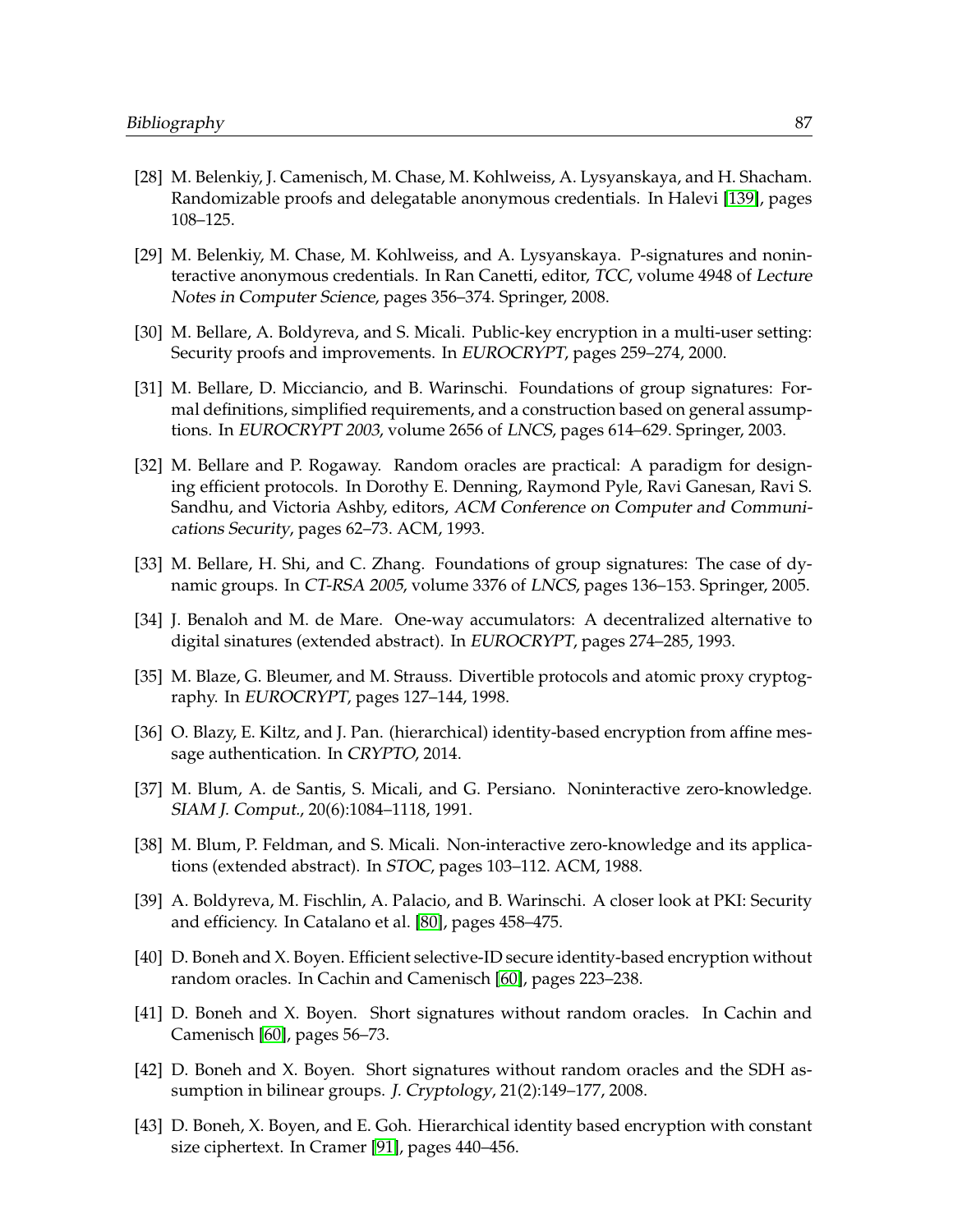- [44] D. Boneh, X. Boyen, and H. Shacham. Short group signatures. In Franklin [\[110\]](#page-93-4), pages 41–55.
- [45] D. Boneh and M. Franklin. Identity-based encryption from the weil pairing. In Kilian [\[159\]](#page-96-5), pages 213–229.
- <span id="page-89-3"></span>[46] D. Boneh and D. Freeman. Homomorphic signatures for polynomial functions. In Paterson [\[217\]](#page-100-9), pages 149–168.
- <span id="page-89-2"></span>[47] D. Boneh and D. Freeman. Linearly homomorphic signatures over binary fields and new tools for lattice-based signatures. In Catalano et al. [\[80\]](#page-91-7), pages 1–16.
- [48] D. Boneh, D. Freeman, J. Katz, and B. Waters. Signing a linear subspace: Signature schemes for network coding. In Jarecki and Tsudik [\[147\]](#page-95-5), pages 68–87.
- [49] D. Boneh, C. Gentry, and B. Waters. Collusion resistant broadcast encryption with short ciphertexts and private keys. In Victor Shoup, editor, CRYPTO, volume 3621 of Lecture Notes in Computer Science, pages 258–275. Springer, 2005.
- <span id="page-89-1"></span>[50] D. Boneh, A. Sahai, and B. Waters. Functional encryption: Definitions and challenges. In TCC, pages 253–273, 2011.
- <span id="page-89-0"></span>[51] D. Boneh, G. Segev, and B. Waters. Targeted malleability: homomorphic encryption for restricted computations. In Shafi Goldwasser, editor, ITCS, pages 350–366. ACM, 2012.
- [52] D. Boneh and H. Shacham. Group signatures with verifier-local revocation. In Atluri et al. [\[18\]](#page-87-2), pages 168–177.
- <span id="page-89-4"></span>[53] Dan Boneh, editor. Advances in Cryptology - CRYPTO 2003, 23rd Annual International Cryptology Conference, Santa Barbara, California, USA, August 17-21, 2003, Proceedings, volume 2729 of Lecture Notes in Computer Science. Springer, 2003.
- [54] X. Boyen and C. Delerablée. Expressive subgroup signatures. In SCN, pages 185–200, 2008.
- [55] X. Boyen and B. Waters. Compact group signatures without random oracles. In Vaudenay [\[244\]](#page-102-2), pages 427–444.
- [56] X. Boyen and B. Waters. Full-domain subgroup hiding and constant-size group signatures. In PKC 2007, volume 4450 of LNCS, pages 1–15. Springer, 2007.
- [57] E. Bresson and J. Stern. Efficient revocation in group signatures. In Public Key Cryptography, pages 190–206, 2001.
- [58] E. Brickell. An efficient protocol for anonymously providing assurance of the container of the private key. In Submission to the Trusted Computing Group, 2003.
- [59] E. Brickell, J. Camenisch, and L. Chen. Direct anonymous attestation. In Atluri et al. [\[18\]](#page-87-2), pages 132–145.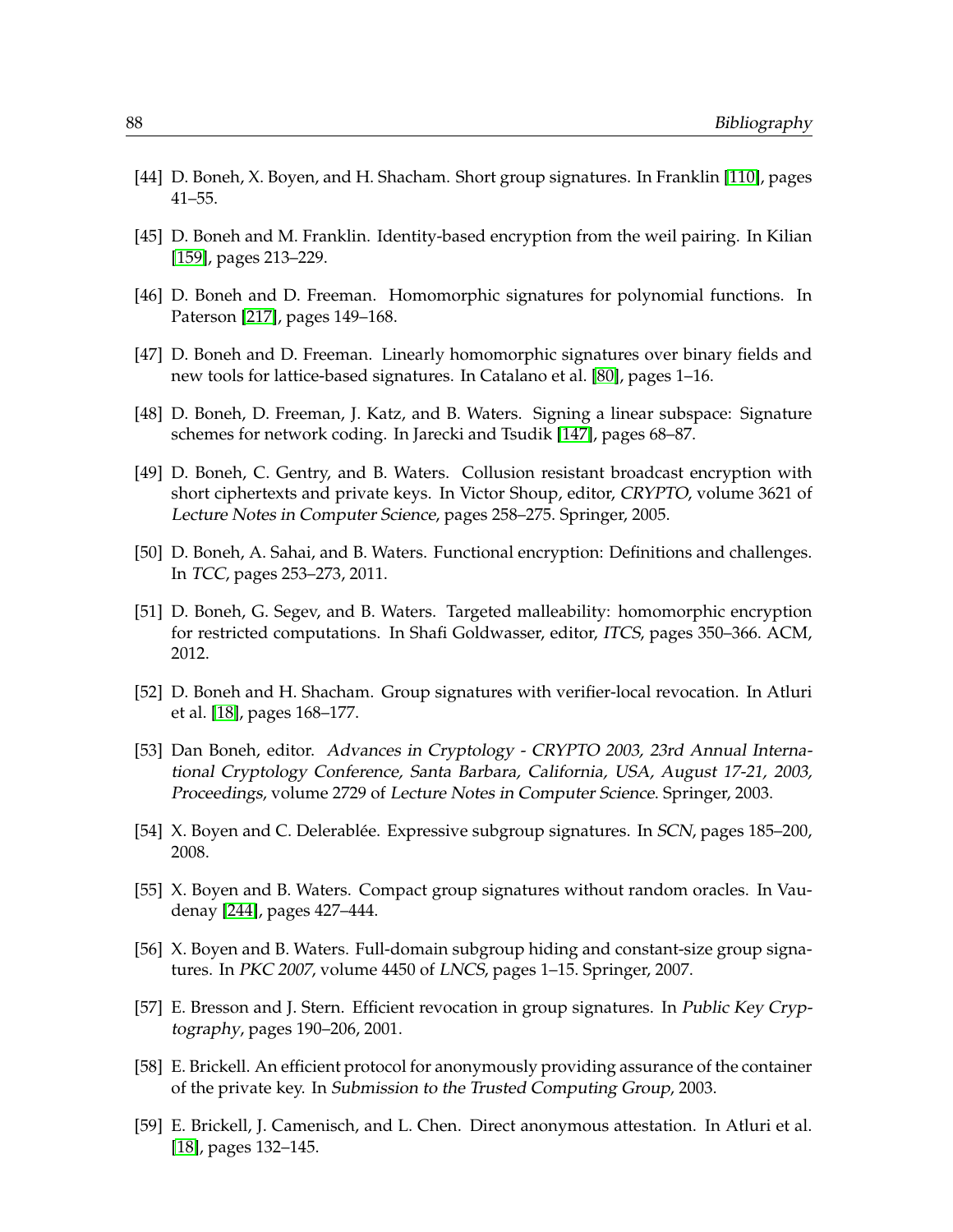- <span id="page-90-2"></span>[60] Christian Cachin and Jan Camenisch, editors. Advances in Cryptology - EUROCRYPT 2004, International Conference on the Theory and Applications of Cryptographic Techniques, Interlaken, Switzerland, May 2-6, 2004, Proceedings, volume 3027 of Lecture Notes in Computer Science. Springer, 2004.
- [61] J. Camenisch, R. Chaabouni, and A. shelat. Efficient protocols for set membership and range proofs. In Pieprzyk [\[219\]](#page-100-10), pages 234–252.
- <span id="page-90-0"></span>[62] J. Camenisch, N. Chandran, and V. Shoup. A public key encryption scheme secure against key dependent chosen plaintext and adaptive chosen ciphertext attacks. In Joux [\[149\]](#page-96-6), pages 351–368.
- [63] J. Camenisch, M. Dubovitskaya, and K. Haralambiev. Efficient structure-preserving signature scheme from standard assumptions. In SCN, pages 76–94, 2012.
- [64] J. Camenisch, T. Groß, and T. Heydt-Benjamin. Rethinking accountable privacy supporting services: extended abstract. In Digital Identity Management, pages 1–8, 2008.
- [65] J. Camenisch, K. Haralambiev, M. Kohlweiss, J. Lapon, and V. Naessens. Structure preserving CCA secure encryption and applications. In Lee and Wang [\[168\]](#page-97-9), pages 89–106.
- [66] J. Camenisch, M. Kohlweiss, and C. Soriente. An accumulator based on bilinear maps and efficient revocation for anonymous credentials. In Jarecki and Tsudik [\[147\]](#page-95-5), pages 481–500.
- [67] J. Camenisch, M. Kohlweiss, and C. Soriente. Solving revocation with efficient update of anonymous credentials. In SCN, pages 454–471, 2010.
- [68] J. Camenisch and A. Lysyanskaya. Dynamic accumulators and application to efficient revocation of anonymous credentials. In Yung [\[250\]](#page-102-3), pages 61–76.
- [69] J. Camenisch, G. Neven, and M. Rückert. Fully anonymous attribute tokens from lattices. In SCN, pages 57–75, 2012.
- [70] R. Canetti. Universally composable security: A new paradigm for cryptographic protocols. In FOCS, pages 136–145. IEEE Computer Society, 2001.
- [71] R. Canetti and M. Fischlin. Universally composable commitments. In Kilian [\[159\]](#page-96-5), pages 19–40.
- [72] R. Canetti, O. Goldreich, and S. Halevi. The random oracle methodology, revisited (preliminary version). In Vitter [\[245\]](#page-102-4), pages 209–218.
- <span id="page-90-3"></span>[73] Ran Canetti and Juan A. Garay, editors. Advances in Cryptology - CRYPTO 2013 - 33rd Annual Cryptology Conference, Santa Barbara, CA, USA, August 18-22, 2013. Proceedings, Part II, volume 8043 of Lecture Notes in Computer Science. Springer, 2013.
- <span id="page-90-1"></span>[74] D. Cash, D. Hofheinz, E. Kiltz, and C. Peikert. Bonsai trees, or how to delegate a lattice basis. In Gilbert [\[125\]](#page-94-6).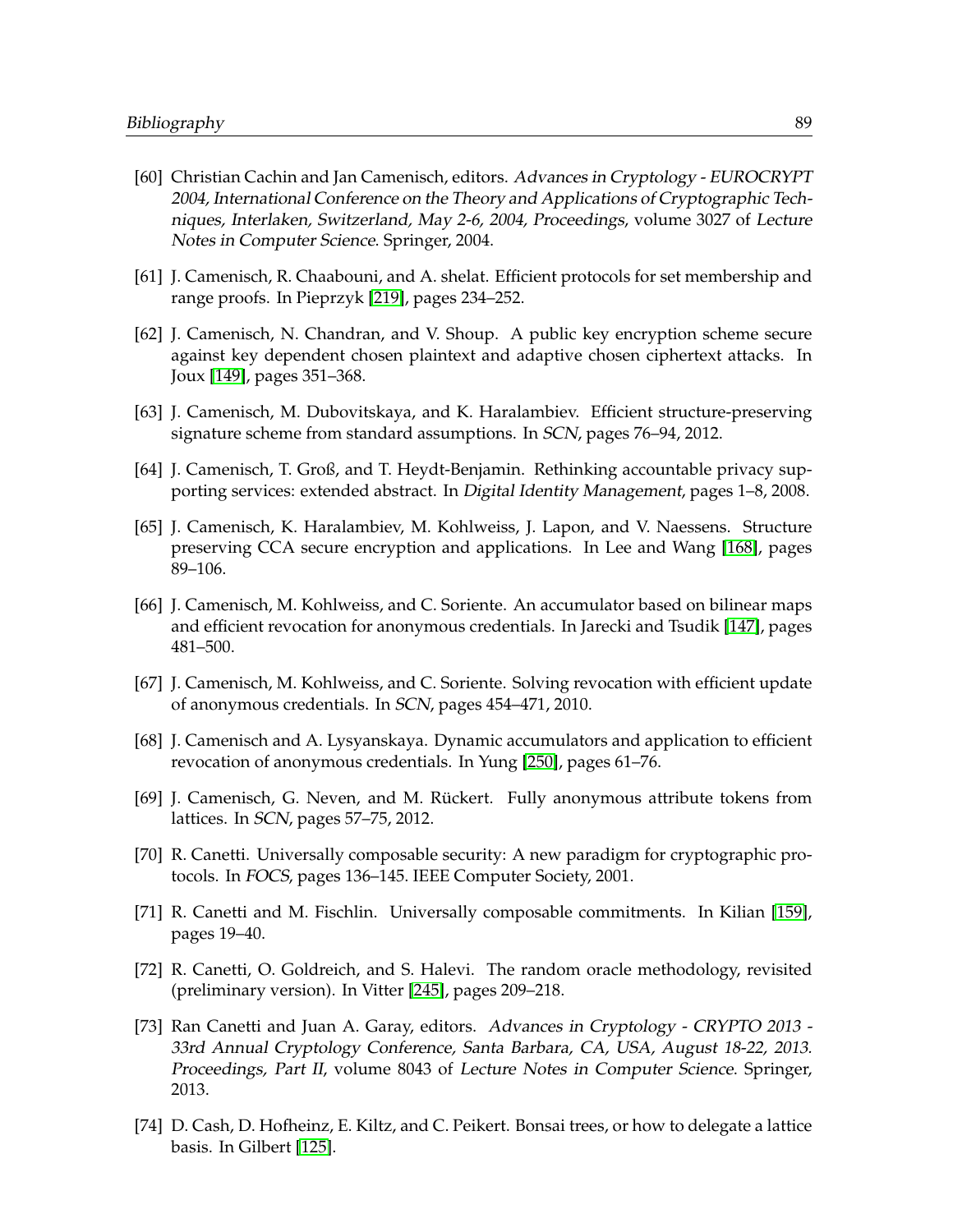- [75] D. Catalano and D. Fiore. Vector commitments and their applications. In Kurosawa and Hanaoka [\[165\]](#page-97-8), pages 55–72.
- [76] D. Catalano, D. Fiore, and M. Messina. Zero-knowledge sets with short proofs. In Smart [\[239\]](#page-102-5), pages 433–450.
- [77] D. Catalano, D. Fiore, and B. Warinschi. Adaptive pseudo-free groups and applications. In Paterson [\[217\]](#page-100-9), pages 207–223.
- <span id="page-91-0"></span>[78] D. Catalano, D. Fiore, and B. Warinschi. Efficient network coding signatures in the standard model. In Fischlin et al. [\[109\]](#page-93-5), pages 680–696.
- <span id="page-91-5"></span>[79] D. Catalano, A Marcedone, and O. Puglisi. Authenticating computation on groups: New homomorphic primitives and applications. In ASIACRYPT (2), pages 193–212, 2014.
- <span id="page-91-7"></span>[80] Dario Catalano, Nelly Fazio, Rosario Gennaro, and Antonio Nicolosi, editors. Public Key Cryptography - PKC 2011 - 14th International Conference on Practice and Theory in Public Key Cryptography, Taormina, Italy, March 6-9, 2011. Proceedings, volume 6571 of Lecture Notes in Computer Science. Springer, 2011.
- [81] J. Cathalo, B. Libert, and M. Yung. Group encryption: Non-interactive realization in the standard model. In Matsui [\[197\]](#page-99-4), pages 179–196.
- [82] M. Chase and M. Kohlweiss. A new hash-and-sign approach and structure-preserving signatures from dlin. In SCN, pages 131–148, 2012.
- <span id="page-91-1"></span>[83] M. Chase, M. Kohlweiss, A. Lysyanskaya, and S. Meiklejohn. Malleable proof systems and applications. In Pointcheval and Johansson [\[220\]](#page-100-6), pages 281–300.
- [84] M. Chase, M. Kohlweiss, A. Lysyanskaya, and S. Meiklejohn. Verifiable elections that scale for free. In Pointcheval and Johansson [\[220\]](#page-100-6), pages 479–496.
- [85] D. Chaum and E. van Heyst. Group signatures. In EUROCRYPT, pages 257–265, 1991.
- <span id="page-91-4"></span>[86] J. Chen and H. Wee. Fully, (almost) tightly secure IBE from standard assumptions. In Canetti and Garay [\[73\]](#page-90-3), pages 435–460.
- <span id="page-91-6"></span>[87] J. Chen and H. Wee. Dual system groups and its applications — compact HIBE and more. Cryptology ePrint Archive: Report 2014/265, April 2014.
- <span id="page-91-3"></span>[88] R. Cramer and V. Shoup. A practical public key cryptosystem provably secure against adaptive chosen ciphertext attack. In Hugo Krawczyk, editor, CRYPTO, volume 1462 of Lecture Notes in Computer Science, pages 13–25. Springer, 1998.
- [89] R. Cramer and V. Shoup. Signature schemes based on the strong rsa assumption. In ACM-CCS, pages 46–51, 1999.
- <span id="page-91-2"></span>[90] R. Cramer and V. Shoup. Universal hash proofs and a paradigm for adaptive chosen ciphertext secure public-key encryption. In Knudsen [\[161\]](#page-96-4), pages 45–64.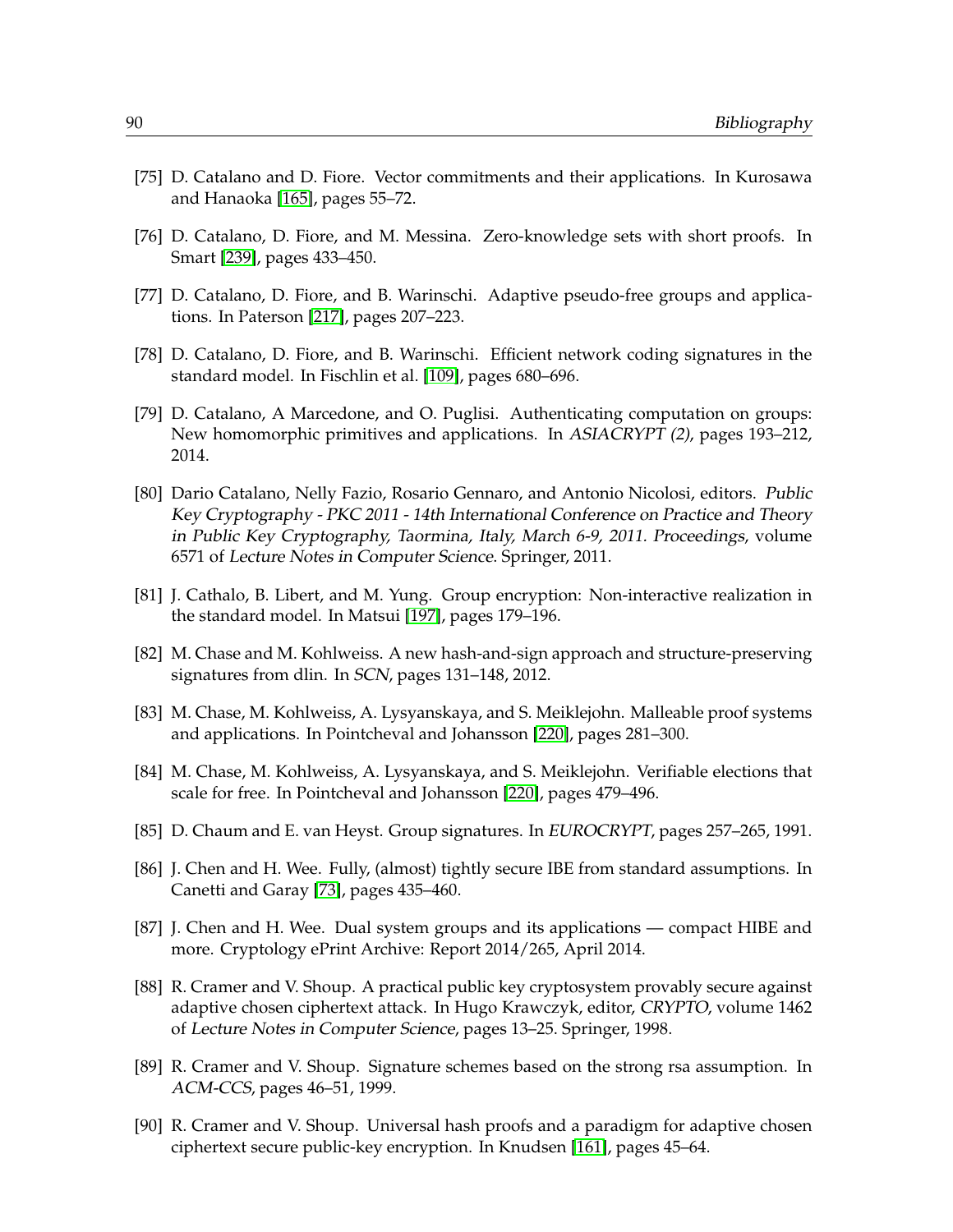- <span id="page-92-5"></span>[91] Ronald Cramer, editor. Advances in Cryptology - EUROCRYPT 2005, 24th Annual International Conference on the Theory and Applications of Cryptographic Techniques, Aarhus, Denmark, May 22-26, 2005, Proceedings, volume 3494 of Lecture Notes in Computer Science. Springer, 2005.
- <span id="page-92-4"></span>[92] Ronald Cramer, editor. Theory of Cryptography - 9th Theory of Cryptography Conference, TCC 2012, Taormina, Sicily, Italy, March 19-21, 2012. Proceedings, volume 7194 of Lecture Notes in Computer Science. Springer, 2012.
- <span id="page-92-1"></span>[93] G. Di Crescenzo, Y. Ishai, and R. Ostrovsky. Non-interactive and non-malleable commitment. In Vitter [\[245\]](#page-102-4), pages 141–150.
- [94] I. Damgård and J. Groth. Non-interactive and reusable non-malleable commitment schemes. In Lawrence L. Larmore and Michel X. Goemans, editors, STOC, pages 426– 437. ACM, 2003.
- [95] C. Delerablée and D. Pointcheval. Dynamic fully anonymous short group signatures. In VIETCRYPT, pages 193–210, 2006.
- [96] Y. Desmedt. Society and group oriented cryptography: A new concept. In Carl Pomerance, editor, CRYPTO, volume 293 of Lecture Notes in Computer Science, pages 120– 127. Springer, 1987.
- [97] Y. Desmedt. Computer security by redefining what a computer is. In NSPW, pages 160–166, 1993.
- [98] Y. Desmedt and Y. Frankel. Threshold cryptosystems. In Gilles Brassard, editor, CRYPTO, volume 435 of Lecture Notes in Computer Science, pages 307–315. Springer, 1989.
- [99] Y. Dodis and N. Fazio. Public key broadcast encryption for stateless receivers. In Joan Feigenbaum, editor, Digital Rights Management Workshop, volume 2696 of Lecture Notes in Computer Science, pages 61–80. Springer, 2002.
- <span id="page-92-0"></span>[100] Y. Dodis, V. Shoup, and S. Walfish. Efficient constructions of composable commitments and zero-knowledge proofs. In Wagner [\[246\]](#page-102-6), pages 515–535.
- [101] D. Dolev, C. Dwork, and M. Naor. Non-malleable cryptography (extended abstract). In Cris Koutsougeras and Jeffrey Scott Vitter, editors, STOC, pages 542–552. ACM, 1991.
- [102] D. Dolev, C. Dwork, and M. Naor. Non-malleable cryptography. SIAM Journal on Computing, 30(2):391–437, 2000.
- [103] T. ElGamal. A public-key cryptosystem and a signature scheme based on discrete logarithms. In CRYPTO, pages 10–18, 1984.
- <span id="page-92-2"></span>[104] K. Emura, G. Hanaoka, G. Ohtake, T. Matsuda, and S. Yamada. Chosen ciphertext secure keyed-homomorphic public-key encryption. In Kurosawa and Hanaoka [\[165\]](#page-97-8), pages 32–50.
- <span id="page-92-3"></span>[105] A. Escala, G. Herold, E. Kiltz, C. Ràfols, and J. L. Villar. An algebraic framework for diffie-hellman assumptions. In Canetti and Garay [\[73\]](#page-90-3), pages 129–147.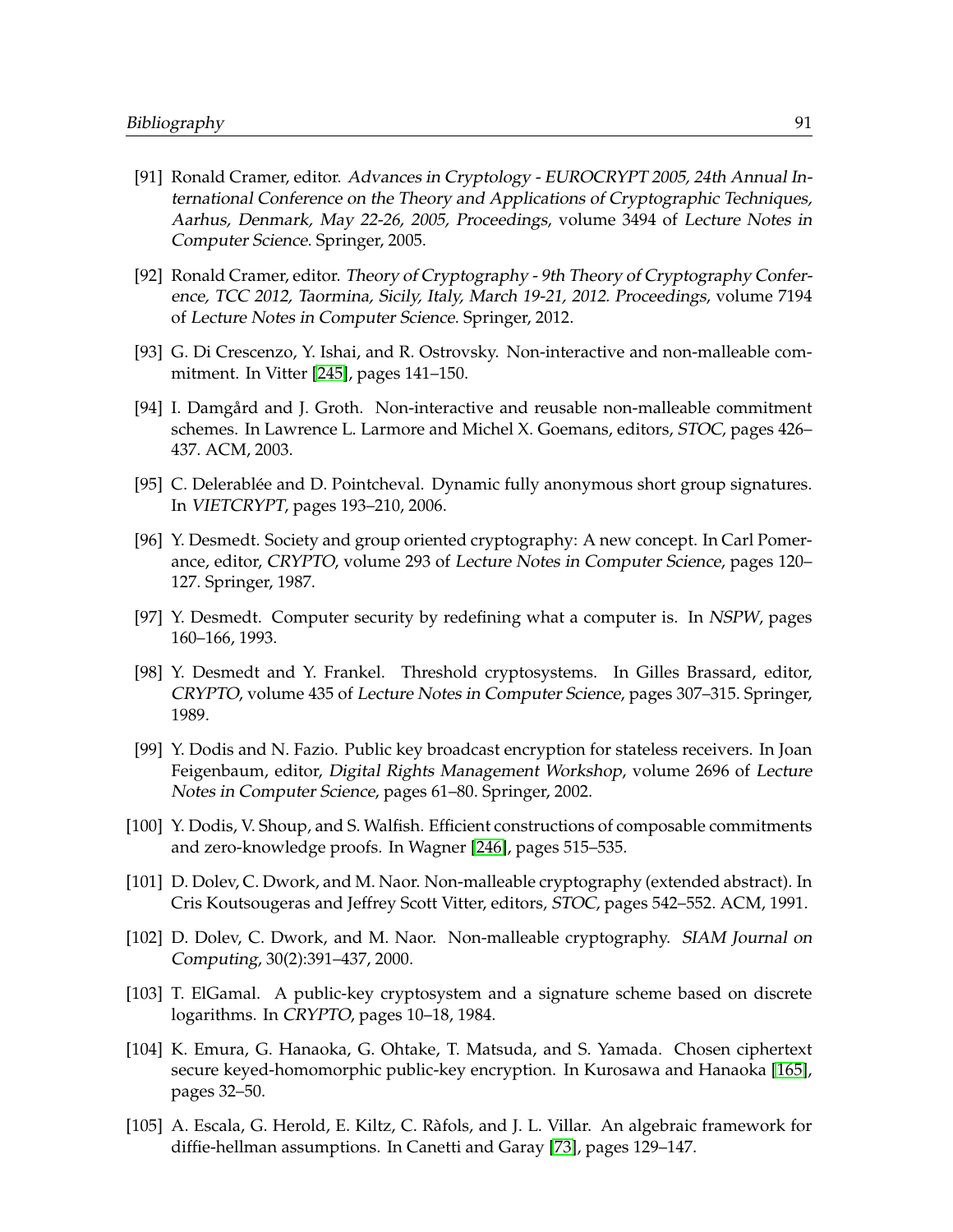- <span id="page-93-3"></span>[106] S. Even, O. Goldreich, and S. Micali. On-line/off-line digital schemes. In CRYPTO, pages 263–275, 1989.
- [107] A. Fiat and A. Shamir. How to prove yourself: Practical solutions to identification and signature problems. In Andrew M. Odlyzko, editor, CRYPTO, volume 263 of Lecture Notes in Computer Science, pages 186–194. Springer, 1986.
- [108] M. Fischlin, B. Libert, and M. Manulis. Non-interactive and re-usable universally composable string commitments with adaptive security. In Lee and Wang [\[168\]](#page-97-9), pages 468–485.
- <span id="page-93-5"></span>[109] Marc Fischlin, Johannes Buchmann, and Mark Manulis, editors. Public Key Cryptography - PKC 2012 - 15th International Conference on Practice and Theory in Public Key Cryptography, Darmstadt, Germany, May 21-23, 2012. Proceedings, volume 7293 of Lecture Notes in Computer Science. Springer, 2012.
- <span id="page-93-4"></span>[110] Matthew K. Franklin, editor. Advances in Cryptology - CRYPTO 2004, 24th Annual International CryptologyConference, Santa Barbara, California, USA, August 15-19, 2004, Proceedings, volume 3152 of Lecture Notes in Computer Science. Springer, 2004.
- [111] D. Freeman. Improved security for linearly homomorphic signatures: A generic framework. In Fischlin et al. [\[109\]](#page-93-5), pages 697–714.
- [112] G. Fuchsbauer. Automorphic signatures in bilinear groups and an application to round-optimal blind signatures. IACR Cryptology ePrint Archive, 2009:320, 2009.
- [113] G. Fuchsbauer and D. Pointcheval. Encrypting proofs on pairings and its application to anonymity for signatures. In Pairing 2009, pages 132–149, 2009.
- <span id="page-93-0"></span>[114] E. Fujisaki. New constructions of efficient simulation-sound commitments using encryption and their applications. In Orr Dunkelman, editor, CT-RSA, volume 7178 of Lecture Notes in Computer Science, pages 136–155. Springer, 2012.
- [115] S. D. Galbraith, K. G. Paterson, and N. P. Smart. Pairings for cryptographers. Discrete Appl. Math., 156(16), September 2008.
- <span id="page-93-2"></span>[116] J. Garay, P. MacKenzie, and K. Yang. Strengthening zero-knowledge protocols using signatures. In Eli Biham, editor, EUROCRYPT, volume 2656 of Lecture Notes in Computer Science, pages 177–194. Springer, 2003.
- <span id="page-93-6"></span>[117] Juan A. Garay, Atsuko Miyaji, and Akira Otsuka, editors. Cryptology and Network Security, 8th International Conference, CANS 2009, Kanazawa, Japan, December 12- 14, 2009. Proceedings, volume 5888 of Lecture Notes in Computer Science. Springer, 2009.
- <span id="page-93-1"></span>[118] R. Gennaro. Multi-trapdoor commitments and their applications to proofs of knowledge secure under concurrent man-in-the-middle attacks. In Franklin [\[110\]](#page-93-4), pages 220–236.
- [119] R. Gennaro, C. Gentry, and B. Parno. Non-interactive verifiable computing: Outsourcing computation to untrusted workers. In Rabin [\[225\]](#page-101-6), pages 465–482.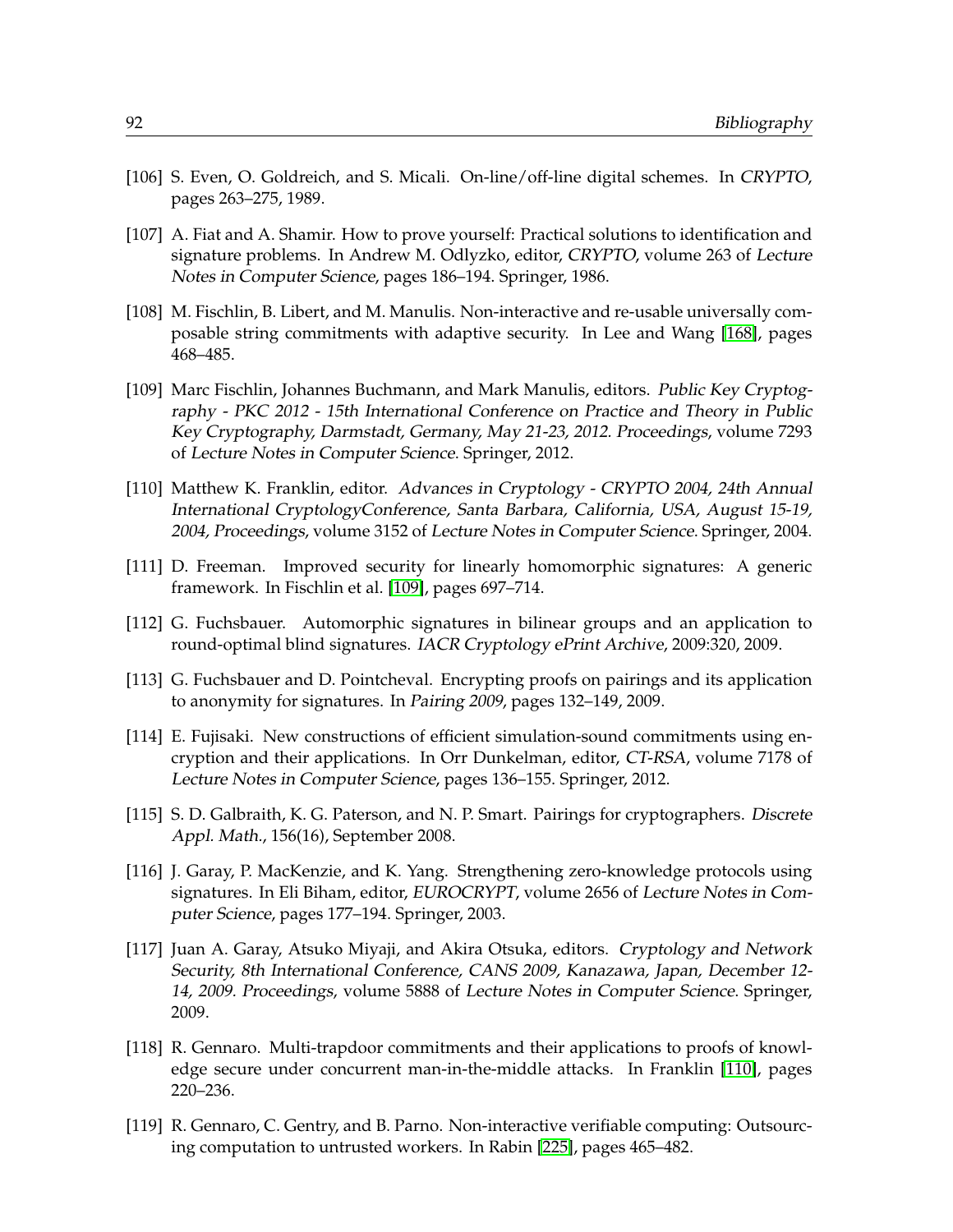- [120] R. Gennaro, J. Katz, H. Krawczyk, and T. Rabin. Secure network coding over the integers. In Phong Q. Nguyen and David Pointcheval, editors, Public Key Cryptography, volume 6056 of Lecture Notes in Computer Science, pages 142–160. Springer, 2010.
- <span id="page-94-0"></span>[121] R. Gennaro and S. Micali. Independent zero-knowledge sets. In Michele Bugliesi, Bart Preneel, Vladimiro Sassone, and Ingo Wegener, editors, ICALP (2), volume 4052 of Lecture Notes in Computer Science, pages 34–45. Springer, 2006.
- <span id="page-94-3"></span>[122] C. Gentry, C. Peikert, and V. Vaikuntanathan. Trapdoors for hard lattices and new cryptographic constructions. In STOC, pages 197–206, 2008. Full version available at <http://eprint.iacr.org/2007/432.pdf>.
- <span id="page-94-4"></span>[123] C. Gentry and A. Silverberg. Hierarchical ID-based cryptography. In Yuliang Zheng, editor, ASIACRYPT, volume 2501 of Lecture Notes in Computer Science, pages 548– 566. Springer, 2002.
- <span id="page-94-5"></span>[124] C. Gentry and B. Waters. Adaptive security in broadcast encryption systems (with short ciphertexts). In Joux [\[149\]](#page-96-6), pages 171–188.
- <span id="page-94-6"></span>[125] Henri Gilbert, editor. Advances in Cryptology - EUROCRYPT 2010, 29th Annual International Conference on the Theory and Applications of Cryptographic Techniques, French Riviera, May 30 - June 3, 2010. Proceedings, volume 6110 of Lecture Notes in Computer Science. Springer, 2010.
- [126] O. Goldreich, S. Micali, and A. Wigderson. Proofs that yield nothing but their validity and a methodology of cryptographic protocol design. In FOCS, pages 174–187, 1986.
- [127] S. Goldwasser, S. Micali, and C. Rackoff. The knowledge complexity of interactive proof systems. In STOC, pages 291–304, 1985.
- [128] S. Goldwasser and Y. Tauman. On the (in)security of the Fiat-Shamir paradigm. In FOCS, pages 102–113, 2003.
- [129] S. Dov Gordon, J. Katz, and V . Vaikuntanathan. A group signature scheme from lattice assumptions. In Masayuki Abe, editor, ASIACRYPT, volume 6477 of Lecture Notes in Computer Science, pages 395–412. Springer, 2010.
- [130] V. Goyal. Reducing trust in the PKG in identity-based cryptosystems. In CRYPTO, pages 430–447, 2007.
- [131] V. Goyal, S. Lu, A. Sahai, and B. Waters. Black-box accountable authority identitybased encryption. In Ning et al. [\[213\]](#page-100-11), pages 427–436.
- <span id="page-94-2"></span>[132] V. Goyal, O. Pandey, A. Sahai, and B. Waters. Attribute-based encryption for finegrained access control of encrypted data. In Ferng-Ching Lin, Der-Tsai Lee, Bao-Shuh Paul Lin, Shiuhpyng Shieh, and Sushil Jajodia, editors, ACM Conference on Computer and Communications Security, pages 195–203. ACM, 2006.
- <span id="page-94-1"></span>[133] J. Groth. Simulation-sound NIZK proofs for a practical language and constant size group signatures. In Xuejia Lai and Kefei Chen, editors, ASIACRYPT, volume 4284 of Lecture Notes in Computer Science, pages 444–459. Springer, 2006.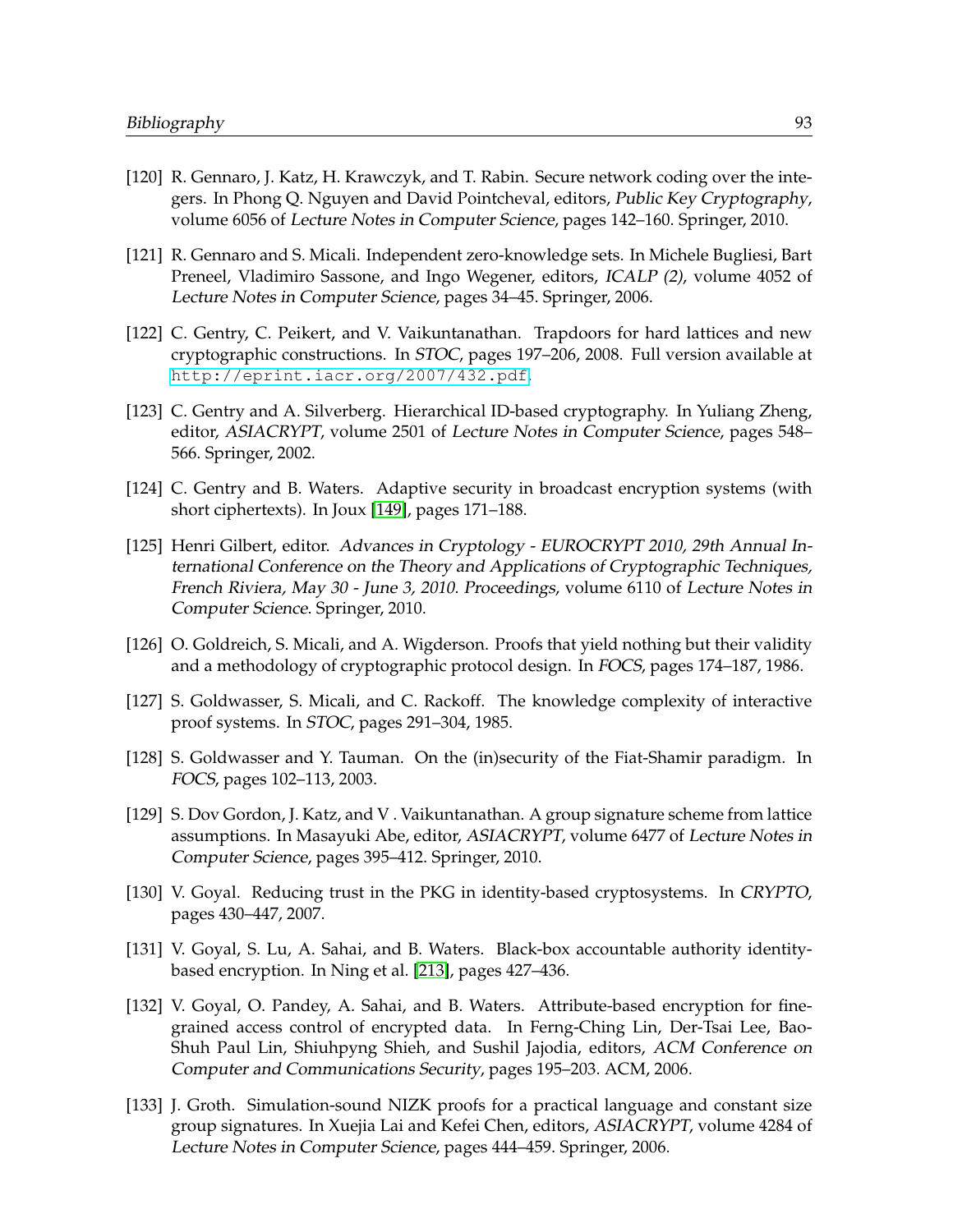- [134] J. Groth. Fully anonymous group signatures without random oracles. In Kurosawa [\[164\]](#page-97-10), pages 164–180.
- [135] J. Groth. Homomorphic trapdoor commitments to group elements. IACR Cryptology ePrint Archive, 2009:7, 2009.
- [136] J. Groth, R. Ostrovsky, and A. Sahai. Non-interactive Zaps and new techniques for NIZK. In Vaudenay [\[244\]](#page-102-2), pages 97–111.
- [137] J. Groth, R. Ostrovsky, and A. Sahai. Perfect non-interactive zero knowledge for NP. In Vaudenay [\[244\]](#page-102-2), pages 339–358.
- <span id="page-95-1"></span>[138] J. Groth and A. Sahai. Efficient non-interactive proof systems for bilinear groups. In Smart [\[239\]](#page-102-5), pages 415–432.
- <span id="page-95-4"></span>[139] Shai Halevi, editor. Advances in Cryptology - CRYPTO 2009, 29th Annual International Cryptology Conference, Santa Barbara, CA, USA, August 16-20, 2009. Proceedings, volume 5677 of Lecture Notes in Computer Science. Springer, 2009.
- [140] D. Halevy and A. Shamir. The LSD broadcast encryption scheme. In Yung [\[250\]](#page-102-3), pages 47–60.
- <span id="page-95-3"></span>[141] F. Ben Hamouda, J. Camenisch, S. Krenn, V. Lyubashevsky, and G. Neven. Better zeroknowledge proofs for lattice encryption and their application to group signatures. In ASIACRYPT (1), pages 551–572, 2014.
- <span id="page-95-0"></span>[142] D. Hofheinz and T. Jager. Tightly secure signatures and public-key encryption. In Safavi-Naini and Canetti [\[230\]](#page-101-7), pages 590–607.
- [143] D. Hofheinz and E. Kiltz. Secure hybrid encryption from weakened key encapsulation. In CRYPTO, pages 553–571, 2007.
- [144] J. Horwitz and B. Lynn. Toward hierarchical identity-based encryption. In Knudsen [\[161\]](#page-96-4), pages 466–481.
- [145] M. Izabachène, B. Libert, and D. Vergnaud. Block-wise p-signatures and noninteractive anonymous credentials with efficient attributes. In Liqun Chen, editor, IMA Int. Conf., volume 7089 of Lecture Notes in Computer Science, pages 431–450. Springer, 2011.
- <span id="page-95-2"></span>[146] A. Jain, S. Krenn, K. Pietrzak, and A. Tentes. Commitments and efficient zeroknowledge proofs from learning parity with noise. In ASIACRYPT, pages 663–680, 2012.
- <span id="page-95-5"></span>[147] Stanislaw Jarecki and Gene Tsudik, editors. Public Key Cryptography - PKC 2009, 12th International Conference on Practice and Theory in Public Key Cryptography, Irvine, CA, USA, March 18-20, 2009. Proceedings, volume 5443 of Lecture Notes in Computer Science. Springer, 2009.
- [148] R. Johnson, D. Molnar, D. Song, and D. Wagner. Homomorphic signature schemes. In Bart Preneel, editor, CT-RSA, volume 2271 of Lecture Notes in Computer Science, pages 244–262. Springer, 2002.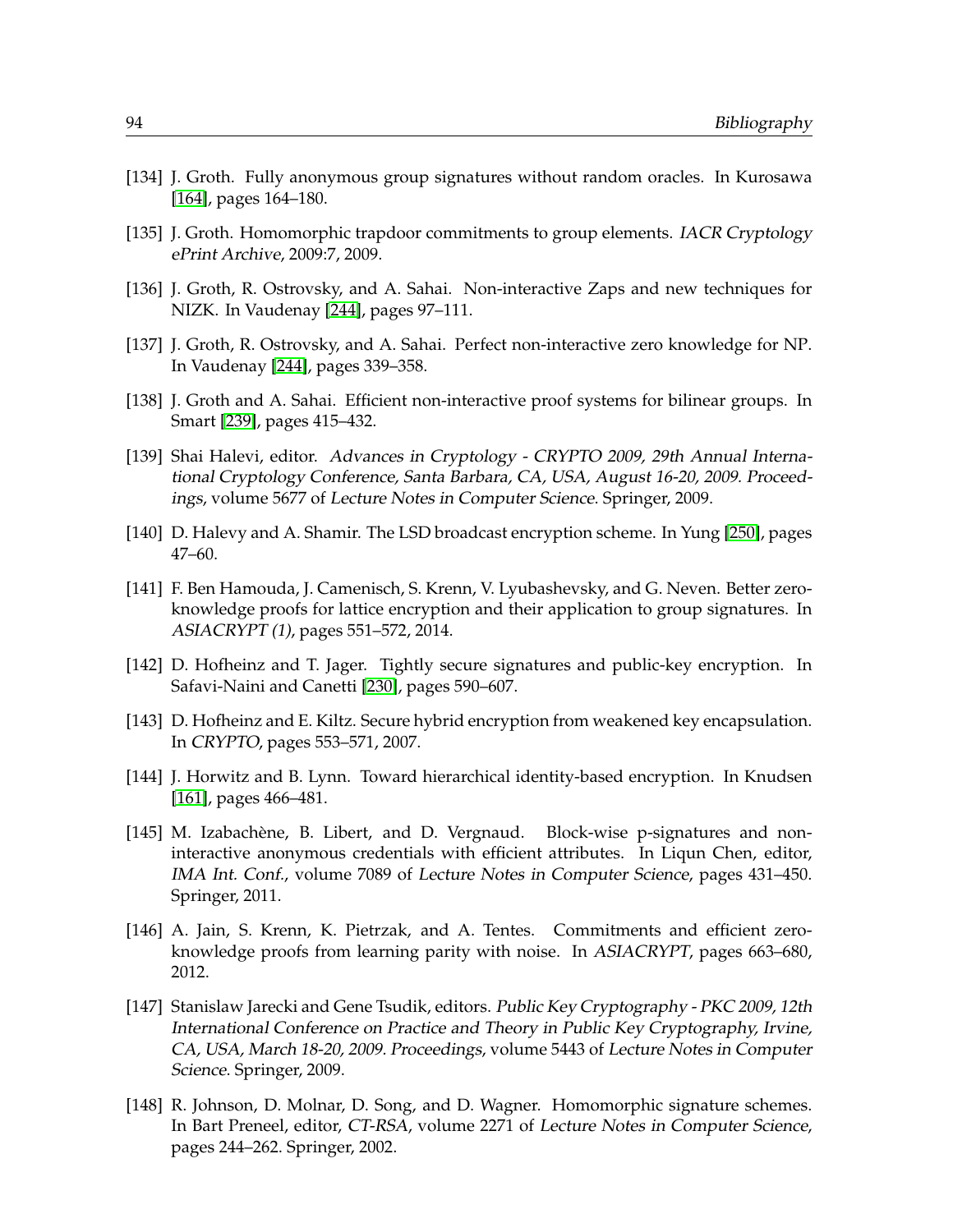- <span id="page-96-6"></span>[149] Antoine Joux, editor. Advances in Cryptology - EUROCRYPT 2009, 28th Annual International Conference on the Theory and Applications of Cryptographic Techniques, Cologne, Germany, April 26-30, 2009. Proceedings, volume 5479 of Lecture Notes in Computer Science. Springer, 2009.
- <span id="page-96-1"></span>[150] C. Jutla and A. Roy. Relatively-sound NIZKs and password-based key-exchange. In Fischlin et al. [\[109\]](#page-93-5), pages 485–503.
- <span id="page-96-0"></span>[151] C. Jutla and A. Roy. Shorter quasi-adaptive NIZK proofs for linear subspaces. In Kazue Sako and Palash Sarkar, editors, ASIACRYPT (1), volume 8269 of Lecture Notes in Computer Science, pages 1–20. Springer, 2013.
- [152] C. Jutla and A. Roy. Dual-system simulation-soundness with applications to UC-PAKE and more. Cryptology ePrint Archive: Report 2014/805, 2014.
- <span id="page-96-2"></span>[153] C. Jutla and A. Roy. Switching lemma for bilinear tests and constant-size NIZK proofs for linear subspaces. In CRYPTO (2), pages 295–312, 2014.
- <span id="page-96-3"></span>[154] J. Katz, A. Sahai, and B. Waters. Predicate encryption supporting disjunctions, polynomial equations, and inner products. In Smart [\[239\]](#page-102-5), pages 146–162.
- [155] A. Kiayias, Y. Tsiounis, and M. Yung. Traceable signatures. In Cachin and Camenisch [\[60\]](#page-90-2), pages 571–589.
- [156] A. Kiayias, Y. Tsiounis, and M. Yung. Group encryption. In Kurosawa [\[164\]](#page-97-10), pages 181–199.
- [157] A. Kiayias and M. Yung. Group signatures with efficient concurrent join. In Cramer [\[91\]](#page-92-5), pages 198–214.
- [158] A. Kiayias and M. Yung. Secure scalable group signature with dynamic joins and separable authorities. IJSN, 1(1/2):24–45, 2006.
- <span id="page-96-5"></span>[159] Joe Kilian, editor. Advances in Cryptology - CRYPTO 2001, 21st Annual International Cryptology Conference, Santa Barbara, California, USA, August 19-23, 2001, Proceedings, volume 2139 of Lecture Notes in Computer Science. Springer, 2001.
- [160] E. Kiltz. Chosen-ciphertext security from tag-based encryption. In *TCC'06*, volume 3876 of LNCS, pages 581–600. Springer, 2006.
- <span id="page-96-4"></span>[161] Lars R. Knudsen, editor. Advances in Cryptology - EUROCRYPT 2002, International Conference on the Theory and Applications of Cryptographic Techniques, Amsterdam, The Netherlands, April 28 - May 2, 2002, Proceedings, volume 2332 of Lecture Notes in Computer Science. Springer, 2002.
- [162] H. Krawczyk and T. Rabin. Chameleon signatures. In NDSS, 2000.
- [163] S. Kunz-Jacques and D. Pointcheval. About the security of MTI/C0 and MQV. In Roberto De Prisco and Moti Yung, editors, SCN, volume 4116 of Lecture Notes in Computer Science, pages 156–172. Springer, 2006.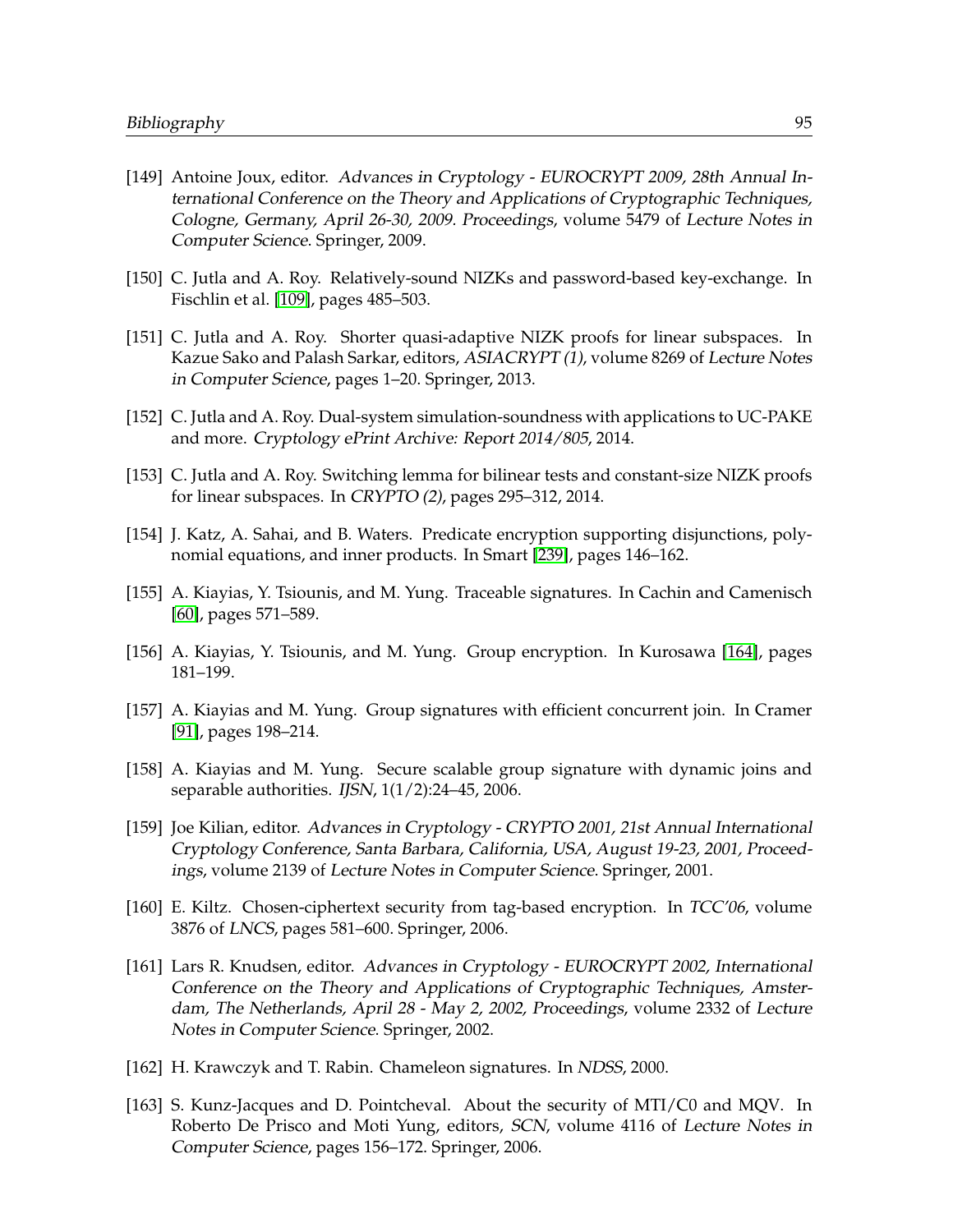- <span id="page-97-10"></span>[164] Kaoru Kurosawa, editor. Advances in Cryptology - ASIACRYPT 2007, 13th International Conference on the Theory and Application of Cryptology and Information Security, Kuching, Malaysia, December 2-6, 2007, Proceedings, volume 4833 of Lecture Notes in Computer Science. Springer, 2007.
- <span id="page-97-8"></span>[165] Kaoru Kurosawa and Goichiro Hanaoka, editors. Public-Key Cryptography - PKC 2013 - 16th International Conference on Practice and Theory in Public-Key Cryptography, Nara, Japan, February 26 - March 1, 2013. Proceedings, volume 7778 of Lecture Notes in Computer Science. Springer, 2013.
- [166] F. Laguillaumie, A. Langlois, B. Libert, and D. Stehlé. Lattice-based group signatures with logarithmic signature size. In ASIACRYPT, pages 41-61, 2013.
- [167] F. Laguillaumie, P. Paillier, and D. Vergnaud. Universally convertible directed signatures. In Roy [\[229\]](#page-101-8), pages 682–701.
- <span id="page-97-9"></span>[168] Dong Hoon Lee and Xiaoyun Wang, editors. Advances in Cryptology - ASIACRYPT 2011 - 17th International Conference on the Theory and Application of Cryptology and Information Security, Seoul, South Korea, December 4-8, 2011. Proceedings, volume 7073 of Lecture Notes in Computer Science. Springer, 2011.
- <span id="page-97-5"></span>[169] A. Lewko. Fully secure functional encryption: Attribute-based encryption and (hierarchical) inner product encryption. In Gilbert [\[125\]](#page-94-6), pages 62–91.
- <span id="page-97-7"></span>[170] A. Lewko. Tools for simulating features of composite order bilinear groups in the prime order setting. In Pointcheval and Johansson [\[220\]](#page-100-6), pages 318–335.
- <span id="page-97-4"></span>[171] A. Lewko and B. Waters. New techniques for dual system encryption and fully secure HIBE with short ciphertexts. In Micciancio [\[201\]](#page-99-5), pages 455–479.
- <span id="page-97-6"></span>[172] A. Lewko and B. Waters. Unbounded HIBE and attribute-based encryption. In Paterson [\[217\]](#page-100-9), pages 547–567.
- [173] B. Libert and M. Joye. Group signatures with message-dependent opening in the standard model. In CT-RSA, pages 286–306, 2014.
- <span id="page-97-3"></span>[174] B. Libert, M. Joye, and M. Yung. Born and raised distributed: Fully distributed noninteractive adaptively secure threshold signatures with short shares. In PODC, pages 303–312. ACM Press, 2014.
- <span id="page-97-2"></span>[175] B. Libert, M. Joye, M. Yung, and T. Peters. Concise multi-challenge CCA-secure encryption and signatures with almost tight security. In ASIACRYPT (2), pages 1–21, 2014.
- [176] B. Libert, M. Joye, M. Yung, and T. Peters. Traceable group encryption. In Canetti and Garay [\[73\]](#page-90-3), pages 592–610.
- <span id="page-97-0"></span>[177] B. Libert, T. Peters, M. Joye, and M. Yung. Linearly homomorphic structure-preserving signatures and their applications. In Canetti and Garay [\[73\]](#page-90-3), pages 289–307.
- <span id="page-97-1"></span>[178] B. Libert, T. Peters, M. Joye, and M. Yung. Non-malleability from malleability: Simulation-sound quasi-adaptive NIZK proofs and CCA2-secure encryption from homomorphic signatures. In Nguyen and Oswald [\[211\]](#page-100-8).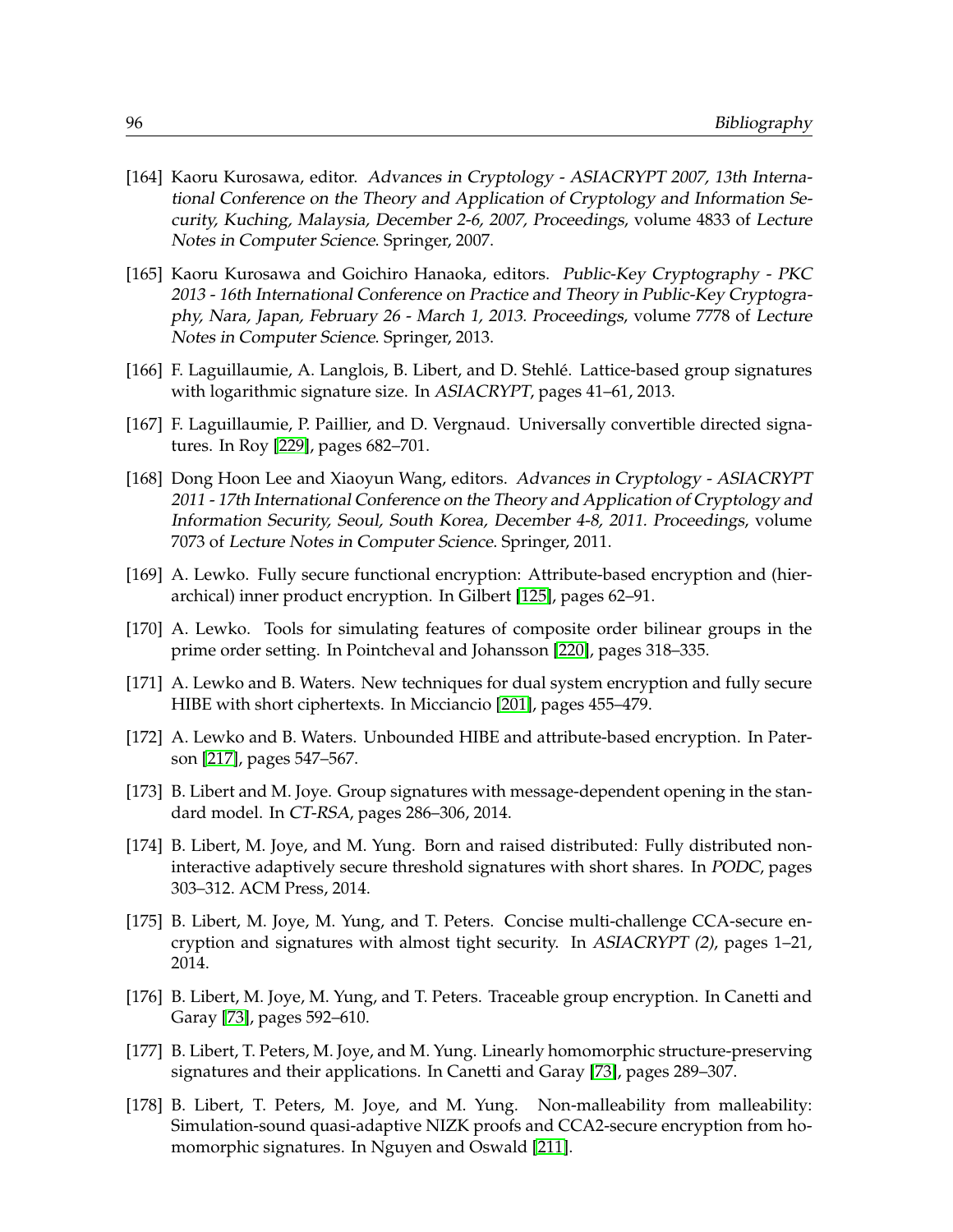- <span id="page-98-2"></span>[179] B. Libert, T. Peters, and M. Yung. Group signatures with almost-for-free revocation. In Safavi-Naini and Canetti [\[230\]](#page-101-7), pages 571–589.
- [180] B. Libert, T. Peters, and M. Yung. Scalable group signatures with revocation. In Pointcheval and Johansson [\[220\]](#page-100-6), pages 609–627.
- [181] B. Libert, J.-J. Quisquater, and M. Yung. Foward-secure signatures in untrusted update environments: Efficient and generic constructions. In Ning et al. [\[212\]](#page-100-7), pages 511–520.
- [182] B. Libert, J.-J. Quisquater, and M. Yung. Key evolution systems in untrusted update environments. ACM Transactions on Information and Systems Security, 13(4), 2010.
- [183] B. Libert and D. Vergnaud. Multi-use unidirectional proxy re-signatures. In Ning et al. [\[213\]](#page-100-11), pages 511–520.
- [184] B. Libert and D. Vergnaud. Unidirectional chosen-ciphertext-secure proxy reencryption. In Ronald Cramer, editor, PKC, volume 4939 of Lecture Notes in Computer Science, pages 360–379. Springer, 2008.
- [185] B. Libert and D. Vergnaud. Group signatures with verifier-local revocation and backward unlinkability in the standard model. In Garay et al. [\[117\]](#page-93-6), pages 498–517.
- [186] B. Libert and D. Vergnaud. Towards black-box accountable authority IBE with short ciphertexts and private keys. In Garay et al. [\[117\]](#page-93-6), pages 235–255.
- [187] B. Libert and M. Yung. Efficient traceable signatures in the standard model. In Pairing, pages 187–205, 2009.
- <span id="page-98-3"></span>[188] B. Libert and M. Yung. Concise mercurial vector commitments and independent zeroknowledge sets with short proofs. In Micciancio [\[201\]](#page-99-5), pages 499–517.
- <span id="page-98-1"></span>[189] B. Libert and M. Yung. Adaptively secure forward-secure non-interactive threshold cryptosystems. In Chuankun Wu, Moti Yung, and Dongdai Lin, editors, Inscrypt, volume 7537 of Lecture Notes in Computer Science, pages 1–21. Springer, 2011.
- [190] B. Libert and M. Yung. Efficient traceable signatures in the standard model. Theoretical Computer Science, 412(12-14):1220–1242, 2011.
- <span id="page-98-0"></span>[191] B. Libert and M. Yung. Non-interactive CCA-secure threshold cryptosystems with adaptive security: New framework and constructions. In Cramer [\[92\]](#page-92-4), pages 75–93.
- <span id="page-98-4"></span>[192] Y. Lindell. A simple construction of CCA2-secure public-key encryption under general assumptions. In Menezes [\[198\]](#page-99-6), pages 241–254.
- <span id="page-98-6"></span>[193] S. Ling, K. Nguyen, D. Stehlé, and H. Wang. Improved zero-knowledge proofs of knowledge for the isis problem, and applications. In Public Key Cryptography, pages 107–124, 2013.
- <span id="page-98-5"></span>[194] V. Lyubashevsky. Lattice-based identification schemes secure under active attacks. In PKC, pages 162–179, 2014.
- [195] P. MacKenzie and K. Yang. On simulation-sound trapdoor commitments. In Cachin and Camenisch [\[60\]](#page-90-2), pages 382–400.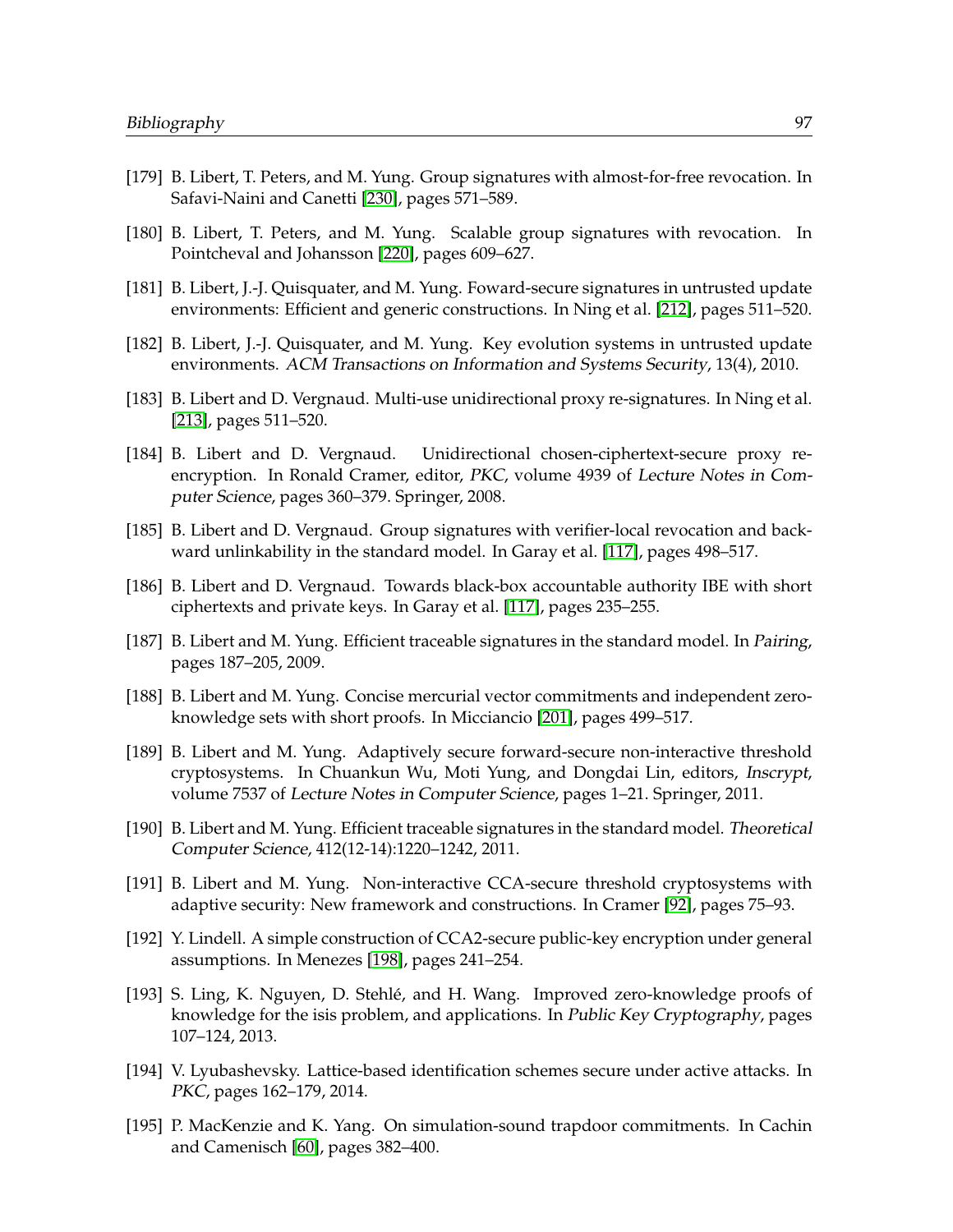- <span id="page-99-1"></span>[196] T. Malkin, I. Teranishi, Y. Vahlis, and M. Yung. Signatures resilient to continual leakage on memory and computation. In Yuval Ishai, editor, TCC, volume 6597 of Lecture Notes in Computer Science, pages 89–106. Springer, 2011.
- <span id="page-99-4"></span>[197] Mitsuru Matsui, editor. Advances in Cryptology - ASIACRYPT 2009, 15th International Conference on the Theory and Application of Cryptology and Information Security, Tokyo, Japan, December 6-10, 2009. Proceedings, volume 5912 of Lecture Notes in Computer Science. Springer, 2009.
- <span id="page-99-6"></span>[198] Alfred Menezes, editor. Advances in Cryptology - CRYPTO 2007, 27th Annual International Cryptology Conference, Santa Barbara, CA, USA, August 19-23, 2007, Proceedings, volume 4622 of Lecture Notes in Computer Science. Springer, 2007.
- [199] S. Micali, M. Rabin, and J. Kilian. Zero-knowledge sets. In FOCS, pages 80–91, 2003.
- <span id="page-99-3"></span>[200] D. Micciancio and S. Vadhan. Statistical zero-knowledge proofs with efficient provers: Lattice problems and more. In CRYPTO, pages 282–298, 2003.
- <span id="page-99-5"></span>[201] Daniele Micciancio, editor. Theory of Cryptography, 7th Theory of Cryptography Conference, TCC 2010, Zurich, Switzerland, February 9-11, 2010. Proceedings, volume 5978 of Lecture Notes in Computer Science. Springer, 2010.
- [202] T. Nakanishi, H. Fujii, Y. Hira, and N. Funabiki. Revocable group signature schemes with constant costs for signing and verifying. In Jarecki and Tsudik [\[147\]](#page-95-5), pages 463– 480.
- [203] T. Nakanishi and N. Funabiki. Verifier-local revocation group signature schemes with backward unlinkability from bilinear maps. In Roy [\[229\]](#page-101-8), pages 533–548.
- [204] T. Nakanishi and N. Funabiki. Revocable group signatures with compact revocation list using accumulators. In ICISC, pages 435–451, 2013.
- <span id="page-99-2"></span>[205] D. Naor, M. Naor, and J. Lotspiech. Revocation and tracing schemes for stateless receivers. In Kilian [\[159\]](#page-96-5), pages 41–62.
- [206] M. Naor. On cryptographic assumptions and challenges. In Boneh [\[53\]](#page-89-4), pages 96–109.
- [207] M. Naor and M. Yung. Universal one-way hash functions and their cryptographic applications. In STOC, pages 33–43, 1989.
- <span id="page-99-0"></span>[208] M. Naor and M. Yung. Public-key cryptosystems provably secure against chosen ciphertext attacks. In Harriet Ortiz, editor, STOC, pages 427–437. ACM, 1990.
- [209] L. Nguyen. Accumulators from bilinear pairings and applications. In Alfred Menezes, editor, CT-RSA, volume 3376 of Lecture Notes in Computer Science, pages 275–292. Springer, 2005.
- [210] L. Nguyen and R. Safavi-Naini. Efficient and provably secure trapdoor-free group signature schemes from bilinear pairings. In Pil Joong Lee, editor, ASIACRYPT, volume 3329 of Lecture Notes in Computer Science, pages 372–386. Springer, 2004.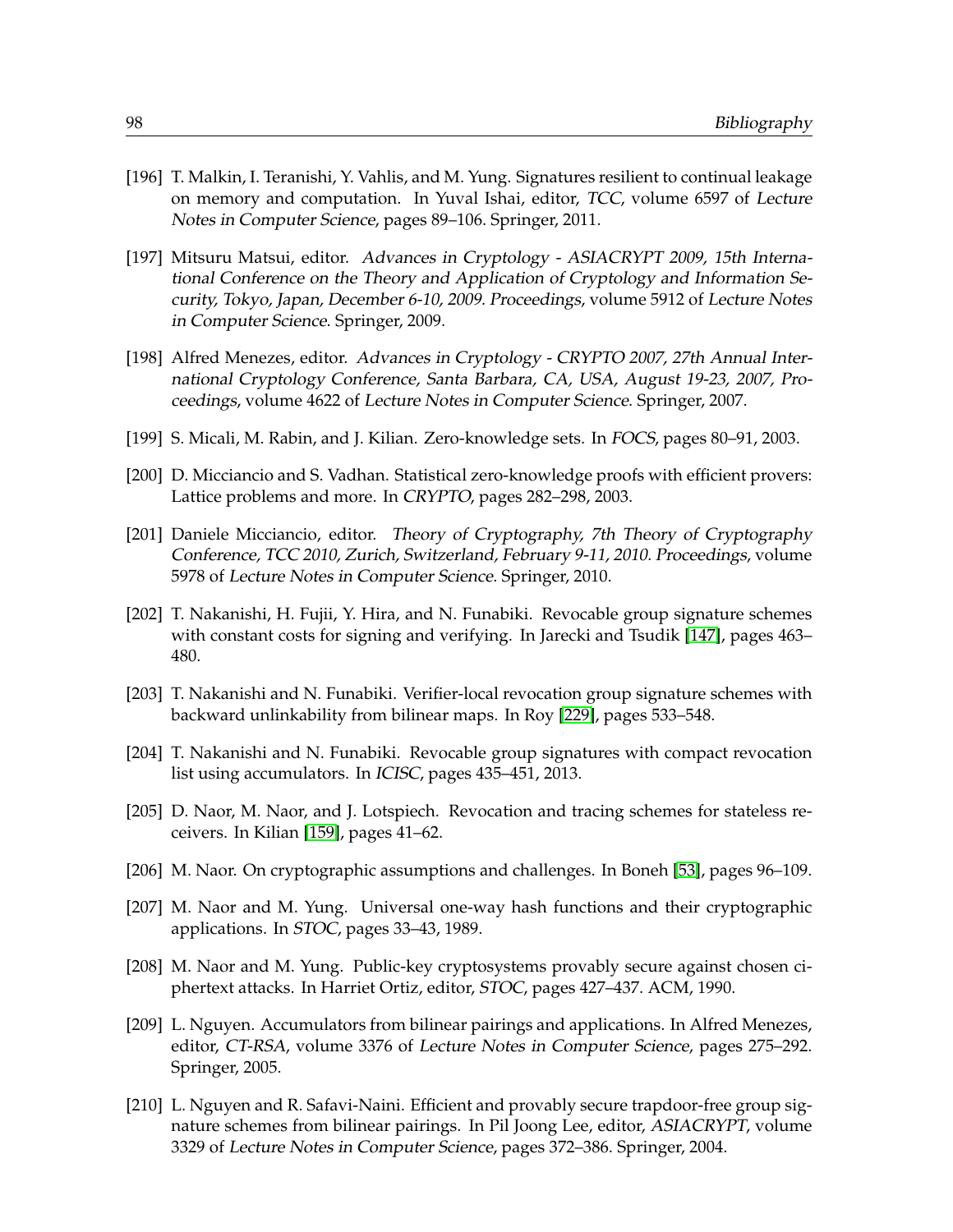- <span id="page-100-8"></span>[211] Phong Q. Nguyen and Elisabeth Oswald, editors. Advances in Cryptology - EURO-CRYPT 2014, 33rd Annual International Conference on the Theory and Applications of Cryptographic Techniques, Copenhagen, Denmark, May 11-15, 2014. Proceedings, Lecture Notes in Computer Science. Springer, 2014.
- <span id="page-100-7"></span>[212] Peng Ning, Sabrina De Capitani di Vimercati, and Paul F. Syverson, editors. Proceedings of the 2007 ACM Conference on Computer and Communications Security, CCS 2007, Alexandria, Virginia, USA, October 28-31, 2007. ACM, 2007.
- <span id="page-100-11"></span>[213] Peng Ning, Paul F. Syverson, and Somesh Jha, editors. Proceedings of the 2008 ACM Conference on Computer and Communications Security, CCS 2008, Alexandria, Virginia, USA, October 27-31, 2008. ACM, 2008.
- <span id="page-100-0"></span>[214] R. Nishimaki, E. Fujisaki, and K. Tanaka. A multi-trapdoor commitment scheme from the RSA assumption. In ACISP, pages 182–199, 2010.
- <span id="page-100-4"></span>[215] T. Okamoto and K. Takashima. Fully secure functional encryption with general relations from the decisional linear assumption. In Rabin [\[225\]](#page-101-6), pages 191–208.
- [216] P. Paillier. Public-key cryptosystems based on composite degree residuosity classes. In EUROCRYPT'99, LNCS, pages 223–238. Springer, 1999.
- <span id="page-100-9"></span>[217] Kenneth G. Paterson, editor. Advances in Cryptology - EUROCRYPT 2011 - 30th Annual International Conference on the Theory and Applications of Cryptographic Techniques, Tallinn, Estonia, May 15-19, 2011. Proceedings, volume 6632 of Lecture Notes in Computer Science. Springer, 2011.
- <span id="page-100-5"></span>[218] C. Peikert and V. Vaikuntanathan. Noninteractive statistical zero-knowledge proofs for lattice problems. In CRYPTO, pages 536–553. Springer, 2008.
- <span id="page-100-10"></span>[219] Josef Pieprzyk, editor. Advances in Cryptology - ASIACRYPT 2008, 14th International Conference on the Theory and Application of Cryptology and Information Security, Melbourne, Australia, December 7-11, 2008. Proceedings, volume 5350 of Lecture Notes in Computer Science. Springer, 2008.
- <span id="page-100-6"></span>[220] David Pointcheval and Thomas Johansson, editors. Advances in Cryptology - EURO-CRYPT 2012 - 31st Annual International Conference on the Theory and Applications of Cryptographic Techniques, Cambridge, UK, April 15-19, 2012. Proceedings, volume 7237 of Lecture Notes in Computer Science. Springer, 2012.
- <span id="page-100-1"></span>[221] M. Prabhakaran and M. Rosulek. Rerandomizable RCCA encryption. In Menezes [\[198\]](#page-99-6), pages 517–534.
- <span id="page-100-2"></span>[222] M. Prabhakaran and M. Rosulek. Homomorphic encryption with CCA security. In Luca Aceto, Ivan Damgård, Leslie Ann Goldberg, Magnús M. Halldórsson, Anna Ingólfsdóttir, and Igor Walukiewicz, editors, ICALP (2), volume 5126 of Lecture Notes in Computer Science, pages 667–678. Springer, 2008.
- <span id="page-100-3"></span>[223] M. Prabhakaran and M. Rosulek. Towards robust computation on encrypted data. In Pieprzyk [\[219\]](#page-100-10), pages 216–233.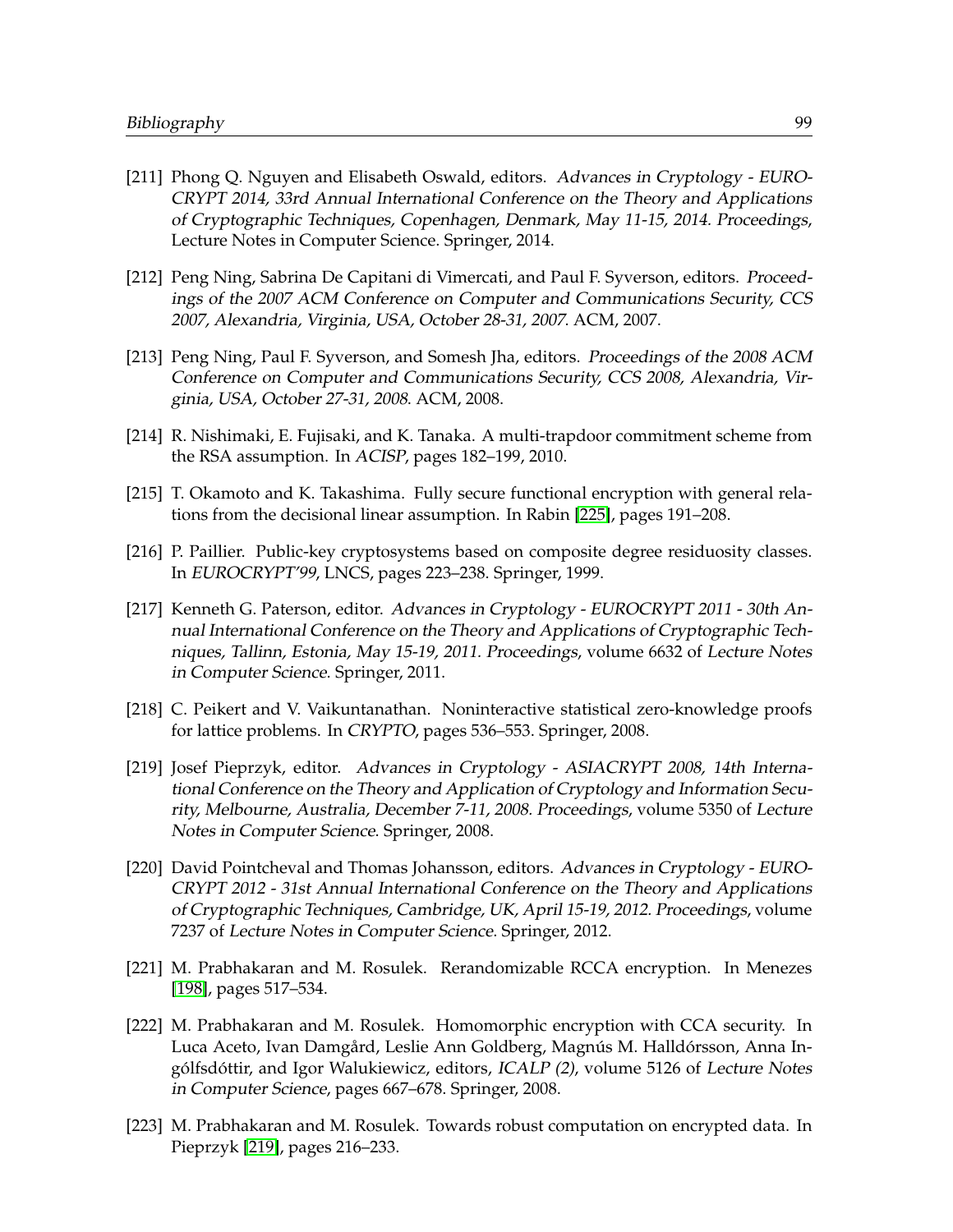- [224] B. Qin, Q. Wu, W. Susilo, Y. Mu, and Y. Wang. Publicly verifiable privacy-preserving group decryption. In Inscrypt, LNCS, pages 72–83. Springer, 2008.
- <span id="page-101-6"></span>[225] Tal Rabin, editor. Advances in Cryptology - CRYPTO 2010, 30th Annual Cryptology Conference, Santa Barbara, CA, USA, August 15-19, 2010. Proceedings, volume 6223 of Lecture Notes in Computer Science. Springer, 2010.
- <span id="page-101-1"></span>[226] C. Rackoff and D. Simon. Non-interactive zero-knowledge proof of knowledge and chosen ciphertext attack. In Joan Feigenbaum, editor, CRYPTO, volume 576 of Lecture Notes in Computer Science, pages 433–444. Springer, 1991.
- <span id="page-101-5"></span>[227] O. Regev. On lattices, learning with errors, random linear codes, and cryptography. In STOC, pages 84–93, 2005.
- <span id="page-101-4"></span>[228] Y. Rouselakis and B. Waters. Practical constructions and new proof methods for large universe attribute-based encryption. In Ahmad-Reza Sadeghi, Virgil D. Gligor, and Moti Yung, editors, ACM Conference on Computer and Communications Security, pages 463–474. ACM, 2013.
- <span id="page-101-8"></span>[229] Bimal K. Roy, editor. Advances in Cryptology - ASIACRYPT 2005, 11th International Conference on the Theory and Application of Cryptology and Information Security, Chennai, India, December 4-8, 2005, Proceedings, volume 3788 of Lecture Notes in Computer Science. Springer, 2005.
- <span id="page-101-7"></span>[230] Reihaneh Safavi-Naini and Ran Canetti, editors. Advances in Cryptology - CRYPTO 2012 - 32nd Annual Cryptology Conference, Santa Barbara, CA, USA, August 19-23, 2012. Proceedings, volume 7417 of Lecture Notes in Computer Science. Springer, 2012.
- <span id="page-101-0"></span>[231] A. Sahai. Non-malleable non-interactive zero knowledge and adaptive chosenciphertext security. In FOCS, pages 543–553. IEEE Computer Society, 1999.
- <span id="page-101-3"></span>[232] A. Sahai and B. Waters. Fuzzy identity-based encryption. In Cramer [\[91\]](#page-92-5), pages 457– 473.
- [233] Y. Sakai, K. Emura, G. Hanaoka, Y. Kawai, T. Matsuda, and K. Omote. Group signatures with message-dependent opening. In Pairing, pages 270–294, 2012.
- [234] M. Scott. Authenticated ID-based key exchange and remote log-in with simple token and pin number. Technical report, Cryptology ePrint Archive: Report 2002/164, 2002.
- <span id="page-101-2"></span>[235] H. Shacham. A cramer-shoup encryption scheme from the linear assumption and from progressively weaker linear variants. IACR Cryptology ePrint Archive, page 74, 2007.
- [236] A. Shamir. Identity-based cryptosystems and signature schemes. In CRYPTO, pages 47–53, 1984.
- [237] V. Shoup. Lower bounds for discrete logarithms and related problems. In EURO-CRYPT, pages 256–266, 1997.
- [238] V. Shoup. A proposal for an ISO standard for public key encryption (version 2.1). Manuscript, December 2001.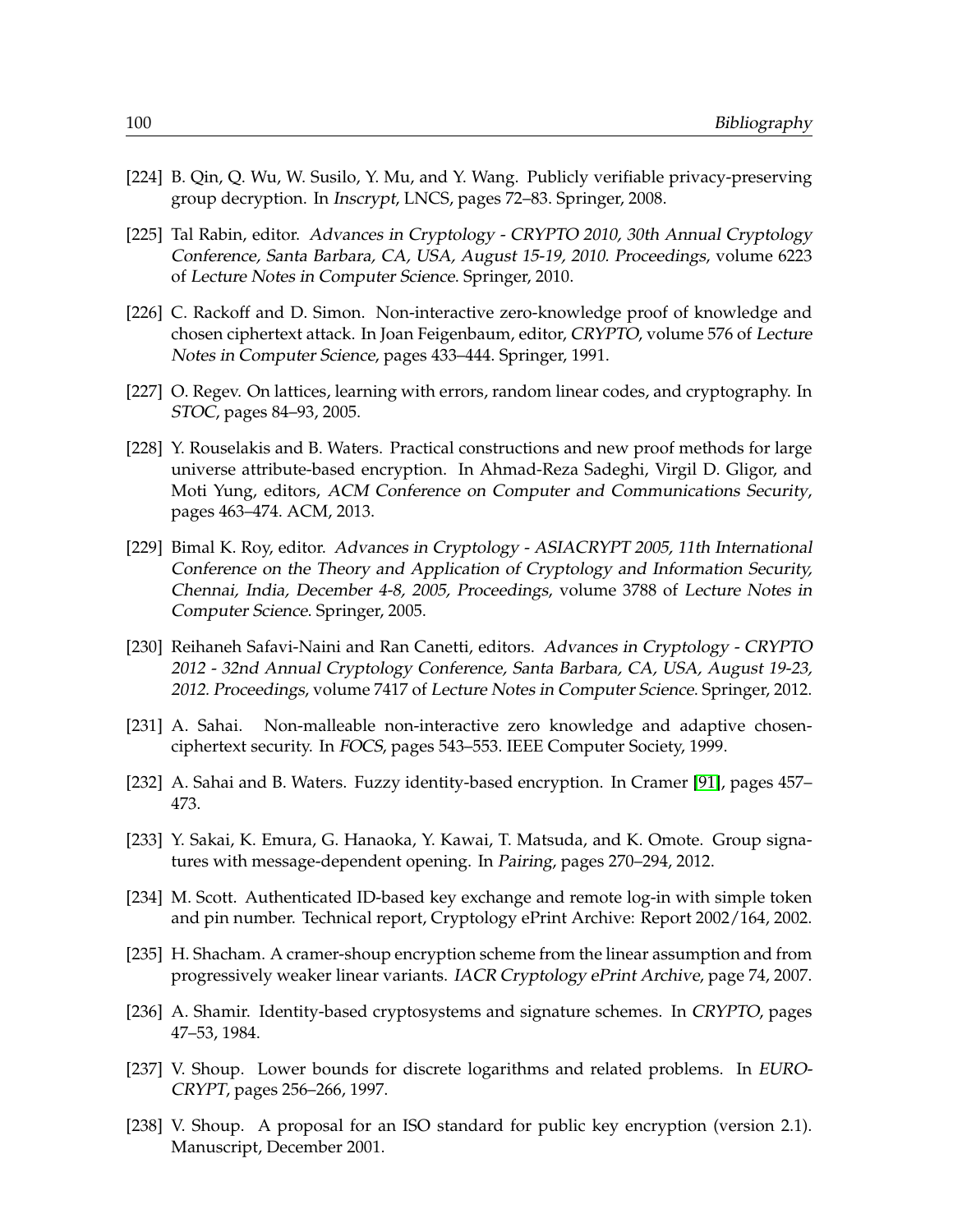- <span id="page-102-5"></span>[239] Nigel P. Smart, editor. Advances in Cryptology - EUROCRYPT 2008, 27th Annual International Conference on the Theory and Applications of Cryptographic Techniques, Istanbul, Turkey, April 13-17, 2008. Proceedings, volume 4965 of Lecture Notes in Computer Science. Springer, 2008.
- [240] D. Song. Practical forward secure group signature schemes. In ACM Conference on Computer and Communications Security, pages 225–234, 2001.
- [241] P. Tsang, M. Ho Au, A. Kapadia, and S. Smith. Blacklistable anonymous credentials: blocking misbehaving users without ttps. In Ning et al. [\[212\]](#page-100-7), pages 72–81.
- [242] P. Tsang, M. Ho Au, A. Kapadia, and S. Smith. Perea: towards practical ttp-free revocation in anonymous authentication. In Ning et al. [\[213\]](#page-100-11), pages 333–344.
- [243] G. Tsudik and S. Xu. Accumulating composites and improved group signing. In Chi-Sung Laih, editor, ASIACRYPT, volume 2894 of Lecture Notes in Computer Science, pages 269–286. Springer, 2003.
- <span id="page-102-2"></span>[244] Serge Vaudenay, editor. Advances in Cryptology - EUROCRYPT 2006, 25th Annual International Conference on the Theory and Applications of Cryptographic Techniques, St. Petersburg, Russia, May 28 - June 1, 2006, Proceedings, volume 4004 of Lecture Notes in Computer Science. Springer, 2006.
- <span id="page-102-4"></span>[245] Jeffrey Scott Vitter, editor. Proceedings of the Thirtieth Annual ACM Symposium on the Theory of Computing, Dallas, Texas, USA, May 23-26, 1998. ACM, 1998.
- <span id="page-102-6"></span>[246] David Wagner, editor. Advances in Cryptology - CRYPTO 2008, 28th Annual International Cryptology Conference, Santa Barbara, CA, USA, August 17-21, 2008. Proceedings, volume 5157 of Lecture Notes in Computer Science. Springer, 2008.
- <span id="page-102-1"></span>[247] Xiaoyun Wang and Kazue Sako, editors. Advances in Cryptology - ASIACRYPT 2012 - 18th International Conference on the Theory and Application of Cryptology and Information Security, Beijing, China, December 2-6, 2012. Proceedings, volume 7658 of Lecture Notes in Computer Science. Springer, 2012.
- [248] B. Waters. Efficient identity-based encryption without random oracles. In Cramer [\[91\]](#page-92-5), pages 114–127.
- <span id="page-102-0"></span>[249] B. Waters. Dual system encryption: Realizing fully secure IBE and HIBE under simple assumptions. In Halevi [\[139\]](#page-95-4), pages 619–636.
- <span id="page-102-3"></span>[250] Moti Yung, editor. Advances in Cryptology - CRYPTO 2002, 22nd Annual International Cryptology Conference, Santa Barbara, California, USA, August 18-22, 2002, Proceedings, volume 2442 of Lecture Notes in Computer Science. Springer, 2002.
- [251] S. Zhou and D. Lin. Shorter verifier-local revocation group signatures from bilinear maps. In CANS, pages 126–143, 2006.